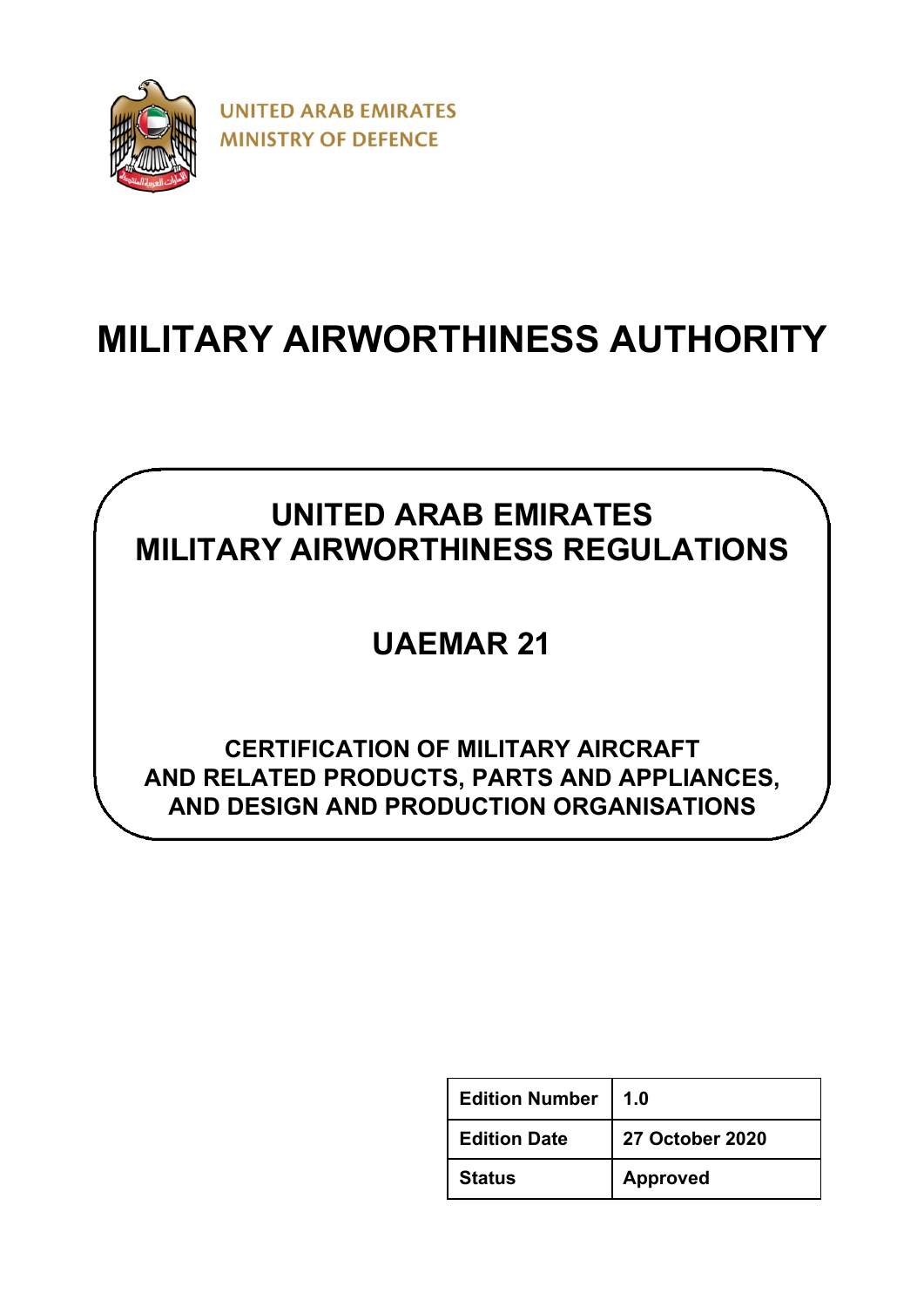## INTENTIONALLY LEFT BLANK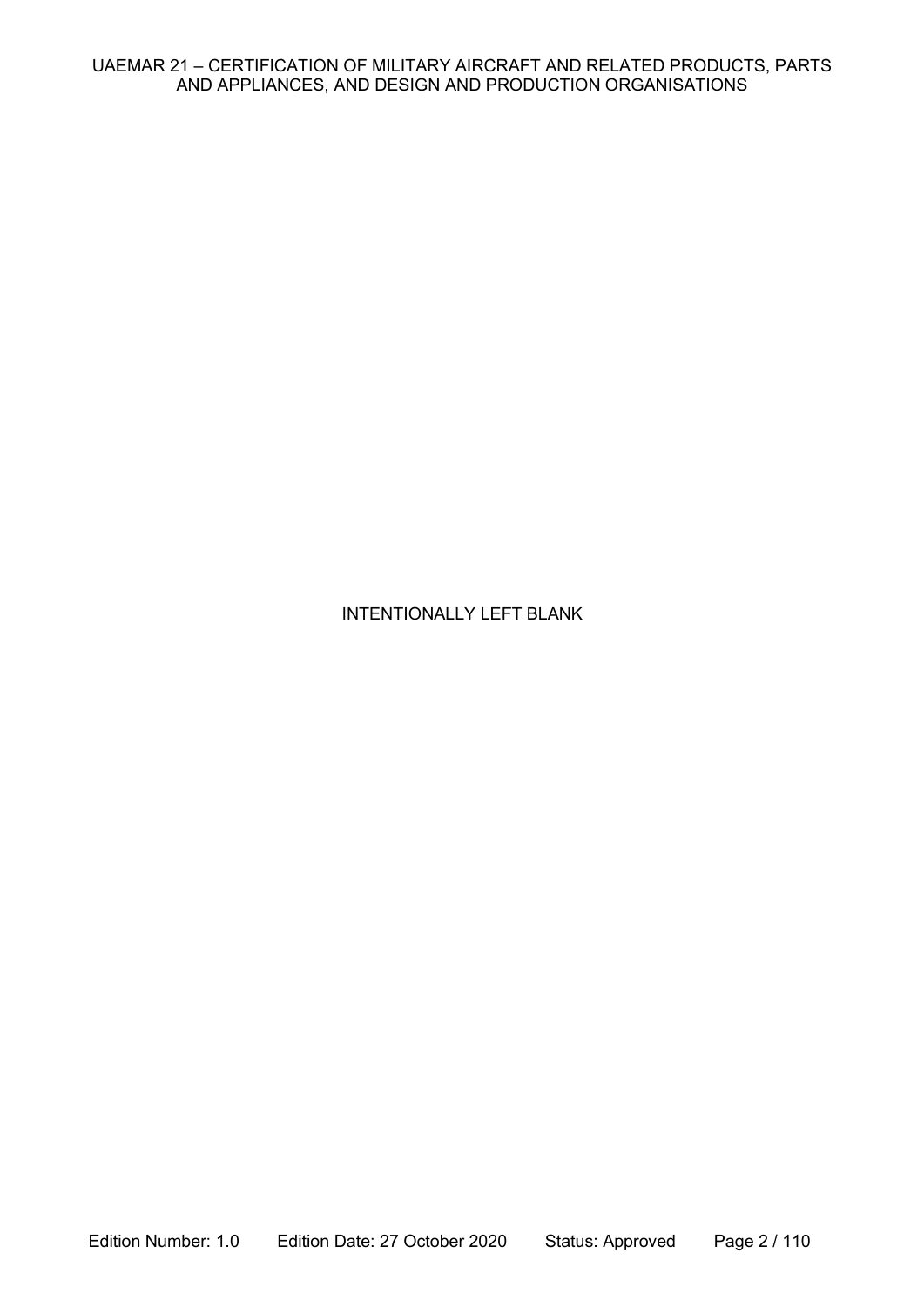## **DOCUMENT CONTROL**

## DOCUMENT APPROVAL

The following table identifies the persons who have prepared and approved this document.

| <b>Edition</b><br><b>Number</b> |             | <b>Authorised by</b>                                                                             | <b>Date</b>     |
|---------------------------------|-------------|--------------------------------------------------------------------------------------------------|-----------------|
| 1.0                             | Prepared by | <b>United Arab Emirates</b><br><b>Military Airworthiness Authority</b>                           | 27 October 2020 |
|                                 | Approved by | United Arab Emirates Assistant Undersecretary for<br>Defence Industry and Capability Development | 27 October 2020 |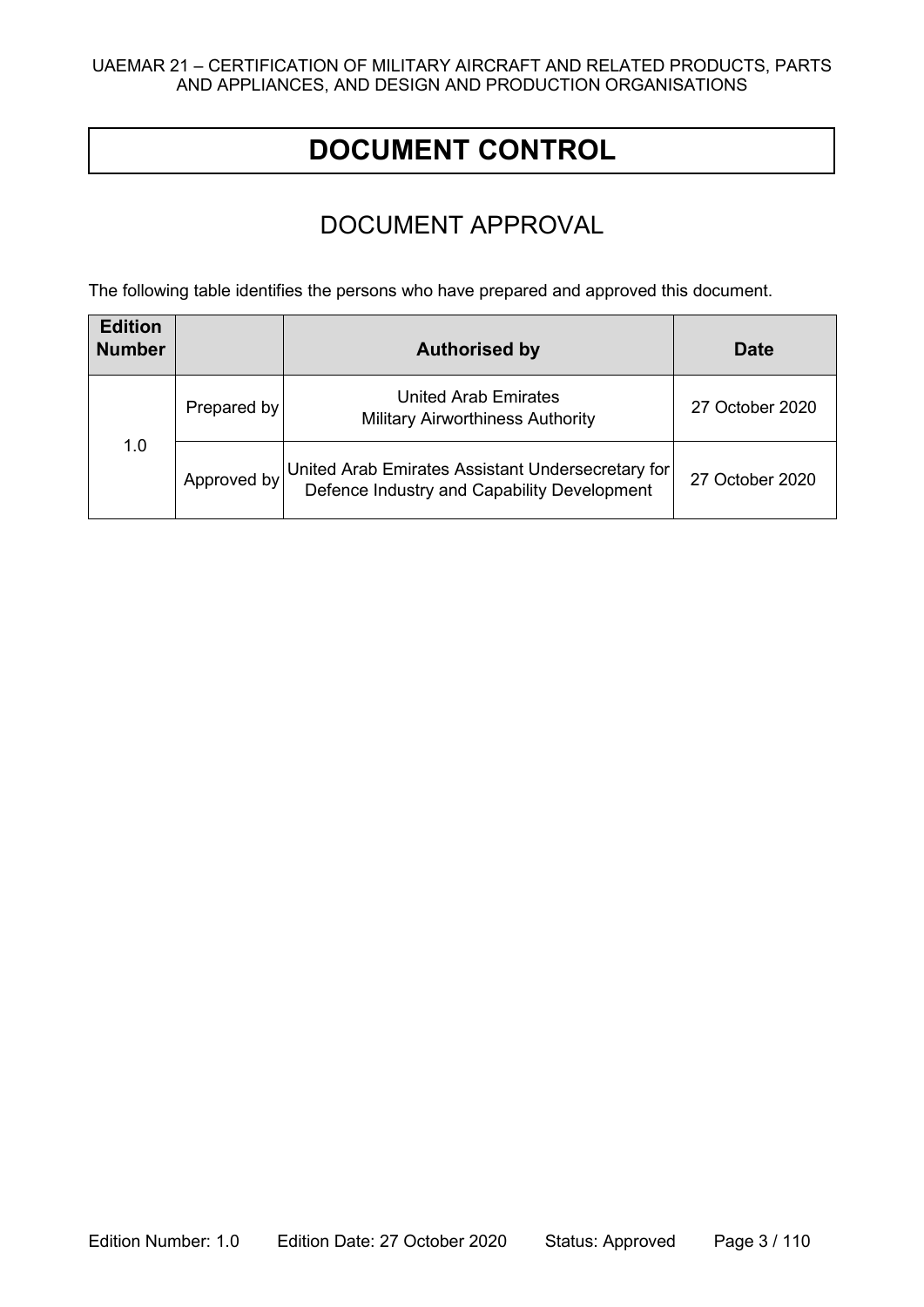## DOCUMENT CHANGE RECORD

| <b>Edition</b><br><b>Number</b> | <b>Edition</b><br><b>Date</b> | <b>Status</b> | <b>Reason for change</b>                                              | <b>Sections or</b><br>pages affected |
|---------------------------------|-------------------------------|---------------|-----------------------------------------------------------------------|--------------------------------------|
| 1.0                             | 27 October 2020               | Approved      | Initial issue<br>(Based on EMAR 21 Ed. 1.3<br>dated 01 February 2018) | All                                  |
|                                 |                               |               |                                                                       |                                      |
|                                 |                               |               |                                                                       |                                      |
|                                 |                               |               |                                                                       |                                      |
|                                 |                               |               |                                                                       |                                      |

## **STATUS**

The Status of the document can take two values:

**Draft:** Draft version by the United Arab Emirates Military Airworthiness Authority.

**Approved:** Approval by the United Arab Emirates Assistant Undersecretary for Defence Industry and Capability Development.

#### **EDITION**

Edition numbering will have the following format: **Edition X.Y**

The value of **X** will change after a **major** modification of the document

The value of **Y** will change after a **minor** modification of the document

## **NOTE**

- 1. All changes are indicated by the use of a 'sidebar' in the margin. This can be readily crossreferenced using the table at the end of the document which details each change.
- 2. This UAEMAR relies on definitions laid down in UAE Military Airworthiness Document Acronyms and Definitions (UAEMAD-A&D)
- 3. For the purpose of these Military aircraft regulations, 'the Authority of the State of registry' means the UAE MAA.
- 4. UAEMAR 21 Edition 1.0 is an initial issue derived from EMAR 21 Edition 1.3 dated 01 February 2018 which address the EASA Part 21 amendments from M6 (2011) up to and including Commission Regulation (EU) No 69/2014 and the corresponding AMC & GM. UAEMAR 21 Edition 1.0 maintains coherence with the corresponding version of EASA Part 21, deviating only where it is necessary for use within a military airworthiness context.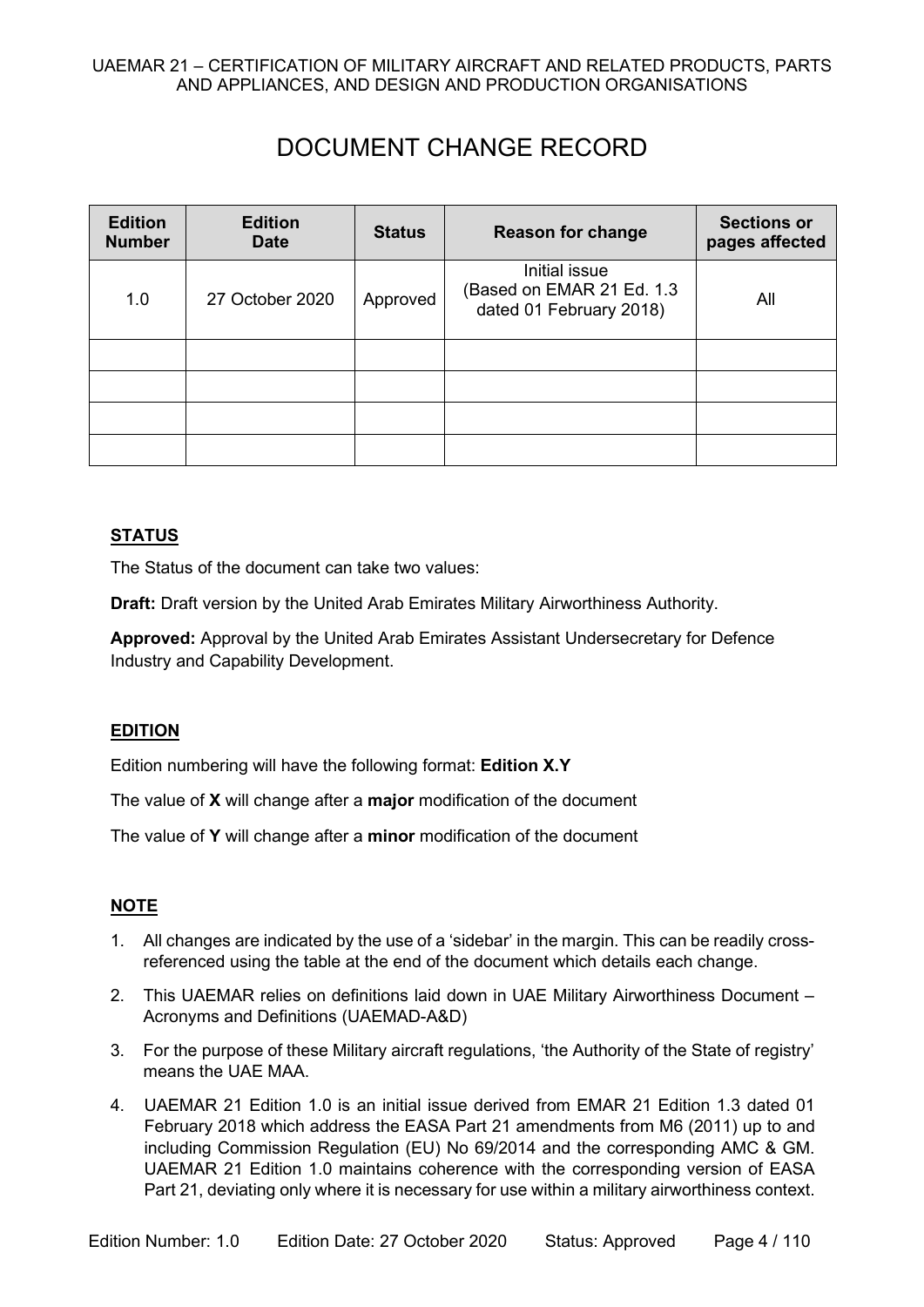- 5. Specifically, UAEMAR 21 Edition 1.0 does not include the EASA Part 21 amendment in relation to European Light Aircraft (ELA)1 or ELA2 aircraft as these are not deemed to be representative of typical military aircraft. The EASA Part 21 amendment relating to 'standard changes' have also not been included as this is considered inappropriate for use within a military airworthiness context.
- 6. The EASA Part 21 amendment relating to Operational Suitability Data (OSD) has not been fully incorporated into UAEMAR 21 Edition 1.0, although it is recognised through amendment to UAEMAR 21 AMC & GM where such OSD is available it is appropriate to use it. The principle reason for not incorporating the complete breadth of OSD amendments is because OSD relies on essential supporting documentation which is currently not present within the UAE MOD construct.
- 7. Similarly, the EASA Part 21 amendment regarding emissions (i.e. increase in stringency of NOx limits) and to address technical issues arising from the application of demonstration schemes has not been incorporated as there is a clear exemption for military aircraft within the EASA Part 21 amendment. Furthermore, the UAE MOD determined that because UAEMAR 21 currently requires the 'environmental requirements' to be considered only where applicable, it would not be appropriate to mandate this particular amendment. However, UAE MOD recognises the responsibility of military operators to assess the environmental impact of their equipment and have inserted appropriate text to compensate for not including the EASA Part 21 amendment.
- 8. Recognising that more nations are procuring civil designed products, UAE MOD have identified the benefit to be gained from accepting the approval by a recognised civil authority with only additional impact assessment. Consequently, UAE MOD have adopted an additional requirement under Subpart J and corresponding AMC to enable the privilege for a MDOA to declare the applicability of such a product.
- 9. The use of the Military Flight Test Permit (MFTP) as developed by the European Technology Acquisition Program (ETAP) nations, within EMAR 21 Edition 1.2 and AMC & GM as an equivalent to UAEMAR Form 20 has been removed throughout. UAE MOD have determined that the use of the MFTP is more appropriate as a process for the approval of flight conditions when in the Military Flight Test environment. Relevant AMC has been incorporated to reflect this.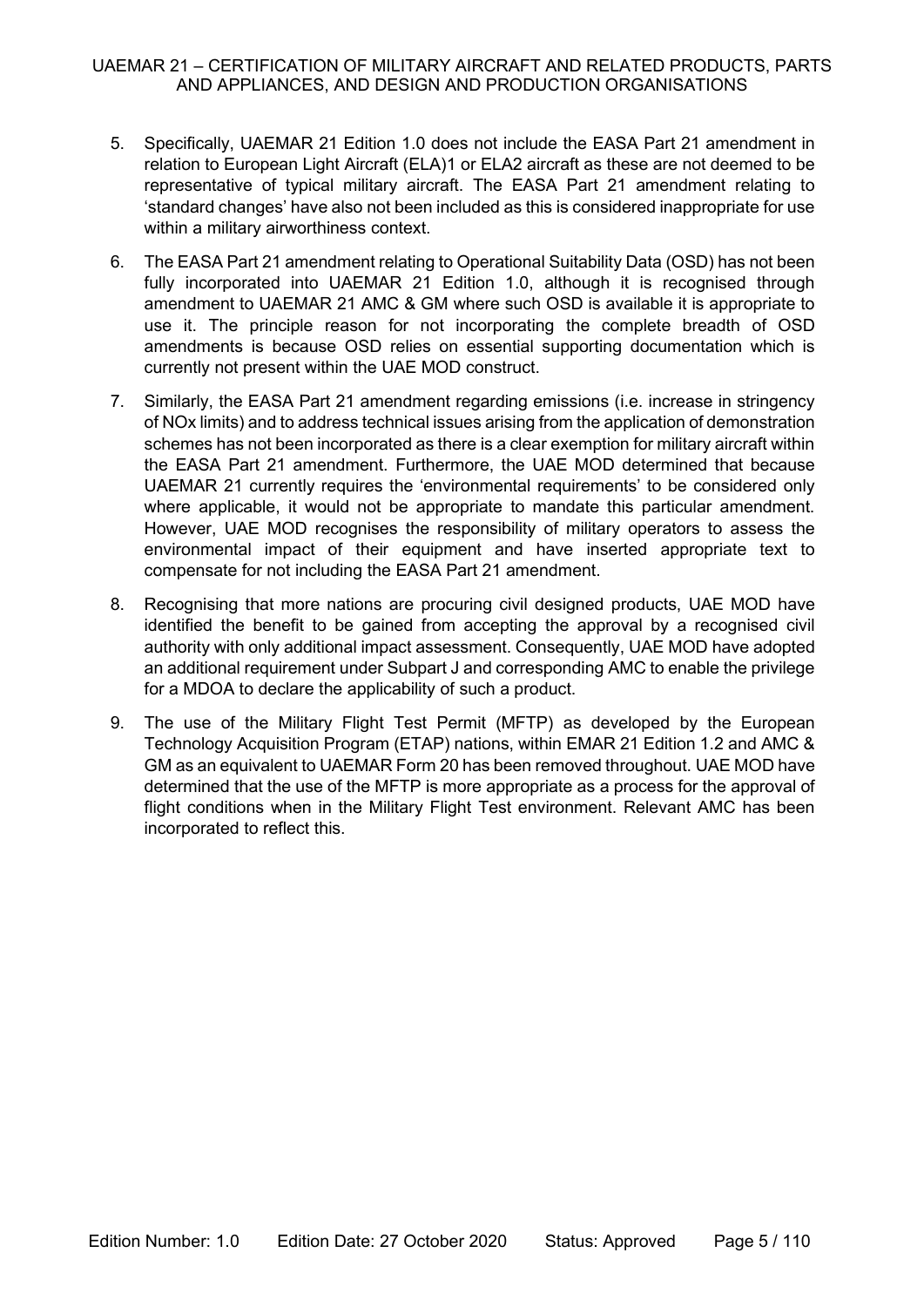## **TABLE OF CONTENTS**

| 21.A.2 Undertaking by another organisation than the applicant for, or holder of, a certificate. 15 |  |
|----------------------------------------------------------------------------------------------------|--|
|                                                                                                    |  |
|                                                                                                    |  |
|                                                                                                    |  |
| SUBPART B - MILITARY TYPE CERTIFICATES AND MILITARY RESTRICTED TYPE                                |  |
|                                                                                                    |  |
|                                                                                                    |  |
|                                                                                                    |  |
|                                                                                                    |  |
|                                                                                                    |  |
|                                                                                                    |  |
|                                                                                                    |  |
|                                                                                                    |  |
| 21.A.18 Designation of applicable environmental protection requirements 20                         |  |
|                                                                                                    |  |
| 21.A.20 Compliance with the type certification basis and environmental protection                  |  |
|                                                                                                    |  |
|                                                                                                    |  |
|                                                                                                    |  |
|                                                                                                    |  |
|                                                                                                    |  |
|                                                                                                    |  |
|                                                                                                    |  |
|                                                                                                    |  |
|                                                                                                    |  |
|                                                                                                    |  |
|                                                                                                    |  |
|                                                                                                    |  |
|                                                                                                    |  |
|                                                                                                    |  |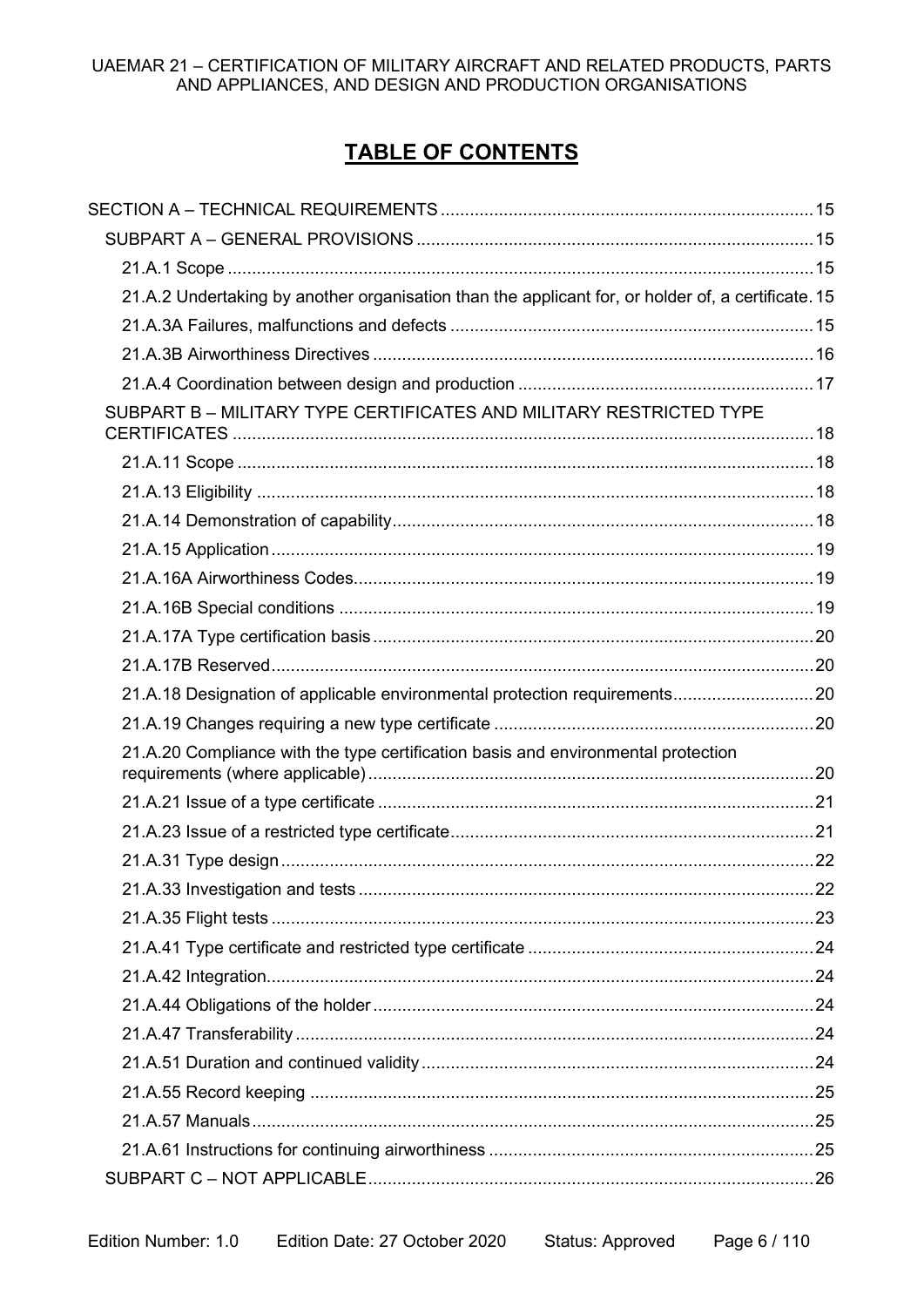| SUBPART D - CHANGES TO MILITARY TYPE CERTIFICATES AND MILITARY RESTRICTED               |  |
|-----------------------------------------------------------------------------------------|--|
|                                                                                         |  |
|                                                                                         |  |
|                                                                                         |  |
|                                                                                         |  |
|                                                                                         |  |
|                                                                                         |  |
| 21.A.101 Designation of applicable Airworthiness codes and environmental protection     |  |
|                                                                                         |  |
|                                                                                         |  |
|                                                                                         |  |
| 21.A.109 Obligations and Arab Emirates Military Parts Approval (AREMPA) marking 30      |  |
|                                                                                         |  |
|                                                                                         |  |
|                                                                                         |  |
|                                                                                         |  |
|                                                                                         |  |
|                                                                                         |  |
|                                                                                         |  |
|                                                                                         |  |
| 21.A.117 Changes to that part of a product covered by a supplemental type certificate32 |  |
| 21.A.118A Obligations and Arab Emirates Military Parts Approval (AREMPA) marking32      |  |
|                                                                                         |  |
|                                                                                         |  |
|                                                                                         |  |
| SUBPART F - PRODUCTION WITHOUT MILITARY PRODUCTION ORGANISATION                         |  |
|                                                                                         |  |
|                                                                                         |  |
|                                                                                         |  |
|                                                                                         |  |
|                                                                                         |  |
|                                                                                         |  |
|                                                                                         |  |
|                                                                                         |  |
|                                                                                         |  |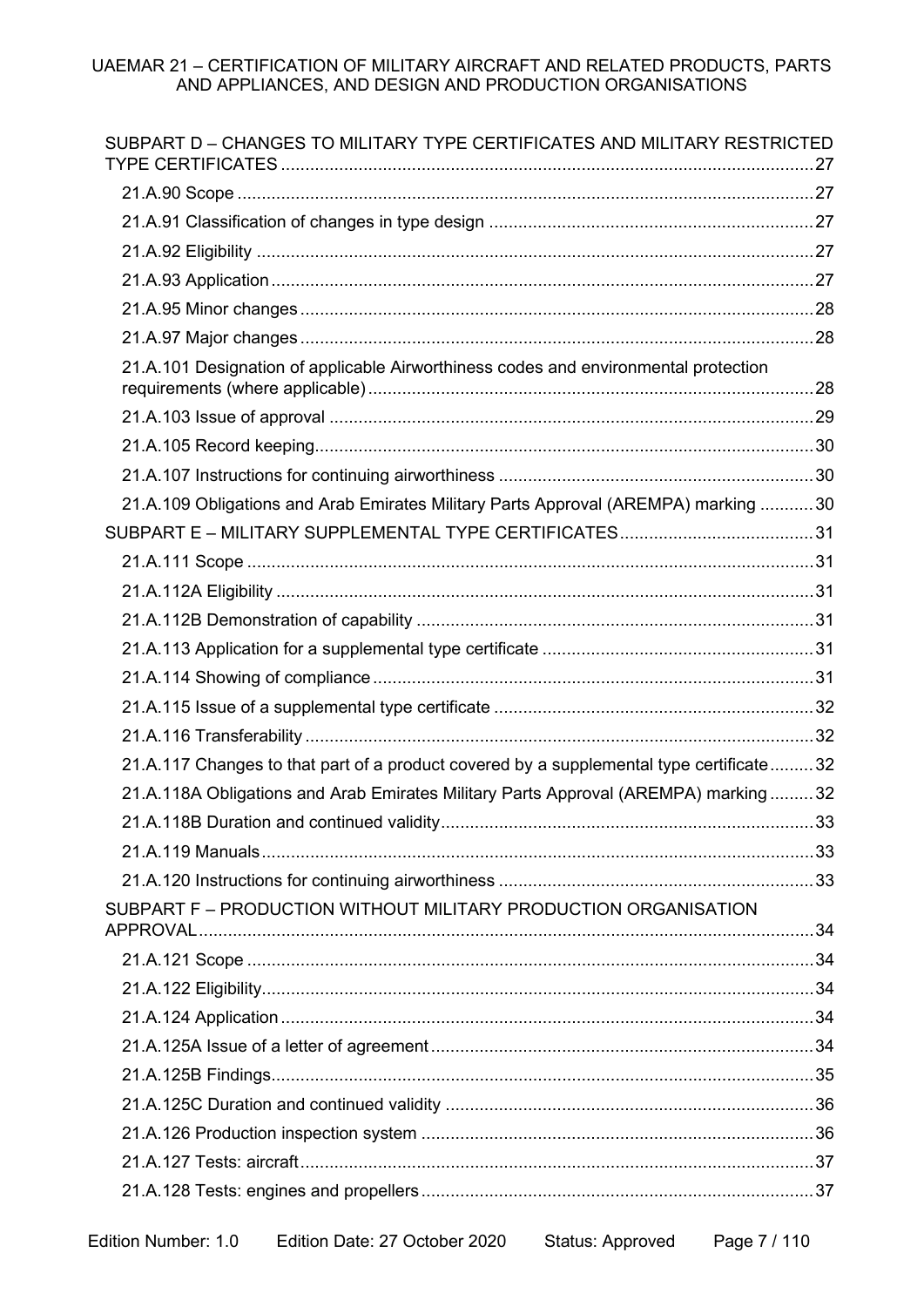| SUBPART G - MILITARY PRODUCTION ORGANISATION APPROVAL 40                        |  |
|---------------------------------------------------------------------------------|--|
|                                                                                 |  |
|                                                                                 |  |
|                                                                                 |  |
|                                                                                 |  |
|                                                                                 |  |
|                                                                                 |  |
|                                                                                 |  |
|                                                                                 |  |
|                                                                                 |  |
|                                                                                 |  |
|                                                                                 |  |
|                                                                                 |  |
|                                                                                 |  |
|                                                                                 |  |
|                                                                                 |  |
|                                                                                 |  |
|                                                                                 |  |
| SUBPART H - MILITARY CERTIFICATES OF AIRWORTHINESS AND MILITARY                 |  |
|                                                                                 |  |
|                                                                                 |  |
|                                                                                 |  |
|                                                                                 |  |
|                                                                                 |  |
|                                                                                 |  |
| 21.A.179 Transferability and re-issuance within States applying EMAR / UAEMAR50 |  |
|                                                                                 |  |
|                                                                                 |  |
|                                                                                 |  |
|                                                                                 |  |
|                                                                                 |  |
|                                                                                 |  |
|                                                                                 |  |
|                                                                                 |  |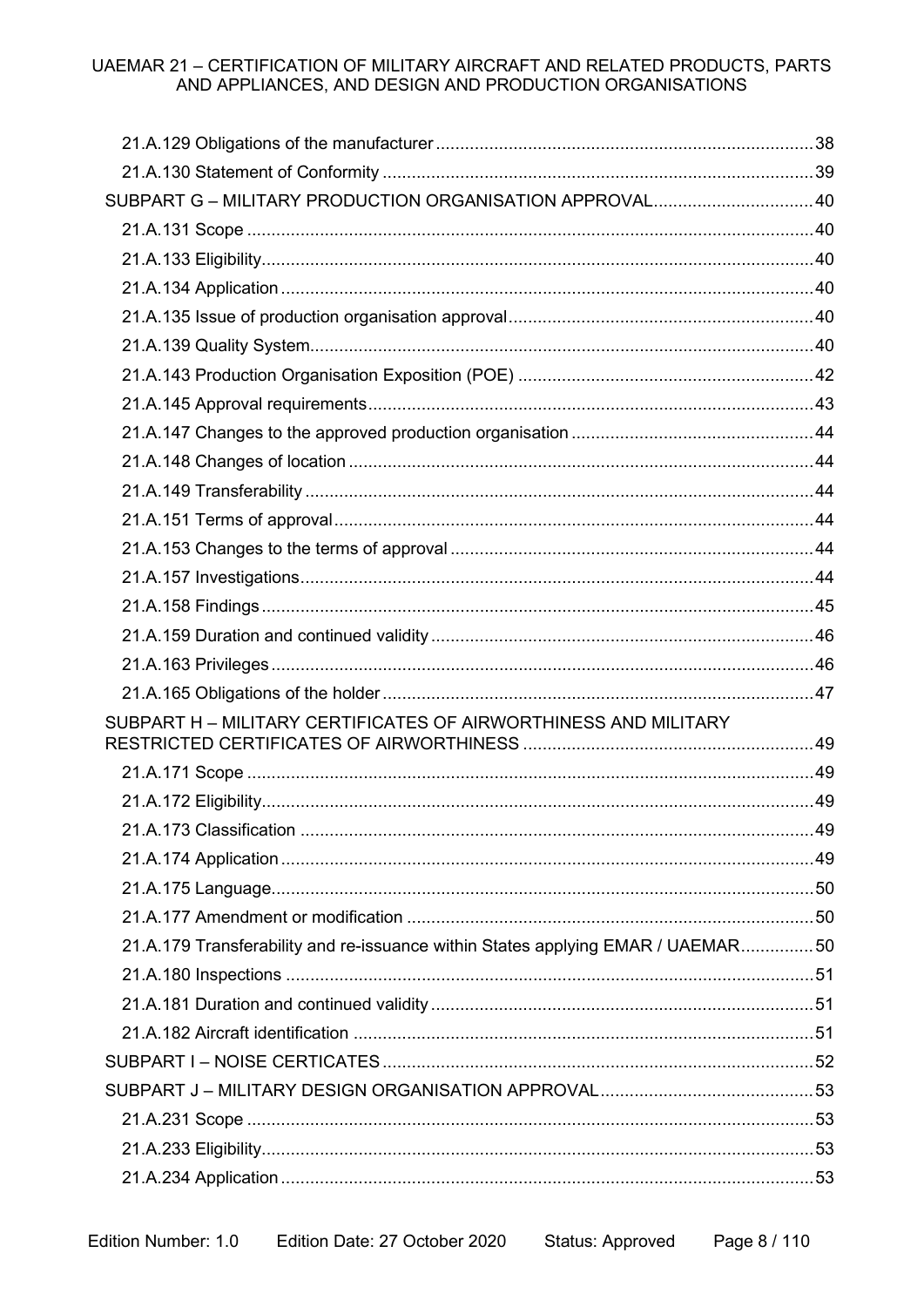| SUBPART O - UAE MILITARY TECHNICAL STANDARD ORDER AUTHORISATIONS 68 |  |
|---------------------------------------------------------------------|--|
|                                                                     |  |
|                                                                     |  |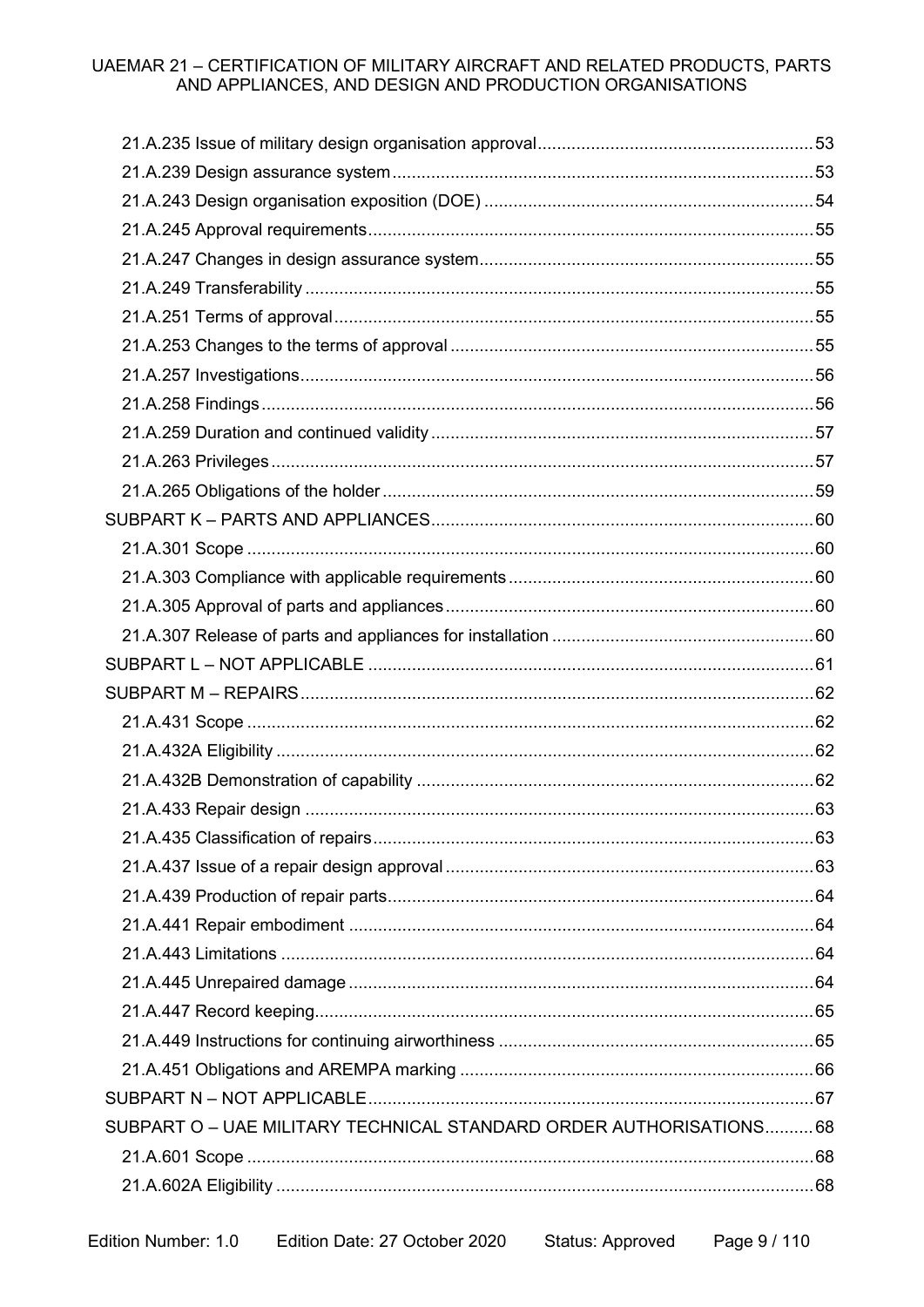| SUBPART Q - IDENTIFICATION OF PRODUCTS, PARTS AND APPLIANCES78 |  |
|----------------------------------------------------------------|--|
|                                                                |  |
|                                                                |  |
|                                                                |  |
|                                                                |  |
|                                                                |  |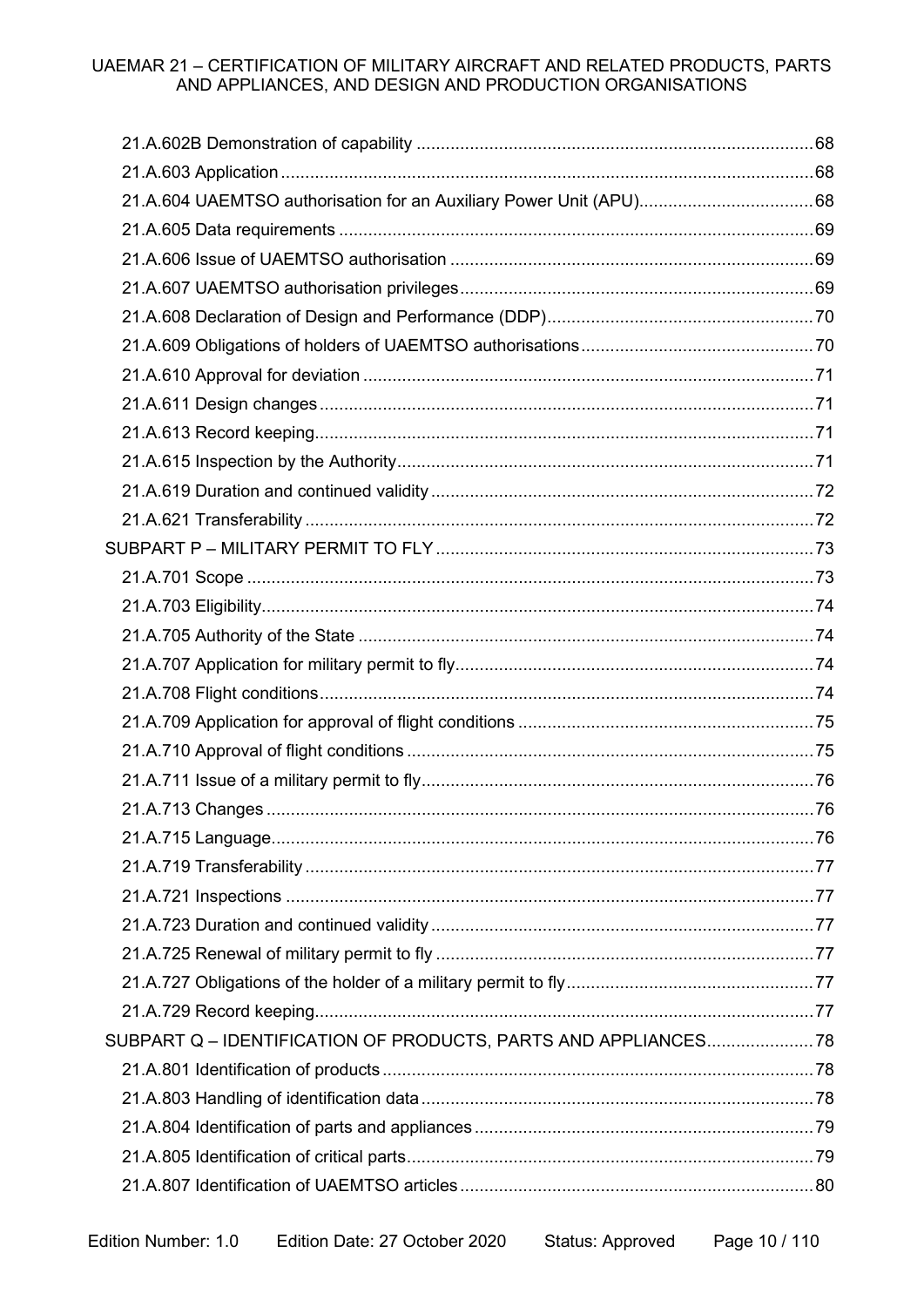|                                                                 | SUBPART B - MILITARY TYPE CERTIFICATES AND MILITARY RESTRICTED TYPE       |  |  |
|-----------------------------------------------------------------|---------------------------------------------------------------------------|--|--|
|                                                                 |                                                                           |  |  |
|                                                                 | SUBPART D - CHANGES TO MILITARY TYPE CERTIFICATES AND MILITARY RESTRICTED |  |  |
|                                                                 |                                                                           |  |  |
|                                                                 |                                                                           |  |  |
|                                                                 | SUBPART F - PRODUCTION WITHOUT MILITARY PRODUCTION ORGANISATION           |  |  |
|                                                                 |                                                                           |  |  |
| 21.B.120                                                        |                                                                           |  |  |
| 21.B.125                                                        |                                                                           |  |  |
| 21.B.130                                                        |                                                                           |  |  |
| 21.B.135                                                        |                                                                           |  |  |
| 21.B.140                                                        |                                                                           |  |  |
| 21.B.145                                                        |                                                                           |  |  |
| 21.B.150                                                        |                                                                           |  |  |
|                                                                 | SUBPART G - MILITARY PRODUCTION ORGANISATION APPROVAL 91                  |  |  |
| 21.B.220                                                        |                                                                           |  |  |
| 21.B.225                                                        |                                                                           |  |  |
| 21.B.230                                                        |                                                                           |  |  |
| 21.B.235                                                        |                                                                           |  |  |
| 21.B.240                                                        |                                                                           |  |  |
| 21.B.245                                                        | Suspension and revocation of a production organisation approval93         |  |  |
| 21.B.260                                                        |                                                                           |  |  |
| SUBPART H - MILITARY CERTIFICATES OF AIRWORTHINESS AND MILITARY |                                                                           |  |  |
|                                                                 |                                                                           |  |  |
| 21.B.320                                                        |                                                                           |  |  |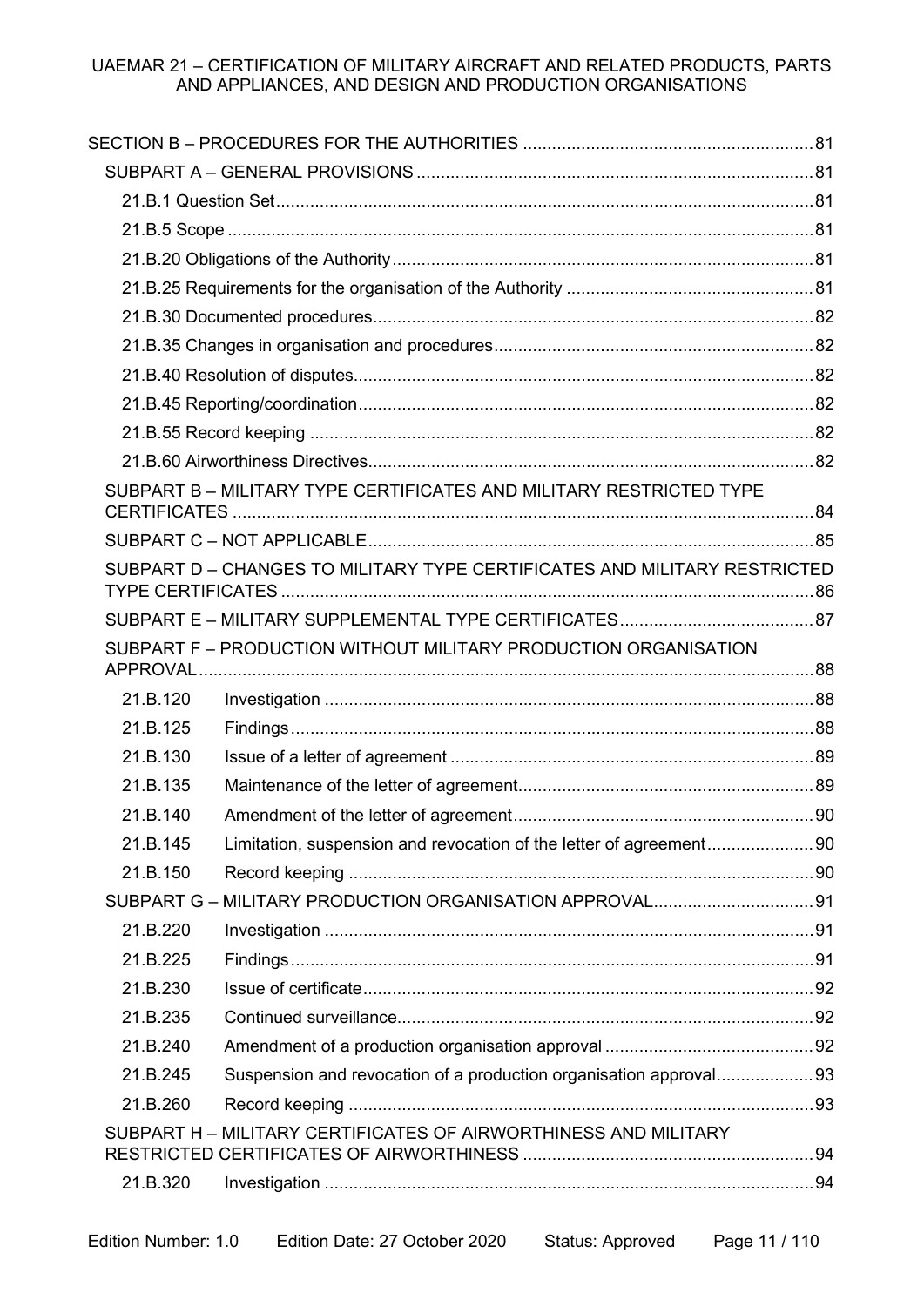| 21.B.325 |                                                                                                 |  |
|----------|-------------------------------------------------------------------------------------------------|--|
| 21.B.326 |                                                                                                 |  |
| 21.B.327 |                                                                                                 |  |
|          | 21.B.330 Suspension and revocation of certificates of airworthiness and restricted certificates |  |
| 21.B.345 |                                                                                                 |  |
|          |                                                                                                 |  |
|          |                                                                                                 |  |
| 21.B.460 |                                                                                                 |  |
| 21.B.465 |                                                                                                 |  |
| 21.B.470 |                                                                                                 |  |
| 21.B.475 |                                                                                                 |  |
| 21.B.480 |                                                                                                 |  |
| 21.B.485 | Suspension and revocation of a design organisation approval 100                                 |  |
| 21.B.490 |                                                                                                 |  |
|          |                                                                                                 |  |
|          |                                                                                                 |  |
|          |                                                                                                 |  |
|          |                                                                                                 |  |
|          | SUBPART O - UNITED ARAB EMIRATES MILITARY TECHNICAL STANDARD ORDER                              |  |
|          |                                                                                                 |  |
| 21.B.520 |                                                                                                 |  |
| 21.B.525 |                                                                                                 |  |
| 21.B.530 |                                                                                                 |  |
| 21.B.545 |                                                                                                 |  |
|          | SUBPART Q - IDENTIFICATION OF PRODUCTS, PARTS AND APPLIANCES 108                                |  |
|          |                                                                                                 |  |
|          |                                                                                                 |  |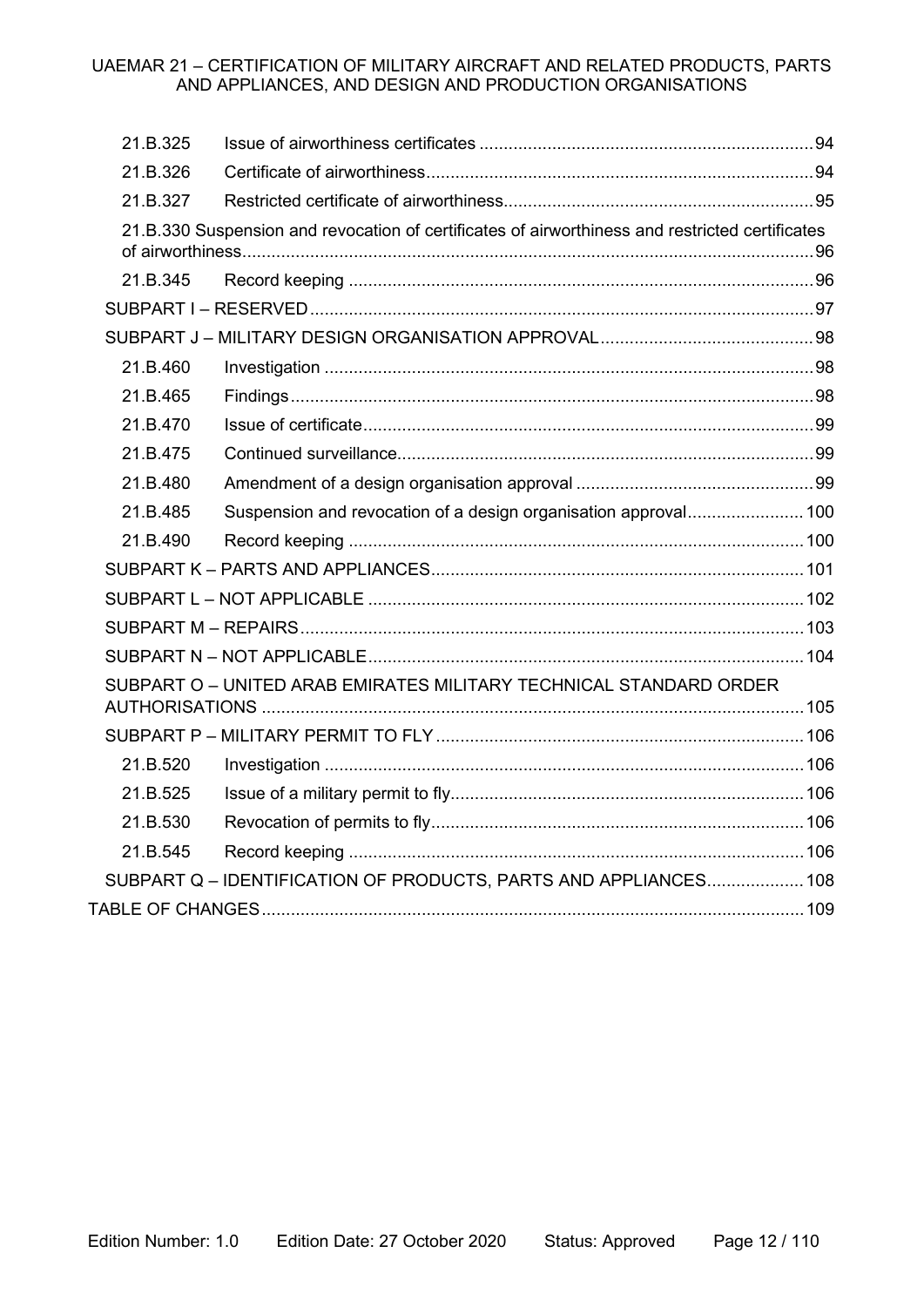## **UAEMAR 21 General information**

- (a) When reference is given to 'design organisation' the following shall apply:
	- 1. An organisation responsible for the design of products, parts and appliances or for changes or repairs thereto shall demonstrate its capability in compliance with national military airworthiness regulation being in accordance with this UAEMAR, further referred to as UAEMAR 21. In the case that governmental organisations undertake design activities with any other organisation responsible for the design of products, parts and appliances or for changes or repairs thereto, they shall be treated as a single organisation when demonstrating their capability in accordance with UAEMAR 21.
	- 2. By way of derogation from point 1, an organisation whose principal place of business is outside of the UAE, or is located in a Nation/State which has not yet implemented EMAR 21 in their national military airworthiness regulations, may demonstrate its capability by holding a certificate or similar approval issued by an authority of that State for the product, part and appliance for which it applies, provided:
		- i. that State is providing oversight as State of Design; and
		- ii. through Recognition (UAEMAD-R) it can be determined, that the national airworthiness system of that State includes the same independent level of checking of compliance as provided by UAEMAR 21, either through an equivalent system of approvals of organisations or through direct involvement of the authority of that State.
- (b) All references to 'aircraft' throughout this UAEMAR means 'military aircraft', defined as those that follow special laws and regulations and are designed with specific characteristics for military operations.
- (c) 'Authority' shall be, unless otherwise specified in this UAEMAR:
	- 1. The Authority in charge of the type certification process:
		- i. For a multinational programme, the Military Airworthiness Authorities of the participating Nations/States; or
		- ii. For a national programme, the Military Airworthiness Authority of this Nation/State,
	- 2. The Authority in charge of the production/design organisation approval:
		- i. For a multinational programme, the Military Airworthiness Authorities of the participating Nations/States; or
		- ii. For a national programme, the Military Airworthiness Authority of this Nation/State.
	- 3. The Authority in charge to issue the military permit to fly.
	- 4. The registration Authority in charge to issue the Certificate of Airworthiness.
		- or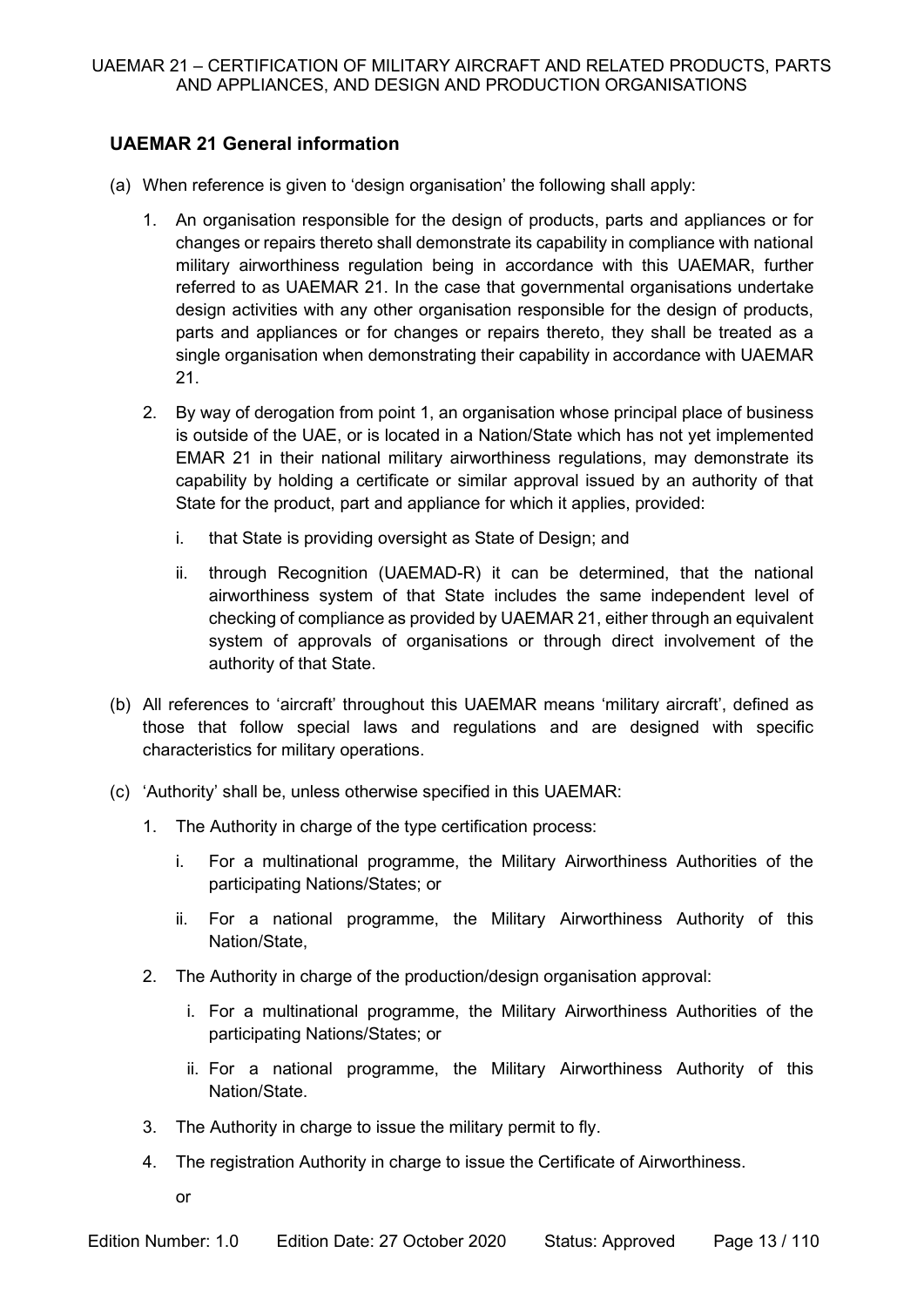- 5. For unregistered aircraft, the Authority which prescribed the identification marks.
- (d) 'Applicant' shall be:
	- 1. The contractor which should comply with this UAEMAR; or
	- 2. Any organisation (including MODs) which must obtain from an Authority a type certificate, a restricted type certificate, a supplemental type certificate, an UAEMTSO authorisation, a major change or a major repair design approval based on this UAEMAR. It should be included herein the certificate of airworthiness, as mentioned in UAEMAR [21.A.172,](#page-48-2) and Military Permit to Fly /Flight Conditions, as mentioned in UAEMAR [21.A.703.](#page-72-2)
	- 3. Any organisation or operator or its representative which applies for an airworthiness certificate under Subpart H of this UAEMAR.
- (e) 'Certification' means the process of recognition that a product, part or appliance, organisation or person complies with the applicable airworthiness requirements followed by the declaration of compliance.
- (f) 'continued (design) airworthiness' means all tasks to be carried out to verify that the conditions under which a type certificate or a supplemental type certificate has been granted continue to be fulfilled at any time during its period of validity (Type Design).
- (g) 'continuing (preservation of) airworthiness' means all of the processes ensuring that, at any time in its operating life, the aircraft complies with the airworthiness requirements in force and is in a condition for safe operation (Maintenance).
- (h) All references to 'certificates' throughout this UAEMAR means 'military certificates' (Although credit can be taken from any prior Civil Certificate issued by a recognised Civil Authority).
- (i) All references to 'organisation approvals' throughout this UAEMAR means 'organisational approvals accepted or issued by military authorities'.
- (j) Where this UAEMAR requires specific UAEMAR forms to be used, equivalent forms approved by the Authority are permitted.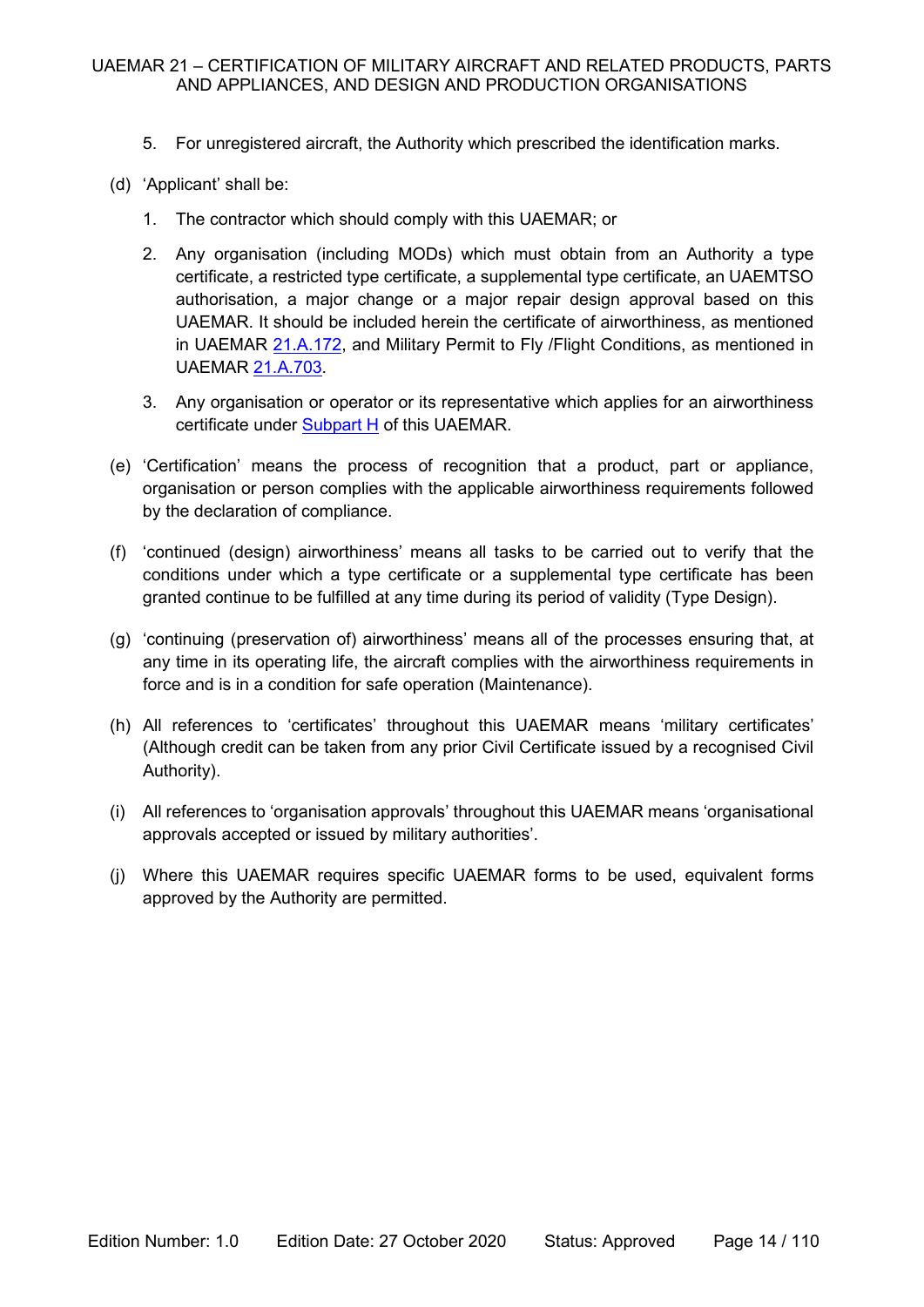# **SECTION A – TECHNICAL REQUIREMENTS**

## <span id="page-14-1"></span><span id="page-14-0"></span>**SUBPART A – GENERAL PROVISIONS**

## <span id="page-14-2"></span>**21.A.1 Scope**

This Section establishes general provisions governing the obligations and privileges of the applicant for, and holder of, any certificate issued or to be issued in accordance with this Section.

## <span id="page-14-3"></span>**21.A.2 Undertaking by another organisation than the applicant for, or holder of, a certificate**

The actions and obligations required to be undertaken by the holder of, or applicant for, a certificate for a product, part or appliance under this Section may be undertaken on its behalf by any other organisation, provided the holder of, or applicant for, that certificate can show that it has made an agreement with the other organisation such as to ensure that the holder's obligations are and will be properly discharged.  $\triangleright$  AMC

## <span id="page-14-4"></span>**21.A.3A Failures, malfunctions and defects**

- (a) System for Collection, Investigation and Analysis of Data.  $\blacktriangleright$  AMC  $\blacktriangleright$  GM
	- 1. The holder of a type certificate, restricted type certificate, supplemental type certificate, UAE Military Technical Standard Order (UAEMTSO) authorisation, major repair design approval or any other relevant approval deemed to have been issued under this UAEMAR shall have a system for collecting, investigating and analysing reports of and information related to failures, malfunctions, defects or other occurrences which cause or might cause adverse effects on the airworthiness of the product, part or appliance covered by the type certificate, restricted type certificate, supplemental type certificate, UAEMTSO authorisation, major repair design approval or any other relevant approval deemed to have been issued under this UAEMAR. Information about this system shall be made available to all known operators of the product, part or appliance and, on request, to any person authorised under other associated UAEMARs.
- (b) Reporting to the Authority.  $\triangleright$  GM
	- 1. The holder of a type certificate, restricted type certificate, supplemental type certificate, UAEMTSO authorisation, major repair design approval or any other relevant approval deemed to have been issued under this UAEMAR, shall report to the issuing/approving Authority any failure, malfunction, defect or other occurrence of which it is aware related to a product, part or appliance covered by the type certificate, restricted type certificate, supplemental type certificate, UAEMTSO authorisation, major repair design approval or any other relevant approval deemed to have been issued under this UAEMAR, and which has resulted in or may result in an unsafe condition.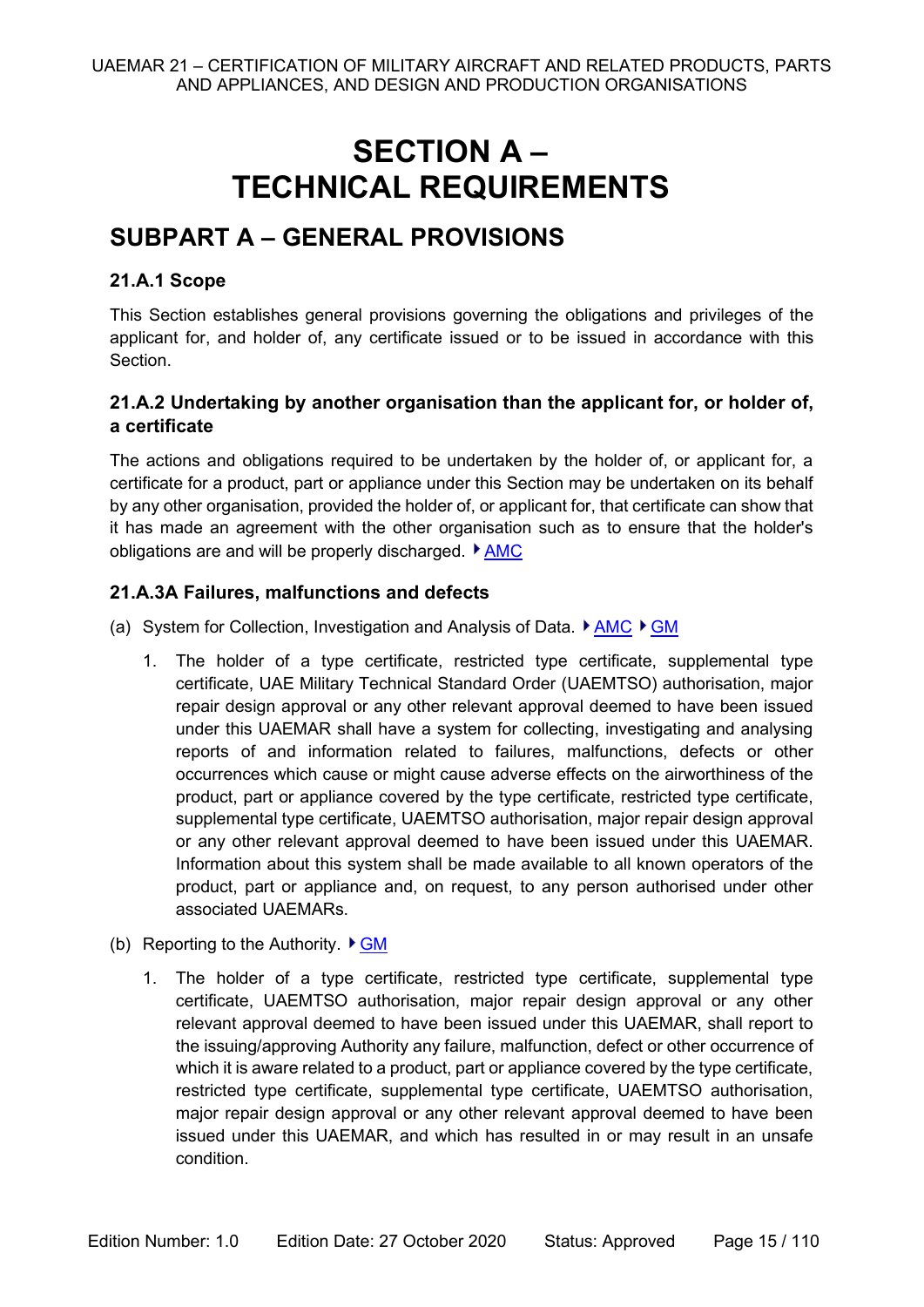- 2. These reports shall be made in a form and manner established by the Authority, as soon as practicable and in any case dispatched not later than 72 hours after the identification of the possible unsafe condition, unless exceptional circumstances prevent this.  $\blacktriangleright$  AMC
- (c) Investigation of Reported Occurrences.
	- 1. When an occurrence reported under paragraph (b), or under UAEMAR 21.A.129(f)(2) or 21.A.165(f)(2) results from a deficiency in the design, or a manufacturing deficiency, the holder of the type certificate, restricted type certificate, supplemental type certificate, UAEMTSO authorisation, major repair design approval or any other relevant approval deemed to have been issued under this UAEMAR, or the manufacturer (Production Organisation) as appropriate, shall investigate the reason for the deficiency and report to the Authority the results of its investigation and any action it is taking or proposes to take to correct that deficiency.
	- 2. If the Authority finds that an action is required to correct the deficiency, the holder of the type certificate, restricted type certificate, supplemental type certificate, UAEMTSO authorisation, major repair design approval or any other relevant approval deemed to have been issued under this UAEMAR, or the manufacturer as appropriate, shall submit the relevant data to the Authority.

#### <span id="page-15-0"></span>**21.A.3B Airworthiness Directives**

- (a) An Airworthiness Directive means a document issued or adopted by the Authority which mandates actions to be performed on an aircraft to restore an acceptable level of safety when evidence shows that the safety level of this aircraft may otherwise be compromised.
- (b) The Authority shall issue an airworthiness directive when:  $\sqrt{P_{\text{AMC}}P_{\text{GM}}}$ 
	- 1. An unsafe condition has been determined by the Authority to exist in an aircraft, as a result of a deficiency in the aircraft, or an engine, propeller, part or appliance installed on this aircraft; and
	- 2. That condition is likely to exist or develop in other aircraft, including engine, propeller, part or appliance installed on those aircraft that may be affected by this unsafe condition.
- (c) When an Airworthiness Directive has to be issued by the Authority to correct the unsafe condition referred to in paragraph (b), or to require the performance of an inspection, the holder of the type certificate, restricted type certificate, supplemental type certificate, major repair design approval, UAEMTSO authorisation or any other relevant approval deemed to have been issued under this UAEMAR, shall:
	- 1. Propose the appropriate corrective action and/or required inspections and submit details of these proposals to the Authority for approval.
	- 2. Following the approval by the Authority of the corrective action and/or required inspections referred to under subparagraph (1), make available to all known operators or owners of the product, part or appliance and, on request, to any person required to comply with the airworthiness directive, appropriate descriptive data and accomplishment instructions.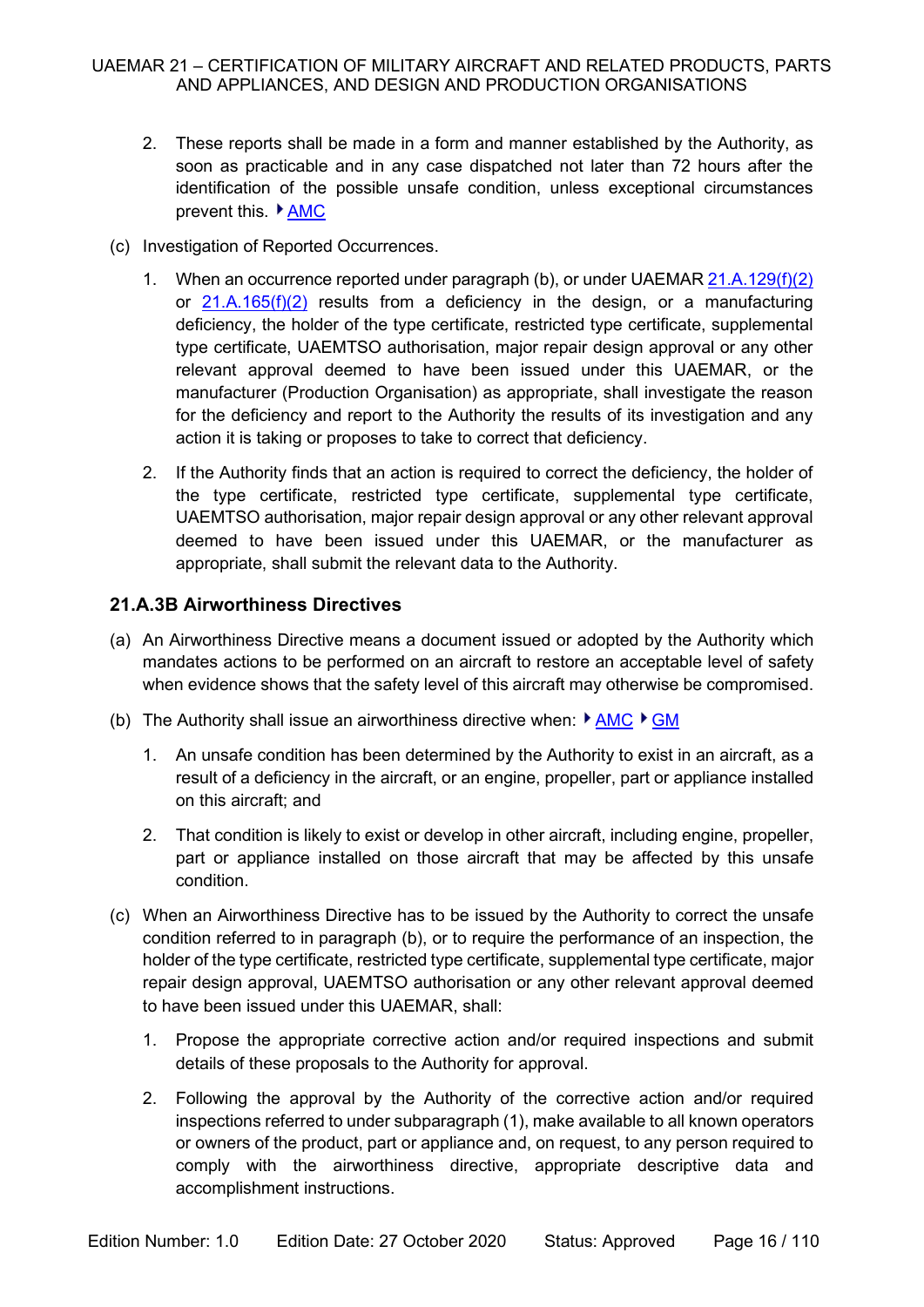- (d) An Airworthiness Directive shall contain at least the following information:
	- 1. An identification of the unsafe condition;
	- 2. An identification of the affected aircraft; operating and maintenance associated documentation;
	- 3. The action(s) required;
	- 4. The compliance time for the required action(s);  $\triangleright$  GM
	- 5. The date of entry into force.

#### <span id="page-16-0"></span>**21.A.4 Coordination between design and production**

#### $AMC$

Each holder of a type certificate, restricted type certificate, supplemental type certificate, UAEMTSO authorisation, approval of a change to type design or approval of a repair design, shall ensure collaboration between the design organisation and the production organisation as necessary to achieve:

- (a) The satisfactory coordination of design and production required by UAEMAR 21.A.122, 21A.130(b)(3) and (4), 21.A.133 or 21.A.165(c)(2) and (3) as appropriate: and
- (b) The proper support of the continued airworthiness of the product, part or appliance.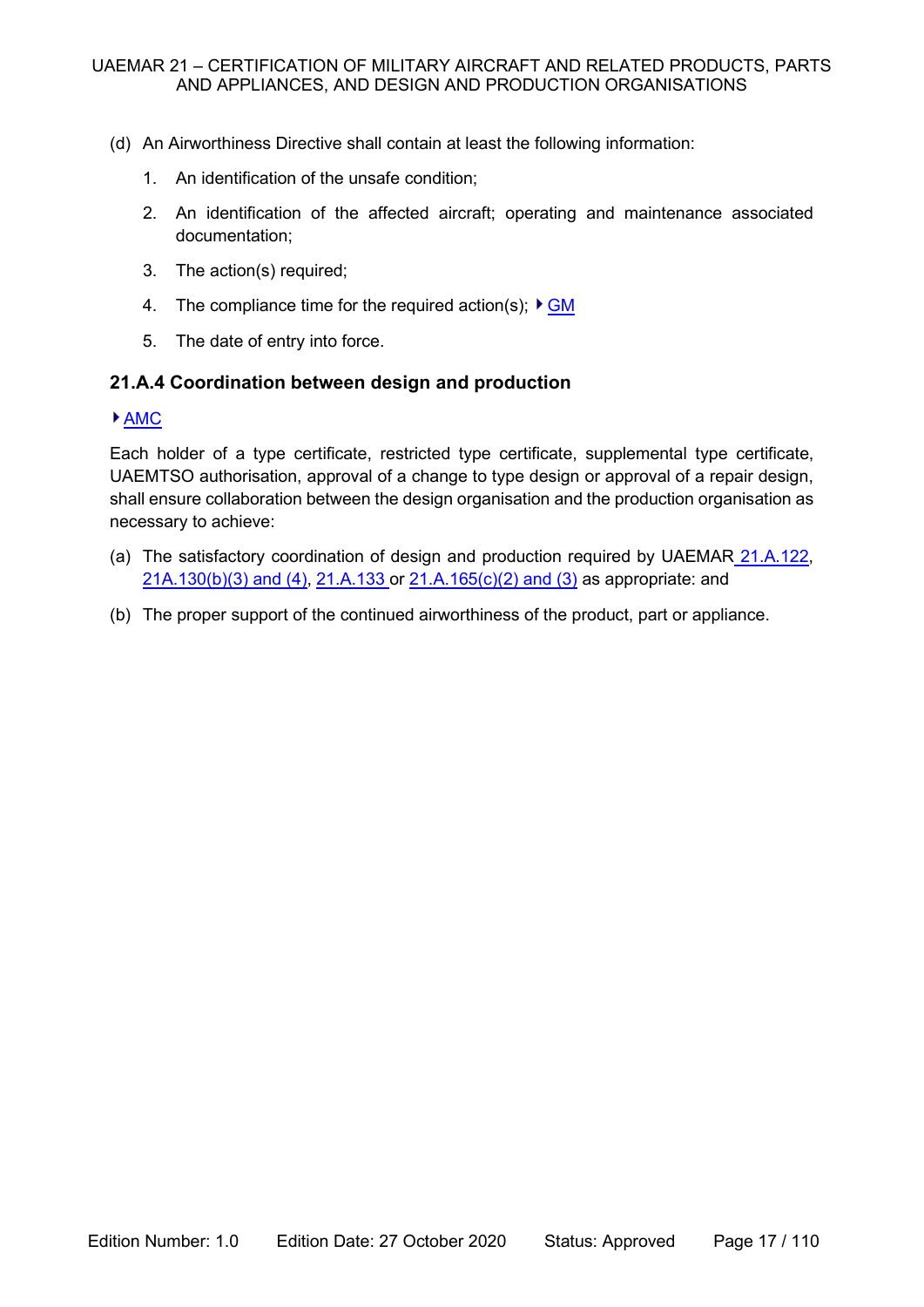## <span id="page-17-0"></span>**SUBPART B – MILITARY TYPE CERTIFICATES AND MILITARY RESTRICTED TYPE CERTIFICATES**

## <span id="page-17-1"></span>**21.A.11 Scope**

This Subpart establishes the procedure for issuing Military Type Certificates (MTCs) for products and Military Restricted Type Certificates (MRTCs) for aircraft, and establishes the rights and obligations of the applicants for, and holders of, those certificates.

## <span id="page-17-2"></span>**21.A.13 Eligibility**

Any organisation that has demonstrated, or is in the process of demonstrating, its capability in accordance with UAEMAR 21.A.14 shall be eligible as an applicant for a type certificate or a restricted type certificate under the conditions laid down in this Subpart.

## <span id="page-17-3"></span>**21.A.14 Demonstration of capability**

- (a) Any organisation applying for a military type certificate or military restricted type certificate shall demonstrate its capability by holding a military design organisation approval (MDOA), issued by the Authority in accordance with UAEMAR 21 Subpart J.
- (b) By way of derogation from paragraph (a), as an alternative procedure to demonstrate its capability, an applicant may seek Authority agreement for the use of procedures setting out the specific design practices, resources and sequence of activities necessary to comply with this UAEMAR, under the following:  $\triangleright$  GM  $\triangleright$  AMC
	- 1. Products with simple or limited scope of design.
	- 2. Starting phase toward a military design organisation approval or limited duration of design activities.
	- 3. Products for which the major part of the Type Design certification activities have already been accepted by the Authority concerned.
	- 4. (Reserved)
- (c) By way of derogation from paragraph (a) and (b), any government organisation applying for a type certificate or restricted type certificate may demonstrate its capability by having an agreement in place, accepted by the Authority, in accordance with UAEMAR 21.A.2 with a design organisation which has access to the type design data. The agreement shall include detailed statements how the actions and obligations are delegated to enable the government organisation, in cooperation with the contracted organisation, to comply with the requirements of UAEMAR 21 Subpart J, including demonstration of compliance with UAEMAR 21.A.44.  $\blacktriangleright$  AMC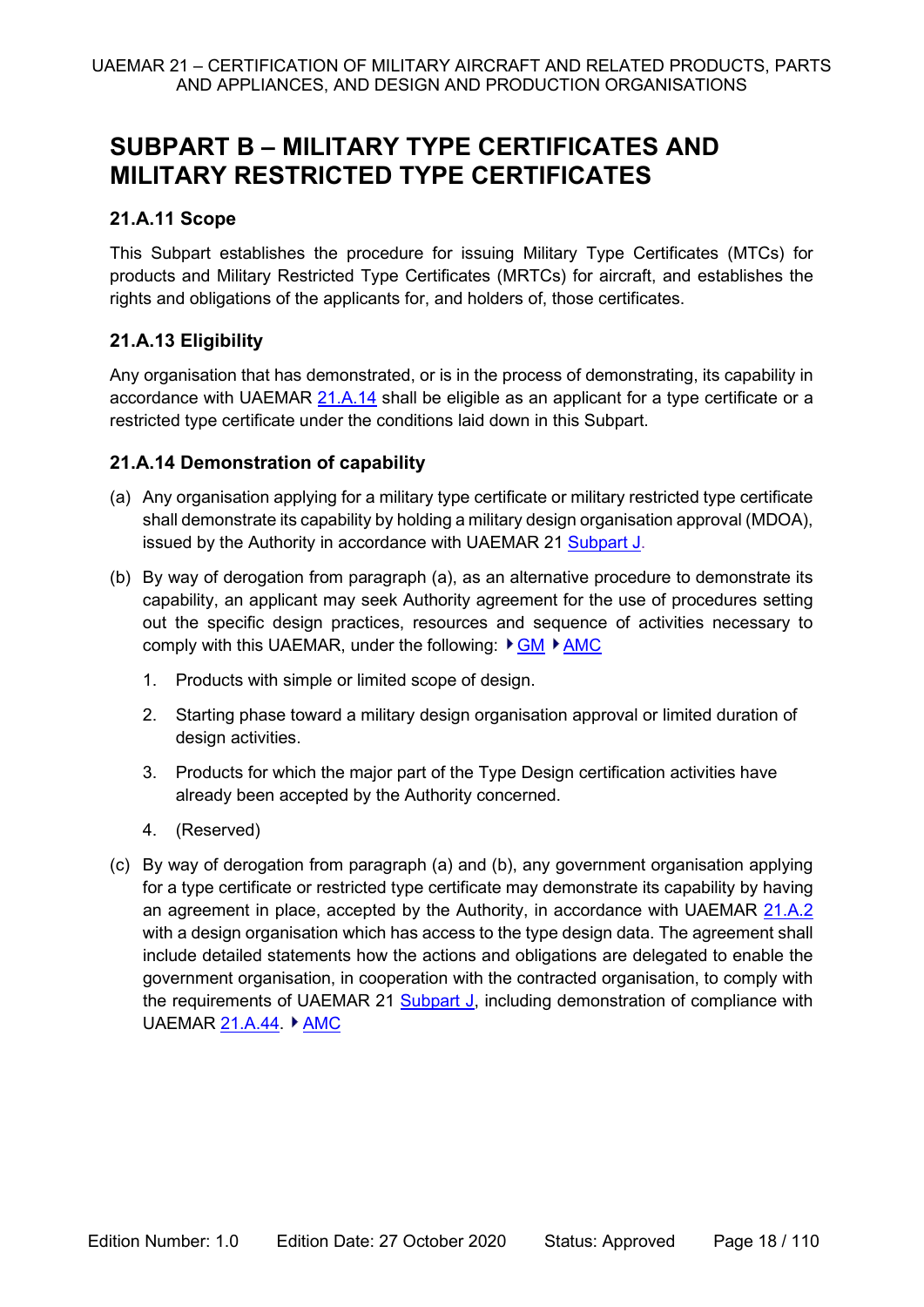## <span id="page-18-0"></span>**21.A.15 Application**

- (a) An application for a type certificate or restricted type certificate shall be made in a form and manner established by the Authority.  $\blacktriangleright$  AMC  $\blacktriangleright$  GM
- (b) An application for an aircraft type certificate or restricted type certificate shall be accompanied by a three-view drawing of that aircraft and preliminary basic data, including the proposed operating characteristics and limitations.
- (c) An application for an engine or propeller type certificate shall be accompanied by a general arrangement drawing, a description of the design features, the operating characteristics, and the proposed operating limitations, of the engine, or propeller.

## <span id="page-18-1"></span>**21.A.16A Airworthiness Codes**

#### GM

The Authority may approve the use of applicable airworthiness codes as a standard means to show compliance of products, parts and appliances with the essential requirements of Annex A to the Basic Regulation. Such codes shall be sufficiently detailed and specific to indicate to applicants the conditions under which certificates will be issued.

## <span id="page-18-2"></span>**21.A.16B Special conditions**

#### GM

- (a) The Authority shall approve any special detailed technical specifications, named special conditions, for a product, if the related airworthiness codes do not contain adequate or appropriate safety standards for the product, because:
	- 1. The product has novel or unusual design features relative to the design practices on which the applicable airworthiness codes are based; or
	- 2. The intended use of the product is unconventional; or
	- 3. Experience from other similar products in service or products having similar design features, has shown that unsafe conditions may develop; or
	- 4. Airworthiness codes do not exist for the concerned product function.
- (b) The special conditions contain such safety standards as the Authority finds necessary to establish a level of safety equivalent to that established in the applicable airworthiness codes or a level of safety acceptable if airworthiness codes do not exist for the concerned product.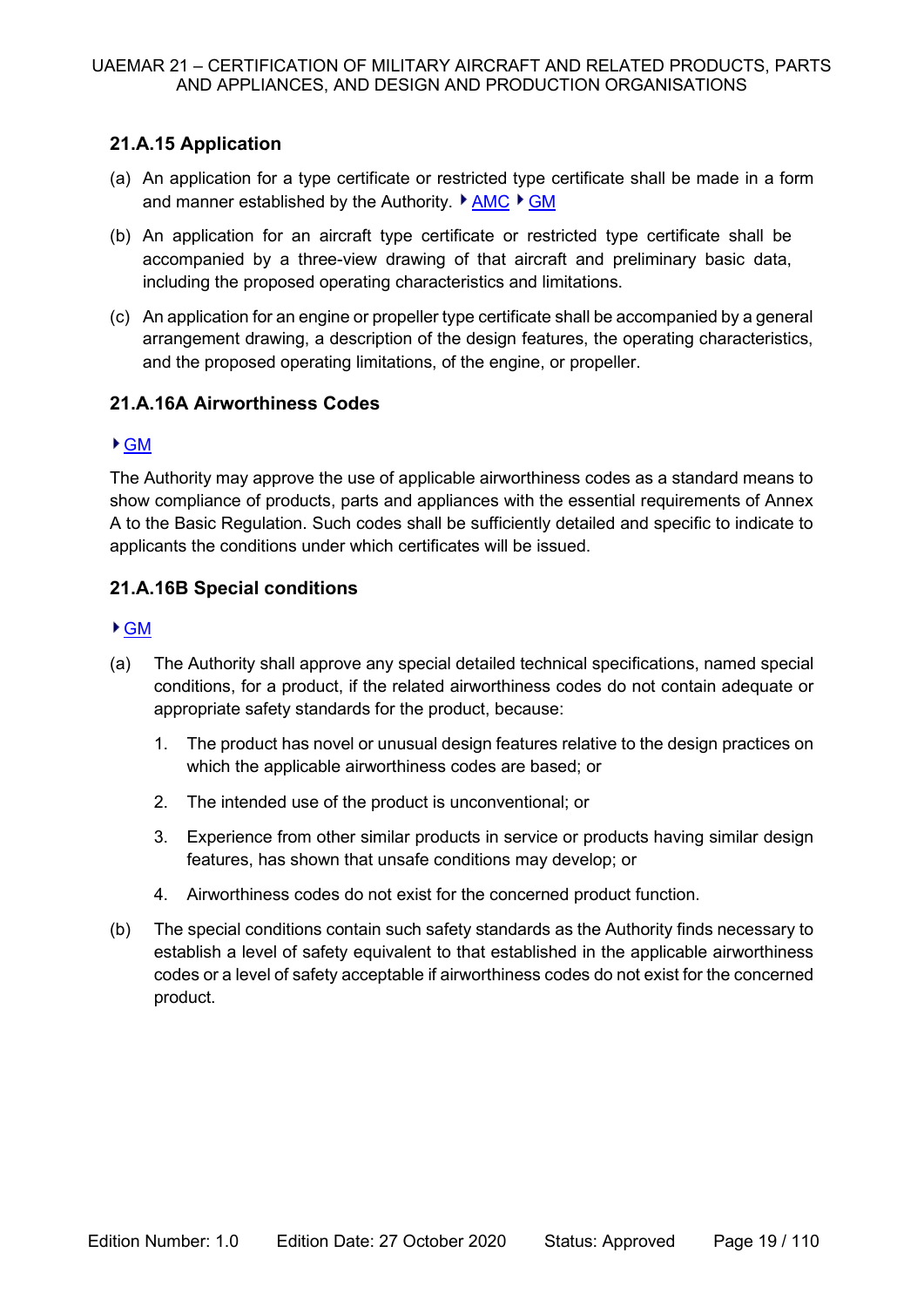## <span id="page-19-0"></span>**21.A.17A Type certification basis**

## GM

- (a) The type certification basis to be notified for the issuance of a type certificate or a restricted type certificate shall consist of:
	- 1. The applicable airworthiness codes established according to UAEMAR 21.A.16A that are effective on the date of application for that certificate unless:
		- i. Otherwise specified by the Authority; or
		- ii. Compliance with later effective amendments is elected by the applicant or required under paragraph (d).
	- 2. Any special condition prescribed in accordance with UAEMAR 21.A.16B(a).
	- 3. The tailoring of the criteria in European Military Airworthiness Certification Criteria (EMACC) based on the military use of the product when appropriate airworthiness codes are not available.
- (b) (Reserved)
- (c) (Reserved)
- (d) If an applicant elects to comply with an amendment to the airworthiness codes that is effective after the filing of the application for a type certificate, the applicant shall also comply with any other amendment that the Authority finds is directly related.
- (e) Special conditions in accordance with UAEMAR 21.A.16B may be required to take into account the intended military use of the aircraft.

## <span id="page-19-1"></span>**21.A.17B Reserved**

## <span id="page-19-2"></span>**21.A.18 Designation of applicable environmental protection requirements**

The applicable environmental protection requirements shall be established when certifying a product, taking account of the military operational need.

## <span id="page-19-3"></span>**21.A.19 Changes requiring a new type certificate**

Any applicant proposing to change a product, shall apply for a new type certificate if the Authority finds that the change in design, configuration, power, thrust, or mass is so extensive that a substantially complete investigation of compliance with the applicable type certification basis is required.

## <span id="page-19-4"></span>**21.A.20 Compliance with the type certification basis and environmental protection requirements (where applicable)**

(a) The applicant for a type certificate or a restricted type certificate shall demonstrate compliance with the applicable type certification basis and environmental protection requirements (where applicable) and shall provide the Authority with the means by which such compliance has been demonstrated.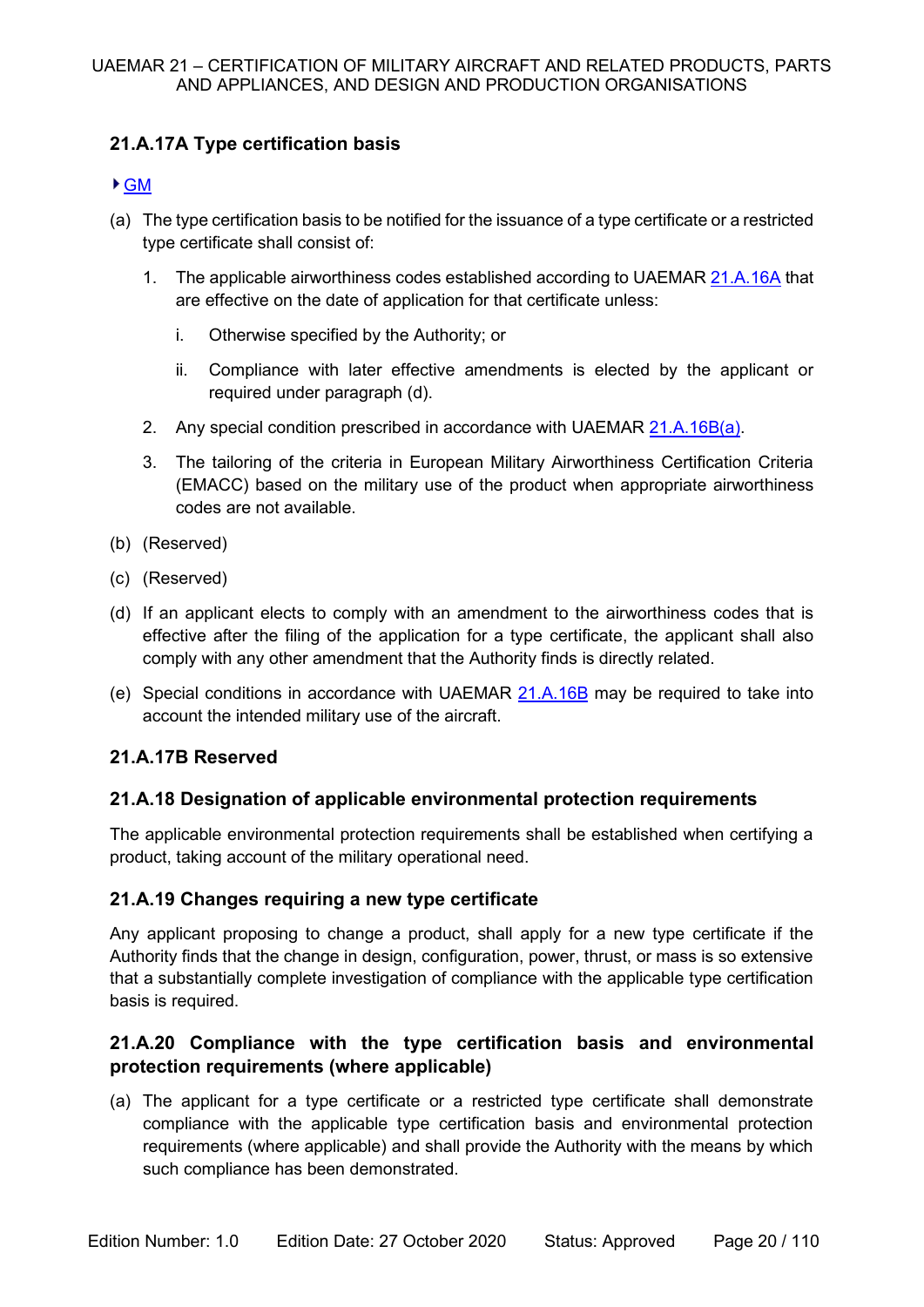- (b) The applicant shall provide the Authority with a certification programme detailing the means for compliance demonstration. This document shall be updated as necessary during the certification process. **▶ AMC ▶ Appendix to AMC 21.A.20 ▶ GM**
- (c) The applicant shall record justification of compliance within compliance documents according to the certification programme established under paragraph (b).  $\blacktriangleright$  AMC
- (d) The applicant shall declare that it has demonstrated compliance with all applicable type certification basis and environmental protection requirements (where applicable), according to the certification programme established under paragraph (b).  $\blacktriangleright$  GM
- (e) Where the applicant holds an appropriate design organisation approval, the declaration of paragraph (d) shall be made according to the provisions of UAEMAR 21 Subpart J.

## <span id="page-20-0"></span>**21.A.21 Issue of a type certificate**

The applicant shall be entitled to have a product type certificate issued by the Authority after:

- (a) Demonstrating its capability in accordance with UAEMAR 21.A.14;
- (b) Submitting the declaration referred to in UAEMAR  $21.A.20(d)$ ; and
- (c) It is shown that:
	- 1. The product to be certificated meets the applicable type certification basis and environmental protection requirements (where applicable) designated in accordance with UAEMAR 21.A.17A and 21.A.18 (where applicable);
	- 2. Any airworthiness provisions not complied with are compensated for by factors that provide an equivalent level of safety;
	- 3. No feature or characteristic makes it unsafe for the uses for which certification is requested; and
	- 4. The type certificate applicant has expressly stated that it is prepared to comply with UAEMAR 21.A.44.
- (d) In the case of an aircraft type certificate, the engine or propeller or both, if installed in the aircraft, have a type certificate issued or determined in accordance with this UAEMAR, unless the engine and propeller are fully covered by the aircraft level type certificate.

## <span id="page-20-1"></span>**21.A.23 Issue of a restricted type certificate**

- (a) For an aircraft that does not meet the provisions of UAEMAR  $21.A.21(c)$ , the applicant shall be entitled to have a restricted type certificate issued by the Authority after:
	- 1. Complying with the appropriate type certification basis established by the Authority ensuring adequate safety where restrictions may be imposed in regard to the intended use of the aircraft, and with the applicable environmental protection requirements (where applicable);
	- 2. Expressly stating that it is prepared to comply with UAEMAR 21.A.44.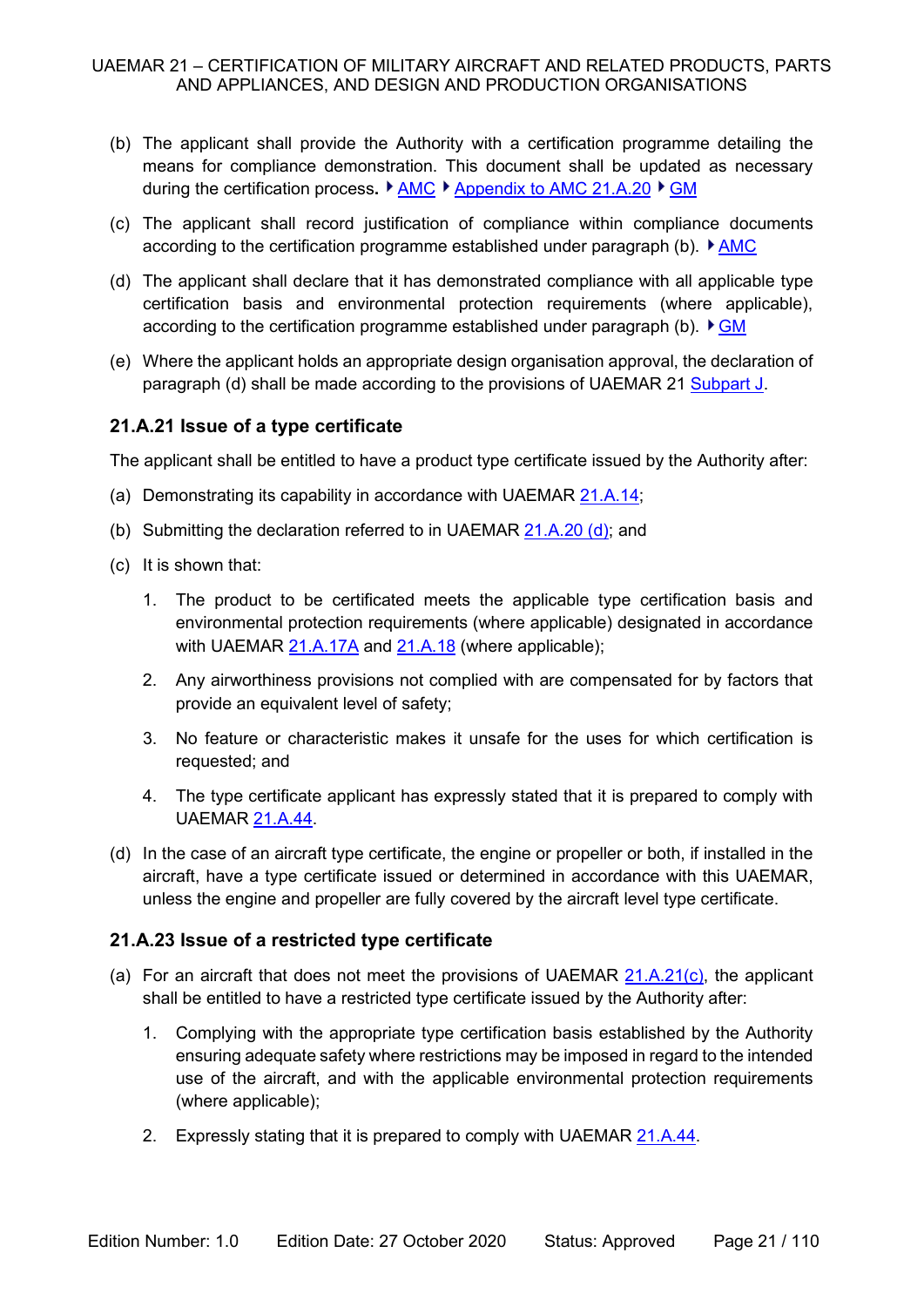- (b) The engine or propeller installed in the aircraft, or both, shall:
	- 1. Have a type certificate issued or determined in accordance with this UAEMAR; or
	- 2. Have been shown to be in compliance with the type certification basis necessary to ensure safe flight of the aircraft.

#### <span id="page-21-0"></span>**21.A.31 Type design**

(a) The type design shall consist of:

- 1. The drawings and specifications, and a listing of those drawings and specifications, necessary to define the configuration and the design features of the product shown to comply with the applicable type certification basis and environmental protection requirements (where applicable).
- 2. Information on materials and processes and on methods of manufacture and assembly of the product necessary to ensure the conformity of the product.
- 3. An approved airworthiness limitations section of the instructions for continuing airworthiness as defined by the applicable airworthiness codes; and
- 4. Any other data necessary to allow by comparison, the determination of the airworthiness, the characteristics of noise, fuel venting, and exhaust emissions (where applicable) of later products of the same type.
- (b) Each type design shall be adequately identified.

## <span id="page-21-1"></span>**21.A.33 Investigation and tests**

#### GM

- (a) The applicant shall perform all inspections and tests necessary to show compliance with the applicable type certification basis and environmental protection requirements (where applicable).
- (b) Before each test required by paragraph (a) is undertaken, the applicant shall have determined:
	- 1. For the test specimen:
		- i. That materials and processes adequately conform to the specifications for the proposed type design;
		- ii. That parts of the products adequately conform to the drawings in the proposed type design;
		- iii. That the manufacturing processes, construction and assembly adequately conform to those specified in the proposed type design; and
	- 2. That the test equipment and all measuring equipment used for tests are adequate for the test and are appropriately calibrated.
- (c) The applicant shall allow the Authority to make any inspection necessary to check compliance with paragraph (b).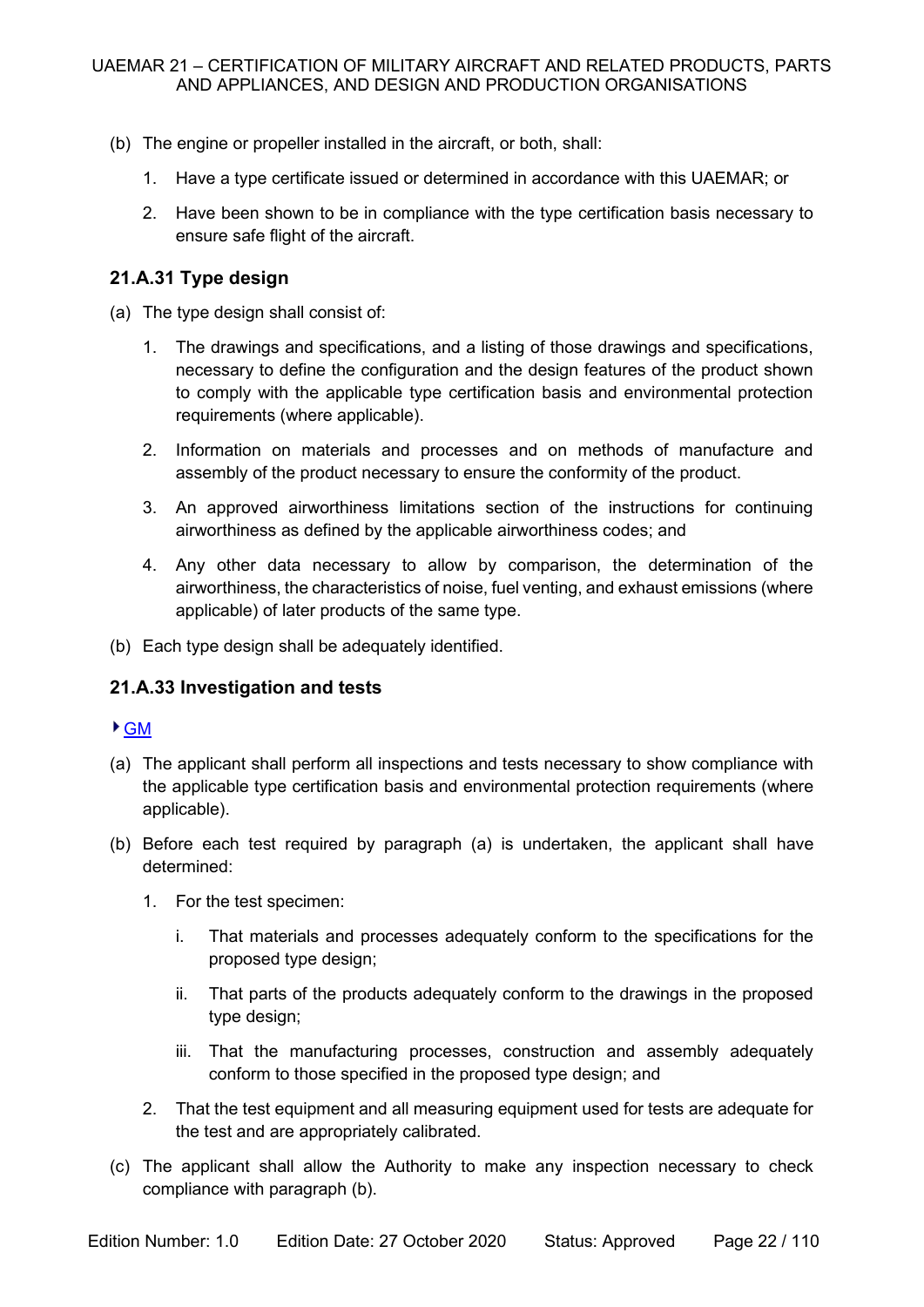- (d) The applicant shall allow the Authority to review any report and make any inspection and to perform or witness any flight and ground test necessary to check the validity of the declaration of compliance submitted by the applicant under UAEMAR 21.A.20(b) and to determine that no feature or characteristic makes the product unsafe for the uses for which certification is requested.
- (e) For tests performed or witnessed by the Authority under paragraph (d):
	- 1. The applicant shall submit to the Authority a statement of compliance with paragraph (b); and
	- 2. No change relating to the test that would affect the statement of compliance may be made to a product, part or appliance between the time compliance with paragraph (b) is shown and the time it is presented to the Authority for test.

#### <span id="page-22-0"></span>**21.A.35 Flight tests**

#### GM

- (a) Flight testing for the purpose of obtaining a type certificate shall be conducted in accordance with conditions for such flight testing approved by the Authority.
- (b) The applicant shall make all flight tests that the Authority finds necessary:
	- 1. To determine compliance with the applicable type certification basis, and environmental protection requirements (where applicable); and
	- 2. To determine whether there is reasonable assurance that the aircraft, its parts and appliances are reliable and function properly.  $\blacktriangleright$  GM
- (c) (Reserved)
- (d) (Reserved)
- (e) (Reserved)
- <span id="page-22-1"></span>(f) The flight tests prescribed in subparagraph (b)(2) shall include:
	- 1. For aircraft incorporating turbine engines of a type not previously used in type certificated aircraft, at least 300 hours of operation or as agreed by the Authority, with a full complement of engines that conform to a type certificate; and  $\overrightarrow{GM}$
	- 2. For all other aircraft, at least 150 hours of operation or as agreed by the Authority. ▶ GM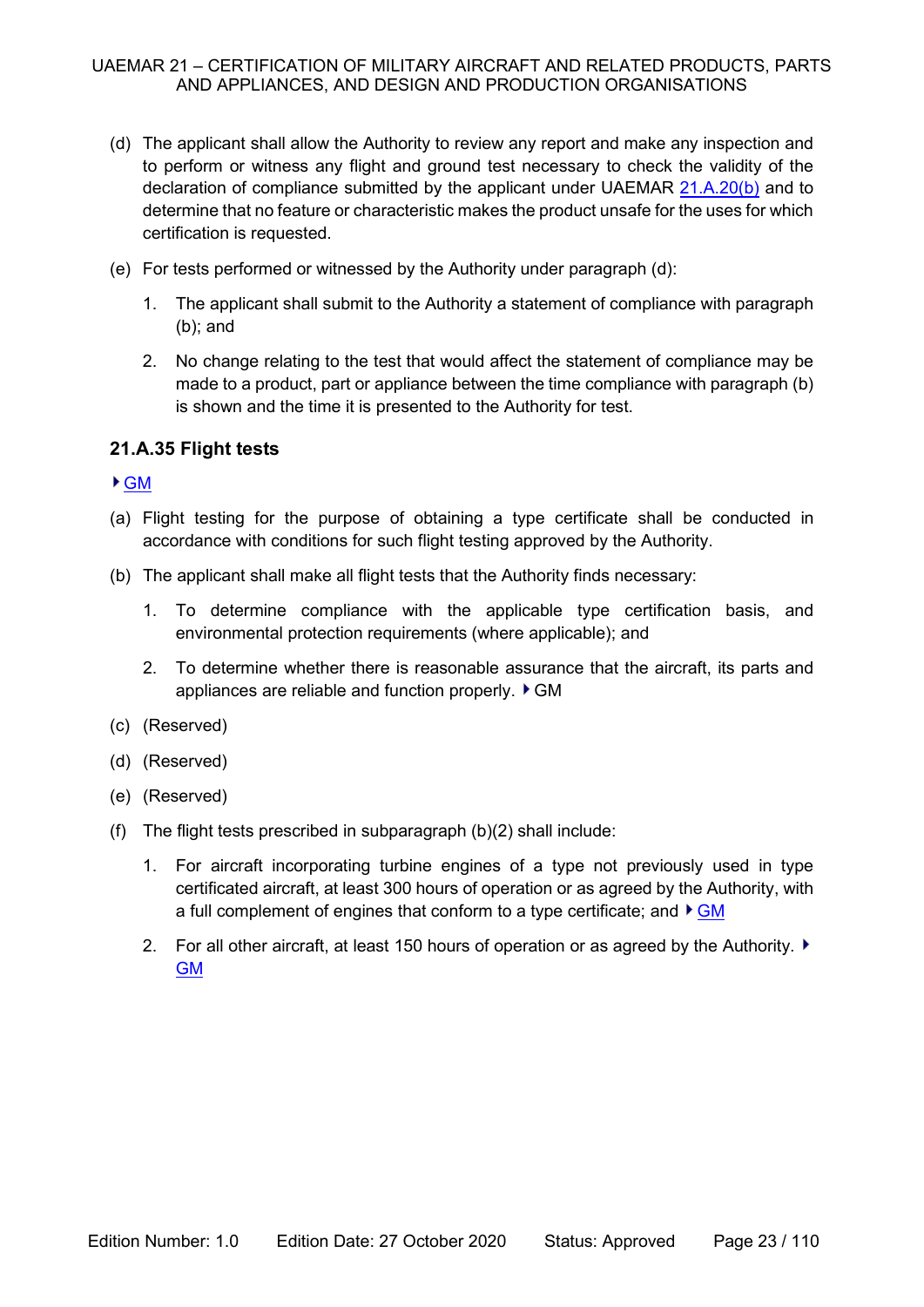## **21.A.41 Type certificate and restricted type certificate**

The type certificate and restricted type certificate are both considered to include the type design, the operating limitations, the type certificate data sheet for airworthiness, the applicable type certification basis and environmental protection requirements (where applicable) with which the Authority records compliance, and any other conditions or limitations prescribed for the product in the applicable airworthiness requirements and environmental protection requirements (where applicable).

## <span id="page-23-0"></span>**21.A.42 Integration**

## GM

The aircraft MTC Holder shall be responsible for the integration of Products, Weapons and other Systems onto the aircraft, except for approvals under Subpart E.

## <span id="page-23-1"></span>**21.A.44 Obligations of the holder**

Each holder of a type certificate or restricted type certificate shall:

- (a) Undertake the obligations laid down in UAEMAR 21.A.3A, 21.A.3B, 21.A.4, 21.A.55, 21.A.57 and 21.A.61; and, for this purpose, shall continue to meet the requirements of 21.A.14; and
- (b) Specify the marking in accordance with UAEMAR 21 Subpart Q; and

## <span id="page-23-2"></span>**21.A.47 Transferability**

Transfer of a type certificate or restricted type certificate may only be made to an organisation that is able to undertake the obligations under UAEMAR [21.A.44,](#page-23-1) and, for this purpose, has demonstrated its ability to qualify under the criteria of UAEMAR [21.A.14.](#page-17-3)

## <span id="page-23-3"></span>**21.A.51 Duration and continued validity**

- (a) A type certificate and restricted type certificate shall be issued for an unlimited duration. They shall remain valid subject to:
	- 1. The holder remaining in compliance with this UAEMAR; and
	- 2. The certificate not being surrendered or revoked under the applicable administrative procedures established by the Authority.
- (b) Upon surrender or revocation, the type certificate and restricted type certificate shall be returned to the Authority.
- <span id="page-23-4"></span>(c) The type certificate or restricted type certificate holder must inform the Authority, as soon as practicable, when it is no longer able to meet the type certificate or the restricted type certificate holder responsibilities defined by this UAEMAR, for one or several types of product.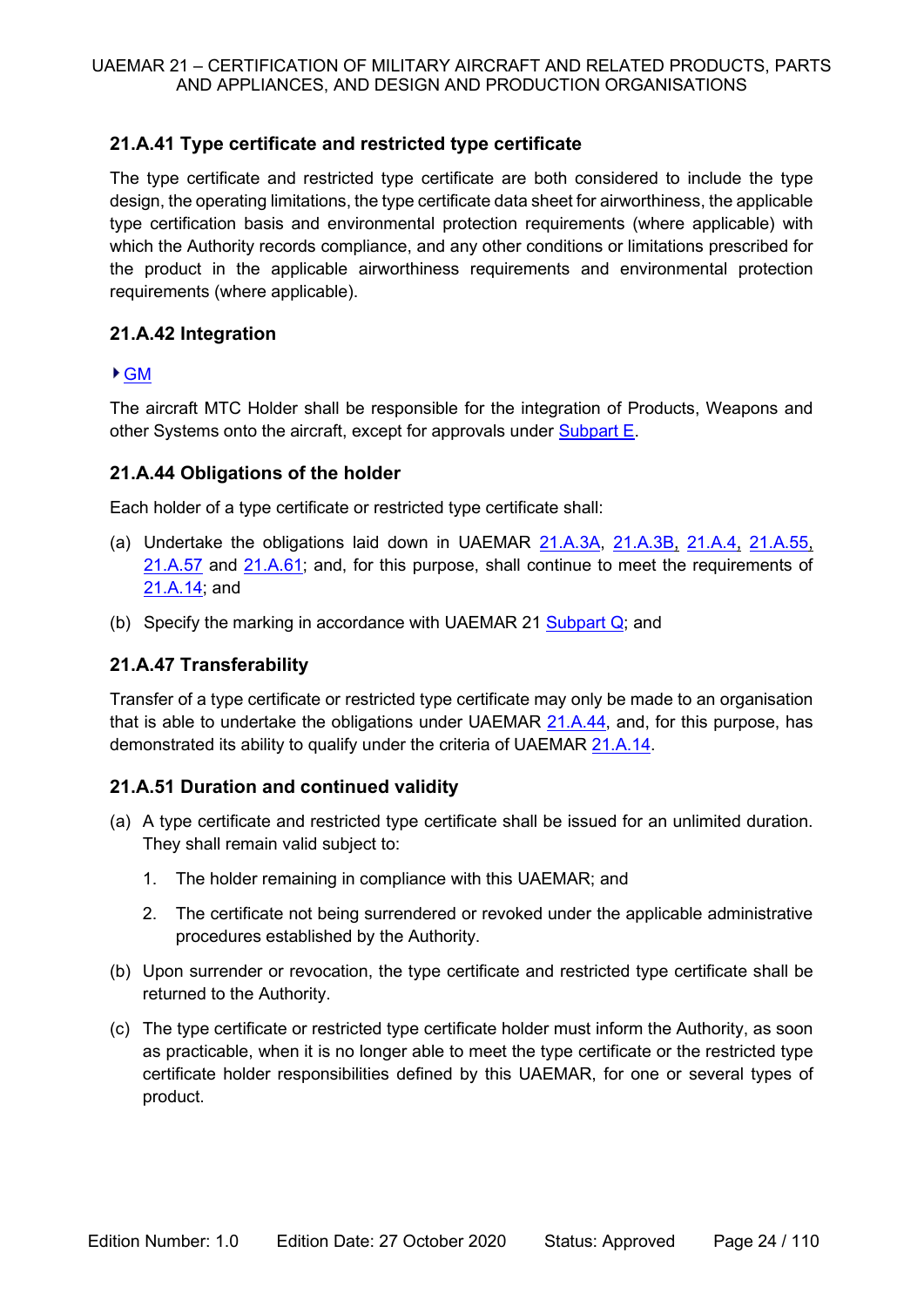## **21.A.55 Record keeping**

All relevant design information, drawings and test reports, including inspection records for the product tested, shall be held by the type certificate or restricted type certificate holder at the disposal of the Authority and shall be retained in order to provide the information necessary to ensure the continued airworthiness and compliance with applicable environmental protection requirements (where applicable) of the product.

## <span id="page-24-0"></span>**21.A.57 Manuals**

The holder of a type certificate or restricted type certificate shall produce, maintain and update master copies of all manuals required by the applicable type certification basis and environmental protection requirements (where applicable) for the product, and provide copies, on request, to the Authority.

## <span id="page-24-1"></span>**21.A.61 Instructions for continuing airworthiness**

- (a) The holder of the type certificate or restricted type certificate shall furnish at least one set of complete instructions for continuing airworthiness, comprising descriptive data and accomplishment instructions prepared in accordance with the applicable type certification basis, to each known operator of one or more aircraft, engine or propeller upon its delivery or upon issue of the first certificate of airworthiness for the affected aircraft, whichever occurs later and thereafter make those instructions available on request to any other operator required to comply with any of the terms of those instructions. The availability of some manual or portion of the instructions for continuing airworthiness, dealing with overhaul or other forms of heavy maintenance, may be delayed until after the product has entered into service, but shall be available before any of the products reaches the relevant age or flight-hours/cycles.
- (b) In addition, changes to the instructions for continuing airworthiness shall be made available to all known operators of the product and shall also be provided on request to any other operator required to comply with any of those instructions. A programme showing how changes to the instructions for continuing airworthiness are distributed shall be submitted to the Authority.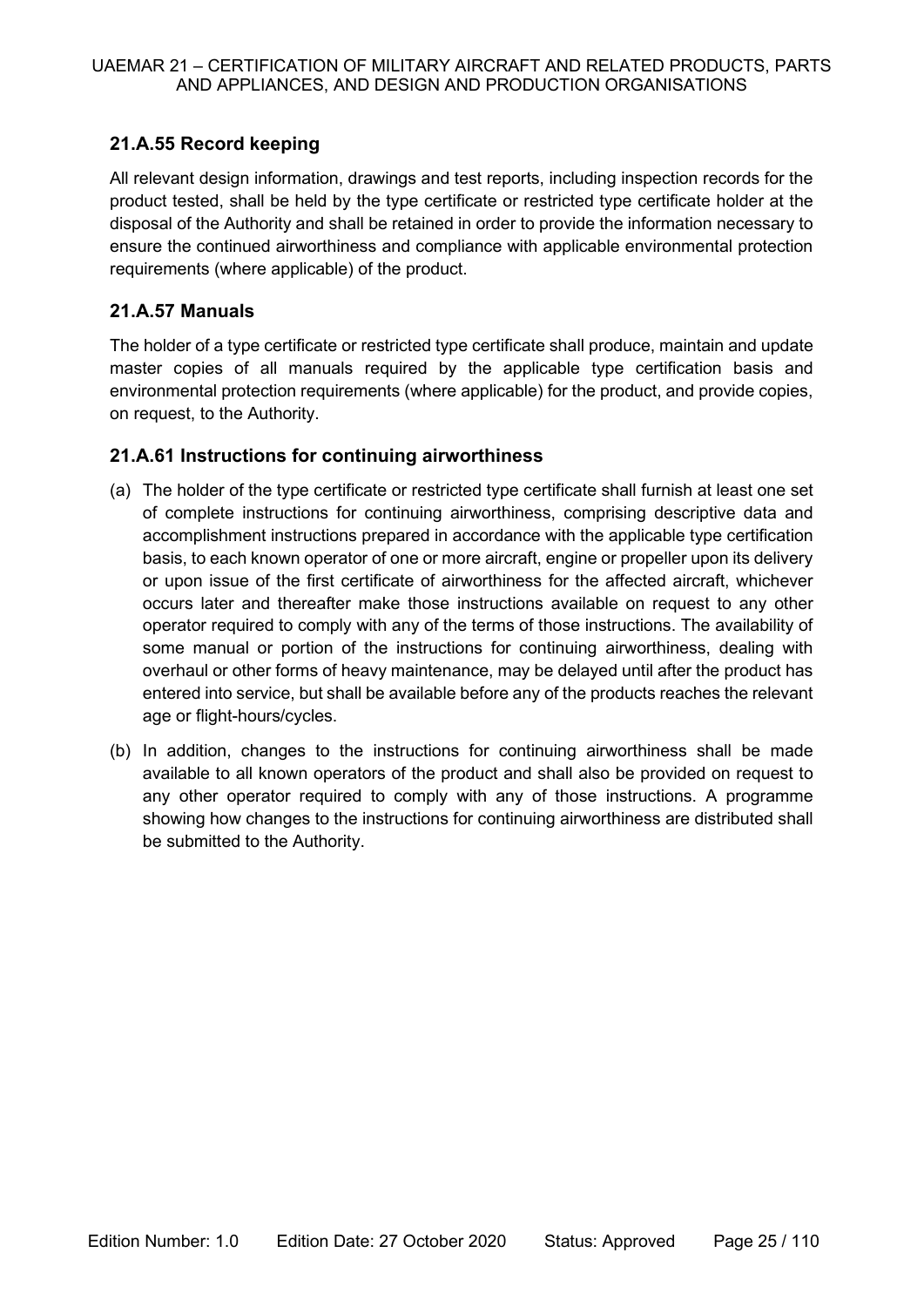## <span id="page-25-0"></span>**SUBPART C – NOT APPLICABLE**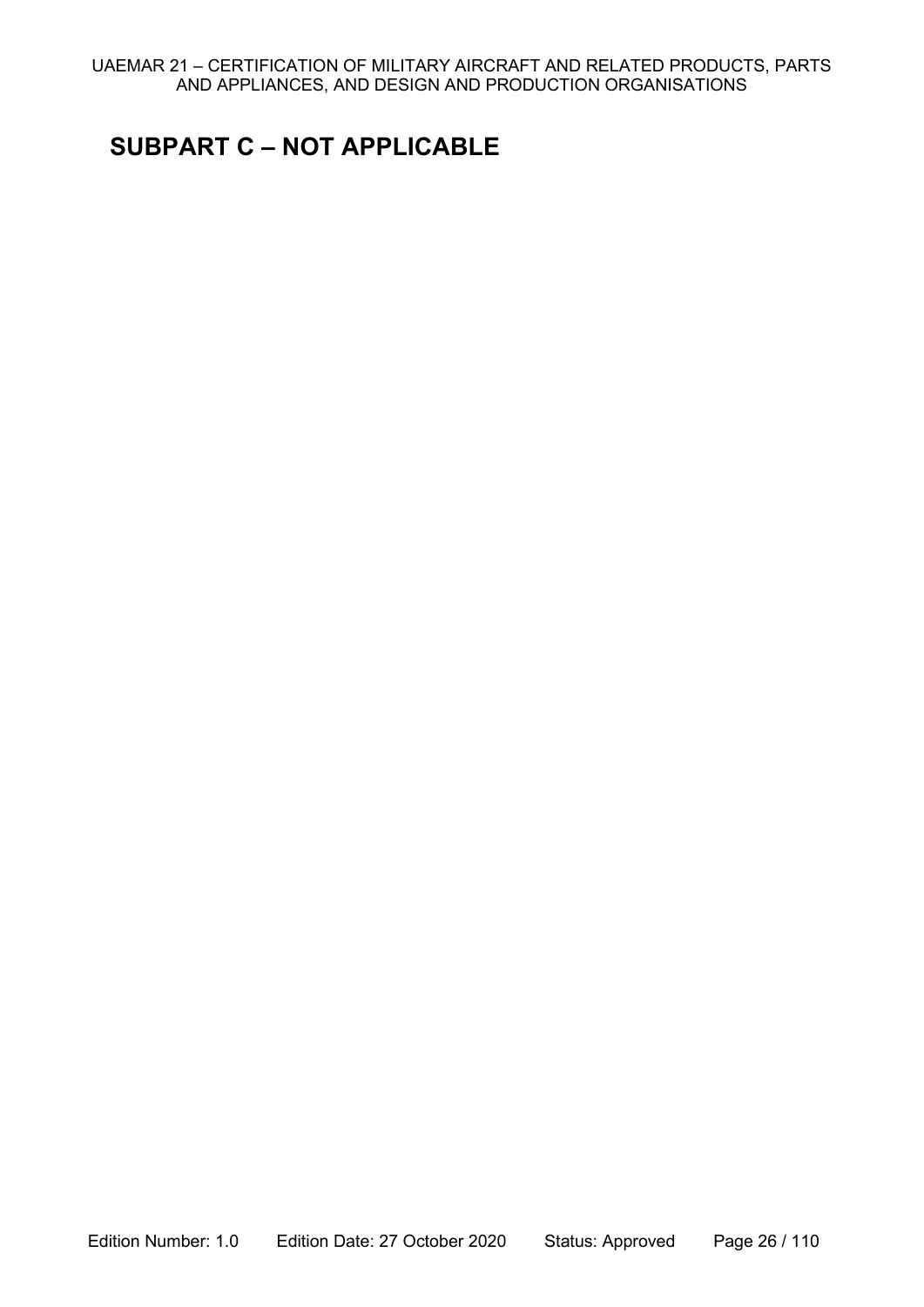## <span id="page-26-0"></span>**SUBPART D – CHANGES TO MILITARY TYPE CERTIFICATES AND MILITARY RESTRICTED TYPE CERTIFICATES**

## <span id="page-26-1"></span>**21.A.90 Scope**

This Subpart establishes the procedure for the approval of changes to type designs and type certificates, and establishes the rights and obligations of the applicants for, and holders of, those approvals. In this Subpart, references to type certificates include type certificate and restricted type certificate.

## <span id="page-26-2"></span>**21.A.91 Classification of changes in type design**

Changes in type design are classified as minor and major. A 'minor change' is one that has no appreciable effect on the mass, balance, structural strength, reliability, operational characteristics, or other characteristics affecting the airworthiness of the product and consider where applicable, environmental characteristics such as noise, fuel venting and exhaust emission. Without prejudice to 21.A.19, all other changes are 'major changes' under this Subpart. Minor and major changes shall be approved in accordance with UAEMAR 21.A.95 or 21.A.97 as appropriate, and shall be adequately identified.  $\blacktriangleright$  GM  $\blacktriangleright$  Appendix A to GM 21.A.91

## <span id="page-26-3"></span>**21.A.92 Eligibility**

- (a) Only the type certificate holder may apply for approval of a major change to a type design under this Subpart; all other applicants for a major change to a type design shall apply under UAEMAR 21 Subpart E.
- (b) Any organisation may apply for approval of a minor change to a type design under this Subpart.

## <span id="page-26-4"></span>**21.A.93 Application**

An application for approval of a change to a type design shall be made in a form and manner established by the Authority and shall include:

- (a) A description of the change identifying:
	- 1. All parts of the type design and the approved manuals affected by the change; and
	- 2. The airworthiness codes and environmental protection requirements (where applicable) with which the change has been designed to comply in accordance with UAEMAR 21.A.101.
- (b) Identification of any re-investigations necessary to show compliance of the changed product with the applicable airworthiness codes and environmental protection requirements (where applicable).  $\triangleright$  GM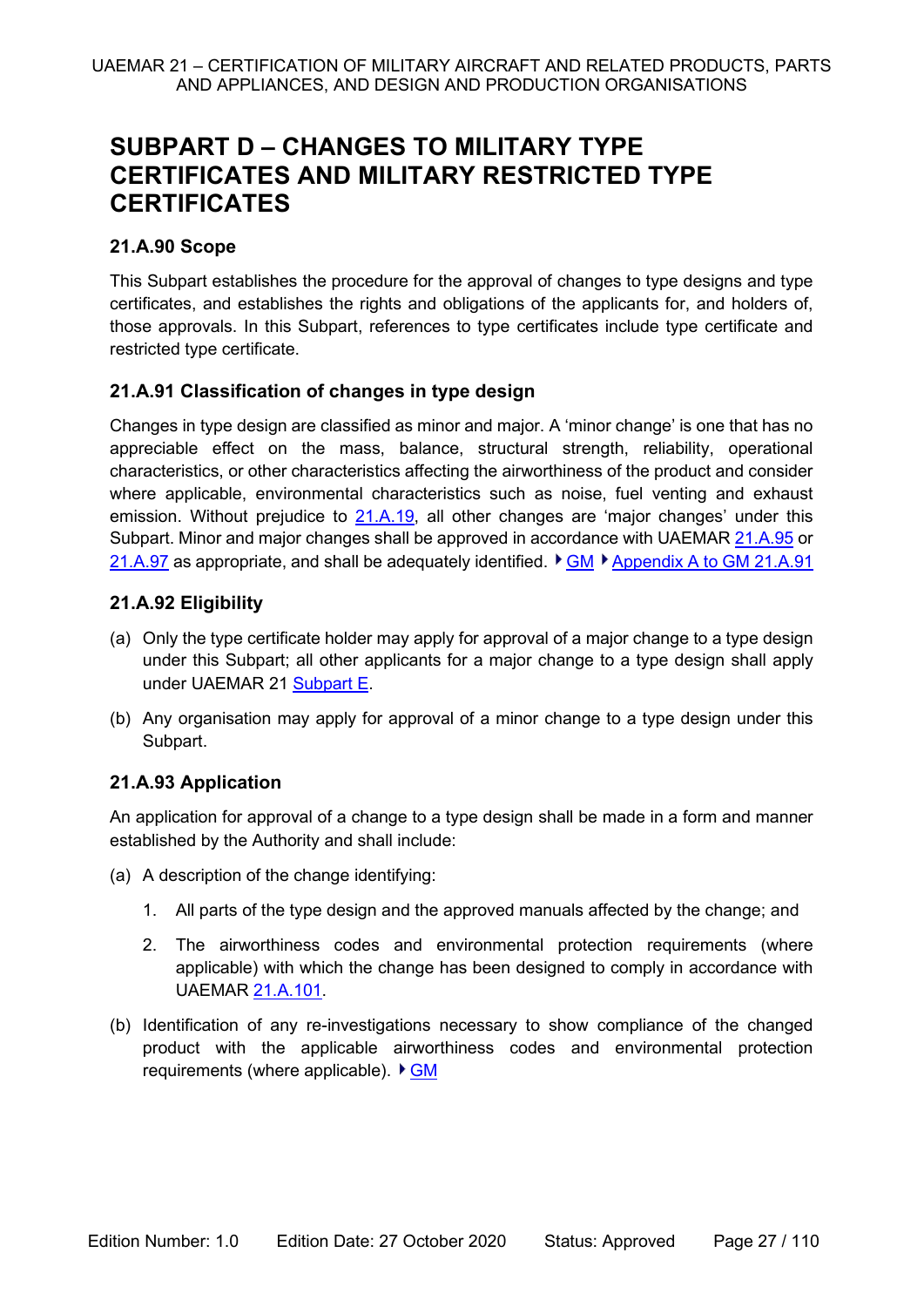## <span id="page-27-0"></span>**21.A.95 Minor changes**

Minor changes in a type design shall be classified and approved either:

- (a) By the Authority; or
- (b) By an appropriately approved design organisation under a procedure agreed with the Authority.

#### <span id="page-27-1"></span>**21.A.97 Major changes**

#### ▶ AMC

- (a) An applicant for approval of a major change shall:
	- 1. Submit to the Authority substantiating data together with any necessary descriptive data for inclusion in the type design.
	- 2. Show that the changed product complies with applicable airworthiness codes and environmental protection requirements (where applicable), as specified in [UAEMAR](#page-27-1) 21.A.101.
	- 3. Declare that it has shown compliance with the applicable type certification basis and environmental protection requirements (where applicable) and shall provide to the Authority the basis on which such a declaration is made.
	- 4. Where the applicant holds an appropriate design organisation approval, make the declaration of subparagraph (a)(3) according to the provisions of UAEMAR 21 Subpart J.
	- 5. Comply with UAEMAR 21.A.33 and, where applicable, 21.A.35.
- (b) Approval of a major change in a type design is limited to that or those specific configuration(s) in the type design upon which the change is made.

## <span id="page-27-2"></span>**21.A.101 Designation of applicable Airworthiness codes and environmental protection requirements (where applicable)**

#### GM

- (a) An applicant for a change to a type-certificate shall demonstrate that the changed product complies with the airworthiness codes that are applicable to the changed product and that are in effect at the date of the application for the change, unless compliance with airworthiness codes of later effective amendments is chosen by the applicant or required under paragraph (f), and with the applicable environmental protection requirements (where applicable) laid down in UAEMAR 21.A.18.
- (b) By derogation from paragraph (a), an applicant may show that the changed product complies with an earlier amendment of an airworthiness code defined in paragraph (a), and of any other requirement the Authority finds is directly related. However, the earlier amended airworthiness code may not precede the corresponding airworthiness code incorporated by reference in the type certificate. The applicant may show compliance with an earlier amendment of an airworthiness code for any of the following: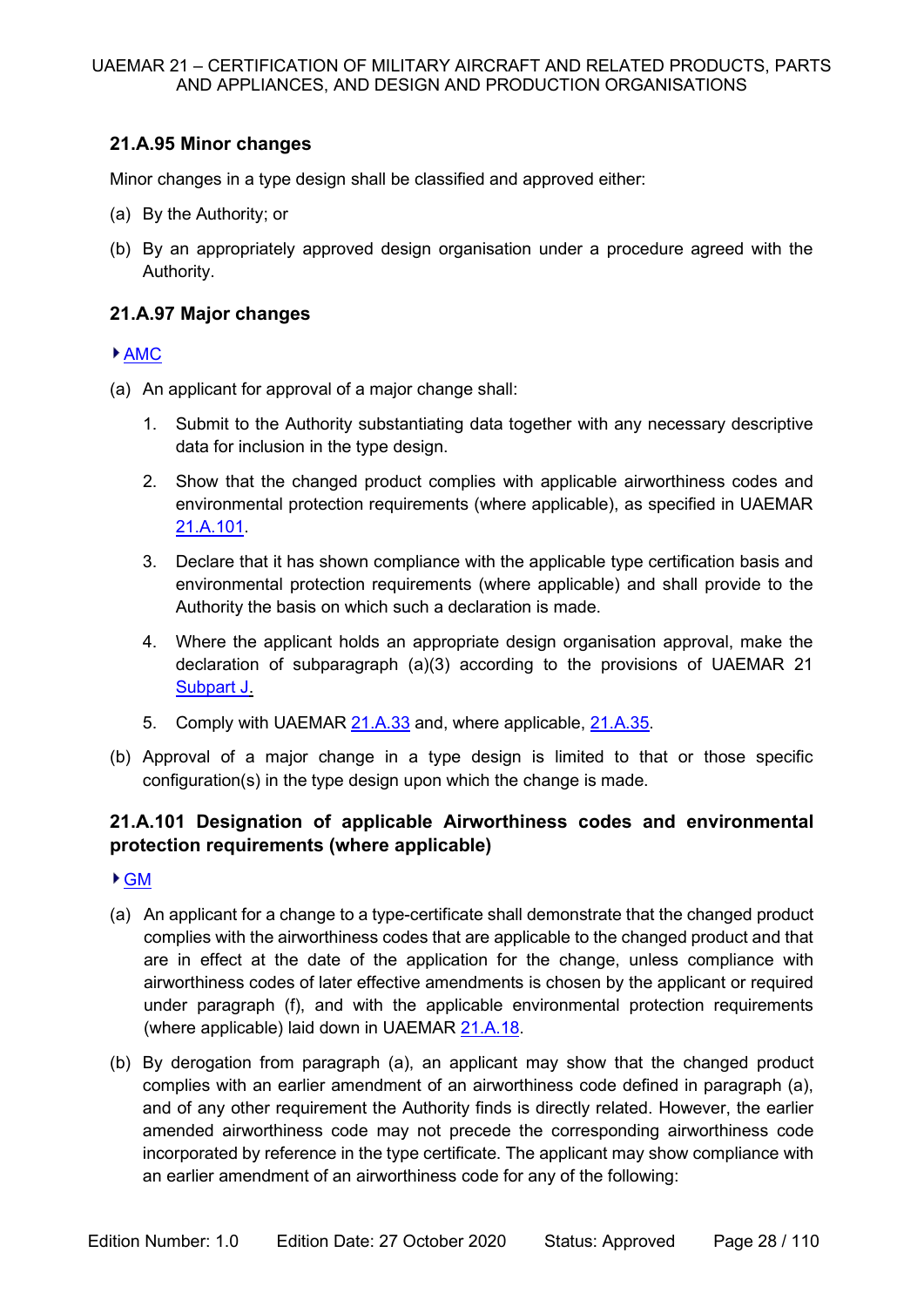- 1. A change that the Authority finds not to be significant. In determining whether a specific change is significant, the Authority considers the change in context with all previous relevant design changes and all related revisions to the applicable type certification basis incorporated in the type certificate for the product. Changes that meet one of the following criteria are automatically considered significant:
	- i. The general configuration or the principles of construction are not retained.
	- ii. The assumptions used for certification of the product to be changed do not remain valid.
- 2. Each area, system, part or appliance that the Authority finds is not affected by the change.
- 3. Each area, system, part or appliance that is affected by the change, for which the Authority finds that compliance with the airworthiness codes described in paragraph (a) would not contribute materially to the level of safety of the changed product or would be impractical.
- (c) (Reserved)
- (d) If the Authority finds that the airworthiness codes in effect at the date of the application for the change do not provide adequate standards with respect to the proposed change, the applicant shall also comply with any special conditions, and amendments to those special conditions, prescribed under the provisions of UAEMAR 21.A.16B, to provide a level of safety equivalent to that established in the airworthiness codes in effect at the date of the application for the change.
- (e) (Reserved)
- (f) If an applicant chooses to comply with airworthiness requirements that are derived from an amendment to an airworthiness code that is effective after the filing of the application for a change to a type, the applicant shall also comply with any other airworthiness requirement that the Authority finds is directly related.

## <span id="page-28-0"></span>**21.A.103 Issue of approval**

- (a) The applicant shall be entitled to have a major change to a type design approved by the Authority after:
	- 1. Submitting the declaration referred to in UAEMAR 21.A.20(d); and
	- 2. It is demonstrated that:
		- i. The changed product meets the applicable airworthiness codes and environmental protection requirements (where applicable) as specified in UAEMAR 21.A.101;
		- ii. Any airworthiness provisions not complied with are compensated for by factors that provide an equivalent level of safety; and
		- iii. No feature or characteristic makes the product unsafe for the uses for which certification is requested.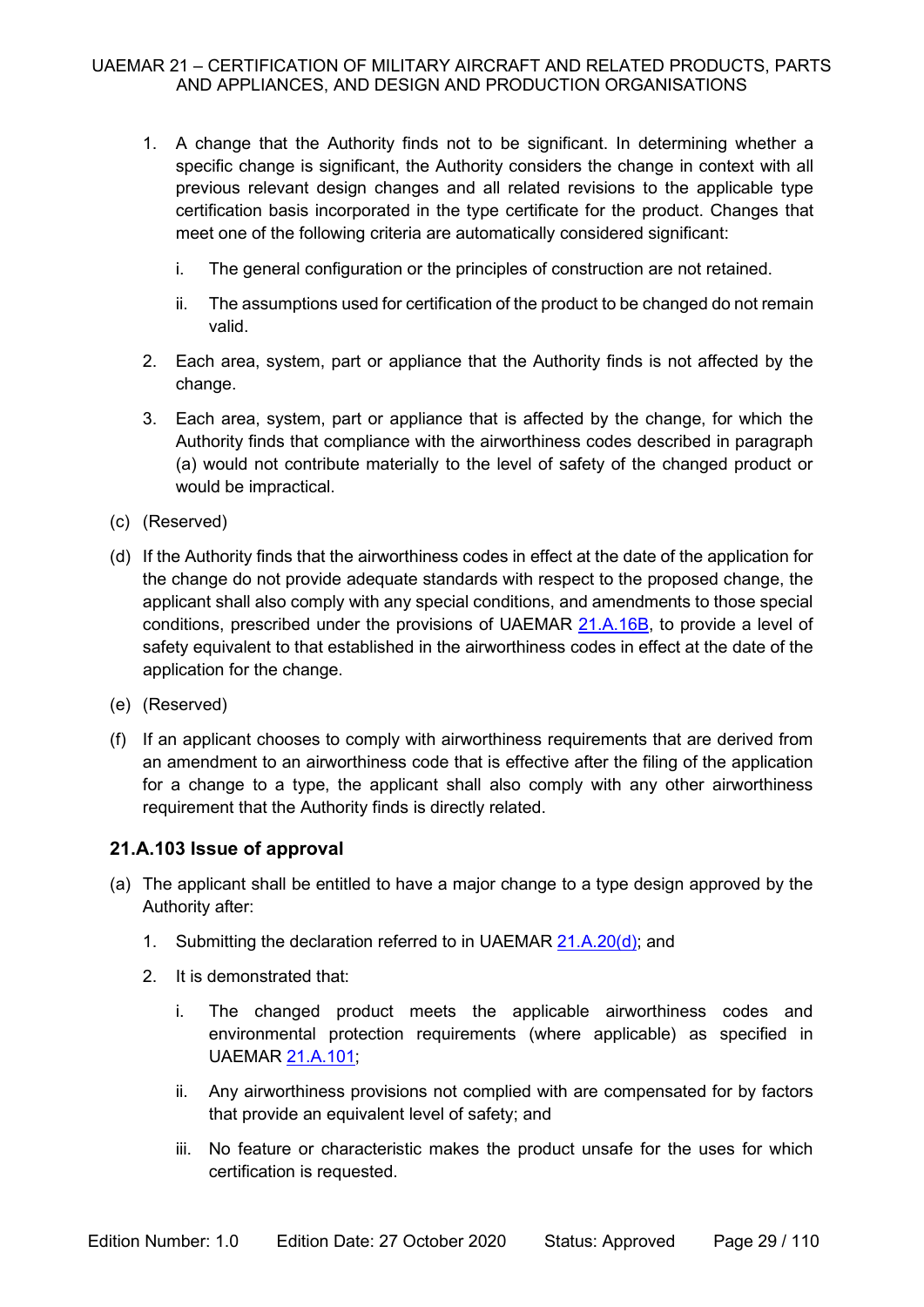(b) A minor change to a type design shall only be approved in accordance with UAEMAR 21.A.95 if it is shown that the changed product meets the applicable airworthiness codes, as specified in UAEMAR 21.A.101.

## <span id="page-29-0"></span>**21.A.105 Record keeping**

- (a) For each change, all relevant design information, drawings and test reports, including inspection records for the changed product tested, shall be held by the applicant at the disposal of the Authority and shall be retained in order to provide the information necessary to ensure the continued airworthiness and compliance with applicable environmental protection requirements (where applicable) of the changed product.
- (b) Unless otherwise laid down by the Authority, the records must be retained for at least two years after the removal of service of the last aircraft of the type certified.

#### <span id="page-29-1"></span>**21.A.107 Instructions for continuing airworthiness**

- (a) The holder of a minor change approval to type design shall furnish at least one set of the associated variations, if any, to the instructions for continuing airworthiness of the product on which the minor change is to be installed, prepared in accordance with the applicable type certification basis, to each known operator of one or more aircraft, engine, or propeller incorporating the minor change, upon its delivery, or upon issuance of the first certificate of airworthiness for the affected aircraft, whichever occurs later, and thereafter make those variations in instructions available, on request, to any other operator required to comply with any of the terms of those instructions.
- (b) In addition, changes to those variations of the instructions for continuing airworthiness shall be made available to all known operators of a product incorporating the minor change and shall be made available, on request, to any organisation required to comply with any of those instructions.

## <span id="page-29-2"></span>**21.A.109 Obligations and Arab Emirates Military Parts Approval (AREMPA) marking**

The holder of a minor change approval to type design shall:

- (a) Undertake the obligations laid down in UAEMAR 21.A.4, 21.A.105 and 21.A.107; and
- (b) Specify the marking, including AREMPA (herein 'Arab Emirates Military Part Approval') letters, in accordance with UAEMAR 21.A.804.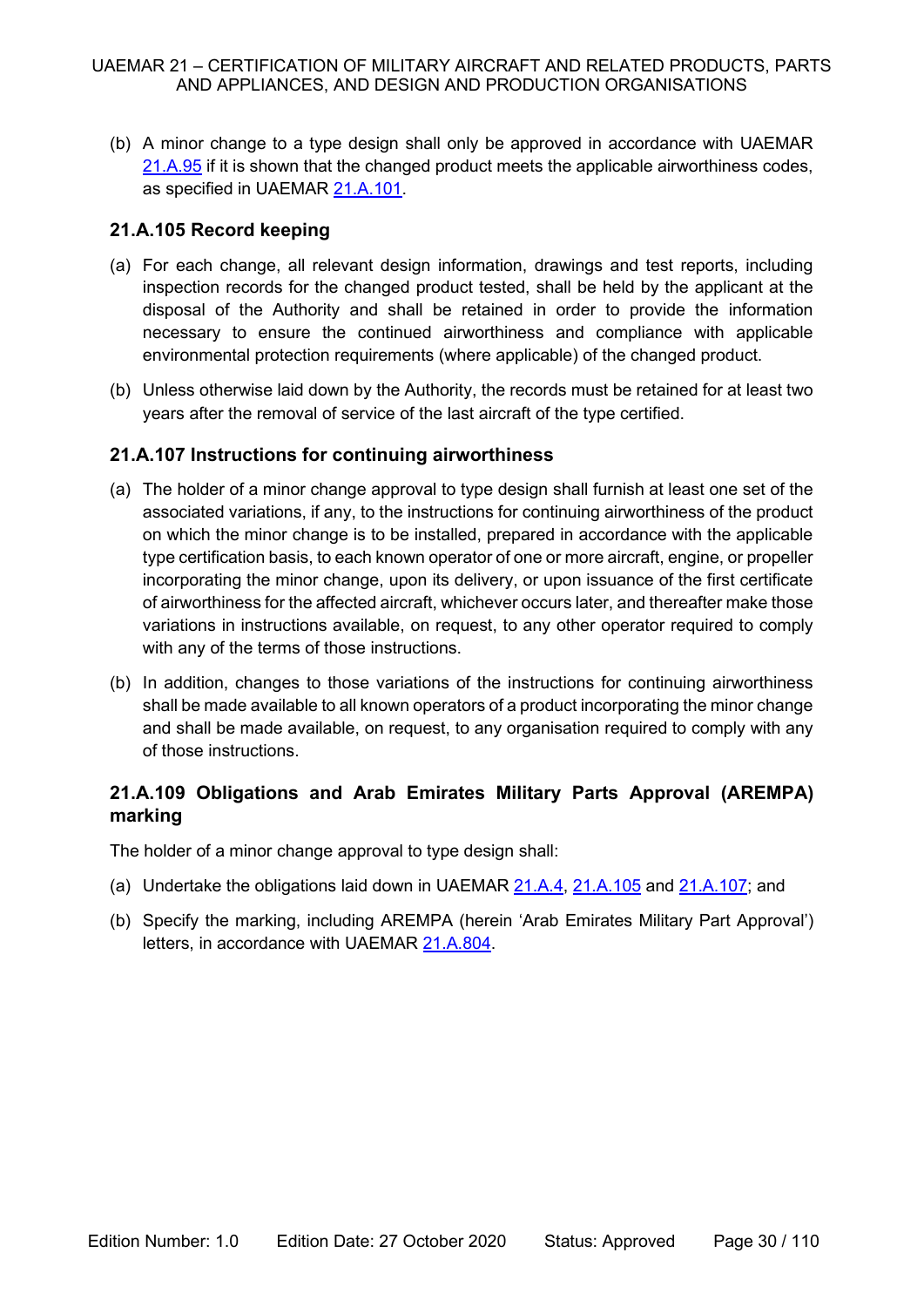## <span id="page-30-0"></span>**SUBPART E – MILITARY SUPPLEMENTAL TYPE CERTIFICATES**

#### <span id="page-30-1"></span>**21.A.111 Scope**

This Subpart establishes the procedure for the approval of major changes to the type design under supplemental type certificate procedures, and establishes the obligations and privileges of the applicants for, and holders of, those certificates.

## <span id="page-30-2"></span>**21.A.112A Eligibility**

Any Organisation that has demonstrated, or is in the process of demonstrating, its capability under UAEMAR 21.A.112B shall be eligible as an applicant for a Supplemental Type Certificate (STC) under the conditions laid down in this Subpart.

#### <span id="page-30-3"></span>**21.A.112B Demonstration of capability**

#### GM

- (a) Any organisation applying for a supplemental type certificate shall demonstrate its capability by holding a military design organisation approval (MDOA), issued by the Authority in accordance with UAEMAR 21 Subpart J.
- (b) By way of derogation from paragraph (a), as an alternative procedure to demonstrate its capability, an applicant may seek Authority agreement for the use of procedures setting out the specific design practices, resources and sequence of activities necessary to comply with this Subpart.
- (c) By way of derogation from paragraph (a) and (b), any government organisation applying for a supplemental type certificate may demonstrate its capability by having an agreement in place, accepted by the Authority, in accordance with UAEMAR 21.A.2 with a design organisation which has access to the type design data. The agreement shall include detailed statements how the actions and obligations are delegated to enable the government organisation, in cooperation with the contracted organisation, to comply with the requirements of UAEMAR 21 Subpart J, including demonstration of compliance with UAEMAR 21.A.118A $\blacktriangleright$  AMC

#### <span id="page-30-4"></span>**21.A.113 Application for a supplemental type certificate**

- (a) An application for a military supplemental type certificate shall be made in a form and manner established by the Authority.
- (b) An application for a military supplemental type certificate shall include the descriptions and identification required by UAEMAR 21.A.93. In addition, such an application shall include a justification that the information on which those identifications are based is adequate either from the applicant's own resources, or through an arrangement with the type certificate holder.

#### <span id="page-30-5"></span>**21.A.114 Showing of compliance ▶ AMC**

Any applicant for a supplemental type certificate shall comply with UAEMAR 21.A.97 and shall be responsible for the integration of any such changes to the product.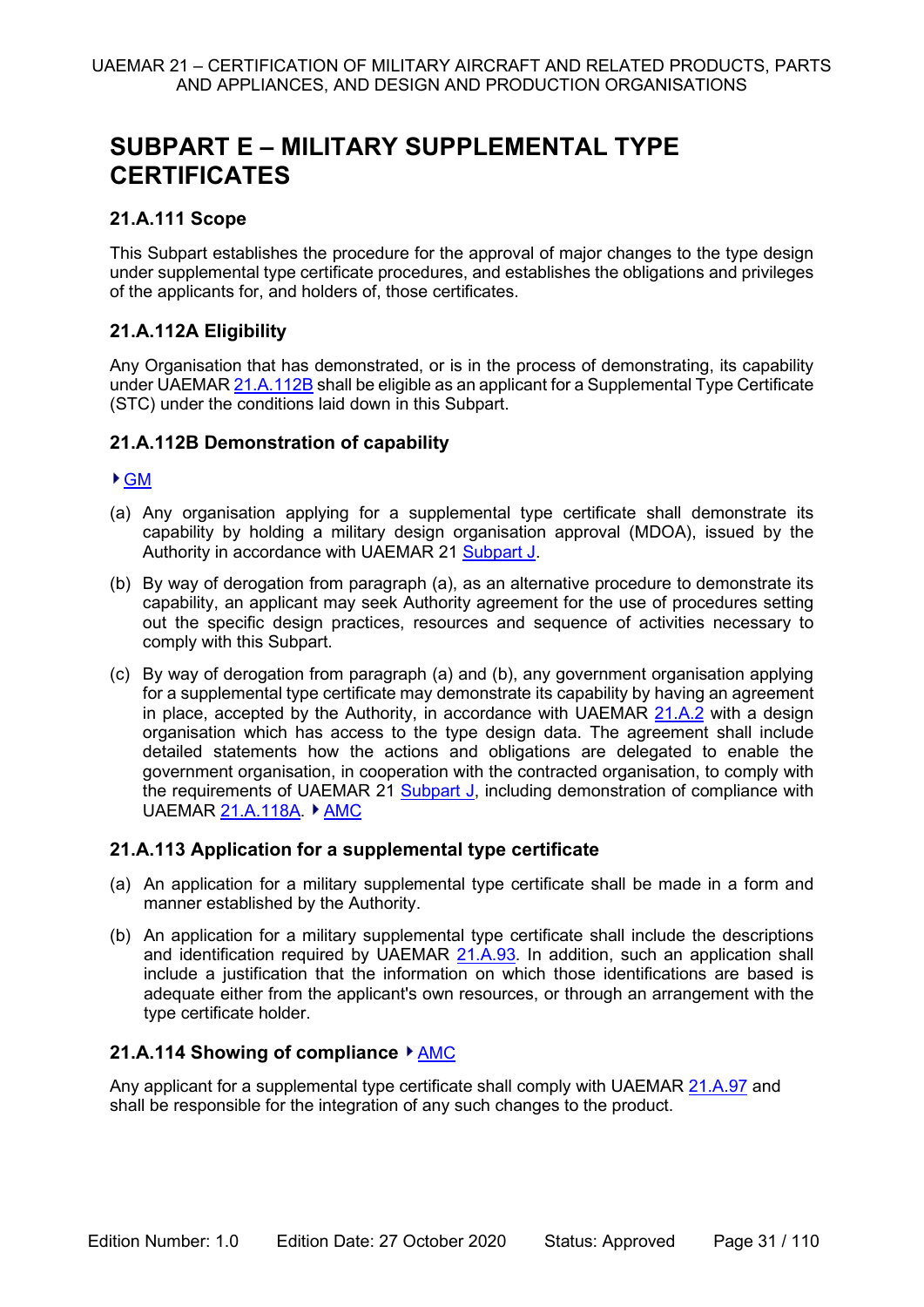## <span id="page-31-0"></span>**21.A.115 Issue of a supplemental type certificate**

The applicant shall be entitled to have a supplemental type certificate issued by the Authority after:

- (a) Complying with UAEMAR 21.A.103(a);
- (b) Demonstrating its capability in accordance with UAEMAR 21.A.112B;
- (c) Where, under UAEMAR 21.A.113(b), the applicant has entered into an arrangement with the type certificate holder.
	- 1. The type certificate holder has advised that it has no technical objection to the information submitted under UAEMAR 21.A.93; and
	- 2. The type certificate holder has agreed to collaborate with the supplemental type certificate holder to ensure discharge of all obligations for continued airworthiness of the changed product through compliance with UAEMAR 21.A.44 and 21.A.118A.

#### <span id="page-31-1"></span>**21.A.116 Transferability**

A supplemental type certificate shall only be transferred to an organisation that is able to undertake the obligations of UAEMAR 21.A.118A and for this purpose has demonstrated its ability to qualify under the criteria of UAEMAR 21.A.112B.

## <span id="page-31-2"></span>**21.A.117 Changes to that part of a product covered by a supplemental type certificate**

- (a) Minor changes to that part of a product covered by a supplemental type certificate shall be classified and approved in accordance with UAEMAR 21 Subpart D.
- (b) Each major change to that part of a product covered by a supplemental type certificate shall be approved as a separate supplemental type certificate in accordance with this Subpart.
- (c) By way of derogation from paragraph (b), a major change to that part of a product covered by a supplemental type certificate submitted by the supplemental type certificate holder itself may be approved as a change to the existing supplemental type certificate.

## <span id="page-31-3"></span>**21.A.118A Obligations and Arab Emirates Military Parts Approval (AREMPA) marking**

Each holder of a supplemental type certificate shall:

- (a) Undertake the obligations:
	- 1. Laid down in UAEMAR 21.A.3A, 21.A.3B, 21.A.4, 21.A.105, 21.A.119 and 21.A.120;
	- 2. Implicit in the collaboration with the type certificate holder under UAEMAR  $21.A.115(c)(2)$ ; and for this purpose, continue to meet the criteria of UAEMAR 21.A.112B.
- (b) Specify the marking, including AREMPA letters, in accordance with UAEMAR 21.A.804.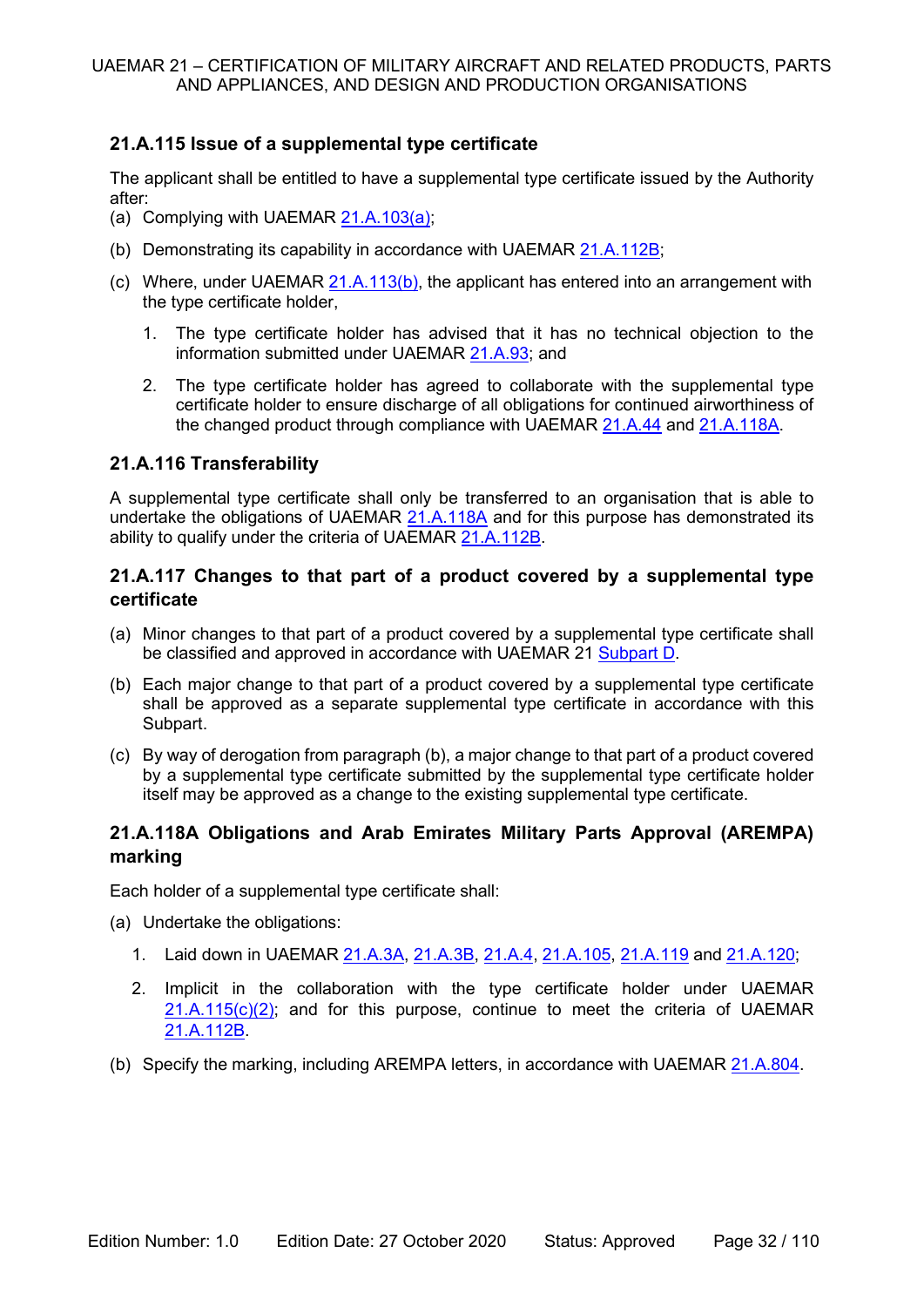## <span id="page-32-0"></span>**21.A.118B Duration and continued validity**

- (a) A supplemental type certificate shall be issued for an unlimited duration. It shall remain valid subject to:
	- 1. The holder remaining in compliance with this UAEMAR; and
	- 2. The certificate not being surrendered or revoked under the applicable administrative procedures established by the Authority.
- (b) Upon surrender or revocation, the supplemental type certificate shall be returned to the Authority.
- (c) The supplemental type certificate holder shall inform the Authority, as soon as practicable, when it is no longer able to meet the supplemental type certificate holder responsibilities defined by this UAEMAR, for one or several types of product. In this case, it shall provide access to the Authority with all the information necessary for the latter to ensure, or have ensured, the continued airworthiness of the type design of the concerned products.

#### <span id="page-32-1"></span>**21.A.119 Manuals**

The holder of a supplemental type certificate shall produce, maintain, and update master copies of variations in the manuals required by the applicable type certification basis and environmental protection requirements (where applicable) for the product, necessary to cover the changes introduced under the supplemental type certificate, and furnish copies of these manuals to the Authority, on request.

#### <span id="page-32-2"></span>**21.A.120 Instructions for continuing airworthiness**

- (a) The holder of the supplemental type certificate for an aircraft, engine, or propeller, shall furnish at least one set of the associated variations to the instructions for continuing airworthiness, prepared in accordance with the applicable type certification basis, to each known operator of one or more aircraft, engine, or propeller incorporating the features of the supplemental type certificate, upon its delivery, or upon issuance of the first certificate of airworthiness for the affected aircraft, whichever occurs later, and thereafter make those variations in instructions available, on request, to any other operator required to comply with any of the terms of those instructions. Availability of some manual or portion of the variations to the instructions for continuing airworthiness, dealing with overhaul or other forms of heavy maintenance, may be delayed until after the product has entered into service, but shall be available before any of the products reaches the relevant age or flighthours/cycles.
- (b) In addition, changes to those variations of the instructions for continuing airworthiness shall be made available to all known operators of a product incorporating the supplemental type certificate and shall be made available, on request, to any operators required to comply with any of those instructions. A programme showing how changes to the variations to the instructions for continuing airworthiness are distributed shall be submitted to the Authority.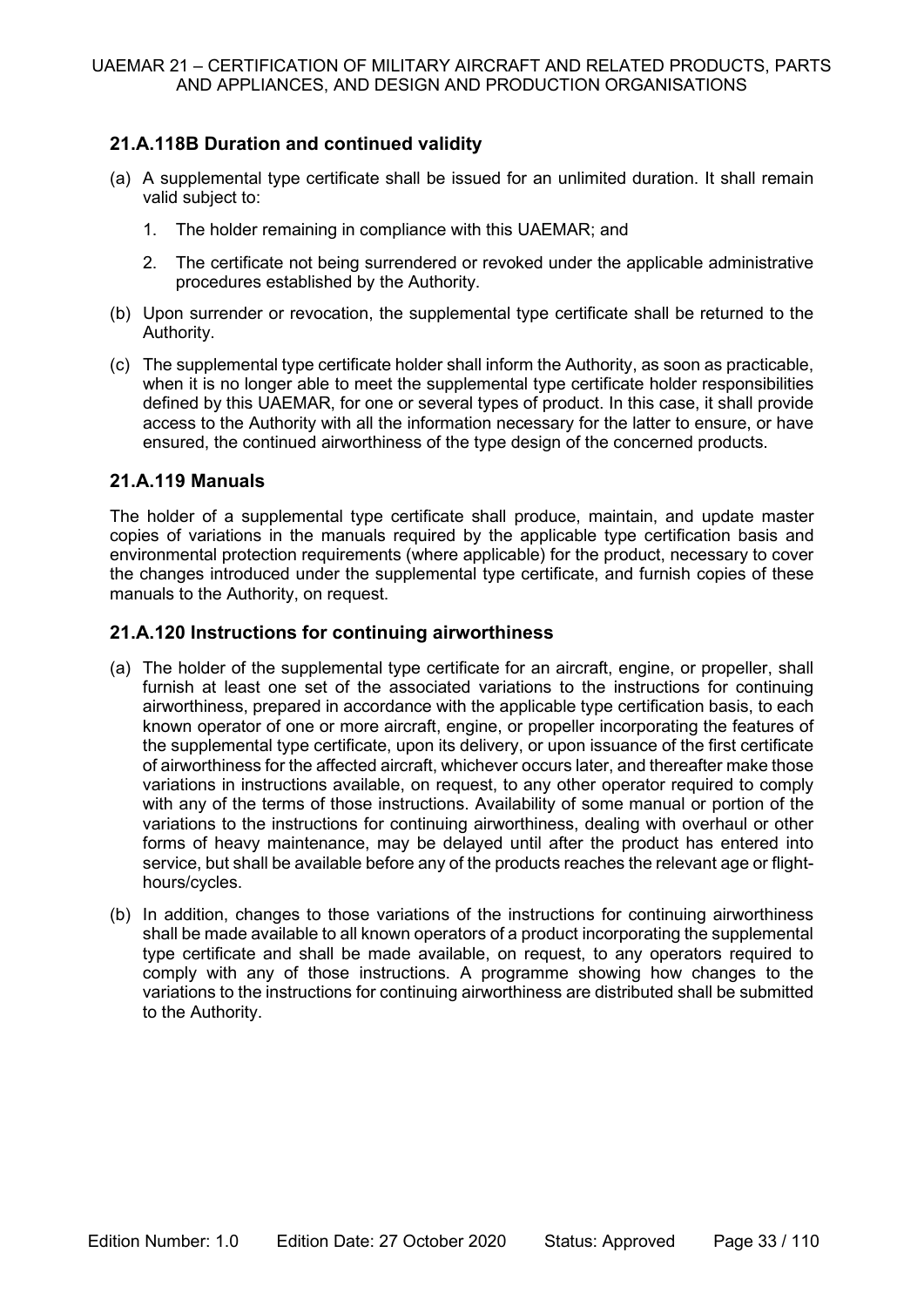## <span id="page-33-0"></span>**SUBPART F – PRODUCTION WITHOUT MILITARY PRODUCTION ORGANISATION APPROVAL**

## <span id="page-33-1"></span>**21.A.121 Scope**

#### ▶ GM1 ▶ GM2

- (a) This Subpart establishes the procedure for demonstrating the conformity with the applicable design data of a product, part and appliance that is intended to be manufactured without a production organisation approval under UAEMAR 21 Subpart G.
- (b) This Subpart establishes the rules governing the obligations of the manufacturer of a product, part or appliance being manufactured under this Subpart.

## <span id="page-33-2"></span>**21.A.122 Eligibility**

Any organisation may apply to show conformity of individual products, parts or appliances under this Subpart, if: ▶ AMC1 ▶ AMC2

- (a) It holds or has applied for an approval covering the design of that product, part or appliance; or
- (b) It has ensured satisfactory coordination between production and design, through an appropriate arrangement with the applicant for, or holder of, an approval of such a design.

## <span id="page-33-3"></span>**21.A.124 Application**

- (a) Each application for an agreement to the showing of conformity of individual products, parts and appliances under this Subpart shall be made in a form and manner established by the Authority.  $\triangleright$  **GM**
- (b) Such application shall contain:
	- 1. Evidence which demonstrate, where applicable, that:  $\sqrt{GM}$ 
		- i. The issuance of a production organisation approval under Subpart G would be inappropriate; or  $\overline{G}$  GM
		- ii. The certification or approval of a product, part or appliance under this Subpart is needed pending the issuance of a production organisation approval under UAEMAR 21 Subpart G ▶ GM
	- 2. An outline of the information required by UAEMAR  $21.A.125A(b)$ .  $\blacktriangleright$  GM

## <span id="page-33-4"></span>**21.A.125A Issue of a letter of agreement**

The applicant shall be entitled to have a letter of agreement issued by the Authority agreeing to the showing of conformity of individual products, parts and appliances under this Subpart, after: ▶ GM

(a) Having established a production inspection system that ensures that each product, part or appliance conforms to the applicable design data and is in condition for safe operation.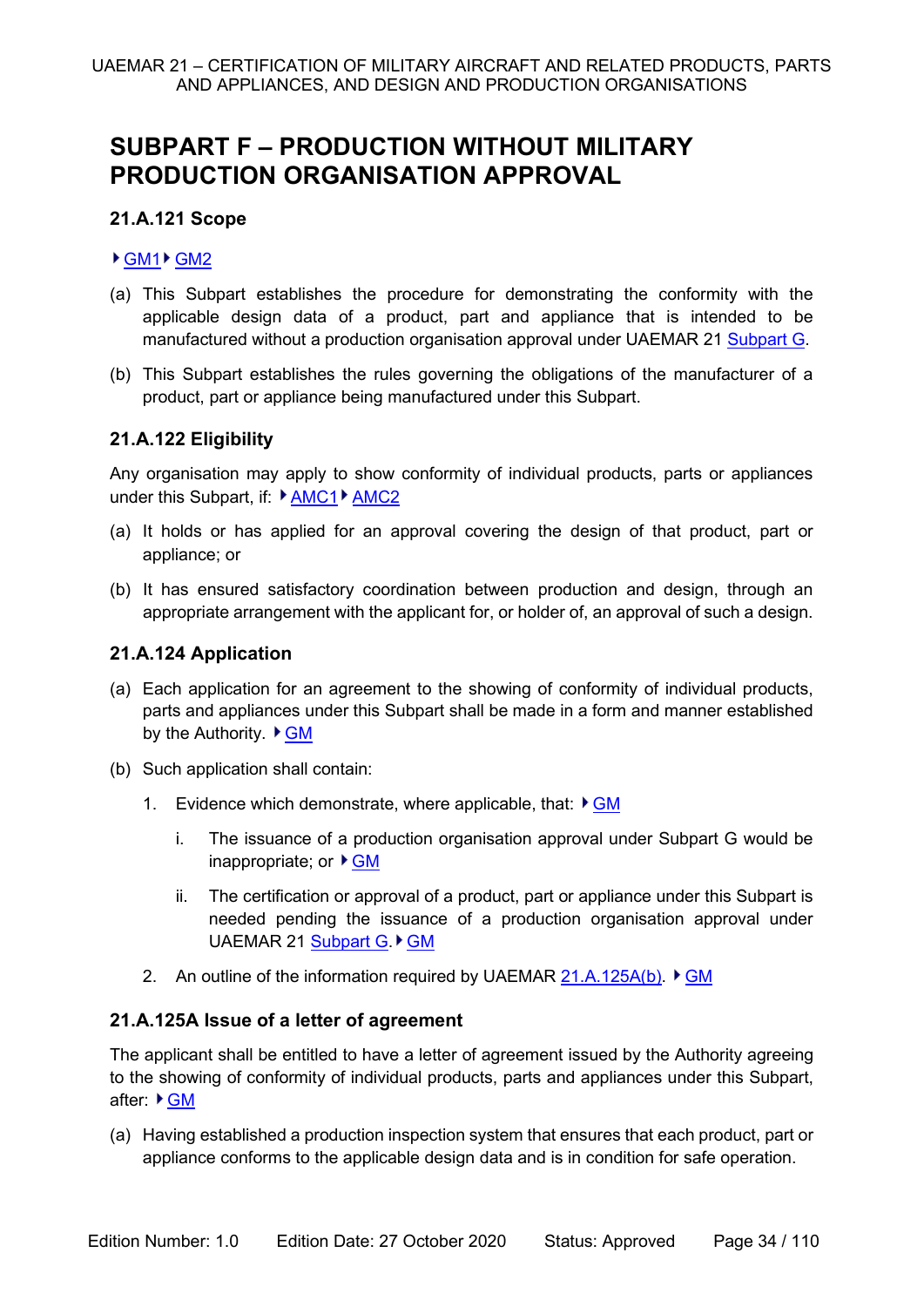- (b) Providing a manual that contains:  $\sqrt{GM1}$  GM2
	- 1. A description of the production inspection system required under paragraph (a);
	- 2. A description of the means for making the determinations of the production inspection system; and
	- 3. A description of the tests of UAEMAR 21.A.127 and 21.A.128, and the names of persons authorised for the purpose of UAEMAR 21.A.130(a).
- (c) Demonstrating that it is able to provide assistance in accordance with UAEMAR 21.A.3A and  $21.A.129(d)$ . GM

#### <span id="page-34-0"></span>**21.A.125B Findings**

- (a) When objective evidence is found showing non-compliance of the holder of a letter of agreement with the applicable requirements of this UAEMAR, the finding shall be classified as follows: ▶ GM1 ▶ GM2
	- 1. A level one finding is any non-compliance with this UAEMAR which could lead to uncontrolled non-compliances with applicable design data and which could affect the safety of the aircraft.
	- 2. A level two finding is any non-compliance with this UAEMAR which is not classified as level one.
- (b) A level three finding is any item where it has been identified, by objective evidence, to contain potential problems that could lead to a non-compliance under paragraph (a).
- (c) After receipt of notification of findings according to UAEMAR 21.B.125:
	- 1. In case of a level one finding, the holder of the letter of agreement shall demonstrate corrective action to the satisfaction of the Authority within a period of no more than 21 working days after written confirmation of the finding;
	- 2. In case of level two findings, the corrective action period granted by the Authority shall be appropriate to the nature of the finding but in any case, initially shall not be more than three months. In certain circumstances and subject to the nature of the finding the Authority may extend the three-month period subject to a satisfactory corrective action plan agreed by the Authority;
	- 3. A level three finding shall not require immediate action by the holder of the letter of agreement. If appropriate, the Authority will specify a compliance time.
- <span id="page-34-1"></span>(d) In case of level one or level two findings, the letter of agreement may be subject to a partial or full limitation, suspension and revocation under UAEMAR 21.B.145. The holder of the letter of agreement shall provide confirmation of receipt of the notice of limitation, suspension or revocation of the letter of agreement in a timely manner.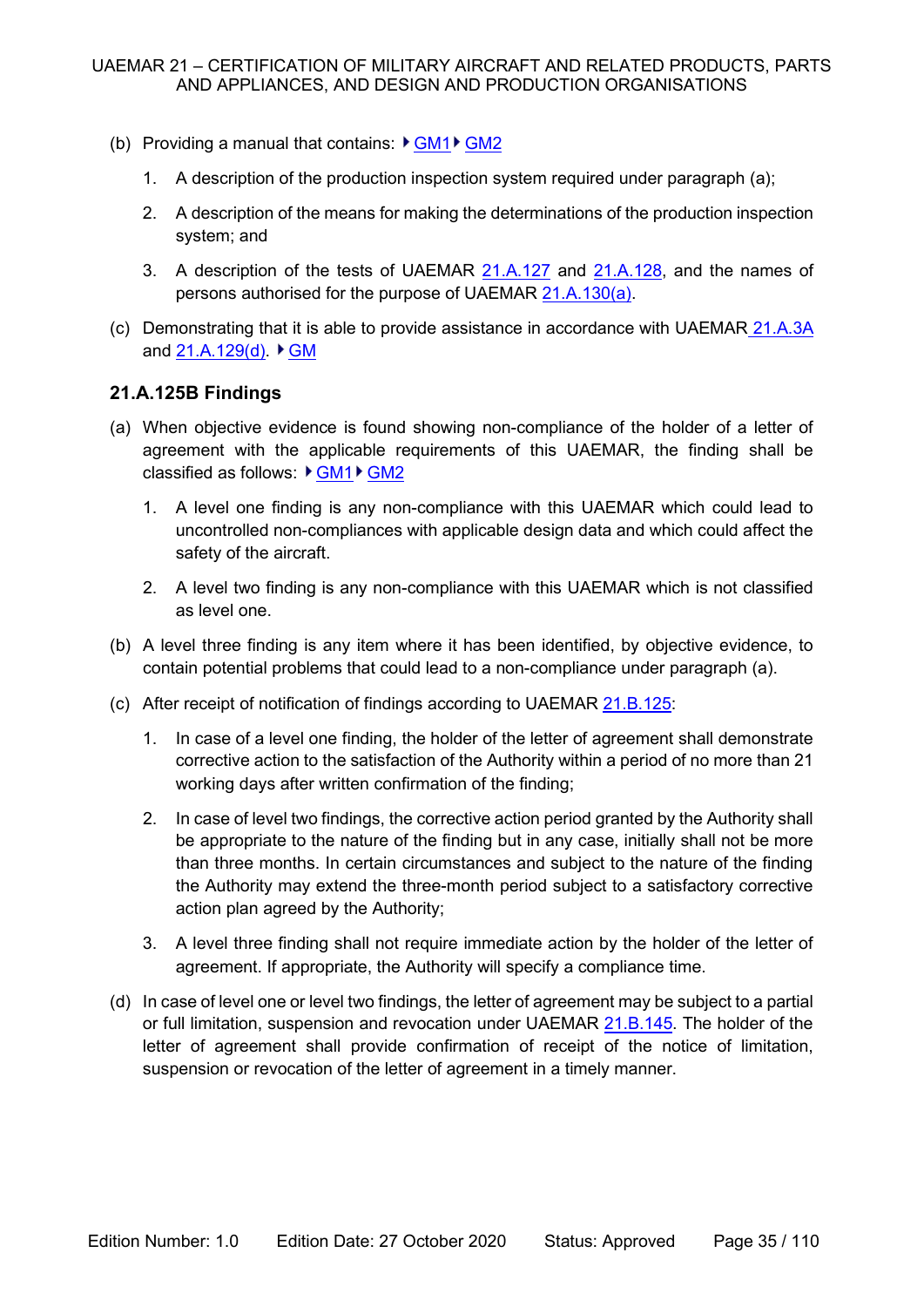## **21.A.125C Duration and continued validity**

- (a) The letter of agreement shall be issued for a limited duration not exceeding one year, or as agreed by the Authority. It shall remain valid unless:
	- 1. The holder of the letter of agreement fails to demonstrate compliance with the applicable requirements of this Subpart; or
	- 2. There is evidence that the manufacturer cannot maintain satisfactory control of the manufacture of products, parts, or appliances under the agreement; or
	- 3. The manufacturer no longer meets the requirements of UAEMAR 21.A.122; or
	- 4. The letter of agreement has been surrendered, revoked under UAEMAR 21.B.145, or has expired.
- (b) Upon surrender, revocation or expiry, the letter of agreement shall be returned to the Authority.

## <span id="page-35-0"></span>**21.A.126 Production inspection system**

#### GM

- (a) The production inspection system required under UAEMAR 21.A.125A(a) shall provide a means for determining that:
	- 1. Incoming materials, and bought or subcontracted parts, used in the finished product are as specified in the applicable design data;  $\triangleright$  GM
	- 2. Incoming materials, and bought or subcontracted parts, are properly identified;  $\triangleright$  GM
	- 3. Processes, manufacturing techniques and methods of assembly affecting the quality and safety of the finished product are accomplished in accordance with specifications accepted by the Authority;  $\sqrt{GM1}$  GM2
	- 4. Design changes, including material substitutions, have been approved under Subpart D or Subpart E and controlled before being incorporated in the finished product.  $\blacktriangleright$ GM
- (b) The production inspection system required by UAEMAR 21.A.125A (a), shall also be such as to ensure that:
	- 1. Parts in process are inspected for conformity with the applicable design data at points in production where accurate determinations can be made;  $\triangleright$  GM
	- 2. Materials subject to damage and deterioration are suitably stored and adequately protected;  $\triangleright$  GM
	- 3. Current design drawings are readily available to manufacturing and inspection personnel, and used when necessary;  $\triangleright$  GM
	- 4. Rejected materials and parts are segregated and identified in a manner that precludes installation in the finished product;  $\triangleright$  GM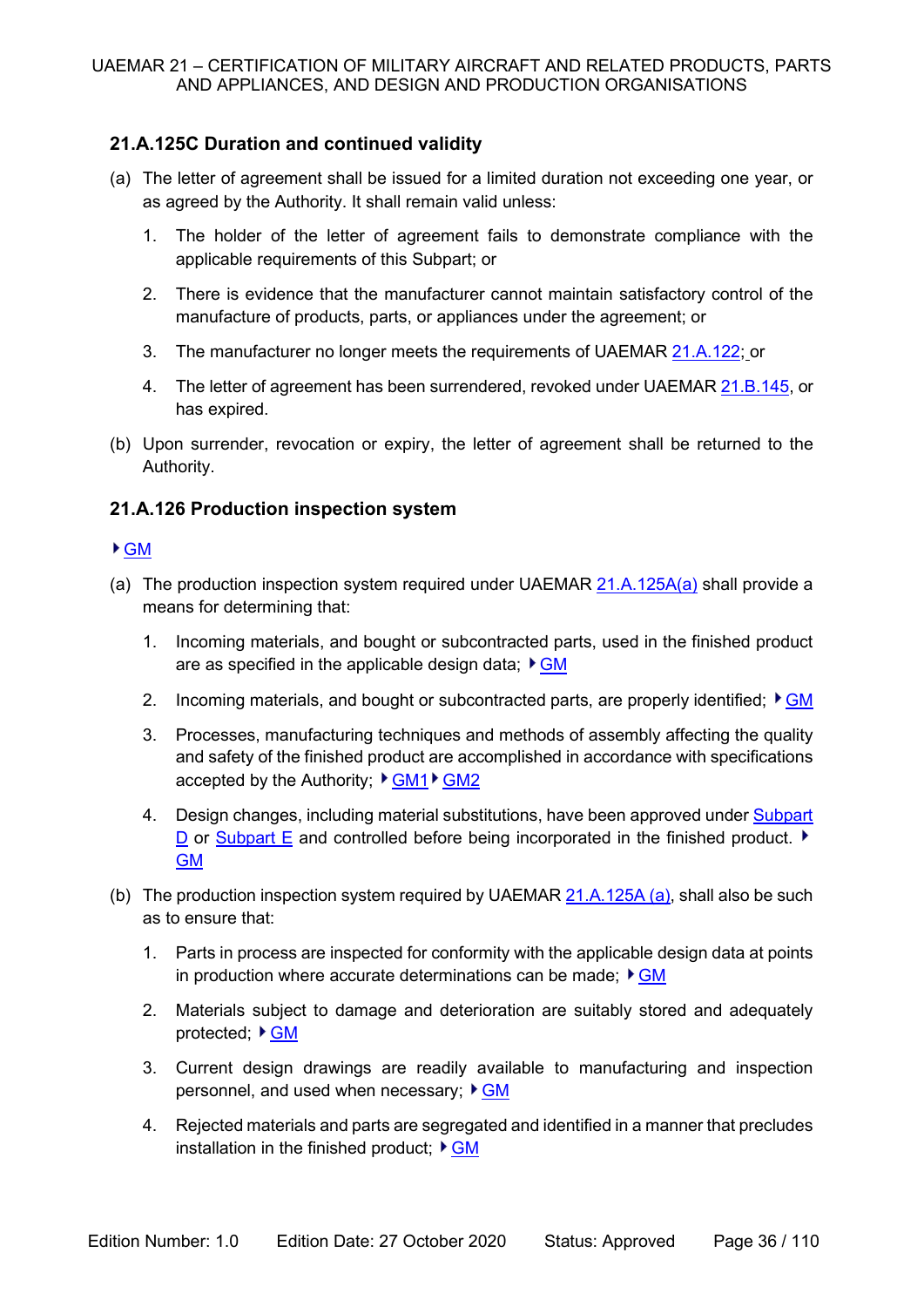- 5. Materials and parts that are withheld because of departures from design data or specifications, and that are to be considered for installation in the finished product, are subjected to an approved engineering and manufacturing review procedure. Those materials and parts determined by this procedure to be serviceable shall be properly identified and re-inspected if rework or repair is necessary. Materials and parts rejected by this procedure shall be marked and disposed of to ensure that they are not incorporated in the final product;  $\blacktriangleright$  GM
- 6. Records produced under the production inspection system are maintained, identified with the completed product or part where practicable, and retained by the manufacturer in order to provide the information necessary to ensure the continued airworthiness of the product.  $\triangleright$  GM

#### **21.A.127 Tests: aircraft**

#### GM

- (a) Each manufacturer, of an aircraft manufactured under this Subpart, shall establish an approved production ground and flight test procedure and check-off forms, and in accordance with those forms, test each aircraft produced, as a means of establishing relevant aspects of compliance with UAEMAR 21.A.125A(a).
- (b) Each production test procedure shall include at least the following:
	- 1. A check on handling qualities;
	- 2. A check on flight performance (using normal aircraft instrumentation);
	- 3. A check on the proper functioning of all aircraft equipment and systems;
	- 4. A determination that all instruments are properly marked, and that all placards and required flight manuals are installed after flight test;
	- 5. A check of the operational characteristics of the aircraft on the ground;
	- 6. A check on any other items peculiar to the aircraft being tested.

## **21.A.128 Tests: engines and propellers**

#### ▶ GM1 ▶ GM2 ▶ GM3

Each manufacturer of engines or propellers, manufactured under this Subpart, shall subject each engine, or variable pitch propeller, to an acceptable functional test as specified in the type certificate holder's documentation, to determine if it operates properly throughout the range of operation for which it is type certificated, as a means of establishing relevant aspects of compliance with UAEMAR 21.A.125A(a).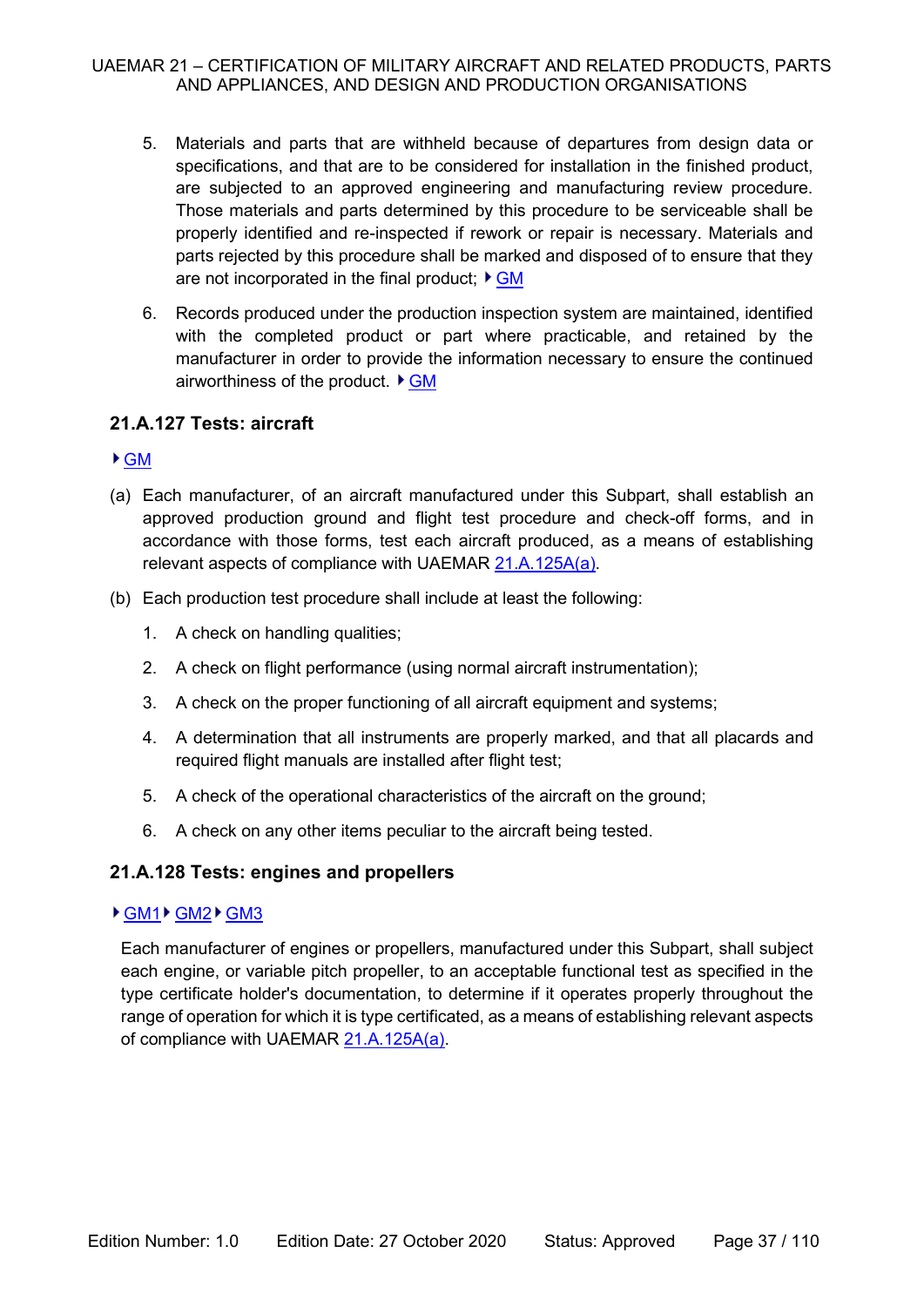# **21.A.129 Obligations of the manufacturer**

Each manufacturer of a product, part or appliance being manufactured under this Subpart shall:

- (a) Make each product, part or appliance available for inspection by the Authority;  $\blacktriangleright$  GM
- (b) Maintain at the place of manufacture the technical data and drawings necessary to determine whether the product conforms to the applicable design data;
- (c) Maintain the production inspection system that ensures that each product conforms to the applicable design data and is in condition for safe operation:  $\triangleright$  AMC1  $\triangleright$  AMC2  $\triangleright$  AMC3
- (d) Provide assistance to the holder of the type certificate, restricted type certificate or design approval in dealing with any continuing airworthiness actions that are related to the products, parts or appliances that have been produced;
- (e) Establish and maintain an internal occurrence reporting system in the interest of safety, to enable the collection and assessment of occurrence reports in order to identify adverse trends or to address deficiencies, and to extract reportable occurrences. This system shall include evaluation of relevant information relating to occurrences and the promulgation of related information;
- (f)
- 1. Report to the holder of the type certificate, restricted type certificate or design approval, all cases where products, parts or appliances have been released by the manufacturer and subsequently identified to have deviations from the applicable design data, and investigate with the holder of the type certificate, restricted type certificate or design approval to identify those deviations which could lead to an unsafe condition;
- 2. Report to the Authority the deviations which could lead to an unsafe condition identified according to subparagraph (1). Such reports shall be made in a form and manner established by the Authority under UAEMAR  $21.A.3A(b)(2)$  or accepted by the Authority;
- 3. Where the manufacturer acts as supplier to another production organisation, report also to that other organisation all cases where it has released products, parts or appliances to that organisation and subsequently identified them to have possible deviations from the applicable design data.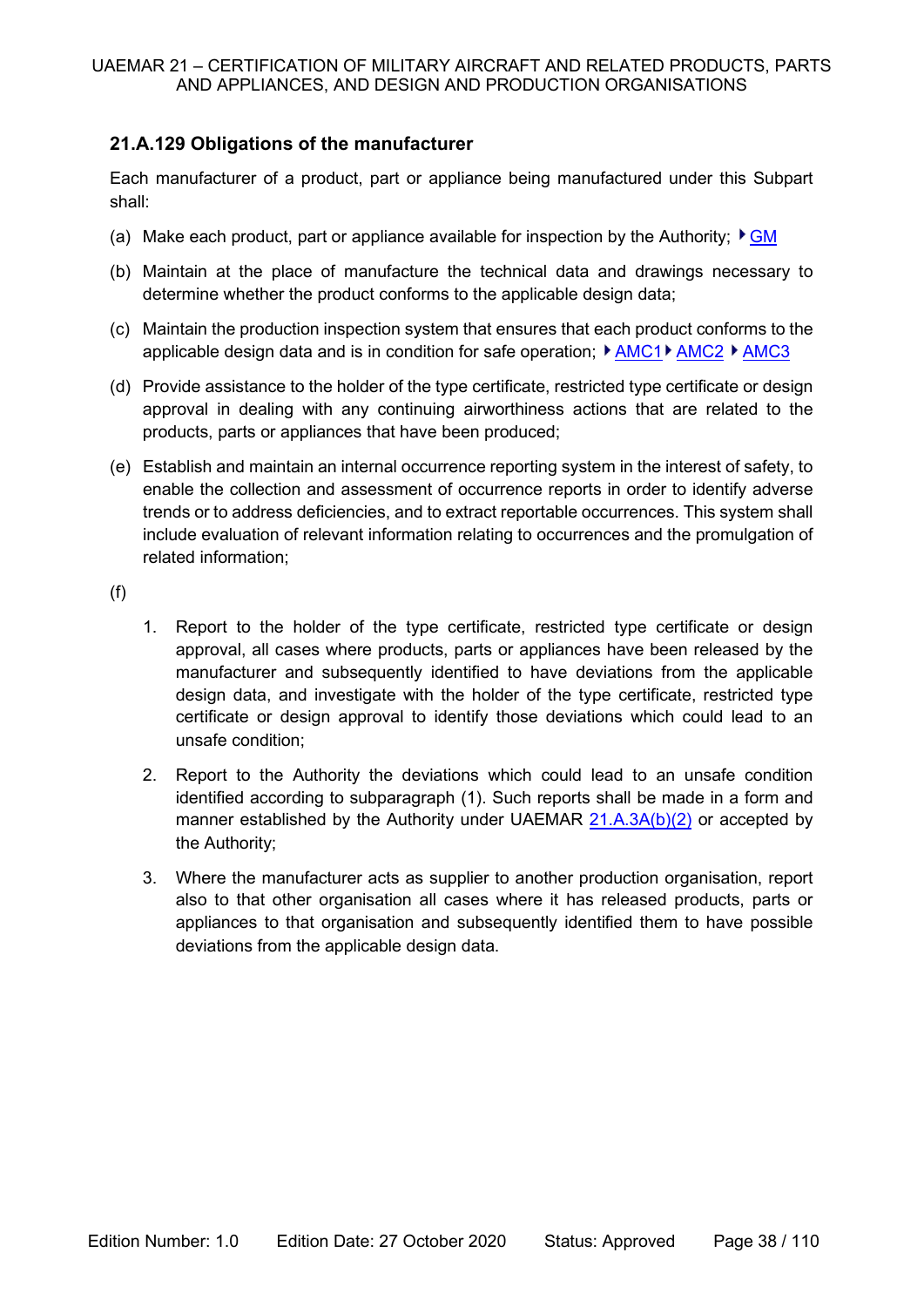# **21.A.130 Statement of Conformity**

- (a) Each manufacturer of a product, part or appliance manufactured under this Subpart shall raise a Statement of Conformity, an UAEMAR Form 52, for complete aircraft, or UAEMAR Form 1, for other products, parts or appliances. This statement shall be signed by an authorised person who holds a responsible position in the manufacturing organisation.
- (b) A statement of conformity shall include:  $\sqrt{AMC1}$  AMC2
	- 1. For each product, part or appliance a statement that the product, part or appliance conforms to the approved design data and is in condition for safe operation;
	- 2. For each aircraft, a statement that the aircraft has been ground and flight checked in accordance with UAEMAR 21.A.127(a); and
	- 3. For each engine, or variable pitch propeller, a statement that the engine or propeller has been subjected by the manufacturer to a final functional test, in accordance with UAEMAR 21.A.128; and
	- 4. Additionally, in the case of engines, a statement that the completed engine is in compliance with the applicable emissions requirements (where applicable) on the date of manufacture of the engine.
- (c) Each manufacturer of such a product, part or appliance shall present a current statement of conformity, for validation by the Authority:  $\blacktriangleright$  AMC
	- 1. Upon the initial transfer by it of the ownership of such a product, part or appliance; or AMC
	- 2. Upon application for the original issue of an aircraft certificate of airworthiness; or
	- 3. Upon application for the original issue of an airworthiness release document for an engine, a propeller, a part or appliance.
- (d) The Authority shall validate by counter-signature the Statement of Conformity if it finds after inspection that the product, part or appliance conforms to the applicable design data and is in condition for safe operation.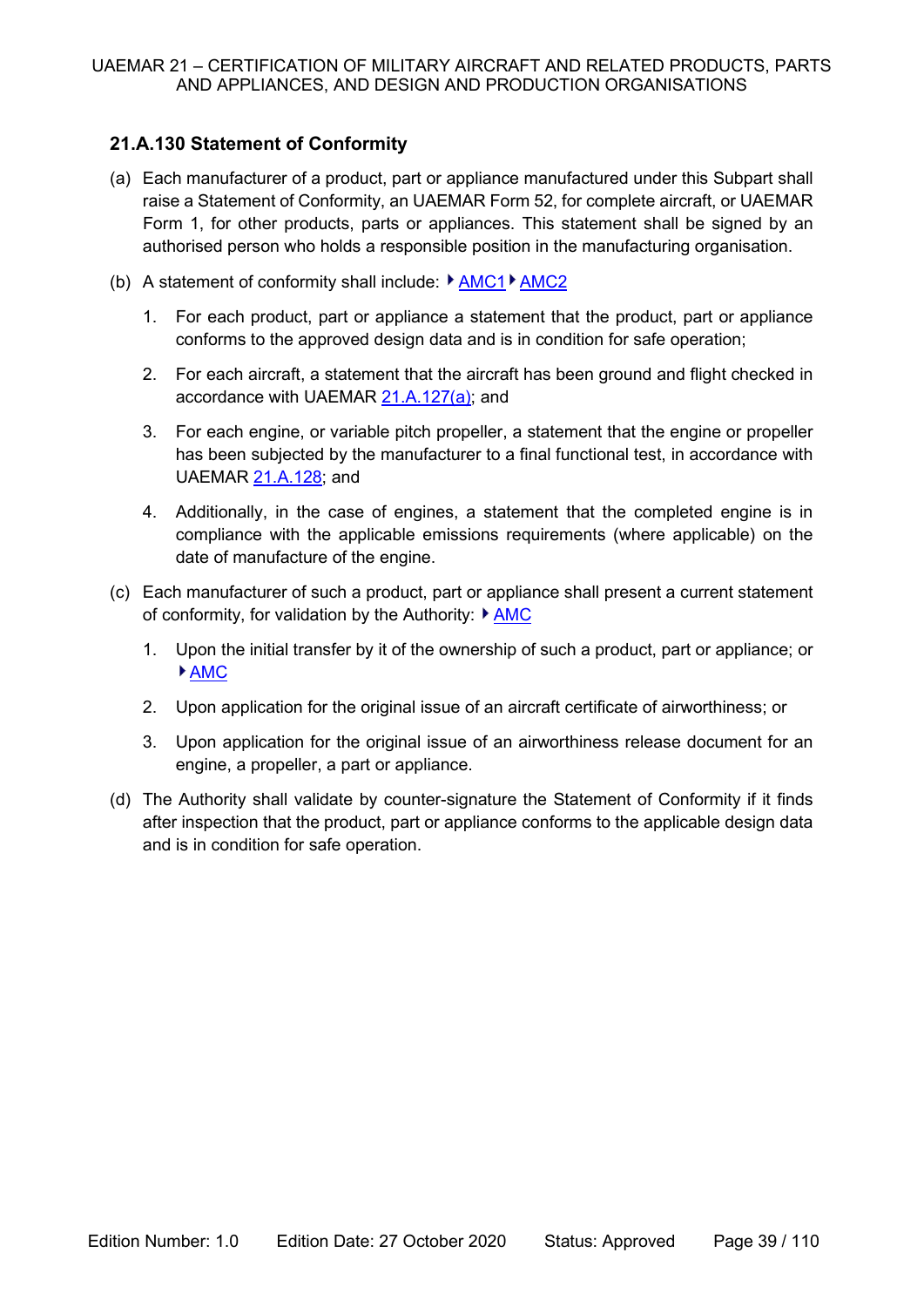# **SUBPART G – MILITARY PRODUCTION ORGANISATION APPROVAL**

# **21.A.131 Scope**

## GM

This Subpart establishes:

- (a) The procedure for the issuance of a military production organisation approval (MPOA), for a production organisation showing conformity of products, parts and appliances with the applicable design data.
- (b) The rules governing obligations and privileges of the applicant for, and holders of, such approvals.

# **21.A.133 Eligibility**

Any organisation shall be eligible as an applicant for an approval under this Subpart. The applicant shall:

- (a) Justify that, for a defined scope of work, an approval under this Subpart is appropriate for the purpose of showing conformity with a specific design; and  $\triangleright$  GM
- (b) Hold or have applied for an approval of that specific design; or  $\blacktriangleright$  AMC1  $\blacktriangleright$  AMC2 or
- (c) Have ensured, through an appropriate arrangement with the applicant for, or holder of, an approval of that specific design, satisfactory coordination between production and design. ▶ AMC1 ▶ AMC2

## **21.A.134 Application ▶ GM**

Each application for a production organisation approval shall be made to the Authority in a form and manner established by that Authority, and shall include an outline of the information required by UAEMAR 21.A.143 and the terms of approval requested to be issued under UAEMAR 21.A.151.

## **21.A.135 Issue of production organisation approval**

## GM

An organisation shall be entitled to have a production organisation approval issued by the Authority when it has demonstrated compliance with the applicable requirements under this Subpart.

## **21.A.139 Quality System**

(a) The production organisation shall demonstrate that it has established and is able to maintain a quality system. The quality system shall be documented. This quality system shall be such as to enable the organisation to ensure that each product, part or appliance produced by the organisation or by its partners, or supplied from or subcontracted to outside parties, conforms to the applicable design data and is in condition for safe operation, and thus exercise the privileges set forth in UAEMAR 21.A.163. GM1  $\blacktriangleright$  GM2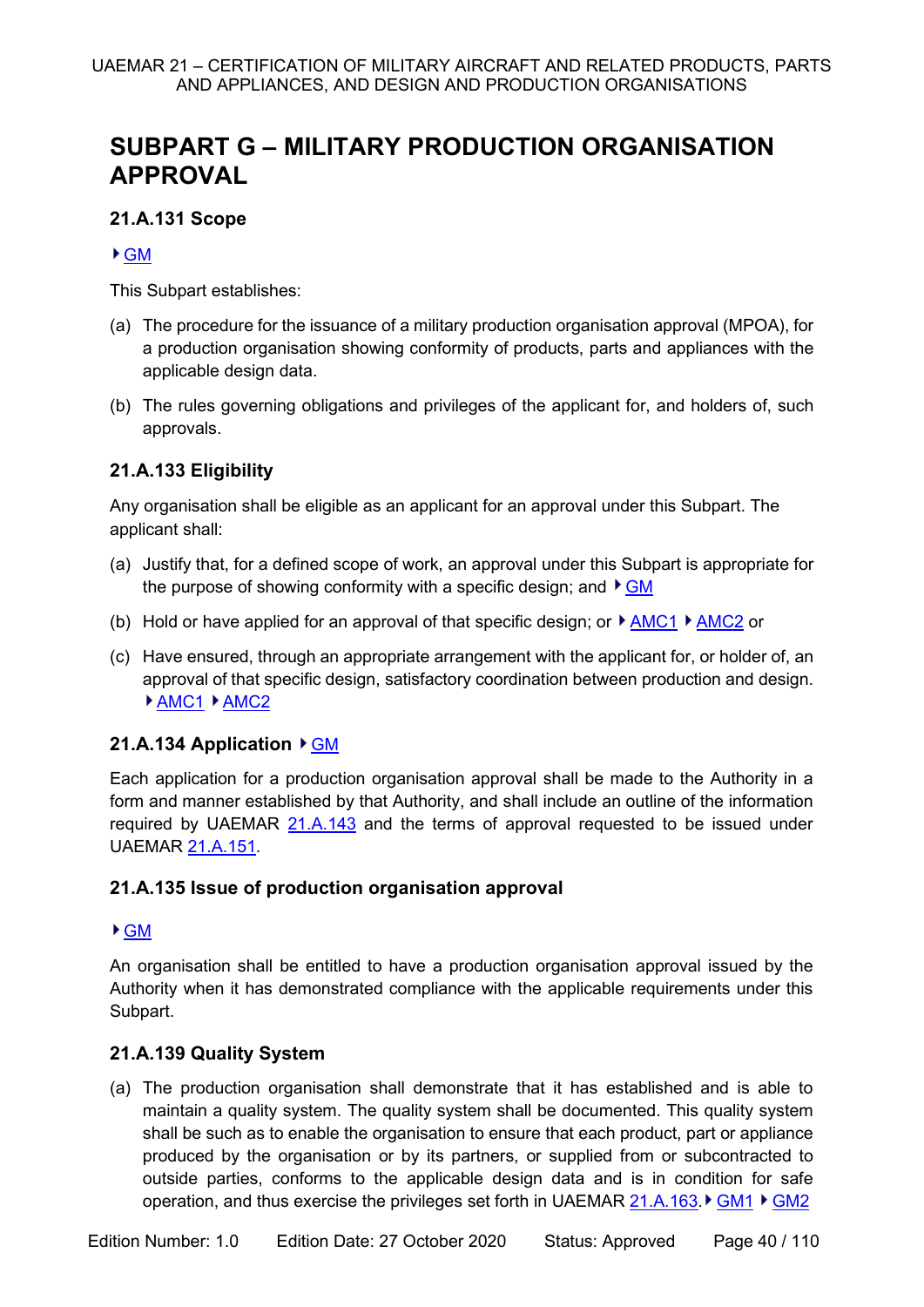- (b) The quality system shall contain:
	- 1. As applicable within the scope of approval, control procedures for:  $\overrightarrow{FGM}$ 
		- i. Document issue, approval, or change;
		- ii. Vendor and subcontractor assessment audit and control;  $\blacktriangleright$  AMC1  $\blacktriangleright$  AMC2
		- iii. Verification that incoming products, parts, materials, and equipment, including items supplied new or used by buyers of products, are as specified in the applicable design data;
		- iv. Identification and traceability;
		- v. Manufacturing processes;
		- vi. Inspection and testing, including production flight tests;
		- vii. Calibration of tools, jigs, and test equipment;
		- viii. Non-conforming item control;
		- ix. Airworthiness coordination with the applicant for, or holder of, the design approval;
		- x. Records completion and retention;
		- xi. Personnel competence and qualification;
		- xii. Issue of airworthiness release documents;
		- xiii. Handling, storage and packing;
		- xiv. Internal quality audits and resulting corrective actions;
		- xv. Work within the terms of approval performed at any location other than the approved facilities;
		- xvi. Work carried out after completion of production but prior to delivery, to maintain the aircraft in a condition for safe operation;
		- xvii. Issue of military permit to fly and approval of associated flight conditions.

The control procedures shall include specific provisions for any critical parts.

2. An independent quality assurance function to monitor compliance with, and adequacy of, the documented procedures of the quality system. This monitoring shall include a feedback system to the person or group of persons referred to in UAEMAR  $21.A.145(c)(2)$  and ultimately to the manager referred to in UAEMAR  $21.A.145(c)(1)$ to ensure, as necessary, corrective action.  $\triangleright$  GM1  $\triangleright$  GM2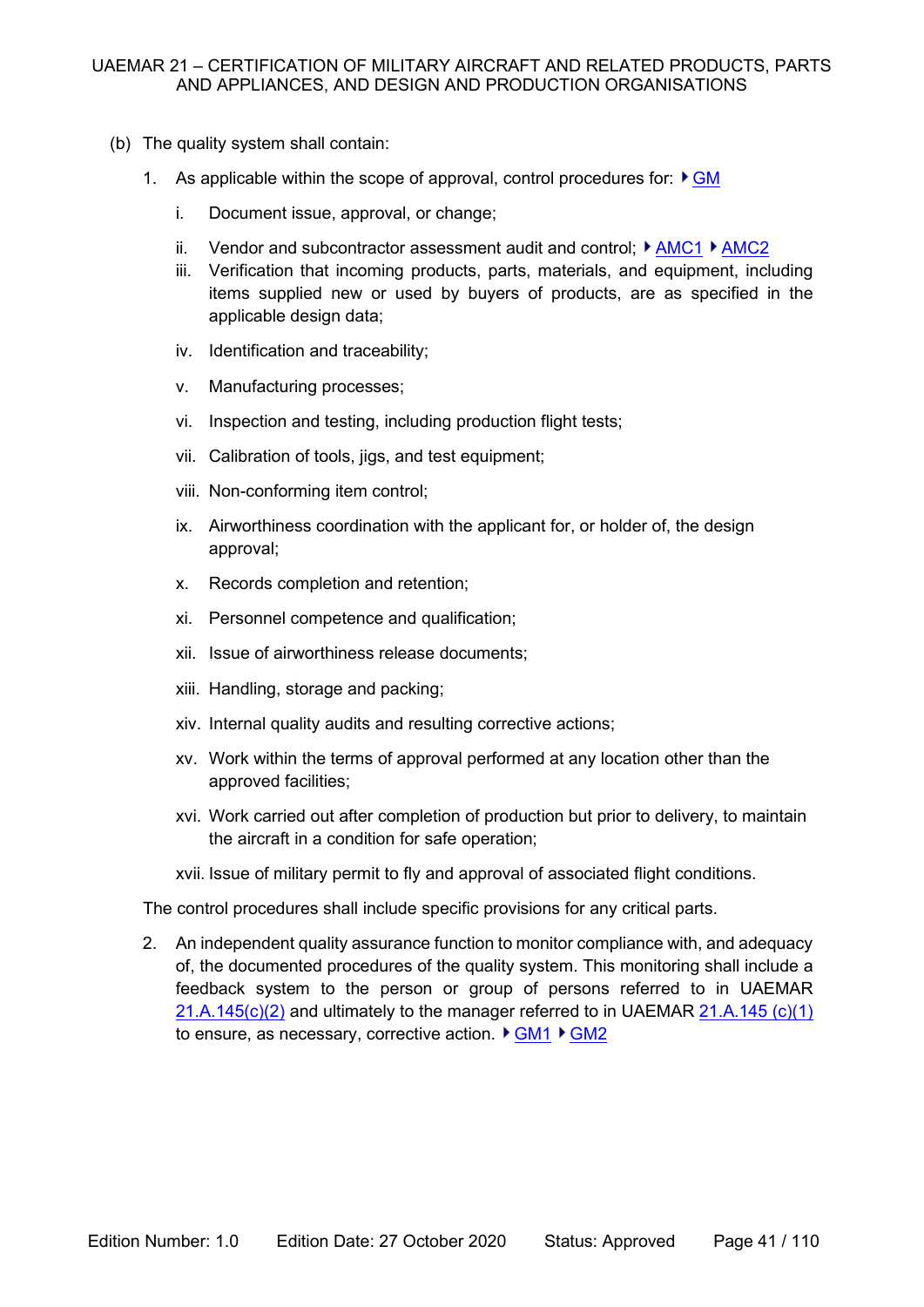# **21.A.143 Production Organisation Exposition (POE)**

#### GM

- (a) The organisation shall submit to the Authority a POE providing the following information:
	- 1. A statement signed by the accountable manager confirming that the production organisation exposition and any associated manuals which define the approved organisation's compliance with this Subpart will be complied with at all times;
	- 2. The title(s) and names of managers accepted by the Authority in accordance with UAEMAR 21.A.145(c)(2);
	- 3. The duties and responsibilities of the manager(s) as required by UAEMAR  $21.A.145(c)(2)$  including matters on which they may deal directly with the Authority on behalf of the organisation;
	- 4. An organisational chart showing associated chains of responsibility of the managers as required by UAEMAR  $21.A.145(c)(1)$  and  $(2)$ ;
	- 5. A list of certifying staff as referred to in UAEMAR 21.A.145(d);
	- 6. A general description of manpower resources;
	- 7. A general description of the facilities located at each address specified in the production organisation's certificate of approval;
	- 8. A general description of the production organisation's scope of work relevant to the terms of approval;
	- 9. The procedure for the notification of organisational changes to the Authority;
	- 10. The amendment procedure for the production organisation exposition;
	- 11. A description of the quality system and the procedures as required by UAEMAR 21.A.139(b)(1);
	- 12. A list of those outside parties referred to in UAEMAR 21.A.139(a).
	- 13. If flight tests are to be conducted, the production organisation shall furnish a flight test operations manual defining the organisation's policies and procedures in relation to flight tests.
- (b) The production organisation exposition shall be amended as necessary to remain an upto-date description of the organisation, and copies of any amendments shall be supplied to the Authority.
- (c) The organisation shall establish and maintain a Safety Management System, in accordance with UAEMAR SMS.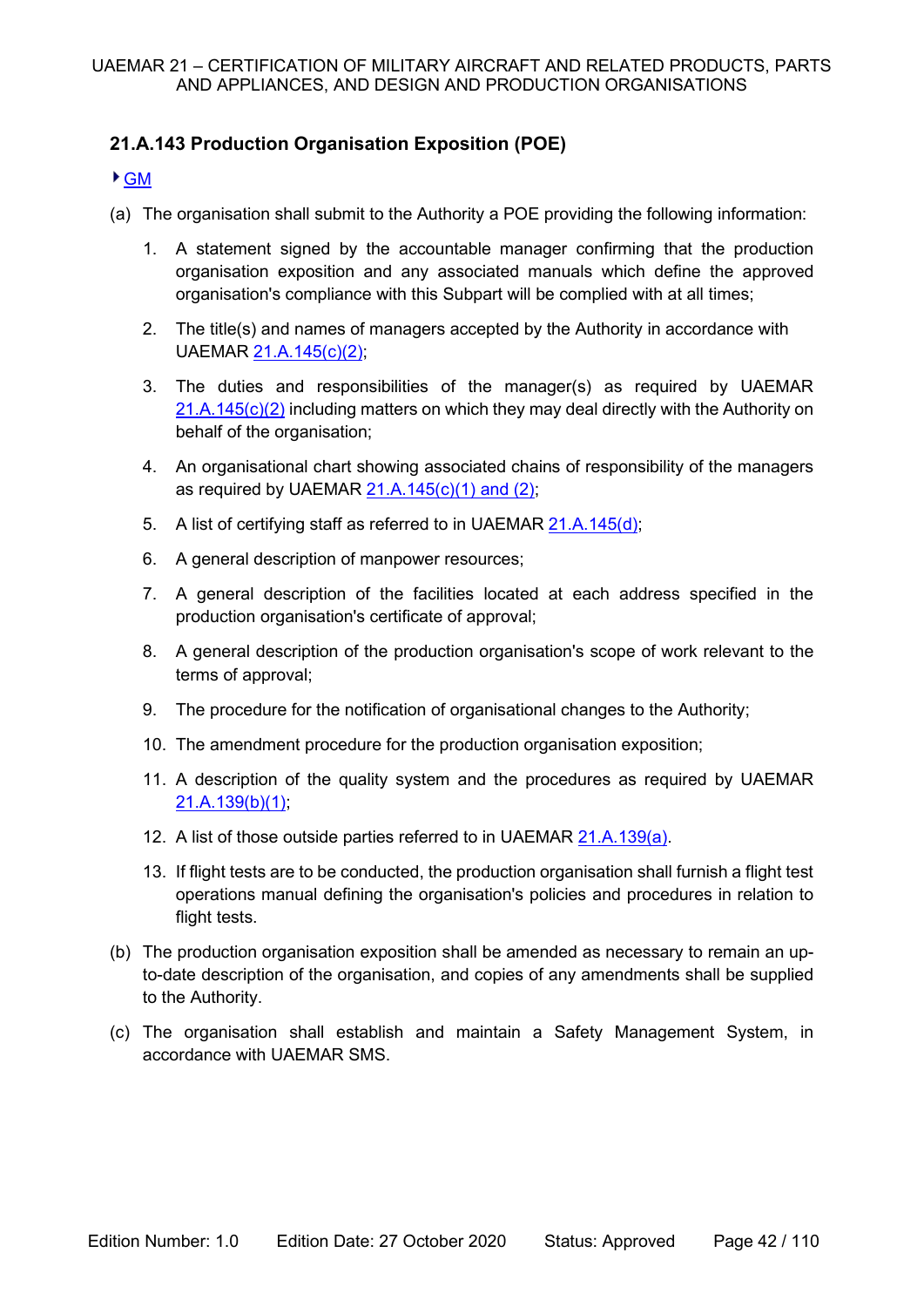## **21.A.145 Approval requirements**

The production organisation shall demonstrate, on the basis of the information submitted in accordance with UAEMAR 21.A.143 that:

- (a) With regard to general approval requirements, facilities, working conditions, equipment and tools, processes and associated materials, number and competence of staff, and general organisation are adequate to discharge obligations under UAEMAR 21.A.165. ▶ GM
- (b) With regard to all necessary airworthiness data:
	- 1. The production organisation is in receipt of such data from the Authority, and from the holder of, or applicant for, the type certificate, restricted type certificate or design approval, to determine conformity with the applicable design data;
	- 2. The production organisation has established a procedure to ensure that airworthiness data are correctly incorporated in its production data; and  $\blacktriangleright$  GM
	- 3. Such data are kept up to date and made available to all personnel who need access to such data to perform their duties.
- (c) With regard to management and staff:
	- 1. A manager has been nominated by the production organisation and is accountable to the Authority. His or her responsibilities within the organisation shall consist of ensuring that all production is performed to the required standards and that the production organisation is continuously in compliance with the data and procedures identified in the exposition referred to in UAEMAR  $21.A.143$ ;  $\blacktriangleright$  GM
	- 2. A person or group of persons have been nominated by the production organisation to ensure that the organisation is in compliance with the requirements of this UAEMAR, and are identified, together with the extent of their authority. Such person(s) shall act under the direct authority of the accountable manager referred to in subparagraph (1). The person(s) nominated shall be able to show the appropriate knowledge, background and experience to discharge their responsibilities; and  $\blacktriangleright$  GM
	- 3. Staff at all levels have been given appropriate authority to be able to discharge their allocated responsibilities and that there is full and effective coordination within the production organisation in respect of airworthiness matters.
- (d) With regard to certifying staff, authorised by the production organisation to sign the documents issued under UAEMAR 21.A.163 under the scope or terms of approval:
	- 1. The knowledge, background (including other functions in the organisation), and experience of the certifying staff are appropriate to discharge their allocated responsibilities; ▶ AMC
	- 2. The production organisation maintains a record of all certifying staff which shall include details of the scope of their authorisation;  $\triangleright$  AMC
	- 3. Certifying staff are provided with evidence of the scope of their authorisation.  $\blacktriangleright$  AMC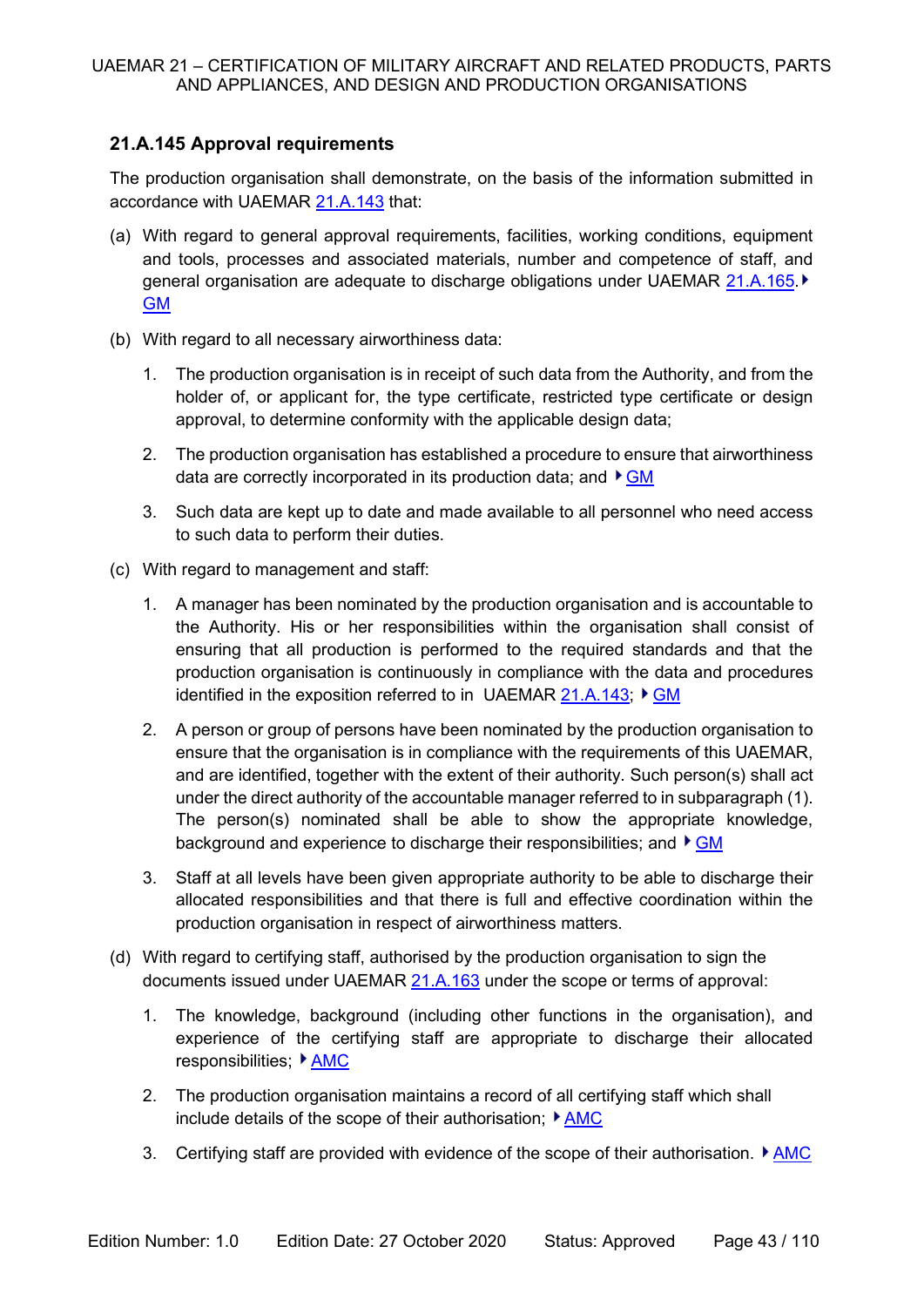# **21.A.147 Changes to the approved production organisation**

- (a) After the issue of a production organisation approval, each change to the approved production organisation that is significant to the showing of conformity or to the airworthiness of the product, part or appliance, particularly changes to the quality system, shall be approved by the Authority. An application for approval shall be submitted in writing to the Authority and the organisation shall demonstrate to the Authority before implementation of the change that it will continue to comply with this Subpart.  $\blacktriangleright$  GM
- (b) The Authority shall establish the conditions under which a production organisation approved under this Subpart may operate during such changes unless the Authority determines that the approval should be suspended.

# **21.A.148 Changes of location**

A change of the location of the manufacturing facilities of the approved production organisation shall be deemed of significance and therefore shall comply with UAEMAR  $21.A.147.$  AMC

# **21.A.149 Transferability**

Except as a result of a change in ownership, which is deemed significant for the purposes of UAEMAR 21.A.147, a production organisation approval is not transferable.  $\triangleright$  GM

# **21.A.151 Terms of approval**

The terms of approval shall identify the scope of work, the products or the categories of parts and appliances, or both, for which the holder is entitled to exercise the privileges under UAEMAR 21.A.163. Those terms shall be issued as part of a production organisation approval. GM

## **21.A.153 Changes to the terms of approval**

Each change to the terms of approval shall be approved by the Authority. An application for a change to the terms of approval shall be made in a form and manner established by the Authority. The applicant shall comply with the applicable requirements of this Subpart.  $\sqrt{P_{\text{AMC}}}$ 

## **21.A.157 Investigations**

A production organisation shall make arrangements that allow the Authority to make any investigations, including investigations of partners and subcontractors, necessary to determine compliance and continued compliance with the applicable requirements of this Subpart.  $\blacktriangleright$  GM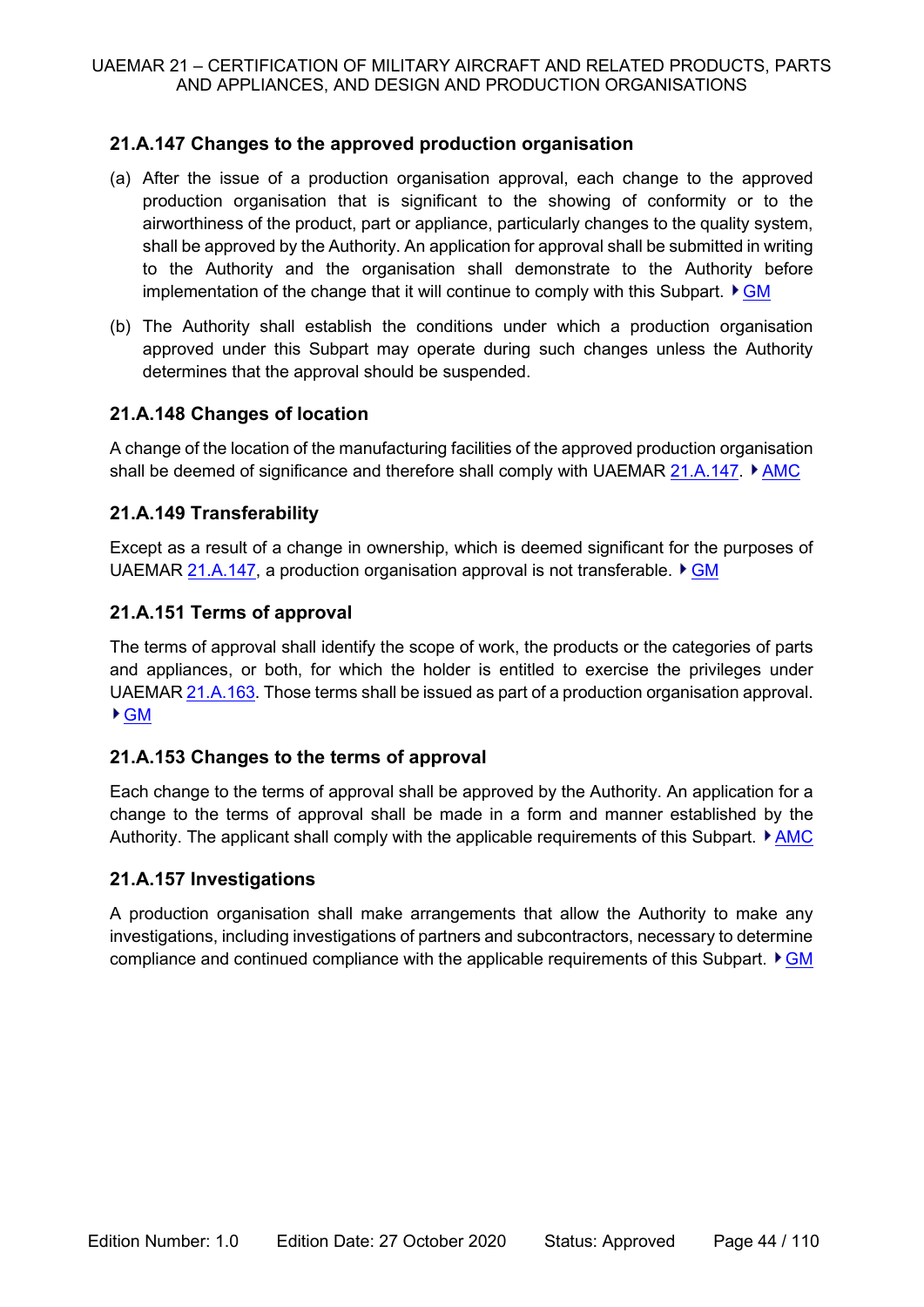# **21.A.158 Findings**

- (a) When objective evidence is found showing non-compliance of the holder of a production organisation approval with the applicable requirements of this UAEMAR, the finding shall be classified as follows: ▶ GM1 ▶ GM2
	- 1. level one finding is any non-compliance with this UAEMAR which could lead to uncontrolled non-compliances with applicable design data and which could affect the safety of the aircraft.
	- 2. A level two finding is any non-compliance with this UAEMAR which is not classified as level one.
- (b) A level three finding is any item where it has been identified, by objective evidence, to contain potential problems that could lead to a non-compliance under paragraph (a).
- (c) After receipt of notification of findings issued by the Authority according to UAEMAR 21.B.225:
	- 1. In case of a level one finding, the holder of the production organisation approval shall demonstrate corrective action to the satisfaction of the Authority within a period of no more than 21 working days after written confirmation of the finding.
	- 2. In case of level two findings, the corrective action period granted by the Authority shall be appropriate to the nature of the finding but in any case, initially shall not be more than three months. In certain circumstances and subject to the nature of the finding the Authority may extend the three months period subject to a satisfactory corrective action plan agreed by the Authority.
	- 3. A level three finding shall not require immediate action by the holder of the production organisation approval. If appropriate, the Authority will specify a compliance time.
- (d) In case of level one or level two findings, the production organisation approval may be subject to a partial or full limitation, suspension or revocation under UAEMAR 21.B.245. The holder of the production organisation approval shall provide confirmation of receipt of the notice of limitation, suspension or revocation of the production organisation approval in a timely manner.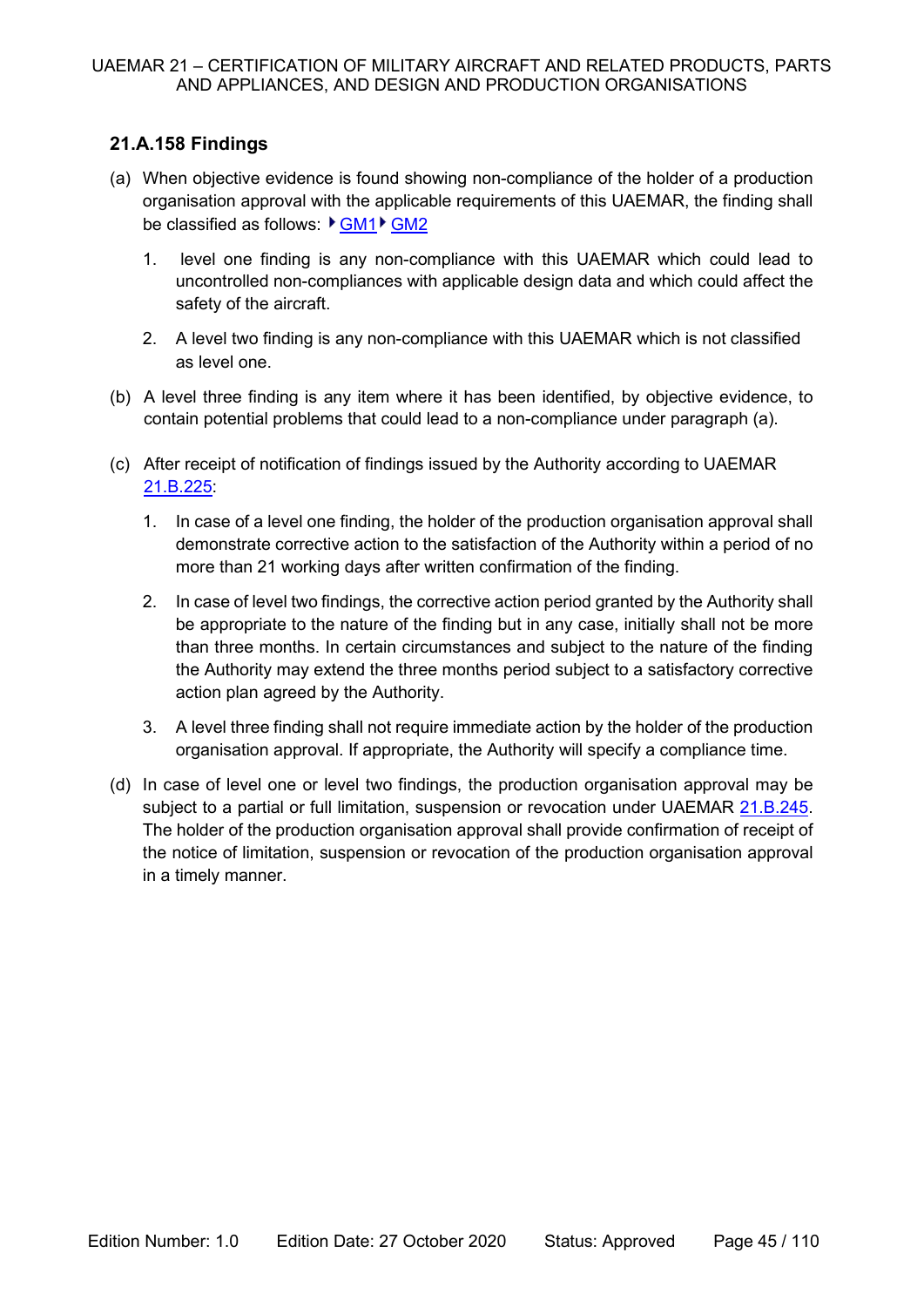## **21.A.159 Duration and continued validity**

- (a) A production organisation approval can be issued for a limited period. It shall remain valid unless:
	- 1. The production organisation fails to demonstrate compliance with the applicable requirements of this Subpart; or
	- 2. The Authority is prevented by the holder or any of its partners or subcontractors to perform the investigations in accordance with UAEMAR 21.A.157; or
	- 3. There is evidence that the production organisation cannot maintain satisfactory control of the manufacture of products, parts or appliances under the approval; or  $\blacktriangleright$ GM
	- 4. The production organisation no longer meets the requirements of UAEMAR 21.A.133; or
	- 5. The certificate has been surrendered or revoked under UAEMAR 21.B.245; or
	- 6. The production organisation has not carried out production activities in the scope of the term of the approval for a period specified by the Authority.
- (b) Upon surrender or revocation, the certificate shall be returned to the Authority.

# **21.A.163 Privileges**

Pursuant to the terms of approval issued under UAEMAR 21.A.135 and if national regulations allow, the holder of a production organisation approval may:

- (a) Perform production activities under this UAEMAR;
- (b) In the case of complete aircraft and upon presentation of a Statement of Conformity (UAEMAR Form 52) under UAEMAR 21.A.174, obtain an aircraft certificate of airworthiness without further showing;
- (c) In the case of other products, parts or appliances issue authorised release certificates (UAEMAR Form 1) under UAEMAR 21.A.307 without further showing;  $\blacktriangleright$  AMC
- (d) Maintain a new aircraft that it has produced and issue a certificate of release to service (UAEMAR Form 53) in respect of that maintenance:  $\blacktriangleright$  AMC or
- (e) Under procedures agreed with its Authority for an aircraft it has produced and when the production organisation itself is controlling under its MPOA, the configuration of the aircraft and is attesting conformity with the design conditions approved for the flight, to issue a military permit to fly in accordance with UAEMAR 21.A.711(c) including approval of the flight conditions in accordance with UAEMAR  $21.A.710(b)$ . AMC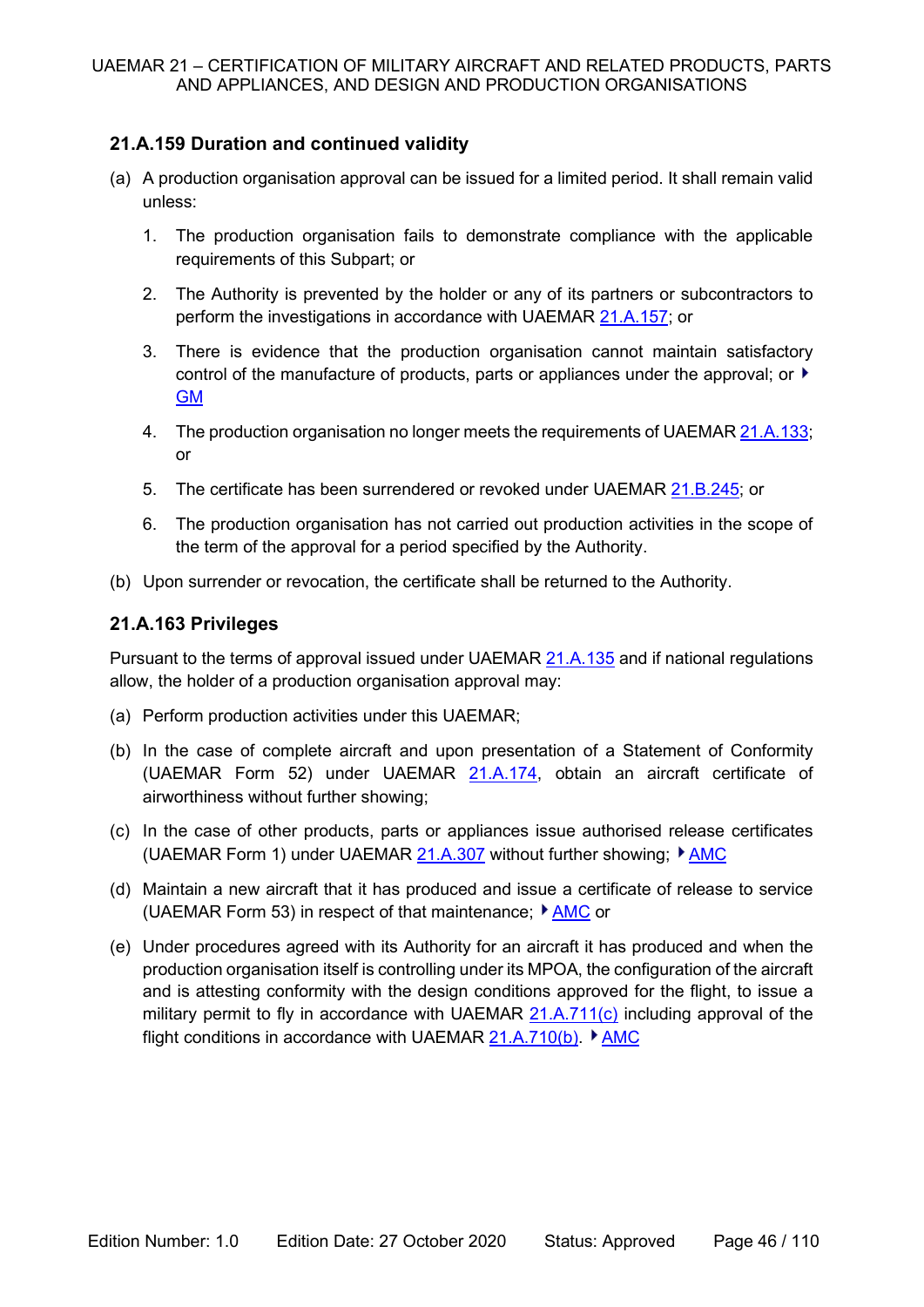# **21.A.165 Obligations of the holder**

The holder of a production organisation approval shall:

- (a) Ensure that the production organisation exposition furnished in accordance with UAEMAR 21.A.143 and the documents to which it refers, are used as basic working documents within the organisation;  $\triangleright$  GM
- (b) Maintain the production organisation in conformity with the data and procedures approved for the production organisation approval;
- $\text{(c)}$   $\rightarrow$  GM1  $\rightarrow$  GM2  $\rightarrow$  GM3  $\rightarrow$  GM4
	- 1. Determine that each completed aircraft conforms to the type design and is in condition for safe operation prior to submitting Statements of Conformity to the Authority; or
	- 2. Determine that other products, parts or appliances are complete and conform to the approved design data and are in condition for safe operation before issuing UAEMAR Form 1 to certify conformity to approved design data and condition for safe operation;
	- 3. Additionally, in the case of engines, a statement that the completed engine is in compliance with the applicable emissions requirements (where applicable) on the date of manufacture of the engine; or
	- 4. Determine that other products, parts or appliances conform to the applicable data before issuing UAEMAR Form 1 as a conformity certificate.
- (d) Record all details of work carried out;  $\blacktriangleright$  GM
- (e) Establish and maintain an internal occurrence reporting system in the interest of safety, to enable the collection and assessment of occurrence reports in order to identify adverse trends or to address deficiencies, and to extract reportable occurrences. This system shall include evaluation of relevant information relating to occurrences and the promulgation of related information;
- (f)
- 1. Report to the holder of the type certificate or design approval, all cases where products, parts or appliances have been released by the production organisation and subsequently identified to have possible deviations from the applicable design data, and investigate with the holder of the type certificate, or design approval in order to identify those deviations which could lead to an unsafe condition;
- 2. Report to the Authority the deviations which could lead to an unsafe condition identified according to subparagraph (1). Such reports shall be made in a form and manner established by the Authority under UAEMAR 21.A.3A(b)(2) or accepted by the Authority;
- 3. Where the holder of the production organisation approval is acting as a supplier to another production organisation, report also to that other organisation all cases where it has released products, parts or appliances to that organisation and subsequently identified them to have possible deviations from the applicable design data.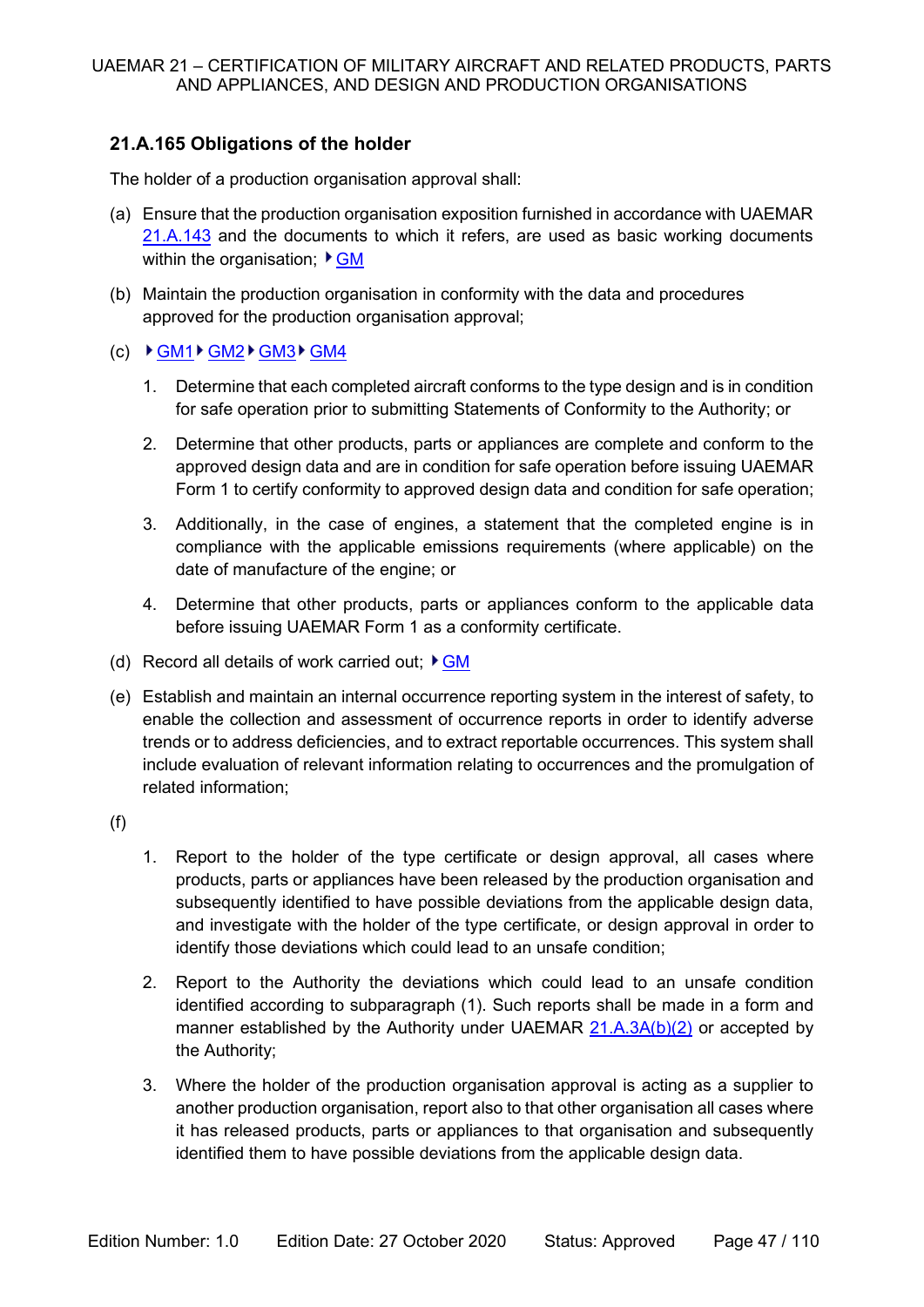- (g) Provide assistance to the holder of the type certificate or design approval in dealing with any continuing airworthiness actions that are related to the products, parts or appliances that have been produced;
- (h) Establish an archiving system incorporating requirements imposed on its partners, suppliers and subcontractors, ensuring conservation of the data used to justify conformity of the products, parts or appliances. Such data shall be held at the disposal of the Authority and be retained in order to provide the information necessary to ensure the continued airworthiness of the products, parts or appliances;  $\sqrt{GM}$
- (i) Where, under its terms of approval, the holder issues a certificate of release to service, determine that each completed aircraft has been subjected to necessary maintenance and is in condition for safe operation, prior to issuing the certificate;
- (j) Where applicable, under the privilege of UAEMAR  $21.A.163(e)$ , determine the conditions under which a military permit to fly can be issued; and
- (k) Where applicable, under the privilege of UAEMAR  $21.A.163(e)$ , establish compliance with UAEMAR 21.A.711(c) and (e) before issuing a military permit to fly to an aircraft.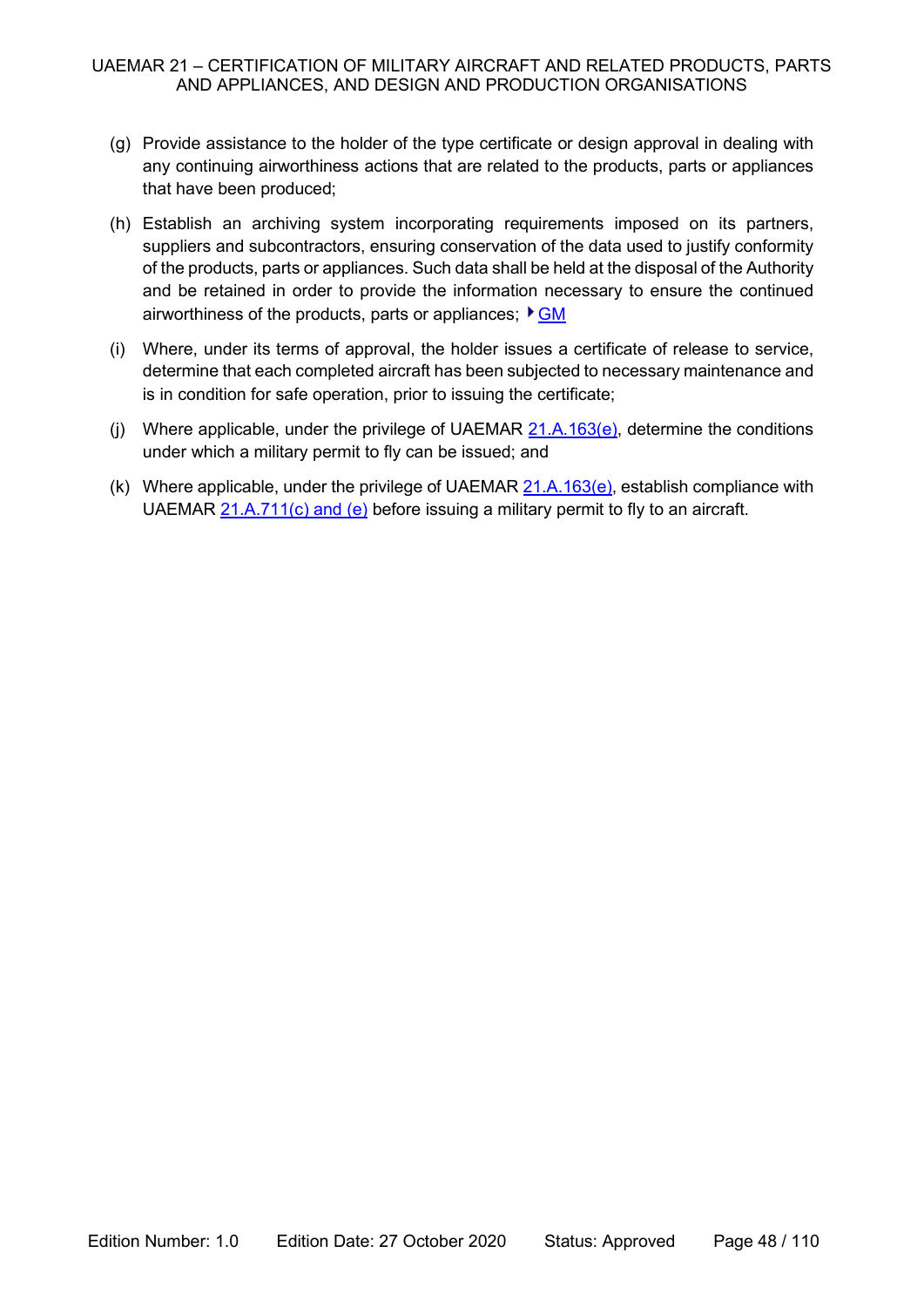# **SUBPART H – MILITARY CERTIFICATES OF AIRWORTHINESS AND MILITARY RESTRICTED CERTIFICATES OF AIRWORTHINESS**

# **21.A.171 Scope**

This Subpart establishes the procedure for issuing airworthiness certificates.

# **21.A.172 Eligibility**

Any organisation or operator under whose name an aircraft is registered or will be registered in a Participating State ('State of registry'), or its representative, shall be eligible as an applicant for an airworthiness certificate for that aircraft under this Subpart.

# **21.A.173 Classification**

Airworthiness certificates shall be classified as follows:

- (a) Certificates of airworthiness shall be issued to aircraft which conform to a type certificate that has been issued in accordance with this UAEMAR (or if appropriate and if national regulations allow, based upon a Civil Type certificate issued by a recognised Civil Authority);
- (b) Restricted certificates of airworthiness shall be issued to aircraft:
	- 1. Which conform to a restricted type certificate that has been issued in accordance with this UAEMAR; or
	- 2. Which have been shown to the Authority to comply with specific airworthiness specifications ensuring adequate safety.

# **21.A.174 Application**

- (a) Pursuant to UAEMAR 21.A.172, an application for an airworthiness certificate shall be made in a form and manner established by the Authority of the State of registry.
- (b) Each application for a certificate of airworthiness or restricted certificate of airworthiness shall include:
	- 1. The class of airworthiness certificate applied for;
	- 2. With regard to new aircraft:
		- i. A statement of conformity:
			- Issued under UAEMAR 21.A.163(b); or
			- Issued under UAEMAR 21.A.130 and validated by the Authority; or
			- For an imported aircraft, any acceptable evidence to support that the aircraft conforms to a design approved by the Authority of the State of registry.
		- ii. A weight and balance report with a loading schedule;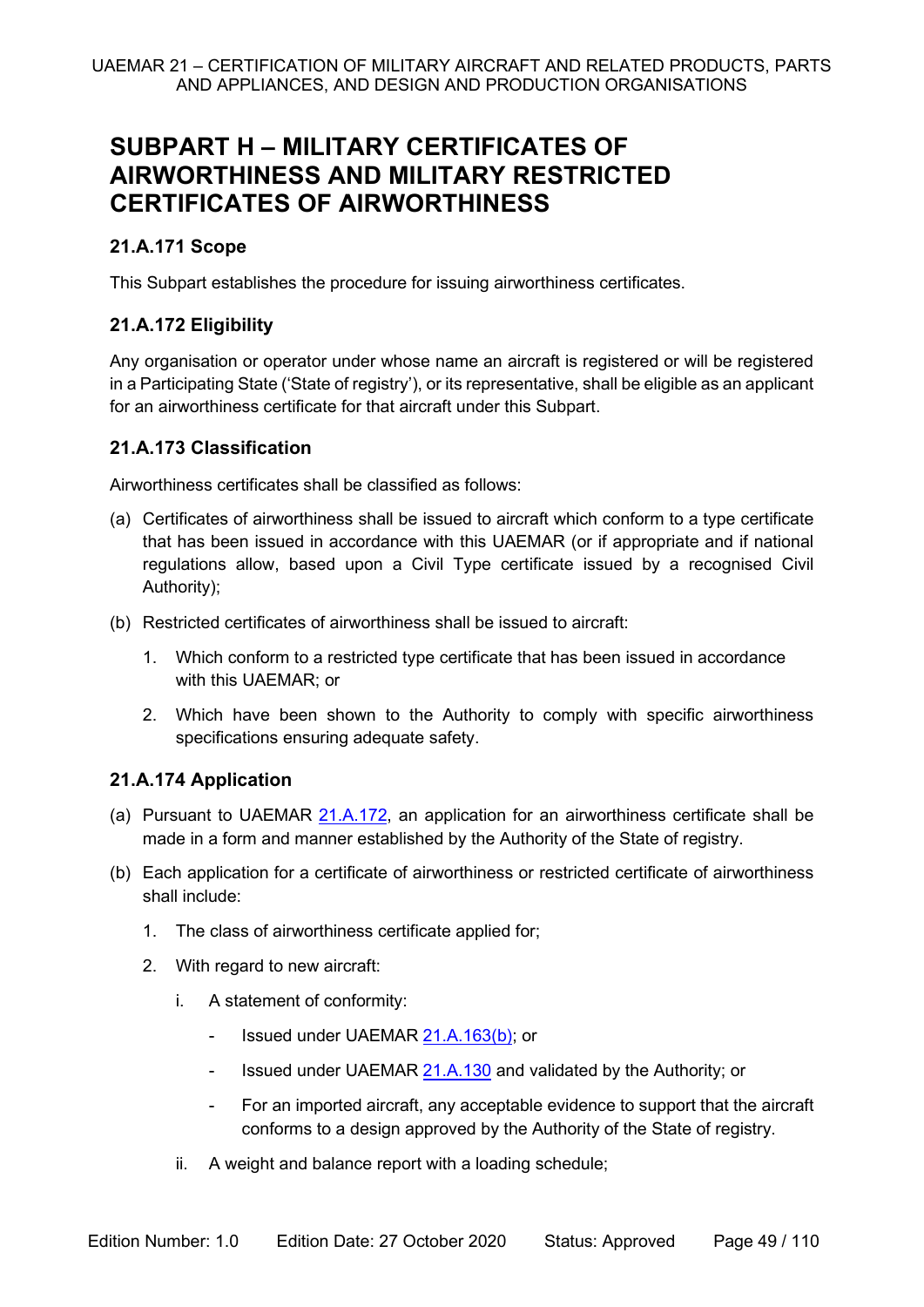- iii. The flight manual and any other manuals required by the airworthiness Authority of the State of registry.
- 3. With regard to used aircraft:
	- i. Originating from a State applying EMAR / UAEMAR or equivalent airworthiness requirements, a Military Airworthiness Review Certificate issued in accordance with UAEMAR M;
	- ii. Originating from another State:
		- A statement by the Authority of the State where the aircraft is, or was, registered, reflecting the airworthiness status of the aircraft on its register at time of transfer;
		- A weight and balance report with a loading schedule;
		- The flight manual and any other manuals required by the airworthiness Authority of the State of registry;
		- Historical records to establish the production, modification, and maintenance standard of the aircraft, including all limitations associated with a restricted certificate of airworthiness under EMAR 21.B.327(c);
		- A recommendation for the issuance of a certificate of airworthiness or restricted certificate of airworthiness and a Military Airworthiness Review Certificate following an airworthiness review in accordance with UAEMAR M.
- (c) Unless otherwise agreed, the statements referred to in subparagraphs (b)(2)(i) and (b)(3)(ii) shall be issued no more than 60 days before presentation of the aircraft to the airworthiness Authority of the State of registry.

## **21.A.175 Language**

The manuals, placards, listings, and instrument markings and other necessary information required by applicable airworthiness codes shall be presented in a language acceptable to the Authority of the State of registry.

## **21.A.177 Amendment or modification**

An airworthiness certificate may be amended or modified only by the Authority of the State of registry.

## **21.A.179 Transferability and re-issuance within States applying EMAR / UAEMAR**

- (a) Where national regulations allow ownership (either nationally or to another State/Nation) of an aircraft to be changed:
	- 1. If it remains in the same State of registry, the certificate of airworthiness, or the restricted certificate of airworthiness conforming to a restricted type certificate only, shall be transferred together with the aircraft;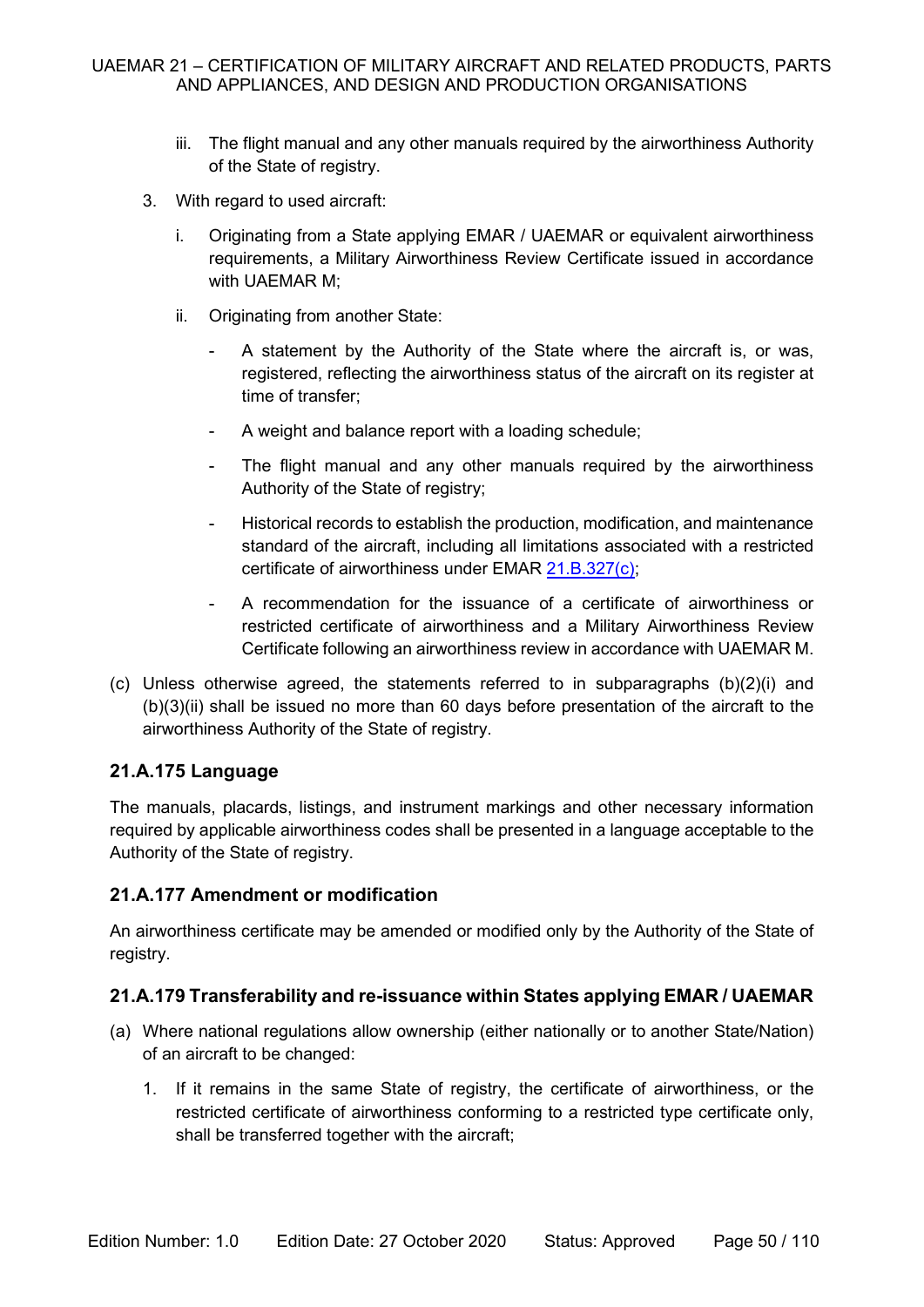- 2. If the aircraft is registered in another State applying EMAR / UAEMAR or equivalent airworthiness requirements, the certificate of airworthiness, or the restricted certificate of airworthiness conforming to a restricted type certificate only, shall be issued:
	- i. Upon presentation of the former certificate of airworthiness and of a valid Military Airworthiness Review Certificate issued under UAEMAR M; and
	- ii. When satisfying UAEMAR 21.A.175.
- (b) Where ownership of an aircraft has changed, and the aircraft has a restricted certificate of airworthiness not conforming to a restricted type certificate, the airworthiness certificates shall be transferred together with the aircraft provided the aircraft remains on the same register, only with the formal agreement of the Authority of the State of registry to which it is transferred.

## **21.A.180 Inspections**

The holder of the airworthiness certificate shall provide access to the aircraft for which that airworthiness certificate has been issued upon request by the Authority of the State of registry.

## **21.A.181 Duration and continued validity**

- (a) An airworthiness certificate may be issued for an unlimited duration. It shall remain valid subject to:
	- 1. Compliance with the applicable type-design, airworthiness directives and instructions for continuing airworthiness; and
	- 2. The aircraft remaining on the same register;
	- 3. The type certificate or restricted type certificate under which it is issued not being previously invalidated under UAEMAR 21.A.51; and
	- 4. The certificate not being surrendered or revoked by the Authority of the State of registry.
- (b) Upon surrender or revocation, the certificate shall be returned to the Authority of the State of registry.

## **21.A.182 Aircraft identification**

Each applicant for an airworthiness certificate under this Subpart shall demonstrate that its aircraft is identified in accordance with UAEMAR 21 Subpart Q.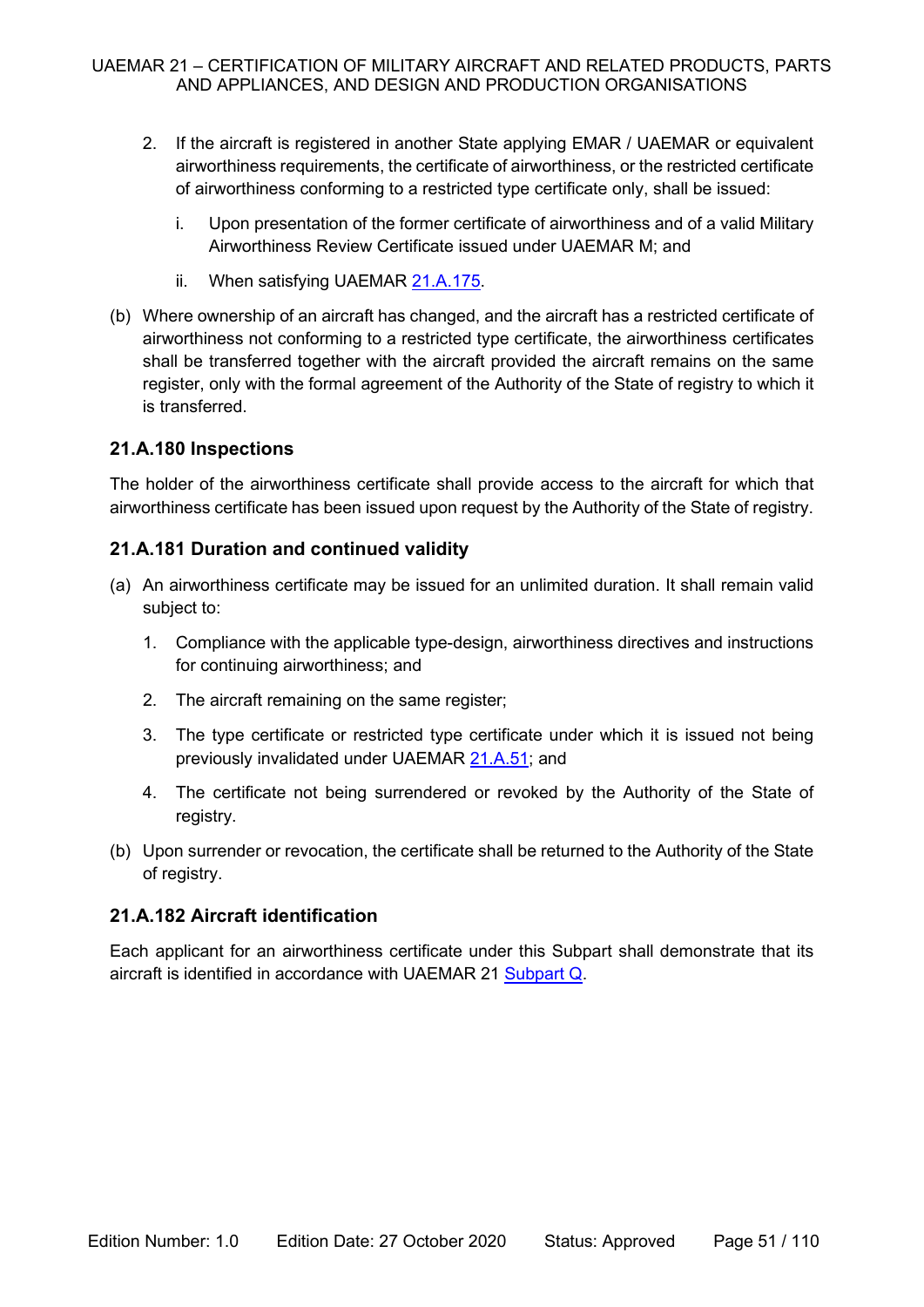# **SUBPART I – NOISE CERTICATES**

To be added later if required.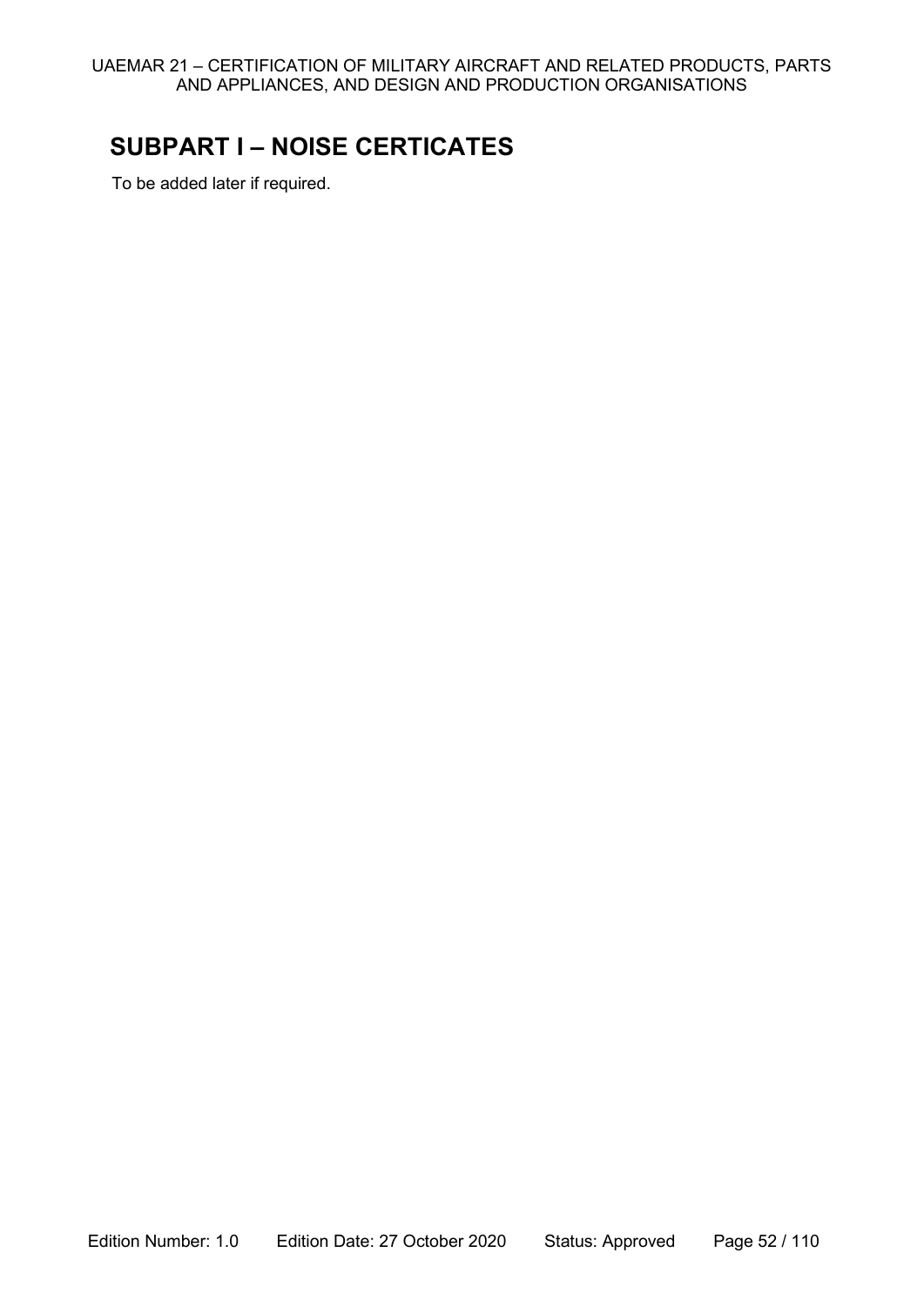# **SUBPART J – MILITARY DESIGN ORGANISATION APPROVAL**

# **21.A.231 Scope**

This Subpart establishes the procedure for the approval of design organisations and rules governing the obligations and privileges of applicants for, and holders of, such approvals.

# **21.A.233 Eligibility**

At the discretion of the Authority, any organisation shall be eligible as an applicant for an approval under this Subpart:

- (a) In accordance with UAEMAR 21.A.14, 21.A.112B, 21.A.432B or 21.A.602B; or
- (b) For approval of minor changes or minor repair design, when requested for the purpose of obtaining privileges under UAEMAR 21.A.263.

# **21.A.234 Application**

Each application for a design organisation approval shall be made in a form and manner established by the Authority, or an alternative acceptable to the Authority, and shall include an outline of the information required by UAEMAR 21.A.243, and the terms of approval requested to be issued under UAEMAR 21.A.251.

## **21.A.235 Issue of military design organisation approval**

An organisation shall be entitled to have a design organisation approval issued by the Authority when it has demonstrated compliance with the applicable requirements under this Subpart. GM

## **21.A.239 Design assurance system**

- (a) The design organisation shall demonstrate that it has established and is able to maintain a design assurance system for the control and supervision of the design, and of design changes, of products, parts and appliances covered by the application. This design assurance system shall be such as to enable the organisation:  $\sqrt{GM1}$  GM2
	- 1. To ensure that the design of the products, parts and appliances or the design change or repair solution thereof, comply with the applicable type certification basis and environmental protection requirements (where applicable); and
	- 2. To ensure that its responsibilities are properly discharged in accordance with:
		- i. The appropriate provisions of this UAEMAR; and
		- ii. The terms of approval issued under UAEMAR  $21.A.251$ .
	- 3. To independently monitor the compliance with, and adequacy of, the documented procedures of the system. This monitoring shall include a feedback system to a personor a group of persons having the responsibility to ensure corrective actions. ▶ AMC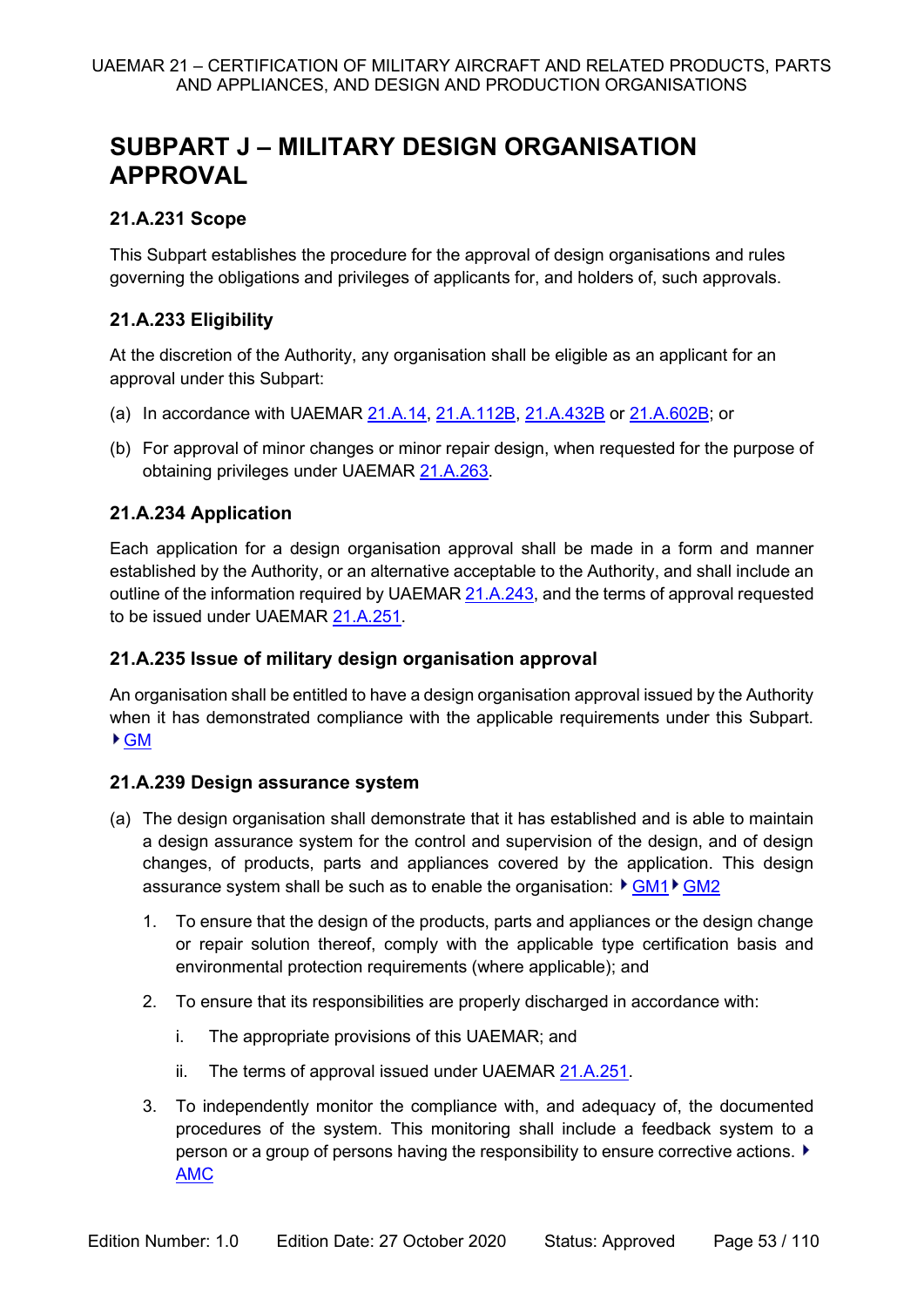- (b) The design assurance system shall include an independent checking function of the showings of compliance on the basis of which the organisation submits compliance statements and associated documentation to the Authority.  $\blacktriangleright$  AMC
- (c) The design organisation shall specify the manner in which the design assurance system accounts for the acceptability of the parts or appliances designed or the tasks performed by partners or subcontractor according to methods which are the subject of written procedures.  $\blacktriangleright$  GM
- (d) The organisation shall establish and maintain a Safety Management System, in accordance with UAEMAR SMS.

#### **21.A.243 Design organisation exposition (DOE)**

- (a) The design organisation shall furnish a DOE to the Authority describing, directly or by cross-reference, the organisation, the relevant procedures and the products, or changes to products to be designed.  $\blacktriangleright$  AMC1  $\blacktriangleright$  AMC2
	- 1. If flight tests are to be conducted, the design organisation shall furnish a flight test operations manual defining the organisation's policies and procedures in relation to flight tests.
- (b) Where any parts or appliances, or any changes to the products are designed by partner organisations or subcontractors, the DOE shall include a **statement of how the design** organisation is able to give, for all parts and appliances, the assurance of compliance required by UAEMAR 21.A.239 (b), and shall contain, directly or by cross-reference, descriptions and information on the design activities and organisation of those partners or subcontractors, as necessary to establish this statement.
- (c) The DOE shall be amended as necessary to remain an up-to-date description of the organisation, and copies of amendments shall be supplied to the Authority.
- (d) The design organisation shall furnish a statement of the qualifications and experience of the management staff and other persons responsible for making decisions affecting airworthiness and environmental protection (where applicable) in the organisation.  $\blacktriangleright$  GM1 GM2
- (e) The organisation shall establish and maintain a Safety Management System, in accordance with UAEMAR SMS.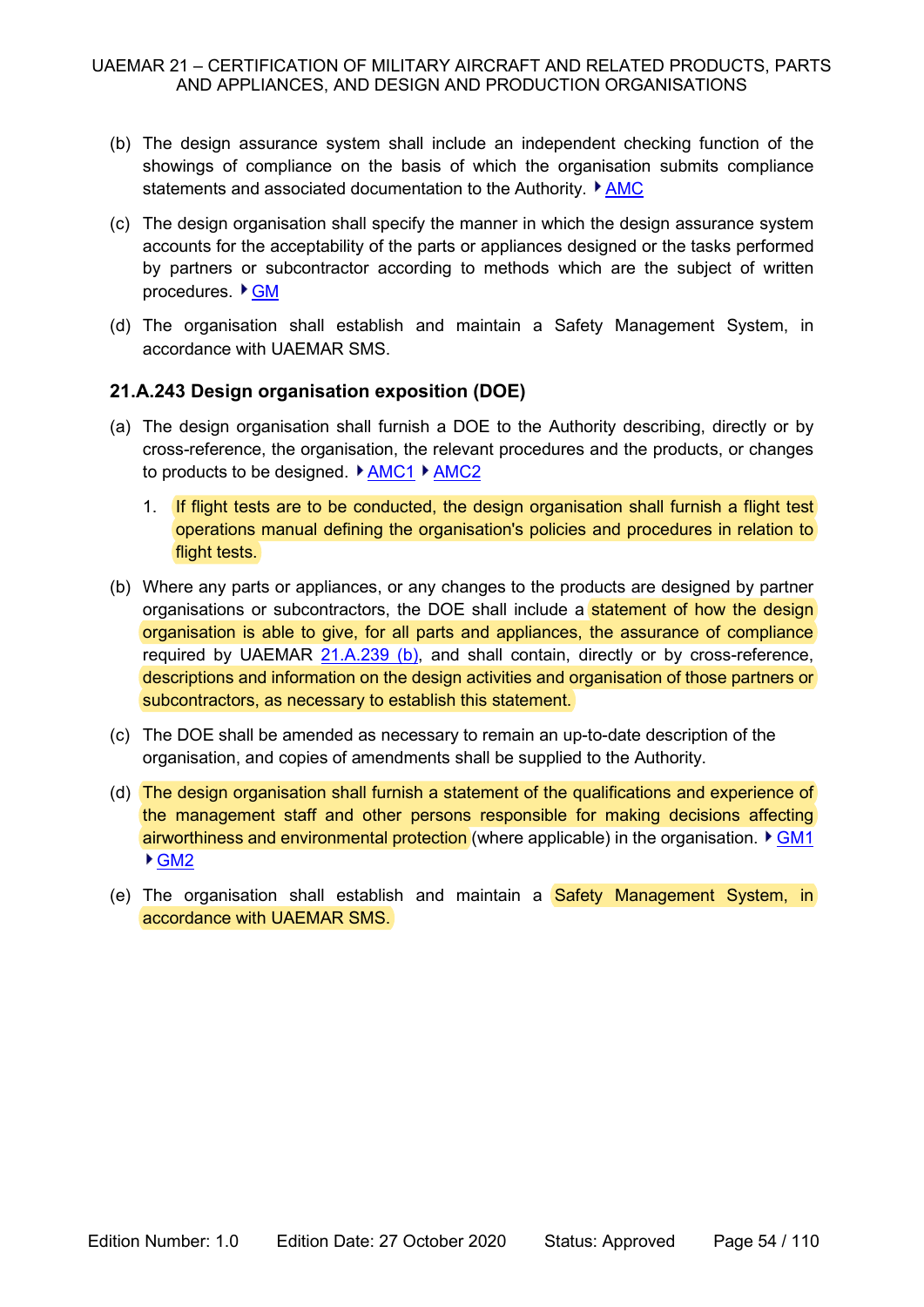# **21.A.245 Approval requirements**

The design organisation shall demonstrate, on the basis of the information submitted in accordance with UAEMAR 21.A.243 that, in addition to complying with UAEMAR 21.A.239: ▶ GM1 ▶ GM2

- (a) The staff in all technical departments are of sufficient numbers and experience and have been given appropriate authority to be able to discharge their allocated responsibilities and that these, together with the accommodation, facilities and equipment are adequate to enable the staff to achieve the airworthiness and environmental protection (where applicable) objectives for the product;
- (b) There is full and efficient coordination between departments and within departments in respect of airworthiness and environmental protection (where applicable) matters.

# **21.A.247 Changes in design assurance system**

After the issue of a design organisation approval, each change to the design assurance system that is significant to the showing of compliance or to the airworthiness and environmental protection (where applicable) of the product, shall be approved by the Authority. An application for approval shall be submitted in writing to the Authority and the design organisation shall demonstrate to the Authority, on the basis of submission of proposed changes to the DOE, and before implementation of the change, that it will continue to comply with this Subpart after implementation.  $\triangleright$  GM

# **21.A.249 Transferability**

Except as a result of a change in ownership, which is deemed significant for the purposes of UAEMAR 21.A.247, a design organisation approval is not transferable. ▶ GM

## **21.A.251 Terms of approval**

The terms of approval shall identify the types of design work, categories of products, parts and appliances for which the design organisation holds a design organisation approval, and the functions and duties that the organisation is approved to perform in regard to the airworthiness of products. For design organisation approval covering type certification or UAEMTSO authorisation for Auxiliary Power Unit (APU), the terms of approval shall contain in addition the list of products or APU. Those terms shall be issued as part of a design organisation approval. ▶ GM1 ▶ GM2

## **21.A.253 Changes to the terms of approval**

Each change to the terms of approval shall be approved by the Authority. An application for a change to the terms of approval shall be made in a form and manner established by the Authority. The design organisation shall comply with the applicable requirements of this Subpart.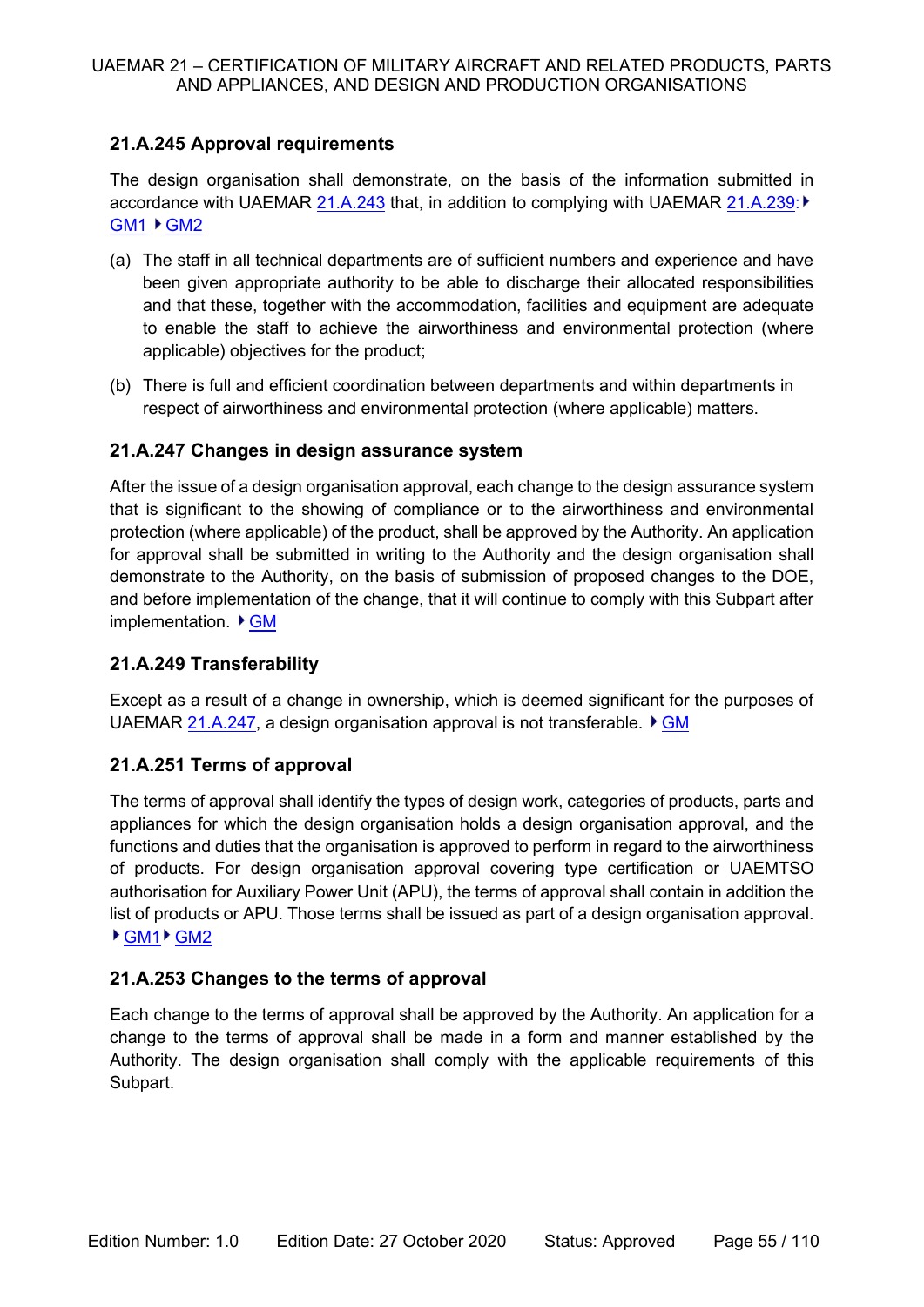# **21.A.257 Investigations**

- (a) The design organisation shall make arrangements that allow the Authority to make any investigations, including investigations of partners and subcontractors, necessary to determine compliance and continued compliance with the applicable requirements of this Subpart. ▶ GM
- (b) The design organisation shall allow the Authority to review any report and make any inspection and perform or witness any flight and ground test necessary to check the validity of the compliance statements submitted by the applicant under UAEMAR 21.A.239(b).

# **21.A.258 Findings**

- (a) When objective evidence is found showing non-compliance of the holder of a design organisation approval with the applicable requirements of this UAEMAR, the finding shall be classified as follows:
	- 1. A level one finding is any non-compliance with this UAEMAR which could lead to uncontrolled non-compliances with applicable requirements and which could affect the safety of the aircraft;
	- 2. A level two finding is any non-compliance with this UAEMAR which is not classified as level one.
- (b) A level three finding is any item where it has been identified, by objective evidence, to contain potential problems that could lead to a non-compliance under paragraph (a).
- (c) After receipt of notification of findings under the applicable administrative procedures established by the Authority,
	- 1. In case of a level one finding, the holder of the design organisation approval shall demonstrate corrective action to the satisfaction of the Authority within a period of no more than 21 working days after written confirmation of the finding;
	- 2. In case of level two findings, the corrective action period granted by the Authority shall be appropriate to the nature of the finding but in any case, initially shall not be more than three months. In certain circumstances and subject to the nature of the finding the Authority may extend the three-month period subject to a satisfactory corrective action plan agreed by the Authority.
	- 3. A level three finding shall not require immediate action by the holder of the design organisation approval. If appropriate, the Authority will specify a compliance time.
- (d) In case of level one or level two findings, the design organisation approval may be subject to a partial or full suspension or revocation under the applicable administrative procedures established by the Authority. The holder of the design organisation approval shall provide confirmation of receipt of the notice of suspension or revocation of the design organisation approval in a timely manner.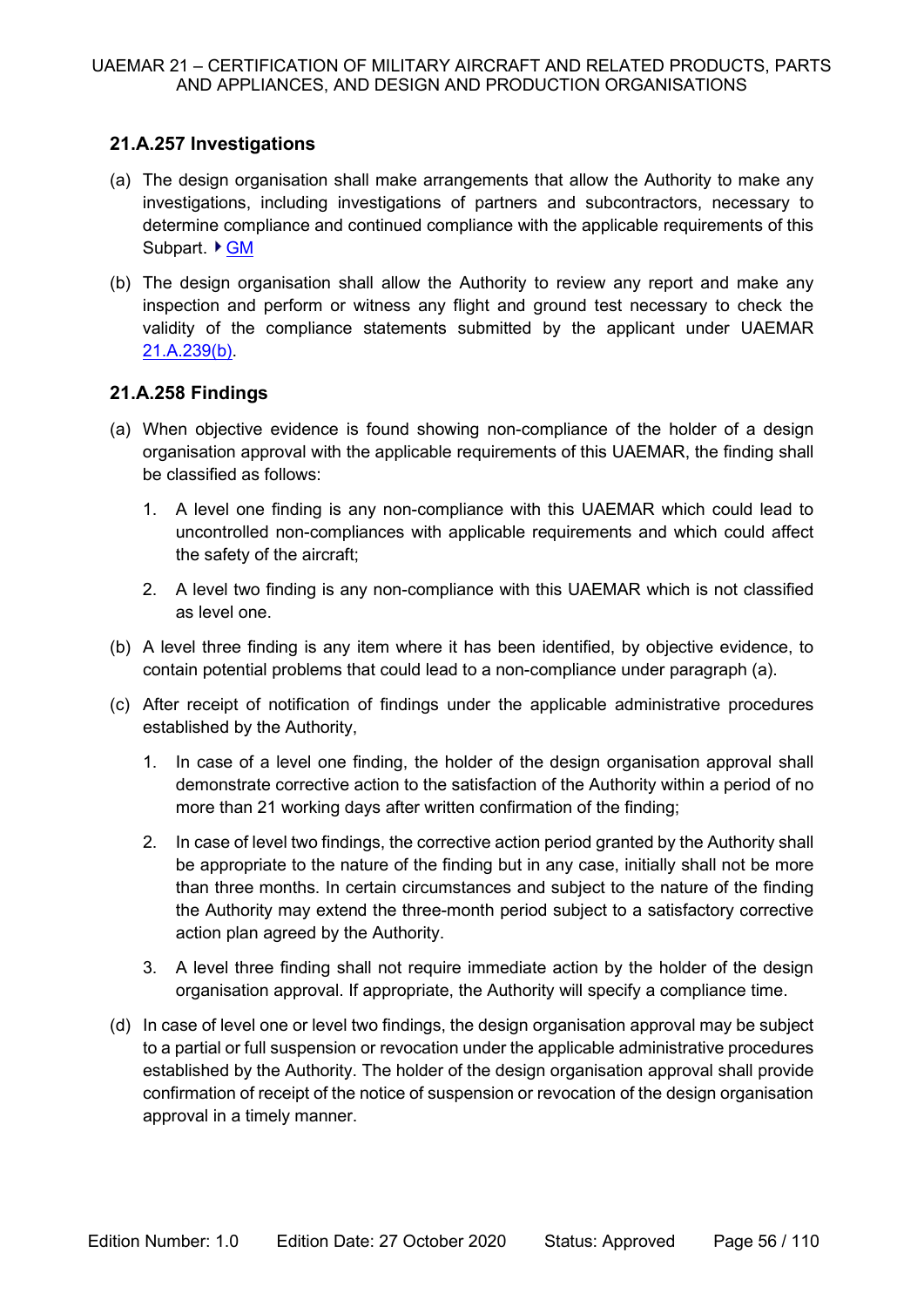# **21.A.259 Duration and continued validity**

- (a) A design organisation approval can be issued for a limited period. It shall remain valid for that duration unless:
	- 1. The design organisation fails to demonstrate compliance with the applicable requirements of this Subpart; or
	- 2. The Authority is prevented by the holder or any of its partners or subcontractors to perform the investigations in accordance with UAEMAR 21.A.257; or
	- 3. There is evidence that the design assurance system cannot maintain satisfactory control and supervision of the design of products or changes thereof under the approval; or
	- 4. The certificate has been surrendered or revoked under the applicable administrative procedures established by the Authority.
- (b) Upon surrender or revocation, the certificate shall be returned to the Authority.

# **21.A.263 Privileges**

The Authority may grant the following privileges if national regulations allow:

- (a) The holder of a design organisation approval shall be entitled to perform design activities under this UAEMAR and within its scope of approval;
- (b) Subject to UAEMAR 21.A.257(b), the Authority shall accept without further verification the following compliance documents submitted by the applicant for the purpose of obtaining: GM
	- 1. The approval of flight conditions required for a military permit to fly; or  $\sqrt{\text{AMC}}$
	- 2. A type certificate or approval of a major change to a type design; or
	- 3. A supplemental type certificate; or
	- 4. An UAEMTSO authorisation under UAEMAR 21.A.602B(b)(1); or
	- 5. A major repair design approval.
- (c) The holder of a design organisation approval shall be entitled, within its terms of approval and under the relevant procedures of the design assurance system:
	- 1. To classify changes to type design and repairs as 'major' or 'minor';  $\blacktriangleright$  AMC1  $\blacktriangleright$ AMC2
	- 2. To approve minor changes to type design and minor repairs;  $\triangleright$  AMC1  $\triangleright$  AMC2
	- 3. To issue information or instructions containing the following statement: 'The technical content of this document is approved under the authority of MDOA reference UAE.MAA.21J.[XXXX];  $\triangleright$  GM
	- 4. To approve minor revisions to the aircraft flight manual and supplements, and issue such changes containing the following statement: 'Revision number: YY to AFM (or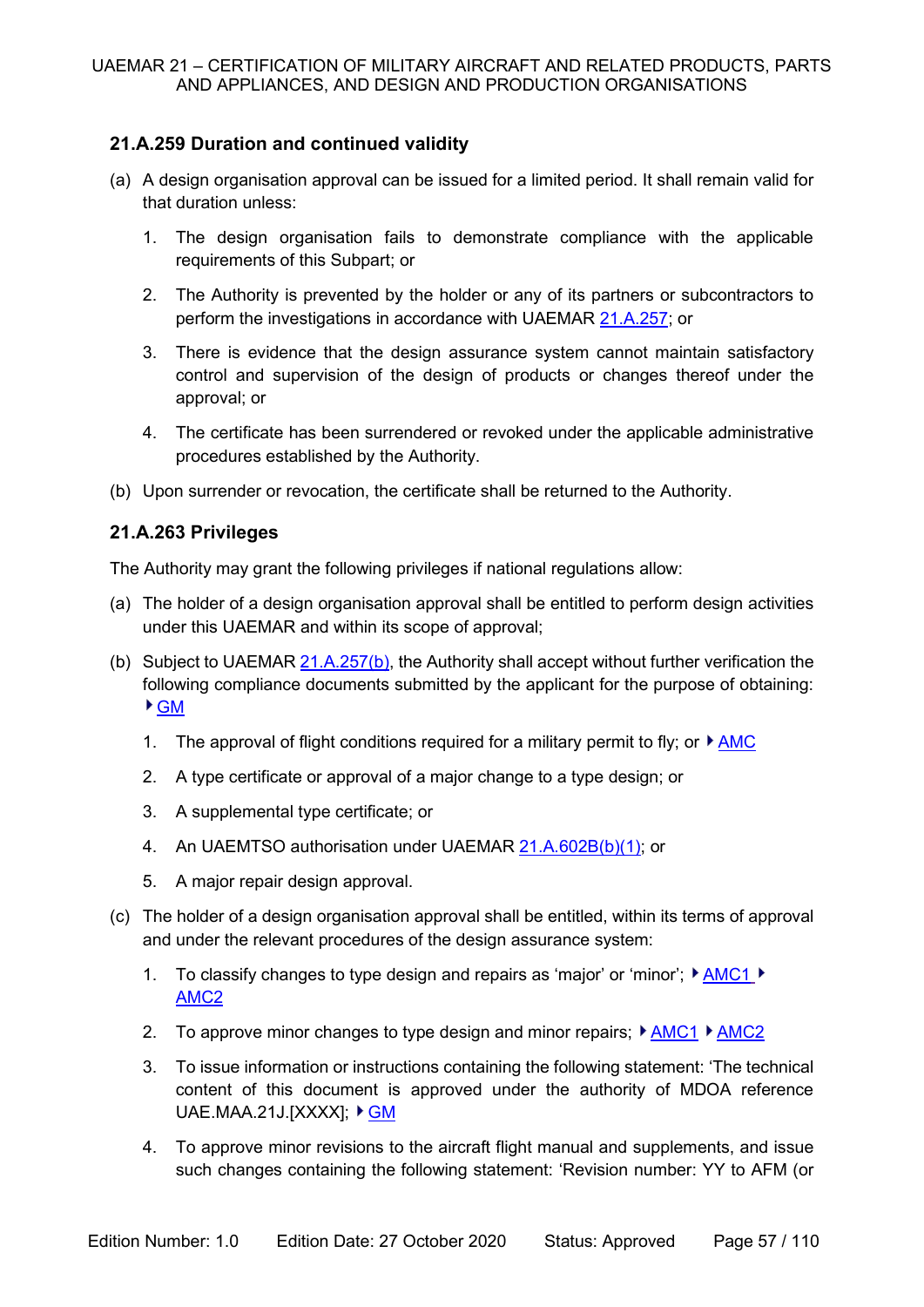supplement) reference: (ZZ), is approved under the authority of MDOA reference: UAE.MAA.21J.[XXXX]; ▶ GM

- 5. To approve the design of major repairs to products or Auxiliary Power Units (APU) for which it holds the type-certificate or the supplemental type-certificate or UAEMTSO authorisation;
- 6. To approve the conditions under which a military permit to fly can be issued in accordance with UAEMAR  $21.A.710(a)(2)$ , except for permits to fly to be issued for the purpose of UAEMAR  $21.A.701(a)(15)$ . AMC
- 7. To issue a military permit to fly in accordance with UAEMAR 21.A.711(b) for an aircraft it has designed or modified, or for which it has approved under UAEMAR  $21.A.263(c)(6)$  the conditions under which the military permit to fly can be issued, and when the design organisation itself is controlling under its MDOA the configuration of the aircraft and is attesting conformity with the design conditions approved for the flight. ▶ AMC
- (d) For a military product derived from a civil type certified product, the holder of a MDOA shall be entitled, within its terms of approval and under the relevant procedures of the design assurance system:
	- 1. To declare the applicability, through validation of no impact to the military certification basis and the intended use, of the following when it is has already been approved by a recognized civil airworthiness authority:  $\triangleright$  AMC
		- i. A modification; or
		- ii. An instruction for continuing airworthiness; or
		- iii. Revisions to the flight manual; or
		- iv. Revisions to the maintenance manual.
	- 2. To approve the following, when it is has already been approved by a recognized civil airworthiness authority and when it has been declared to be applicable to the military product: ▶ AMC
		- i. A major modification; or
		- ii. Revisions to the flight manual; or
		- iii. Revisions to the approved sections of the maintenance manual.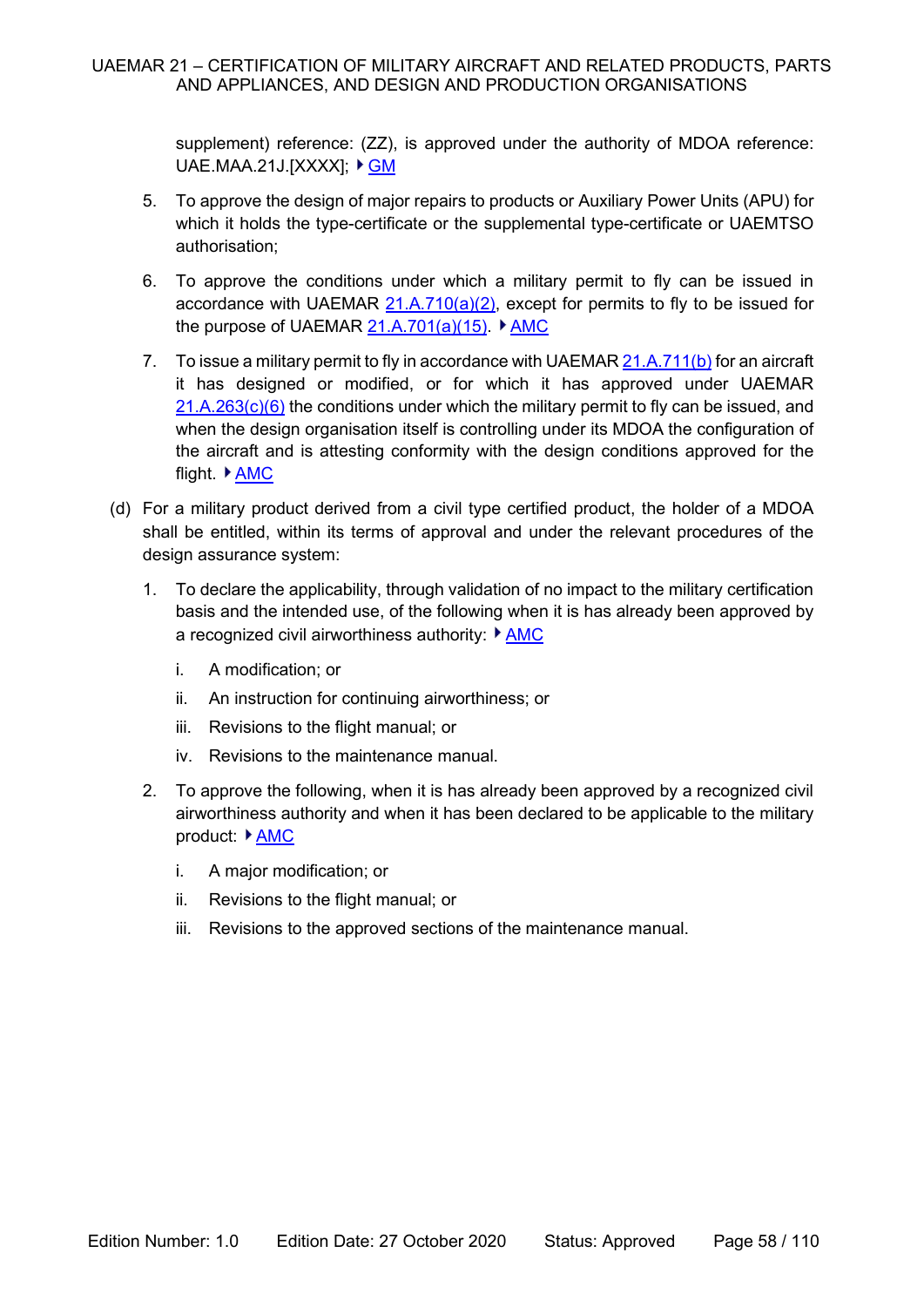## **21.A.265 Obligations of the holder**

The holder of a design organisation approval shall:

- (a) Maintain the DOE in conformity with the design assurance system;  $\blacktriangleright$  AMC
- (b) Ensure that this DOE is used as a basic working document within the organisation;  $\triangleright$  GM
- (c) Determine that the design of products, or changes or repairs thereof, as applicable, comply with applicable airworthiness requirements and have no unsafe feature;
- (d) Except for minor changes or repairs approved under the privilege of UAEMAR 21.A.263, provide to the Authority statements and associated documentation confirming compliance with paragraph (c);
- (e) Provide to the Authority information or instructions related to required actions under UAEMAR 21.A.3B;
- (f) Where applicable, under the privilege of UAEMAR  $21.A.263(c)(6)$ , determine the conditions under which a military permit to fly can be issued; and
- (g) Where applicable, under the privilege of UAEMAR  $21.A.263(c)(7)$ , establish compliance with UAEMAR 21.A.711(b) and (e) before issuing a military permit to fly (UAEMAR Form 20b) for an aircraft.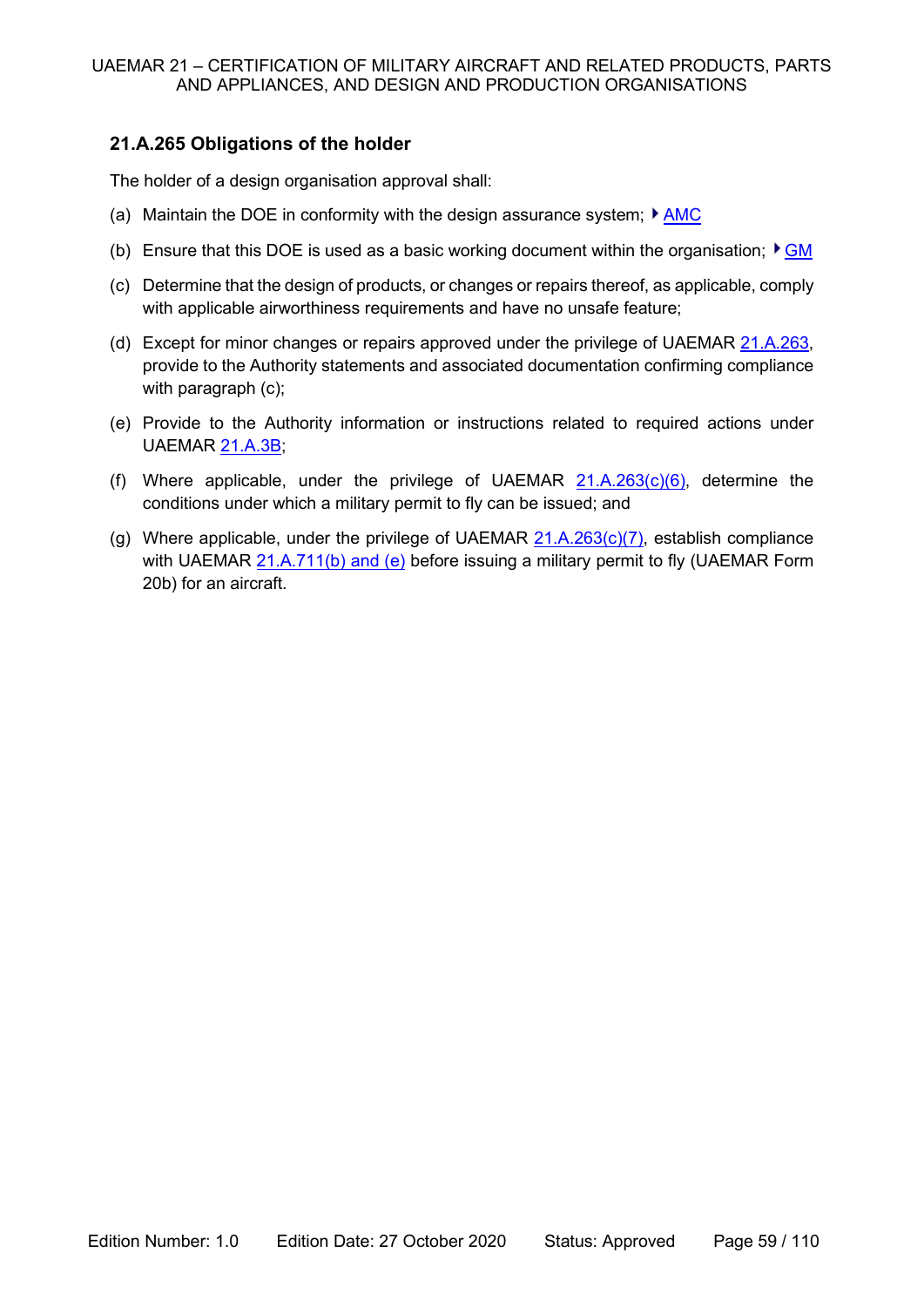# **SUBPART K – PARTS AND APPLIANCES**

# **21.A.301 Scope**

This Subpart establishes the procedure relating to the approval of parts and appliances.  $\blacktriangleright$  GM

## **21.A.303 Compliance with applicable requirements**

The showing of compliance of parts and appliances to be installed in a type-certificated product shall be made:

- (a) In conjunction with the type certification procedures of UAEMAR 21 Subpart B, D or E for the product in which it is to be installed; or
- (b) Where applicable, under the UAEMTSO authorisation procedures of UAEMAR 21 Subpart O; or
- (c) In the case of standard parts, in accordance with officially recognised Standards;  $\blacktriangleright$  AMC ▶ GM or
- (d) For specific equipment not subject to recognised airworthiness standards covered by the above and which has been demonstrated to the Authority not to adversely affect the airworthiness of the aircraft, in accordance with integration or installation requirements at aircraft level; or
- (e) In accordance with an alternative procedure established by the Authority.

## **21.A.305 Approval of parts and appliances**

In all cases where the approval of a part or appliance is explicitly required by this UAEMAR or Authority procedures, the part or appliance shall comply with the applicable UAEMTSO or with the specifications recognised as equivalent by the Authority in the particular case.

## **21.A.307 Release of parts and appliances for installation**

A part or appliance shall be eligible for installation in a type-certificated product when it is in a condition for safe operation, and it is:

- (a) Accompanied by an authorised release certificate (UAEMAR Form 1), certifying that the item was manufactured in conformity to approved design data and is marked in accordance with UAEMAR 21 Subpart Q; or
- (b) A standard part; or
- (c) Specific equipment referred to in UAEMAR 21.A.303 (d).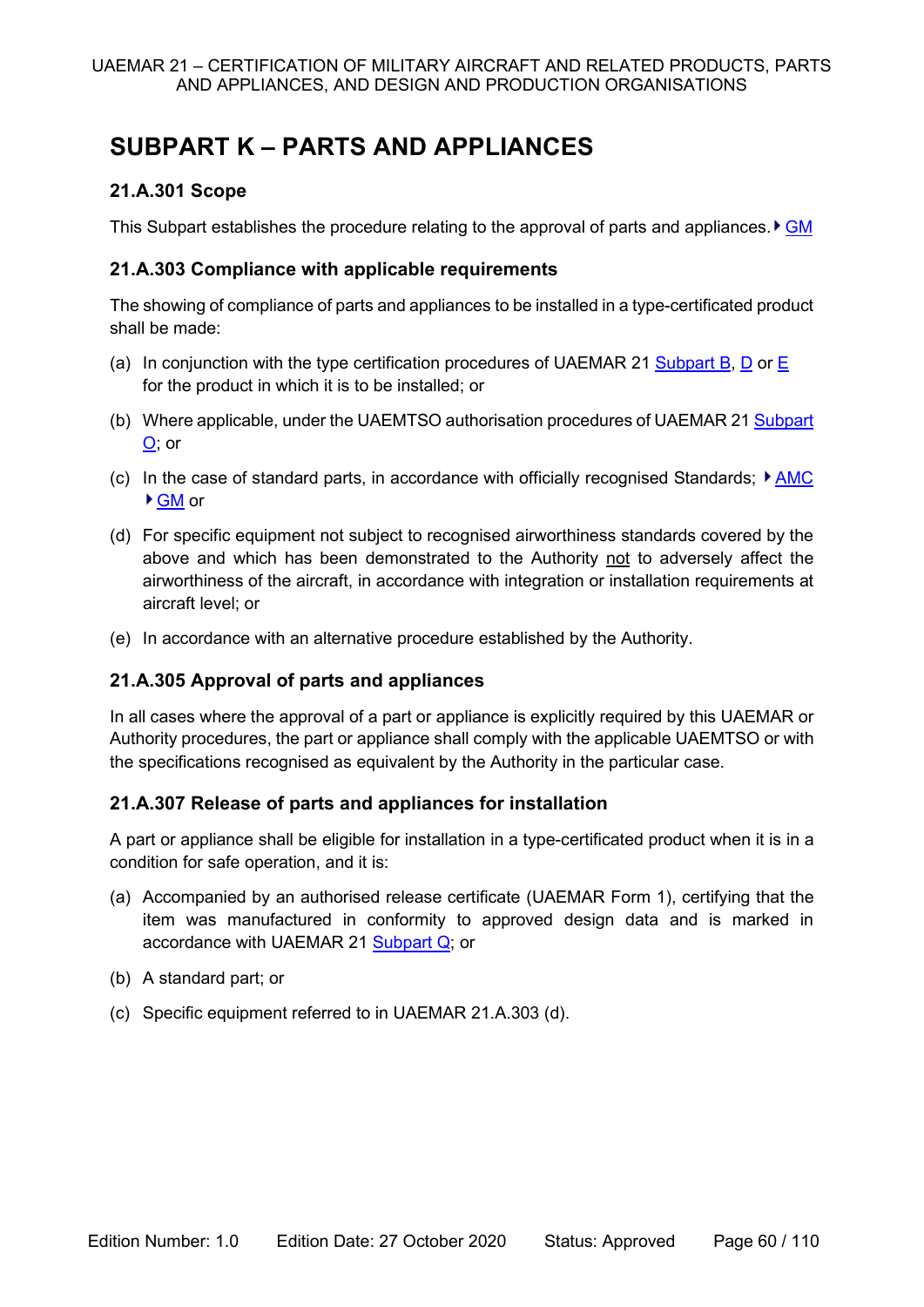# **SUBPART L – NOT APPLICABLE**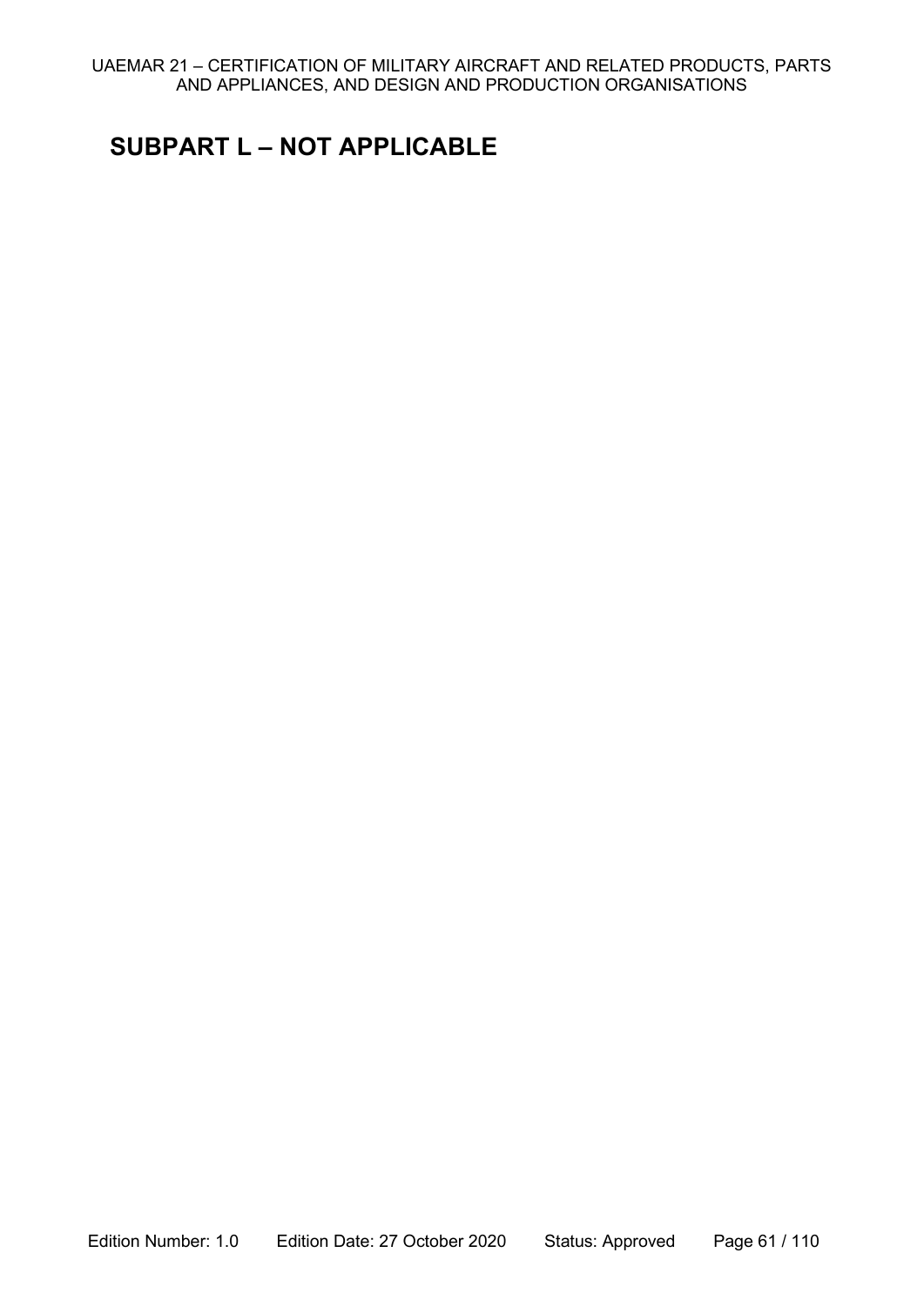# **SUBPART M – REPAIRS**

## **21.A.431 Scope**

- (a) This Subpart establishes the procedure for the approval of repair design, and establishes the obligations and privileges of the applicants for, and holders of, those approvals.  $\triangleright$  GM
- (b) A 'repair' means elimination of damage and/or restoration to an airworthy condition following initial release into service by the manufacturer of any product, part or appliance.
- (c) Elimination of damage by replacement of parts or appliances without the necessity for design activity shall be considered as a maintenance task and shall therefore require no approval under this UAEMAR.
- (d) A repair to an UAEMTSO article other than an Auxiliary Power Unit (APU) shall be treated as a change to the UAEMTSO design and shall be processed in accordance with UAEMAR 21.A.611 ▶ GM

## **21.A.432A Eligibility**

- (a) Any organisation that has demonstrated, or is in the process of demonstrating, its capability according to UAEMAR 21.A.432B shall be eligible as an applicant for a major repair design approval under the conditions laid down in this Subpart.
- (b) Any organisation shall be eligible to apply for approval of a minor repair design.

## **21.A.432B Demonstration of capability**

- (a) An applicant for a major repair design approval shall demonstrate its capability by holding a military design organisation approval (MDOA), issued by the Authority in accordance with UAEMAR 21 Subpart J.
- (b) By way of derogation from paragraph (a), as an alternative procedure to demonstrate its capability, an applicant may seek Authority agreement for the use of procedures setting out the specific design practices, resources and sequence of activities necessary to comply with this Subpart.
- (c) By way of derogation from paragraph (a) and (b), any government organisation applying for a major repair design approval may demonstrate its capability by having an agreement in place, accepted by the Authority, in accordance with UAEMAR 21.A.2 with a design organisation which has access to the type design data. The agreement shall include detailed statements how the actions and obligations are delegated to enable the government organisation, in cooperation with the contracted organisation, to comply with the requirements of UAEMAR 21 Subpart J, including demonstration of compliance with UAEMAR 21.A.451. ▶ AMC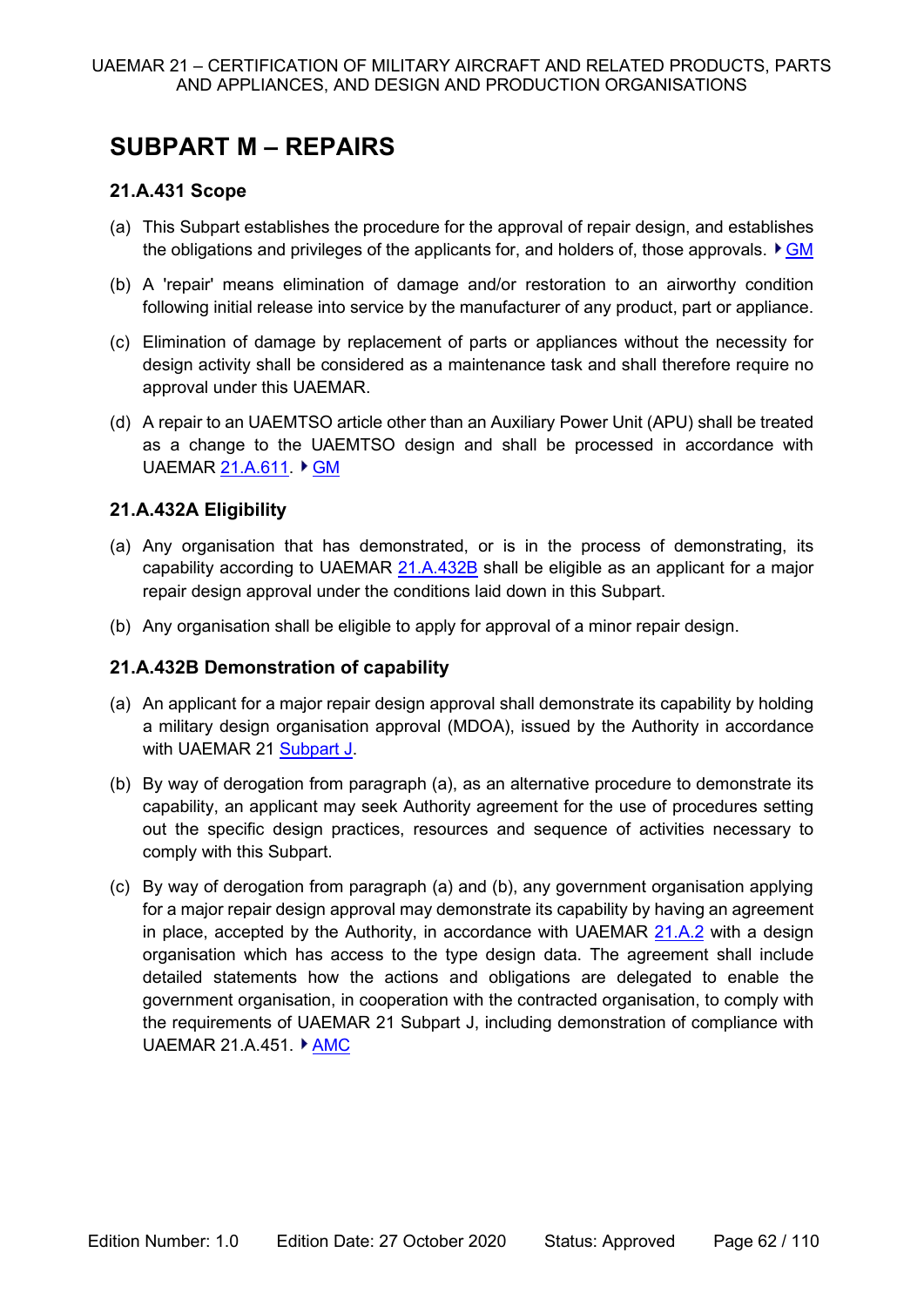## **21.A.433 Repair design**

- (a) The applicant for approval of a repair design shall:  $\triangleright$  AMC
	- 1. Demonstrate compliance with the type certification basis and environmental protection requirements (where applicable) incorporated by reference in the type certificate or supplemental type certificate or APU UAEMTSO authorisation, as applicable, or those in effect on the date of application (for repair design approval), plus any amendments to the type certification basis the Authority finds necessary to establish a level of safety equal to that established by the type certification basis incorporated by reference in the type certificate or supplemental type certificate or APU UAEMTSO authorisation;
	- 2. Submit all necessary substantiation data, when requested by the Authority;
	- 3. Declare compliance with the type certification basis and environmental protection requirements (where applicable) of subparagraph (a)(1).
- (b) Where the applicant is not the type certificate or supplemental type certificate or APU UAEMTSO authorisation holder, as applicable, the applicant may comply with the requirements of paragraph (a) through the use of its own resources or through an arrangement with the type certificate or supplemental type certificate or APU UAEMTSO authorisation holder as applicable.

#### **21.A.435 Classification of repairs**

- (a) A repair may be 'major' or 'minor'. The classification shall be made in accordance with the criteria of UAEMAR 21.A.91 for a change in the type design.  $\triangleright$  GM
- (b) A repair shall be classified 'major' or 'minor' under paragraph (a) either:
	- 1. By the Authority; or
	- 2. By an appropriately approved design organisation under a procedure agreed with the Authority.

#### **21.A.437 Issue of a repair design approval**

When it has been declared and has been shown that the repair design meets the applicable type certification basis and environmental protection requirements (where applicable) of UAEMAR  $21.A.433(a)(1)$ , it shall be approved:  $▶ GM$ 

- (a) By the Authority;  $\blacktriangleright$  GM or
- (b) By an appropriately approved organisation that is also the type certificate or the supplemental type certificate or APU UAEMTSO authorisation holder, under a procedure agreed with the Authority; or  $\blacktriangleright$  AMC
- (c) For minor repairs only, by an appropriately approved design organisation under a procedure agreed with the Authority.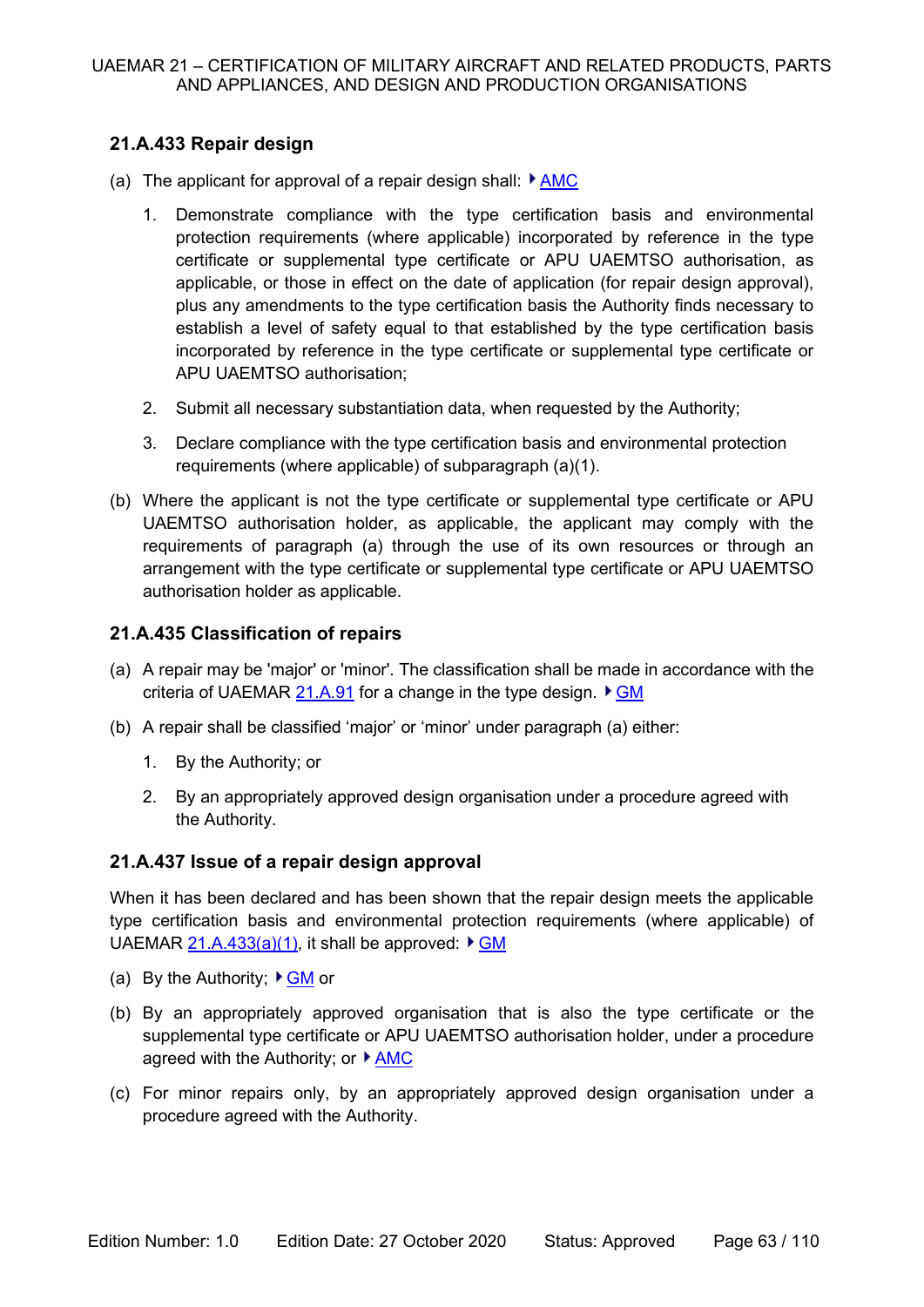# **21.A.439 Production of repair parts**

Parts and appliances to be used for the repair shall be manufactured in accordance with production data based upon all the necessary design data as provided by the repair design approval holder:  $\triangleright$  GM

- (a) Under UAEMAR 21 Subpart F; or
- (b) By an organisation appropriately approved in accordance with UAEMAR 21 Subpart G; or
- (c) By an appropriately approved maintenance organisation.

# **21.A.441 Repair embodiment**

- (a) The embodiment of a repair shall be made by an appropriately approved maintenance organisation, or by a production organisation appropriately approved in accordance with UAEMAR 21 Subpart G, under 21.A.163 privilege. ▶ GM
- (b) The design organisation shall transmit to the organisation performing the repair all the necessary installation instructions.

# **21.A.443 Limitations**

A repair design may be approved subject to limitations, in which case the repair design approval shall include all necessary instructions and limitations. These instructions and limitations shall be transmitted by the repair design approval holder to the operator in accordance with a procedure agreed with the Authority.  $\triangleright$  GM

## **21.A.445 Unrepaired damage**

## GM

- (a) When a damaged product, part or appliance, is left unrepaired, and is not covered by previously approved data, the evaluation of the damage for its airworthiness consequences may only be made:
	- 1. By the Authority; or
	- 2. By an appropriately approved design organisation under a procedure agreed with the Authority.

Any necessary limitations shall be processed in accordance with the procedures of UAEMAR 21.A.443.

(b) Where the organisation evaluating the damage under paragraph (a) is neither the Authority nor the type certificate or supplemental type certificate or APU UAEMTSO authorisation holder, this organisation shall justify that the information on which the evaluation is based is adequate either from its organisation's own resources or through an arrangement with the type certificate or supplemental type certificate or APU UAEMTSO authorisation holder, or manufacturer, as applicable.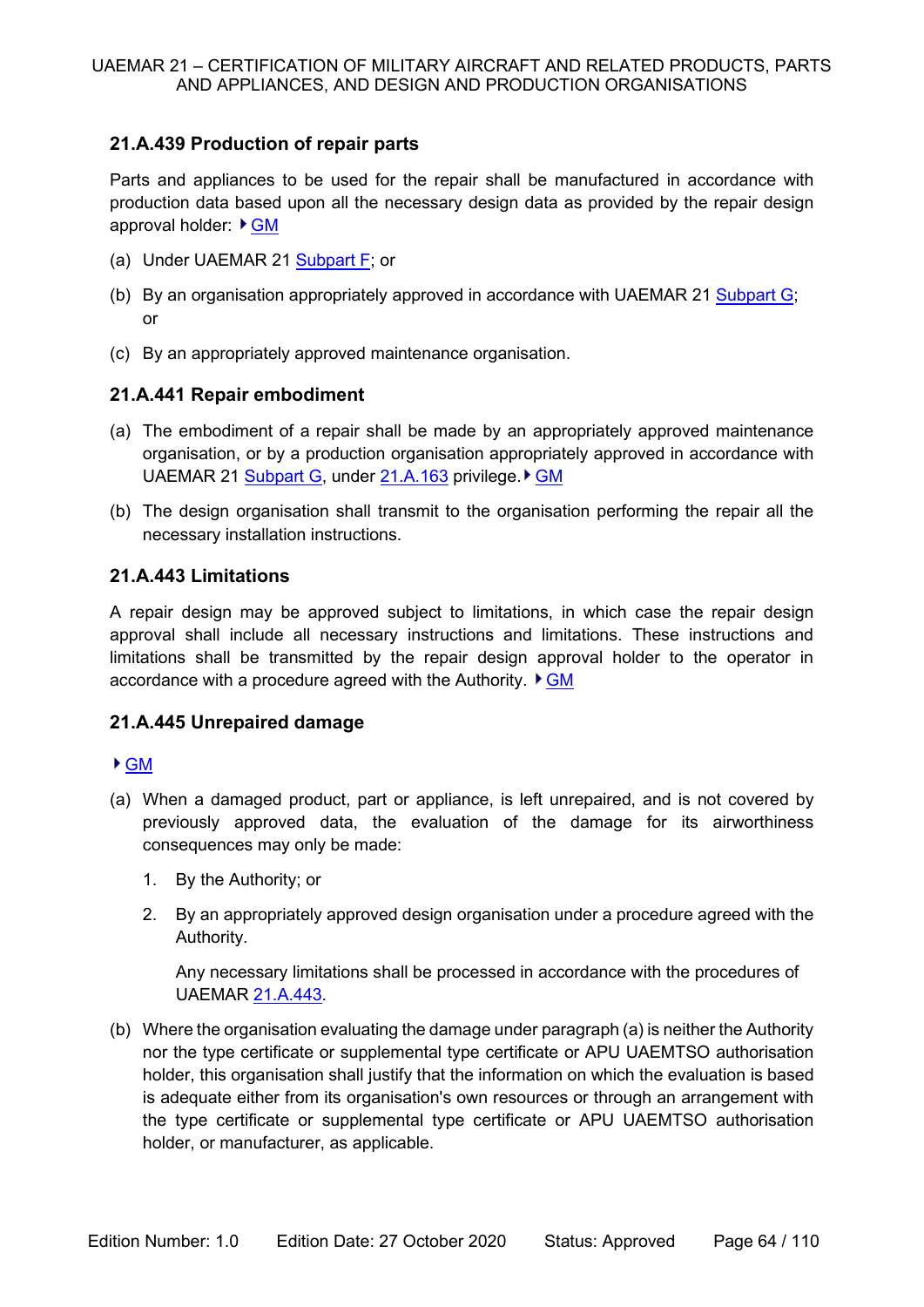# **21.A.447 Record keeping**

#### ▶ AMC

For each repair, all relevant design information, drawings, test reports, instructions and limitations possibly issued in accordance with UAEMAR  $21.A.443$ , justification for classification and evidence of the repair design approval, shall:

- (a) Be held by the repair design approval holder at the disposal of the Authority; and
- (b) Be retained by the repair design approval holder in order to provide the information necessary to ensure the continued airworthiness of the repaired products, parts or appliances.

#### **21.A.449 Instructions for continuing airworthiness**

- (a) The holder of the repair design approval shall furnish at least one complete set of those changes to the instructions for continuing airworthiness which result from the design of the repair, comprising descriptive data and accomplishment instructions prepared in accordance with the applicable requirements, to each operator of aircraft incorporating the repair. The repaired product, part or appliance may be released back into service before the changes to those instructions have been completed, but this shall be for a limited service period, and in agreement with the Authority. Those changes to the instructions shall be made available on request to any other operator required to comply with any of the terms of those changes to the instructions. The availability of some manual or portion of the changes to the instructions for continuing airworthiness, dealing with overhaul or other forms of heavy maintenance, may be delayed until after the product has entered into service, but shall be available before any of the products reaches the relevant age or flighthours/cycles.
- (b) If updates to those changes to the instructions for continuing airworthiness are issued by the holder of the repair design approval after the repair has been first approved, these updates shall be furnished to each operator and shall be made available on request to any other operator required to comply with any of the terms of those changes to the instructions. A programme showing how updates to the changes to the instructions for continuing airworthiness are distributed shall be submitted to the Authority.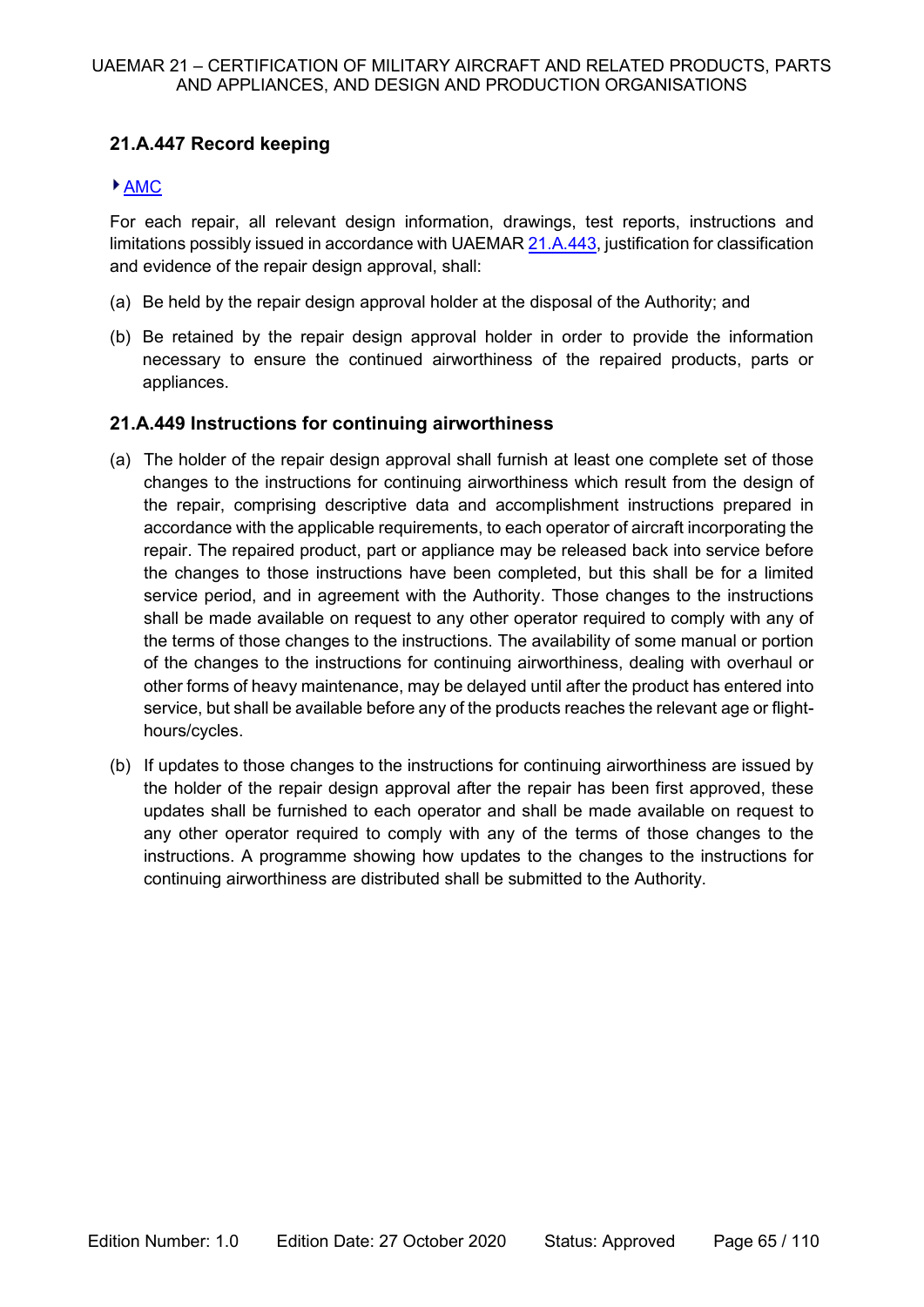# **21.A.451 Obligations and AREMPA marking**

- (a) Each holder of a major repair design approval shall:
	- 1. Undertake the obligations:
		- i. Laid down in UAEMAR 21.A.3A, 21.A.3B, 21.A.4, 21.A.439, 21.A.441, 21.A.443, 21.A.447 and 21.A.449;
		- ii. Implicit in the collaboration with the type certificate or supplemental type certificate and with the APU UAEMTSO authorisation holder under UAEMAR 21.A.433 (b), as appropriate.
	- 2. Specify the marking, including AREMPA ('Arab Emirates Military Part Approval') letters, in accordance with UAEMAR 21.A.804(a).
- (b) Except for type certificate holders or APU UAEMTSO authorisation holders for which UAEMAR 21.A.44 applies, the holder of a minor repair design approval shall:
	- 1. Undertake the obligations laid down in UAEMAR 21.A.4, 21.A.447 and 21.A.449; and
	- 2. Specify the marking, including AREMPA letters, in accordance with UAEMAR 21.A.804(a).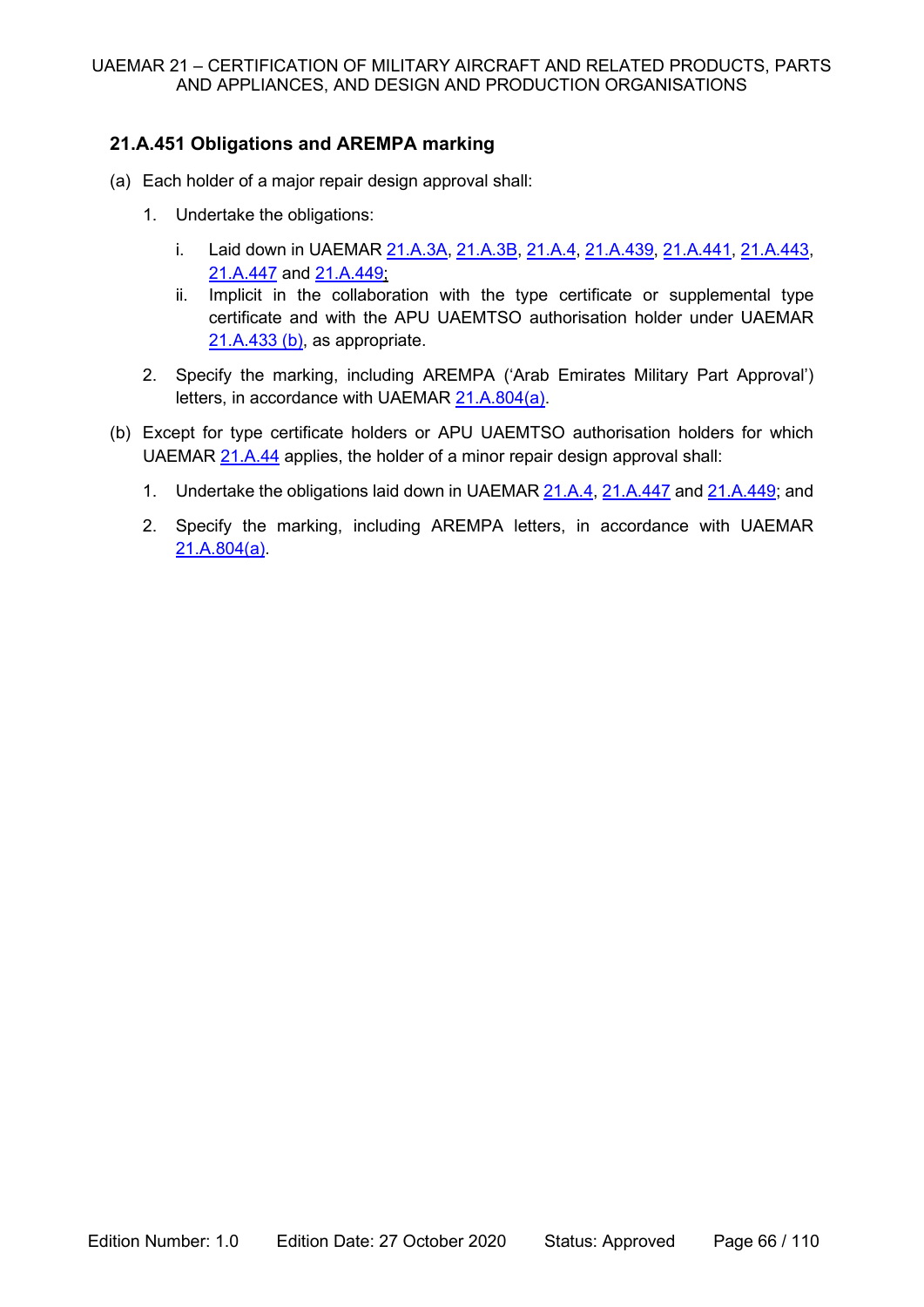# **SUBPART N – NOT APPLICABLE**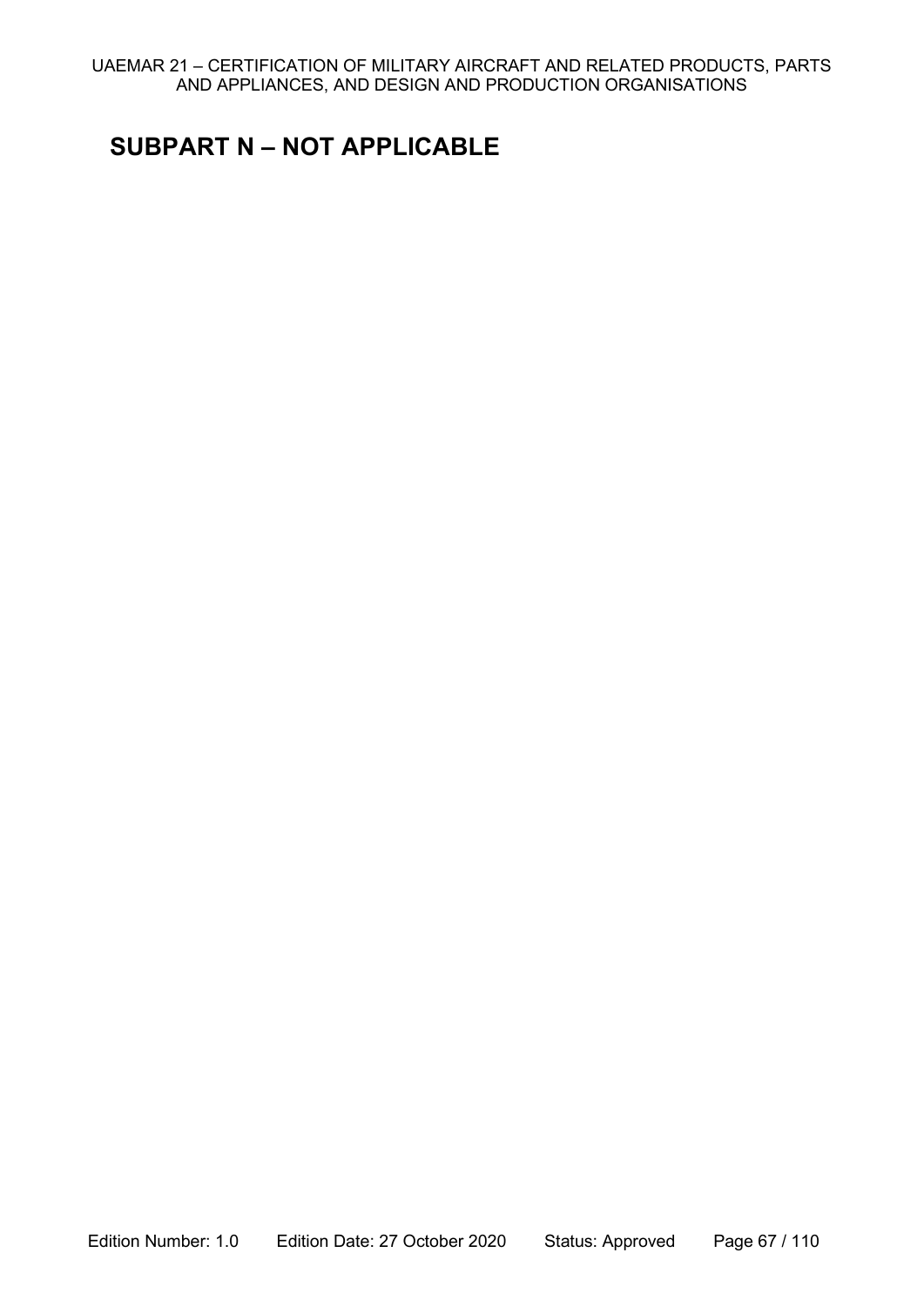# **SUBPART O – UAE MILITARY TECHNICAL STANDARD ORDER AUTHORISATIONS**

# **21.A.601 Scope**

This Subpart establishes the procedure for issuing UAE Military Technical Standard Order (UAEMTSO) authorisations and the rules governing the obligations and privileges of applicants for, or holders of, such authorisations.  $\blacktriangleright$  GM

# **21.A.602A Eligibility**

Any organisation that produces or is preparing to produce an UAEMTSO article, and that has demonstrated, or is in the process of demonstrating, its capability under UAEMAR 21.A.602B shall be eligible as an applicant for an UAEMTSO authorisation.

# **21.A.602B Demonstration of capability**

Any applicant for an UAEMTSO authorisation shall demonstrate its capability as follows:

- (a) For production, by holding a production organisation approval, issued in accordance with UAEMAR 21 Subpart G, or through compliance with UAEMAR 21 Subpart F procedures; and
- (b) For design:
	- 1. For an Auxiliary Power Unit, by holding a design organisation approval, issued by the Authority in accordance with UAEMAR 21 Subpart J;
	- 2. For all other articles, by using procedures setting out the specific design practices, resources and sequence of activities necessary to comply with this UAEMAR $\blacktriangleright$  AMC

# **21.A.603 Application**

- (a) An application for an UAEMTSO authorisation shall be made in a form and manner established by the Authority and shall include an outline of the information required by UAEMAR 21.A.605.
- (b) When a series of minor changes in accordance with UAEMAR  $21.A.611$  is anticipated, the applicant shall set forth in its application the basic model number of the article and the associated part numbers with open brackets after it to denote that suffix change letters or numbers (or combinations of them) will be added from time to time.

## **21.A.604 UAEMTSO authorisation for an Auxiliary Power Unit (APU)**

With regard to UAEMTSO authorisation for an Auxiliary Power Unit:

(a) UAEMAR 21.A.15, 21.A.16B, 21.A.17A, 21.A.20, 21.A.21, 21.A.31, 21.A.33, 21.A.44 shall apply by way of derogation from UAEMAR 21.A.603, 21.A.606(c), 21.A.610 and 21.A.615, except that a UAEMTSO authorisation shall be issued in accordance with UAEMAR 21.A.606 instead of the type certificate;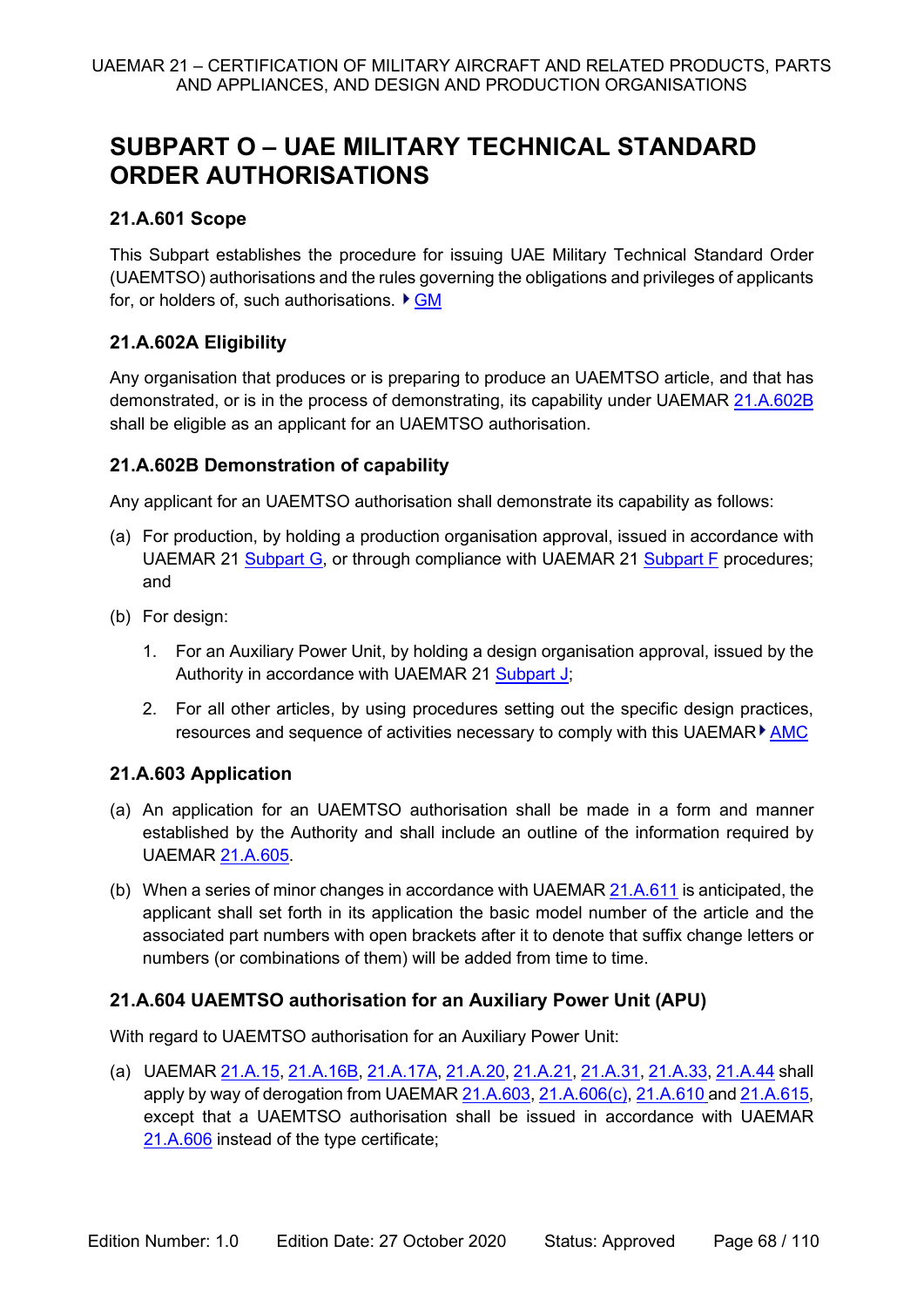- (b) Subpart D or Subpart E of this UAEMAR is applicable for the approval of design changes by way of derogation from UAEMAR  $21.A.611$ . When Subpart E is used, a separate UAEMTSO authorisation shall be issued instead of a supplemental type certificate.
- (c) Subpart M is applicable to the approval of repair designs.

#### **21.A.605 Data requirements**

The applicant shall submit the following documents, to the Authority:

- (a) A statement of compliance certifying that the applicant has met the requirements of this Subpart;
- (b) A UAEMAR Form DDP *Declaration of Design and Performance* (DDP);
- (c) One copy of the technical data required in the applicable technical standards and airworthiness specifications;
- (d) The exposition (or a reference to the exposition) referred to in UAEMAR 21.A.143 for the purpose of obtaining an appropriate production organisation approval under UAEMAR 21 Subpart G or the manual (or a reference to the manual) referred to in UAEMAR 21.A.125A(b) for the purpose of manufacturing under UAEMAR 21 Subpart F without production organisation approval;
- (e) For an APU, the Design Organisation Exposition (DOE), or a reference to the DOE, referred to in UAEMAR 21.A.243 for the purpose of obtaining an appropriate design organisation approval under UAEMAR 21 Subpart J;
- (f) For all other articles, the procedures referred to in UAEMAR  $21.A.602B(b)(2)$ .

## **21.A.606 Issue of UAEMTSO authorisation**

The applicant shall be entitled to have an UAEMTSO authorisation issued by the Authority after:

- (a) Demonstrating its capability in accordance with UAEMAR 21.A.602B;
- (b) Demonstrating that the article complies with the technical conditions of the technical standards and airworthiness specifications that are acceptable to the authority, and submitting the corresponding statement of compliance; and
- (c) Expressly stating that it is prepared to comply with UAEMAR 21.A.609.

#### **21.A.607 UAEMTSO authorisation privileges**

The holder of an UAEMTSO authorisation is entitled to produce and to mark the article with the appropriate UAEMTSO marking.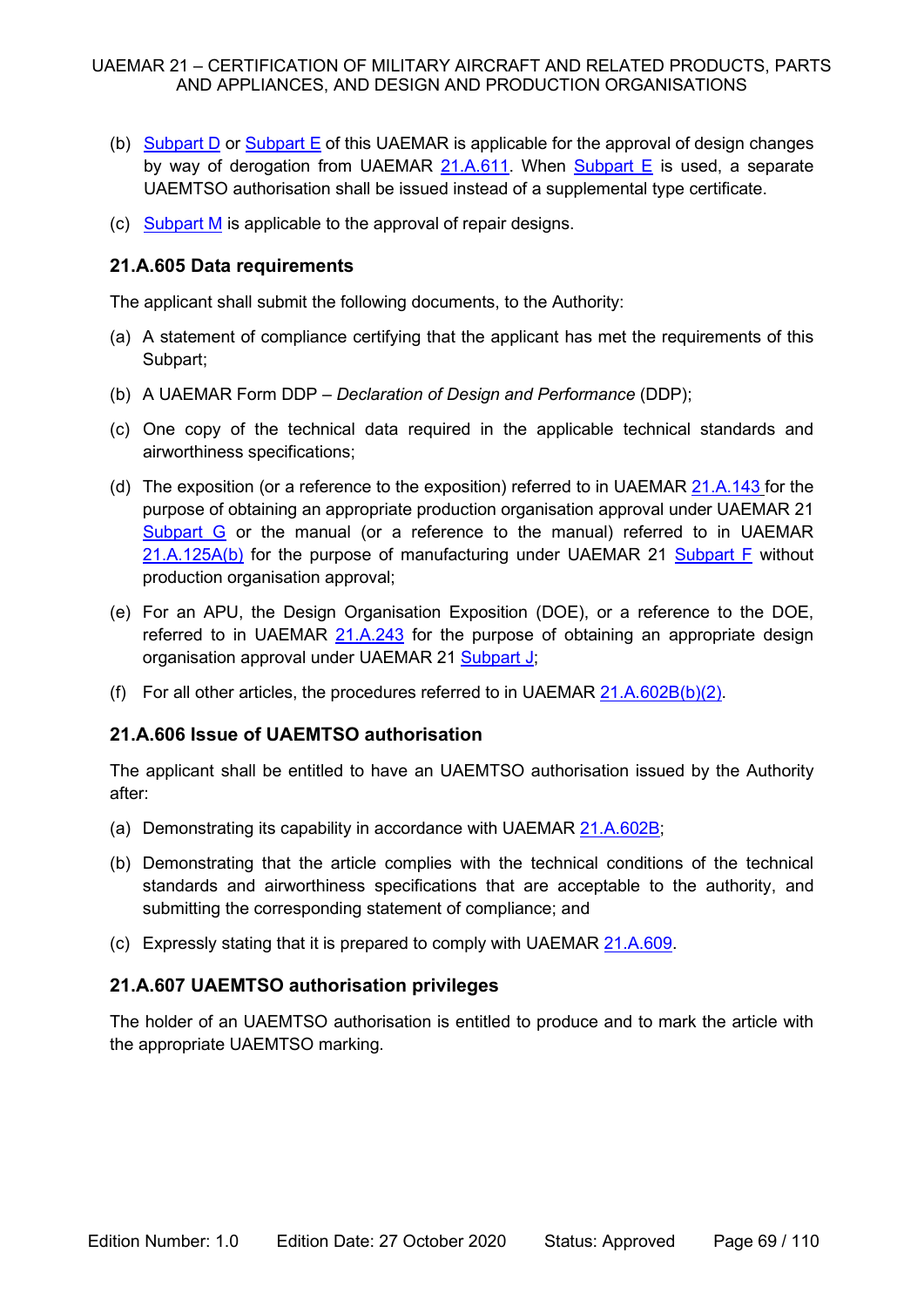# **21.A.608 Declaration of Design and Performance (DDP)**

- (a) The UAEMAR Form DDP *Declaration of Design and Performance* (DDP) shall contain at least the following information:
	- 1. Information corresponding to UAEMAR 21.A.31(a) and (b), identifying the article and its design and testing standard.
	- 2. The rated performance of the article, where appropriate, either directly or by reference to other supplementary documents.
	- 3. A statement of compliance certifying that the article has met the applicable technical standards and airworthiness specifications.
	- 4. Reference to relevant test reports.
	- 5. Reference to the appropriate Maintenance, Overhaul and Repair Manuals.
	- 6. The levels of compliance, where various levels of compliance are allowed by the applicable technical standards and airworthiness specifications.
	- 7. List of deviations accepted in accordance with UAEMAR 21.A.610.
- (b) The DDP shall be endorsed with the date and signature of the holder of the UAEMTSO authorisation, or its authorised representative.  $\blacktriangleright$  AMC

## **21.A.609 Obligations of holders of UAEMTSO authorisations**

The holder of an UAEMTSO authorisation under this Subpart shall:

- (a) Manufacture each article in accordance with UAEMAR 21 Subpart G or Subpart F that ensures that each completed article conforms to its design data and is safe for installation;
- (b) Prepare and maintain, for each model of each article for which an UAEMTSO authorisation has been issued, a current file of complete technical data and records in accordance with UAEMAR 21.A.613;
- (c) Prepare, maintain and update master copies of all manuals required by the applicable airworthiness specifications for the article;
- (d) Make available to users of the article and to the Authority on request those maintenance, overhaul and repair manuals necessary for the usage and maintenance of the article, and changes to those manuals;
- (e) Mark each article in accordance with UAEMAR 21.A.807;
- (f) Comply with UAEMAR 21.A.3A, 21.A.3B and 21.A.4;
- (g) Continue to meet the certification requirements of UAEMAR 21.A.602B.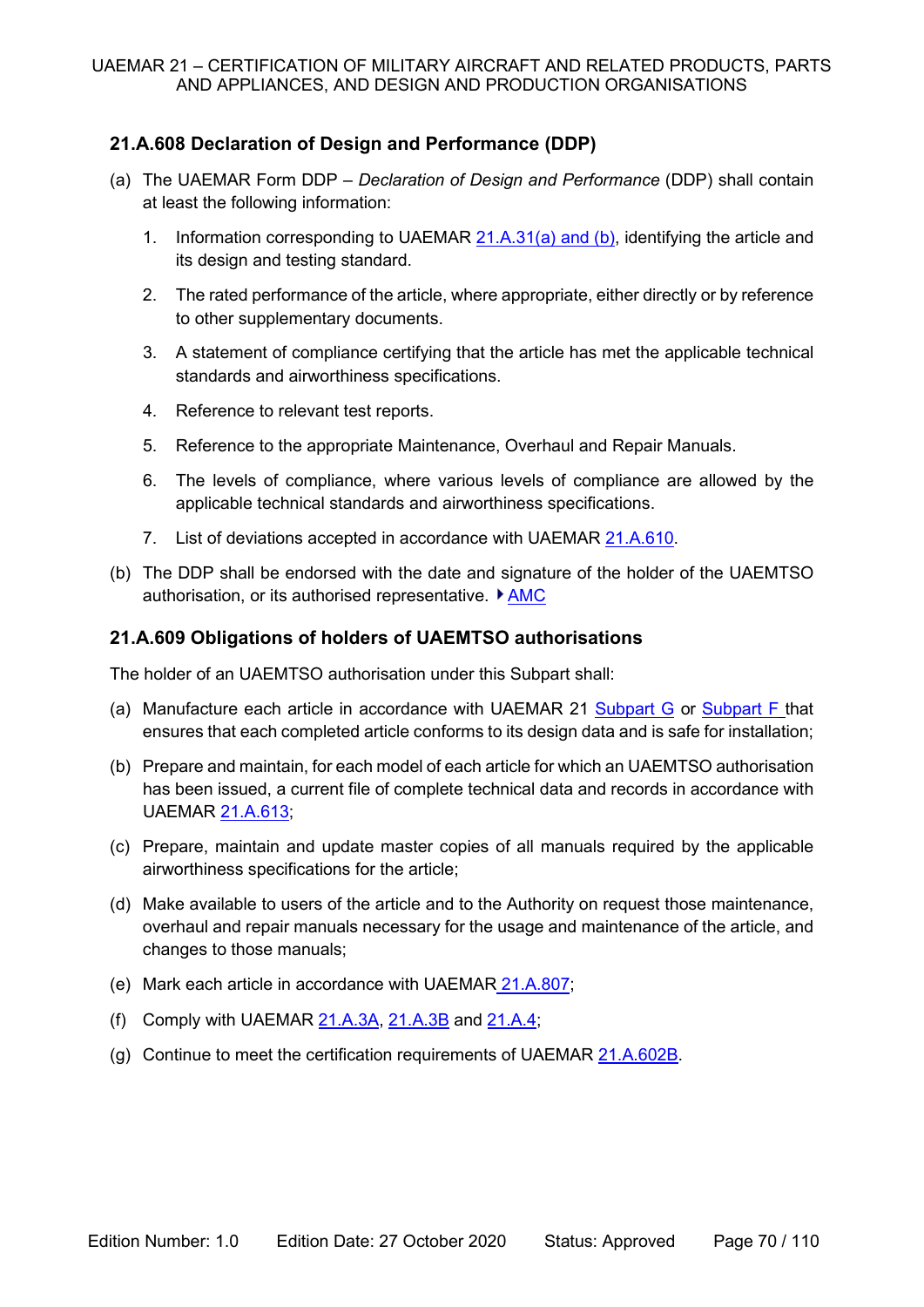# **21.A.610 Approval for deviation**

- (a) Each manufacturer who requests approval to deviate from any performance requirements of applicable technical standards and airworthiness specifications shall demonstrate that the standards from which a deviation is requested are compensated for by factors or design features providing an equivalent level of safety.
- (b) The request for approval to deviate, together with all pertinent data, shall be submitted to the Authority.

# **21.A.611 Design changes**

## GM

- (a) The holder of the UAEMTSO authorisation may make minor design changes (any change other than a major change) without further authorisation by the Authority. In this case, the changed article keeps the original model number (part number changes or amendments shall be used to identify minor changes) and the holder shall forward to the Authority any revised data that are necessary for compliance with UAEMAR 21.A.603(b).
- (b) Any design change by the holder of the UAEMTSO authorisation that is extensive enough to require a substantially complete investigation to determine compliance with the applicable technical standards and airworthiness specifications is a major change. Before making such a change, the holder shall assign a new type or model designation to the article and apply for a new authorisation under UAEMAR 21.A.603.
- (c) No design change by any organisation, other than the holder of the UAEMTSO authorisation who submitted the statement of compliance for the article, is eligible for approval under this UAEMAR 21 Subpart  $O$  unless the organisation seeking the approval applies under UAEMAR 21.A.603 for a separate UAEMTSO authorisation.

## **21.A.613 Record keeping**

Further to the record keeping requirements appropriate to, or associated with, the quality system, all relevant design information, drawings and test reports, including inspection records for the article tested, shall be held at the disposal of the Authority and shall be retained in order to provide the information necessary to ensure the continued airworthiness of the article and of the type certificated product in which it is fitted.

## **21.A.615 Inspection by the Authority**

Upon a request of the Authority, each applicant for, or holder of an UAEMTSO authorisation for an article shall allow the Authority to:

- (a) Witness any tests;
- (b) Inspect the technical data files on that article.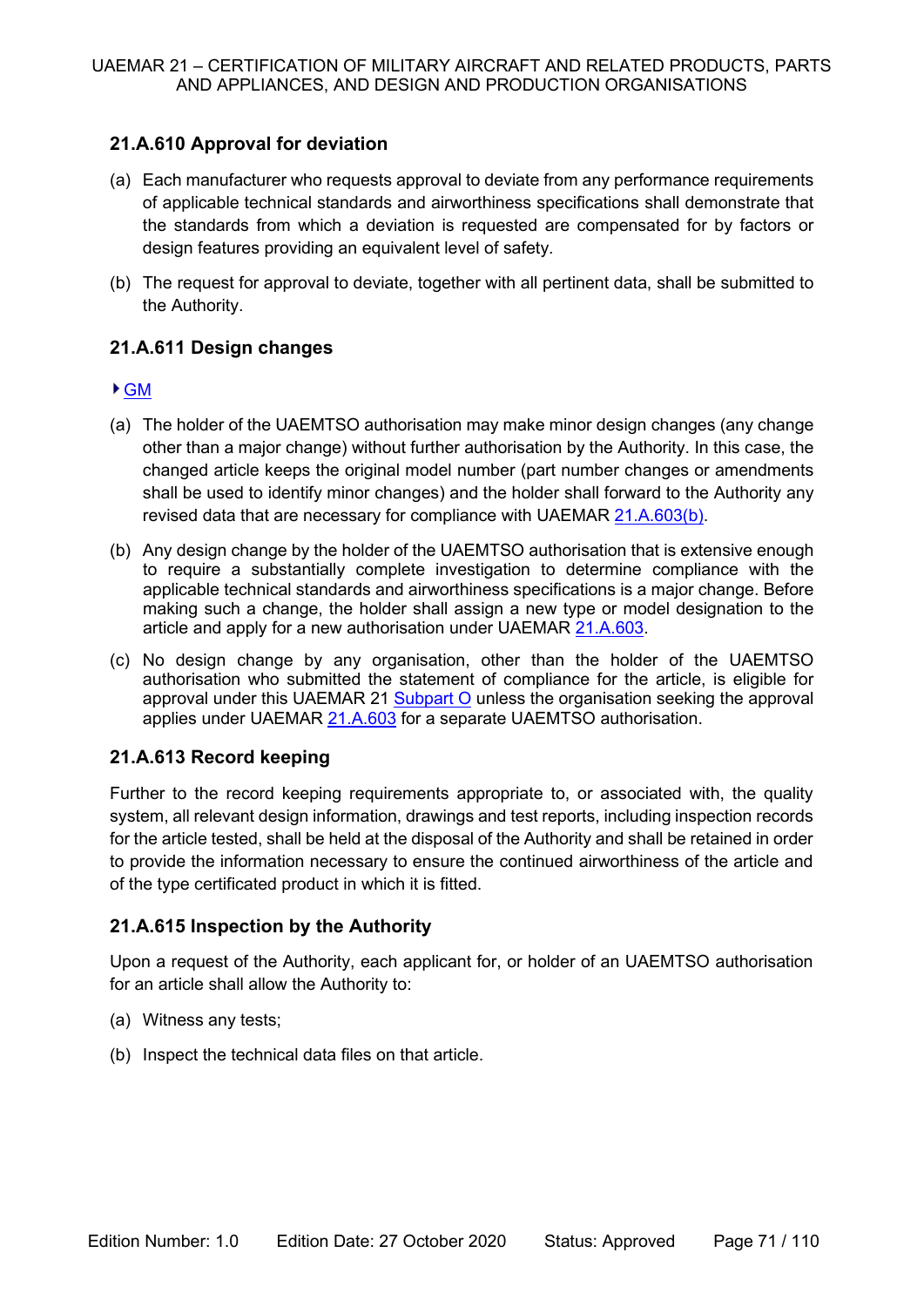## **21.A.619 Duration and continued validity**

- (a) An UAEMTSO authorisation shall be issued for an unlimited duration. It shall remain valid unless:
	- 1. The conditions required when UAEMTSO authorisation was granted are no longer being observed; or
	- 2. The obligations of the holder specified in UAEMAR 21.A.609 are no longer being discharged; or
	- 3. The article has proved to give rise to unacceptable hazards in service; or
	- 4. The authorisation has been surrendered or revoked under the applicable administrative procedures established by the Authority.
- (b) Upon surrender or revocation, the certificate shall be returned to the Authority.

# **21.A.621 Transferability**

Except for a change in ownership of the holder, which shall be regarded as a change of significance, and shall therefore comply with UAEMAR 21.A.147 and 21.A.247 as applicable, an UAEMTSO authorisation issued under this UAEMAR is not transferable.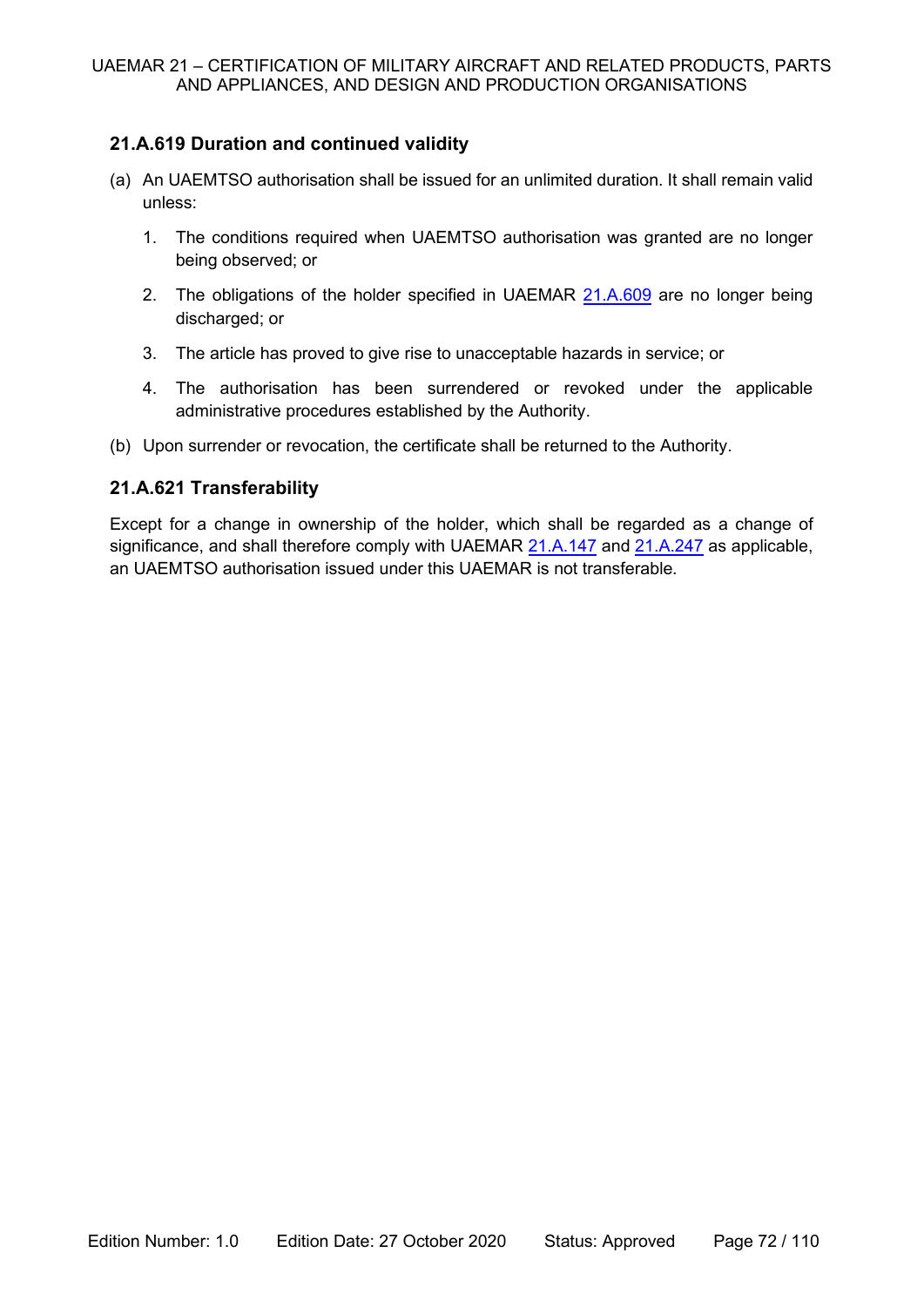# **SUBPART P – MILITARY PERMIT TO FLY**

GM

#### <span id="page-72-0"></span>**21.A.701 Scope**

#### GM

(a) Military permits to fly shall be issued in accordance with this Subpart to aircraft that do not meet, or have not been shown to meet, applicable airworthiness requirements but are capable of safe flight under defined conditions and for the following purposes:

Examples of where a military permit to fly may be required are:

- 1. Development;
- 2. Showing compliance with regulations or certification requirements;
- 3. Design organisations or production organisations crew training;
- 4. Production flight testing of new production aircraft;
- 5. Flying aircraft under production between production facilities;
- 6. Flying the aircraft for customer acceptance;
- 7. Delivering or exporting the aircraft;
- 8. Flying the aircraft for Authority acceptance;
- 9. Market survey, including customer's crew training;
- 10. Exhibition and air show;
- 11. Flying the aircraft to a location where maintenance or airworthiness review are to be performed, or to a place of storage;
- 12. Flying an aircraft at a weight in excess of its maximum certificated take-off weight for flight beyond the normal range over water, or over land areas where adequate landing facilities or appropriate fuel is not available;
- 13. (Reserved)
- 14. Flying aircraft meeting the applicable airworthiness requirements before conformity to the environmental requirements (where applicable) has been found;
- 15. For individual aircraft or types for which a certificate of airworthiness or restricted certificate of airworthiness is not appropriate.
- (b) This Subpart establishes the procedure for issuing military permits to fly and approving associated flight conditions and establishes the rights and obligations of the applicants for, and holders of, those permits and approvals for flight conditions.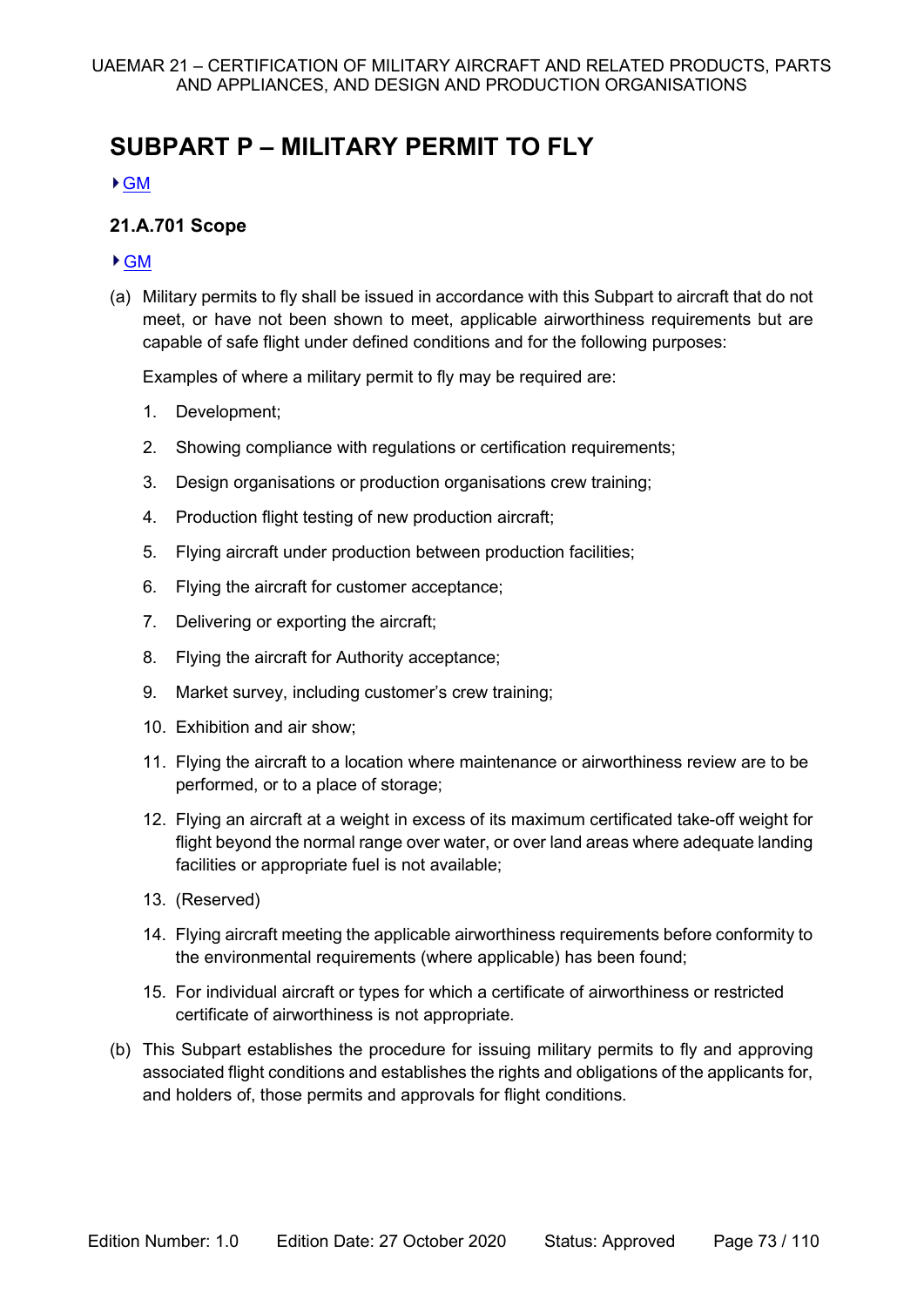### **21.A.703 Eligibility**

#### GM

- (a) At the discretion of the Authority, any organisation shall be eligible as an applicant for a military permit to fly under the conditions laid down in this Subpart. The applicant for a military permit to fly is also eligible for application for the approval of the flight conditions.
- (b) (Reserved)
- (c) (Reserved)

#### **21.A.705 Authority of the State**

The military permit to fly under UAEMAR 21 shall be issued by the approving Authority of the State of registry including cases where the aircraft will fly in another State. The military permit to fly contains all the conditions and restrictions to ensure safe flight but other airspace and operational rules remain the competence of the Authority of the State where the flight will take place. The applicant shall therefore also ensure compliance with the relevant regulations of that State.  $\triangleright$  GM

#### **21.A.707 Application for military permit to fly**

- (a) Pursuant to UAEMAR 21.A.703 and when the applicant has not been granted the privilege to issue a military permit to fly, an application for a military permit to fly shall be made to the Authority in a form and manner established by that Authority.
- (b) Each application for a military permit to fly shall include:  $\sqrt{GM}$ 
	- 1. The purpose(s) of the flight(s), in accordance with UAEMAR [21.A.701;](#page-72-0)
	- 2. The ways in which the aircraft does not comply with the applicable airworthiness requirements;
	- 3. The flight conditions approved in accordance with UAEMAR 21.A.710.
- (c) Where the flight conditions are not approved at the time of application for a military permit to fly, an application for approval of the flight conditions shall be made in accordance with UAEMAR 21.A.709.

#### **21.A.708 Flight conditions**

Flight conditions include:

- (a) The configuration(s) for which the military permit to fly is requested;
- (b) Any condition or restriction necessary for safe operation of the aircraft, including:
	- 1. The conditions or restrictions put on itineraries or airspace, or both, required for the flight(s);
	- 2. The conditions and restrictions put on the flight crew to fly the aircraft;
	- 3. The restrictions regarding carriage of persons other than flight crew;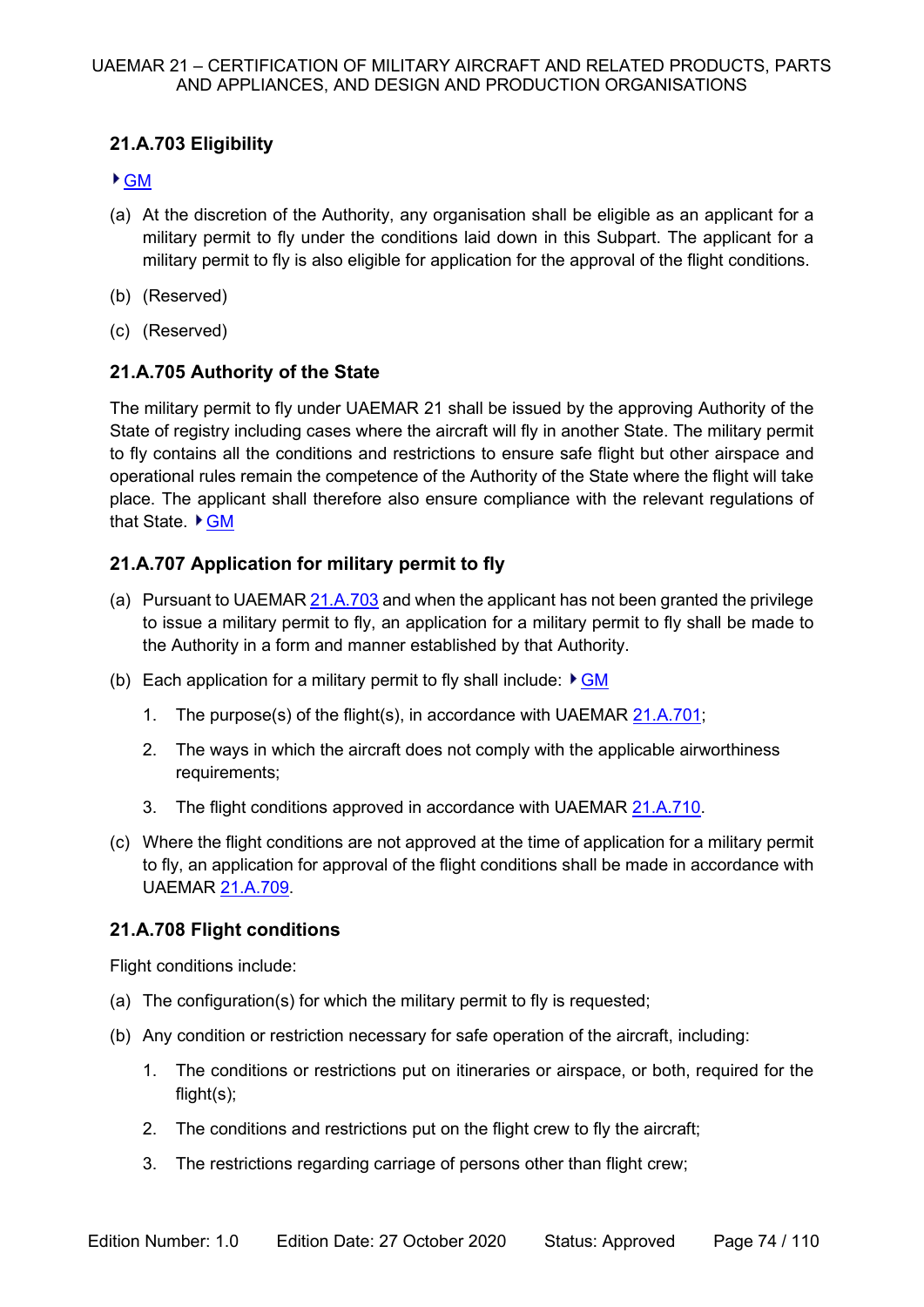- 4. The operating limitations, specific procedures or technical conditions to be met (which may include the restrictions regarding carriage/release/firing of weapons);
- 5. The specific flight test programme (if applicable);
- 6. The specific continuing airworthiness arrangements and the regime under which they will be performed.  $\blacktriangleright$  GM
- (c) The substantiation that the aircraft is capable of safe flight under the conditions or restrictions of subparagraph (b);  $\triangleright$  GM1  $\triangleright$  GM2
- (d) The method used for the control of the aircraft configuration, in order to remain within the established conditions.  $\blacktriangleright$  GM

#### **21.A.709 Application for approval of flight conditions**

- (a) Pursuant to UAEMAR 21.A.707(c) and when the applicant has not been granted the privilege to approve the flight conditions, an application for approval of the flight conditions shall be made to the Authority in a form and manner established by the Authority.
- (b) Each application for approval of the flight conditions shall include:  $\blacktriangleright$  AMC
	- 1. The proposed flight conditions;
	- 2. The documentation supporting these conditions; and
	- 3. A declaration that the aircraft is capable of safe flight under the conditions or restrictions of paragraph UAEMAR 21.A.708(b).

#### **21.A.710 Approval of flight conditions**

#### GM

- (a) When approval of the flight conditions is related to the safety of the design, the flight conditions shall be approved by:
	- 1. The Authority; or
	- 2. An appropriately approved design organisation, under the privilege of UAEMAR 21.A.263(c)(6).
- (b) When approval of the flight conditions is not related to the safety of the design, the flight conditions shall be approved by the Authority, or the appropriately approved organisation that will also issue the military permit to fly.
- (c) Before approving the flight conditions, the Authority or the approved organisation under UAEMAR 21.A.711 (b) or 21.A.711 (c) must be satisfied that the aircraft is capable of safe flight under the specified conditions and restrictions. The Authority may make or require the applicant to make any necessary inspections or tests for that purpose.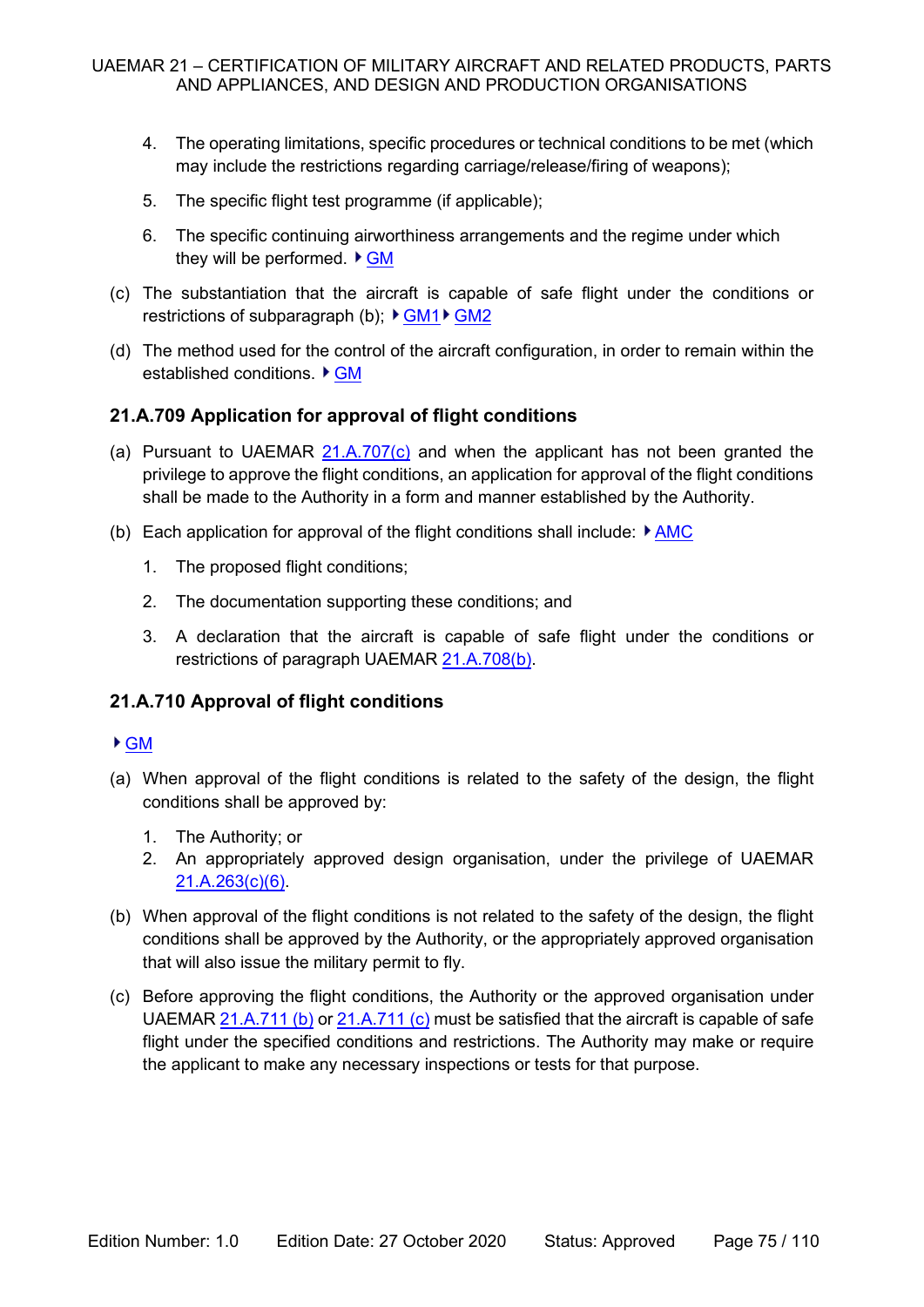### **21.A.711 Issue of a military permit to fly**

#### ▶ AMC

- (a) The Authority shall issue a military permit to fly:
	- 1. Upon presentation of the data required by UAEMAR 21.A.707;
	- 2. When the conditions of UAEMAR 21.A.708 have been approved in accordance with 21.A.710; and
	- 3. When the Authority, through its own investigations, which may include inspections, or through procedures agreed with the applicant, is satisfied that the aircraft conforms to the design defined under UAEMAR 21.A.708 before flight.
- (b) An appropriately approved design organisation may issue a military permit to fly (UAEMAR Form 20b) under the privilege granted under UAEMAR 21.A.263(c)(7), when the flight conditions referred to in 21.A.708 have been approved in accordance with 21.A.710.
- (c) An appropriately approved production organisation may issue a military permit to fly (UAEMAR Form 20b) under the privilege granted under UAEMAR 21.A.163(e), when the flight conditions referred to in 21.A.708 have been approved in accordance with 21.A.710.
- (d) (Reserved)
- (e) The military permit to fly shall specify the purpose(s) and any conditions and restrictions, which have been approved in accordance with UAEMAR 21.A.710.  $\blacktriangleright$  GM
- (f) For permits issued under subparagraph (b), (c) or (d), a copy of the military permit to fly and associated flight conditions shall be submitted to the Authority at the earliest opportunity but not later than three days from the permit being issued.
- (g) Upon evidence that any of the conditions specified in UAEMAR  $21.A.723(a)$  are not met for a military permit to fly that an organisation has issued pursuant to subparagraph (b), (c) or (d), that organisation shall revoke that military permit to fly immediately and inform without delay the Authority.

### **21.A.713 Changes**

#### GM

- (a) Any change that invalidates the flight conditions or associated substantiation established for the military permit to fly shall be approved in accordance with UAEMAR 21.A.710. When relevant, an application shall be made in accordance with UAEMAR 21.A.709.
- (b) A change affecting the content of the military permit to fly requires the issuance of a new military permit to fly in accordance with UAEMAR 21.A.711.

#### **21.A.715 Language**

The manuals, placards, listings, and instrument markings and other necessary information required by applicable type certification basis shall be presented in a language acceptable to the Authority.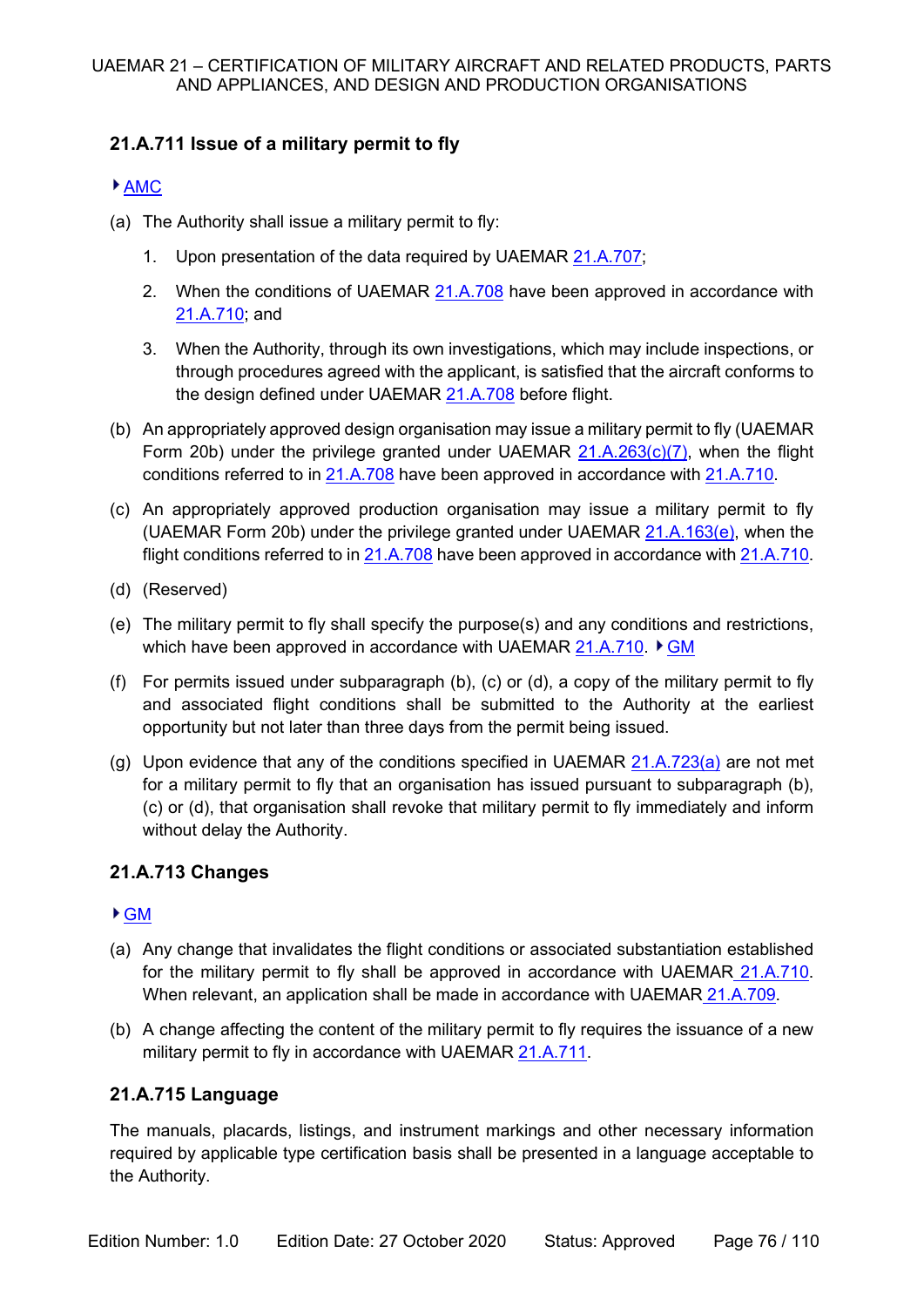#### **21.A.719 Transferability**

A military permit to fly is not transferable.  $\triangleright$  GM

#### **21.A.721 Inspections**

The holder of, or the applicant for, a military permit to fly shall provide access to the aircraft concerned at the request of the Authority.

#### **21.A.723 Duration and continued validity**

- (a) A military permit to fly shall be issued for a stated period of validity and shall remain valid subject to:
	- 1. Compliance with the conditions and restrictions of UAEMAR 21.A.711(e) associated to the military permit to fly;
	- 2. The military permit to fly not being surrendered or revoked (under EMAR 21.B.530);
	- 3. The aircraft remaining on the same register.
- (b) (Reserved)
- (c) Upon surrender or revocation, the military permit to fly shall be returned to the Authority.

#### **21.A.725 Renewal of military permit to fly**

Renewal of the military permit to fly shall be processed as a change in accordance with UAEMAR 21.A.713.

#### **21.A.727 Obligations of the holder of a military permit to fly**

The holder of a military permit to fly shall ensure that all the conditions and restrictions associated with the military permit to fly are satisfied and maintained.

#### **21.A.729 Record keeping**

- (a) All documents produced to establish and justify the flight conditions shall be held by the holder of the approval of the flight conditions at the disposal of the Authority and shall be retained in order to provide the information necessary to ensure the continued airworthiness of the aircraft.
- (b) All documents associated to the issue of permits to fly under the privilege of approved organisations, including inspection records, documents supporting the approval of flight conditions and the military permit to fly itself, shall be held by the related approved organisation at the disposal of the Authority and shall be retained in order to provide the information necessary to ensure the continued airworthiness of the aircraft.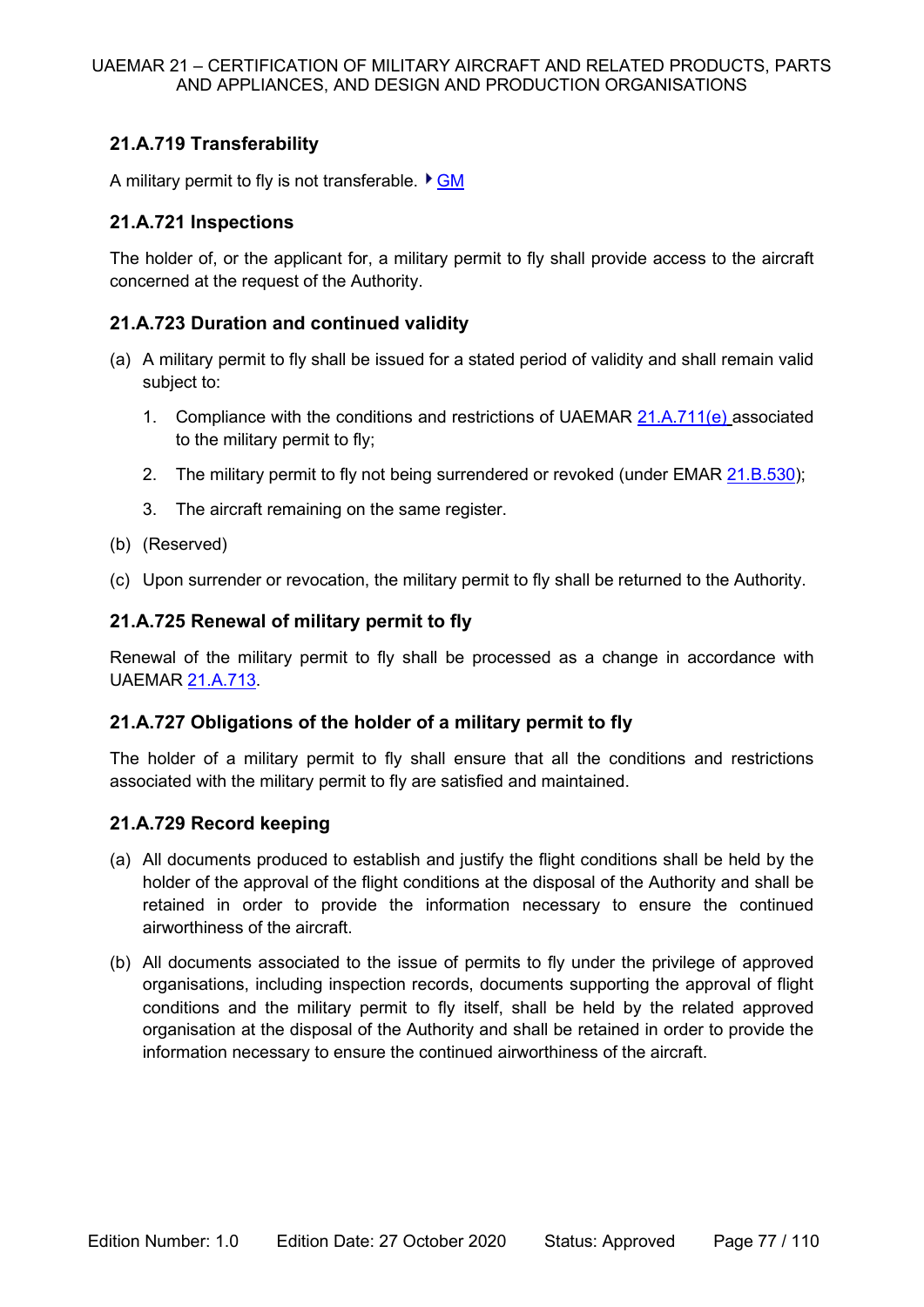# **SUBPART Q – IDENTIFICATION OF PRODUCTS, PARTS AND APPLIANCES**

#### **21.A.801 Identification of products**

- (a) The identification of products shall include the following information:
	- 1. Manufacturer's name;
	- 2. Product designation;
	- 3. Manufacturer's Serial number; and
	- 4. Any other information the Authority finds appropriate.
- (b) Any organisation that manufactures an aircraft or engine under UAEMAR 21 Subpart G or Subpart F shall identify that aircraft or engine by means of a fireproof plate that has the information specified in paragraph (a) marked on it by etching, stamping, engraving, or other approved method of fireproof marking. The identification plate shall be secured in such a manner that it is accessible and legible, and will not likely be defaced or removed during normal service, or lost or destroyed in an accident.
- (c) Any organisation that manufactures a propeller, propeller blade, or propeller hub under UAEMAR 21 Subpart G or Subpart F shall identify it by means of a plate, stamping, engraving, etching or other approved method of fireproof identification that is placed on it on a non-critical surface, contains the information specified in paragraph (a), and will not likely be defaced or removed during normal service or lost or destroyed in an accident.
- (d) (Reserved)

### **21.A.803 Handling of identification data**

- (a) No person shall remove, change, or place identification information referred to in UAEMAR 21.A.801(a) on any aircraft, engine, propeller, propeller blade, or propeller hub, or in UAEMAR 21.A.807(a) on an APU, without the approval of the Authority.
- (b) No person shall remove or install any identification plate referred to in UAEMAR 21.A.801, or in 21.A.807 for an APU, without the approval of the Authority.
- (c) By way of derogation from paragraphs (a) and (b), any organisation performing maintenance work under the applicable associated implementing rules may, in accordance with methods, techniques and practices established by the Authority:
	- 1. Remove, change, or place the identification information referred to in UAEMAR 21.A.801(a) on any aircraft, engine, propeller, propeller blade, or propeller hub, or in UAEMAR 21.A.807(a) on an APU; or
	- 2. Remove an identification plate referred to in UAEMAR 21.A.801, or 21.A.807 for an APU, when necessary during maintenance operations.
- (d) No person shall install an identification plate removed in accordance with subparagraph (c)(2) on any aircraft, engine, propeller, propeller blade, or propeller hub other than the one from which it was removed.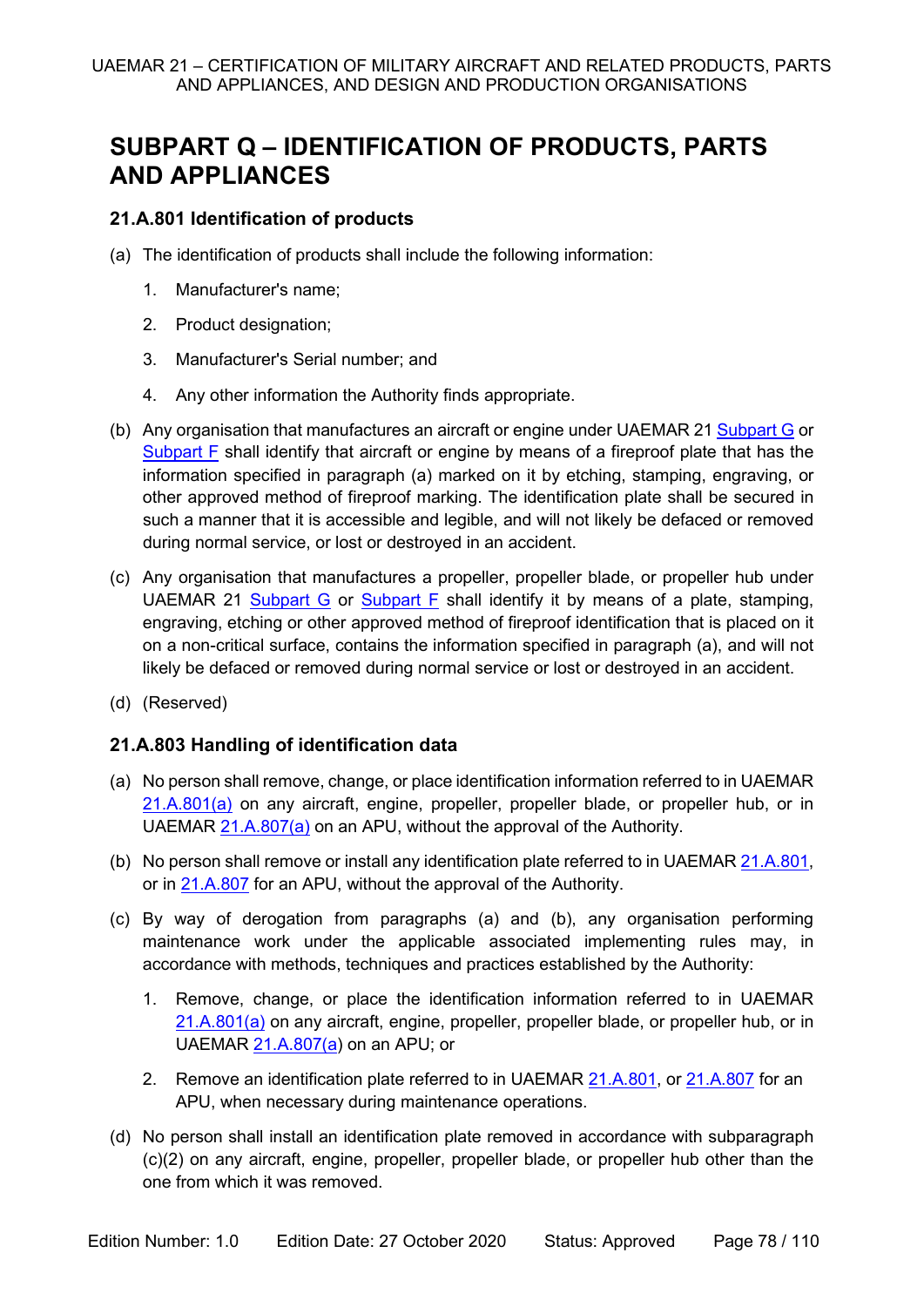#### **21.A.804 Identification of parts and appliances**

- (a) Each part or appliance shall be marked permanently and legibly with:
	- 1. A name, trademark, or symbol identifying the manufacturer in a manner identified by the applicable design data; and  $\blacktriangleright$  GM
	- 2. The part number, as defined in the applicable design data; and
	- 3. The letters AREMPA (ARE Military Part Approval) for parts or appliances produced in accordance with approved design data not belonging to the type certificate holder of the related product, except for UAEMTSO articles.  $\blacktriangleright$  AMC  $\blacktriangleright$  GM
- (b) By way of derogation from paragraph (a), if the Authority agrees that a part or appliance is too small or that it is otherwise impractical to mark a part or appliance with any of the information required by paragraph (a), the authorised release document accompanying the part or appliance or its container shall include the information that could not be marked on the part.

#### **21.A.805 Identification of critical parts**

In addition to the requirement of UAEMAR 21.A.804, each manufacturer of a part to be fitted on a type certificated product which has been identified as a critical part shall permanently and legibly mark that part with a part number and a serial number.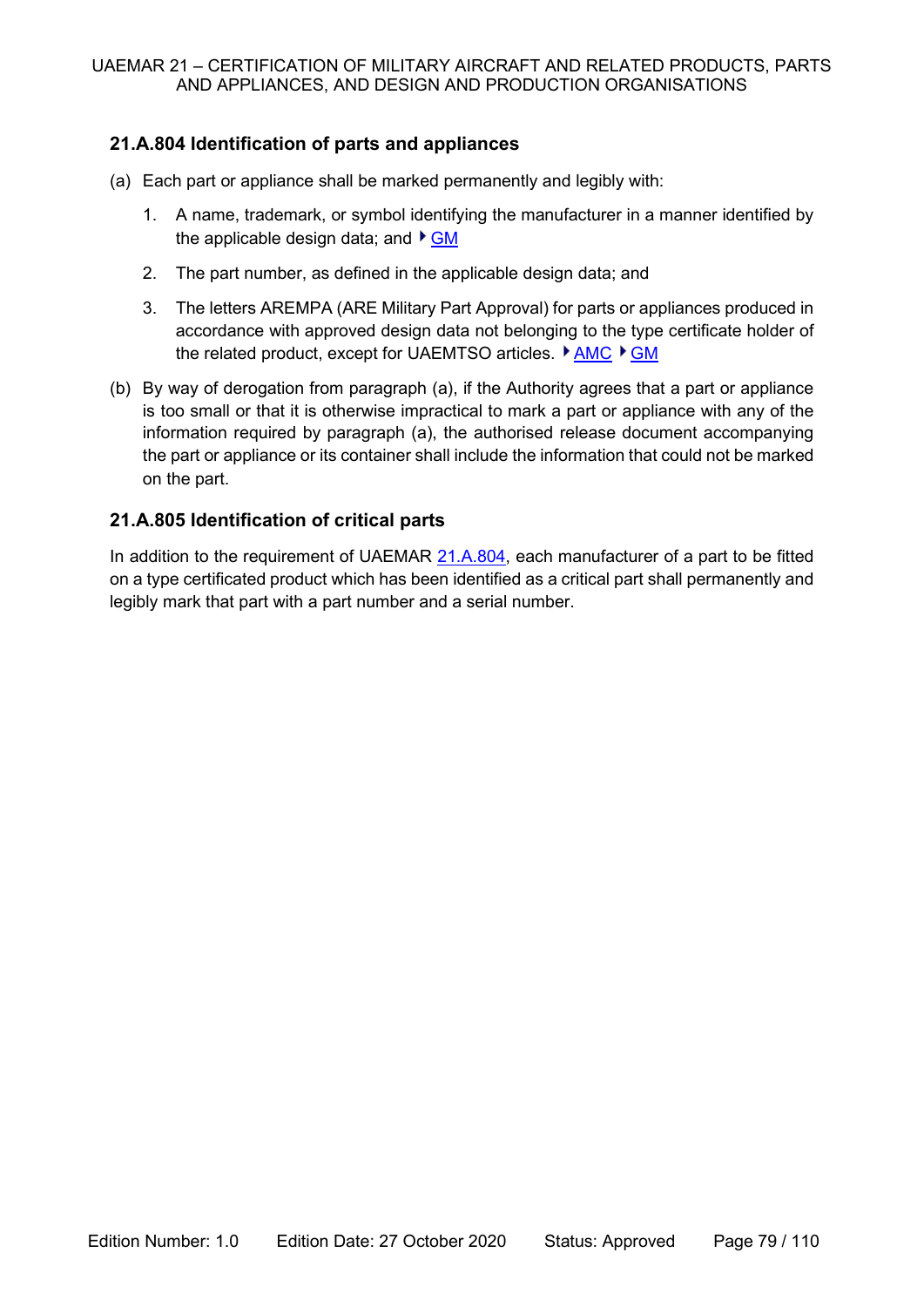#### **21.A.807 Identification of UAEMTSO articles**

- (a) Each holder of an UAEMTSO authorisation under UAEMAR 21 Subpart O shall permanently and legibly mark each article with the following information:
	- 1. The name and address of the manufacturer;
	- 2. The name, type, part number or model designation of the article;
	- 3. The serial number or the date of manufacture of the article or both; and
	- 4. The applicable UAEMTSO number.
- (b) By way of derogation from paragraph (a), if the Authority agrees that a part is too small or that it is otherwise impractical to mark a part with any of the information required by paragraph (a), the authorised release document accompanying the part or its container shall include the information that could not be marked on the part.
- (c) Each person who manufactures an APU under UAEMAR 21 Subpart G or Subpart F shall identify that APU by means of a fire-proof plate that has the information specified in paragraph (a) marked on it by etching, stamping, engraving, or other approved method of fireproof marking. The identification plate shall be secured in such a manner that it is accessible and legible, and will not likely be defaced or removed during normal service, or lost or destroyed in an accident.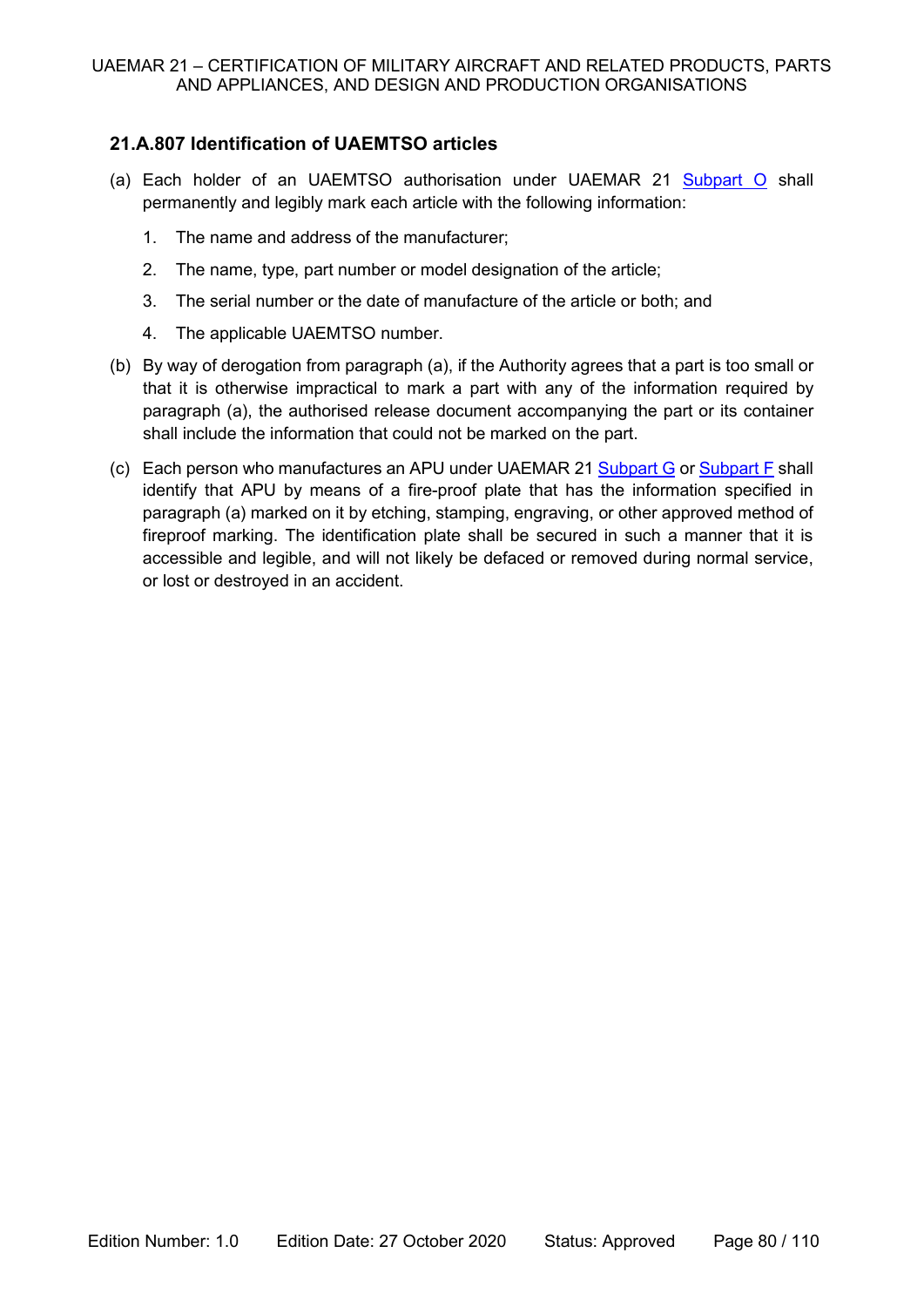# **SECTION B – PROCEDURES FOR THE AUTHORITIES**

### **SUBPART A – GENERAL PROVISIONS**

#### **21.B.1 Question Set**

The UAEMAR Question Set will enable an Authority to assess compliance of their national regulations against the respective UAEMAR. This will support the demonstration of implementation and will facilitate the recognition process between authorities.

### **21.B.5 Scope**

- (a) This Section establishes the procedures for the Authorities when exercising their tasks and responsibilities concerned with the issuance, maintenance, amendment, suspension and revocation of certificates, approvals and authorisations referred to in this UAEMAR.
- (b) (Reserved).
- (c) The content of this Section represents the internal governance for the Authorities in the implementation of Section A.

#### **21.B.20 Obligations of the Authority**

(Reserved).

#### **21.B.25 Requirements for the organisation of the Authority**

(a) General:

The UAE MOD shall designate the Authority(ies) with allocated responsibilities for the implementation of UAEMAR 21 Section A, with documented procedures, organisation structure and staff.

- (b) Resources:
	- 1. The number of staff shall be sufficient to perform the allocated tasks;
	- 2. The Authority shall appoint a manager, or managers, who are responsible for the execution of the related task(s) within the authority, including communication with other military airworthiness authorities, as appropriate.
- (c) Qualification and training:

All staff shall be appropriately qualified and have sufficient knowledge, experience and training to perform their allocated task.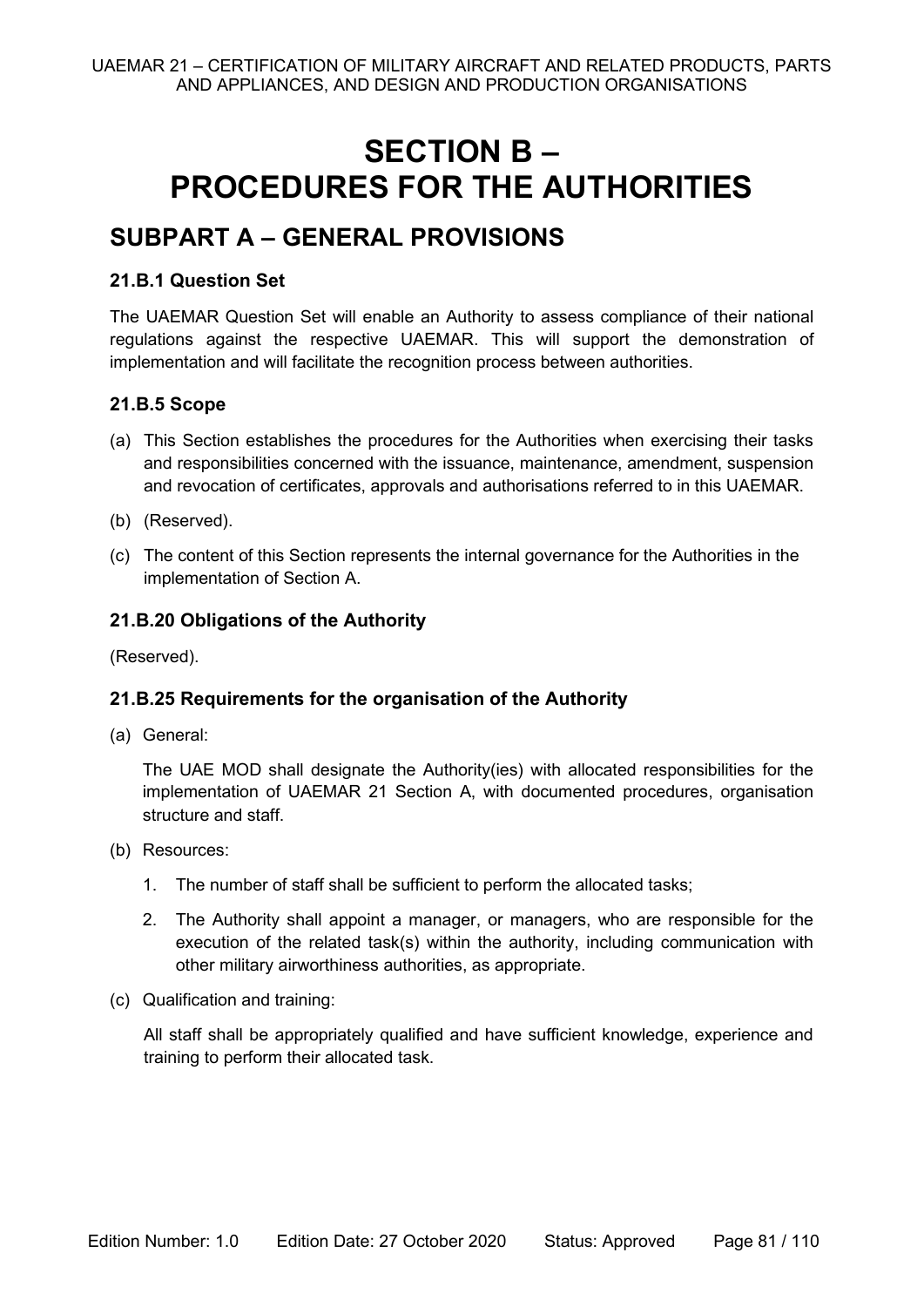#### **21.B.30 Documented procedures**

- (a) The Authority shall establish documented procedures to describe its organisation, means and methods to fulfil the requirements of this UAEMAR. The procedures shall be kept up to date and serve as the basic working documents within that authority for all related activities.
- (b) Reserved

#### **21.B.35 Changes in organisation and procedures**

- (a) The Authority shall notify any significant change in its organisation and documented procedures in accordance with UAEMAD-R.
- (b) The Authority shall update its documented procedures relating to any change to regulations in a timely manner to ensure effective implementation.

#### **21.B.40 Resolution of disputes**

- (a) The Authority shall establish a process for the resolution of disputes within its documented organisational procedures.
- (b) (Reserved)

#### **21.B.45 Reporting/coordination**

The Authority shall ensure coordination as applicable with other related certification, investigation, approval or authorisation teams of any other Airworthiness Authority to ensure efficient exchange of information relevant for safety of the products, parts and appliances.

#### **21.B.55 Record keeping**

The Authority shall keep, or maintain access to, the appropriate records related to the certificates, approvals and authorisations it has granted in accordance with this UAEMAR or respective national regulations.

#### **21.B.60 Airworthiness Directives**

- (a) The Authority shall establish documented procedures to describe its organisation, means and methods to issue or adopt mandatory actions to be performed on an aircraft to restore an acceptable level of safety when evidence shows that the safety level of this aircraft may otherwise be compromised.
- (b) An Authority shall issue Airworthiness Directives under UAEMAR 21 Section A, 21.A.3B to address unsafe conditions resulting from:
	- 1. A deficiency in the approved design, or
	- 2. Non-conformities of aircraft with the approved design likely to exist or develop in other aircraft, due to manufacturing or maintenance deficiencies, when the Airworthiness Directive results in a design approval, such as:
		- i. Approval of non-conformities, subject to conditions, such as limitations or additional inspections.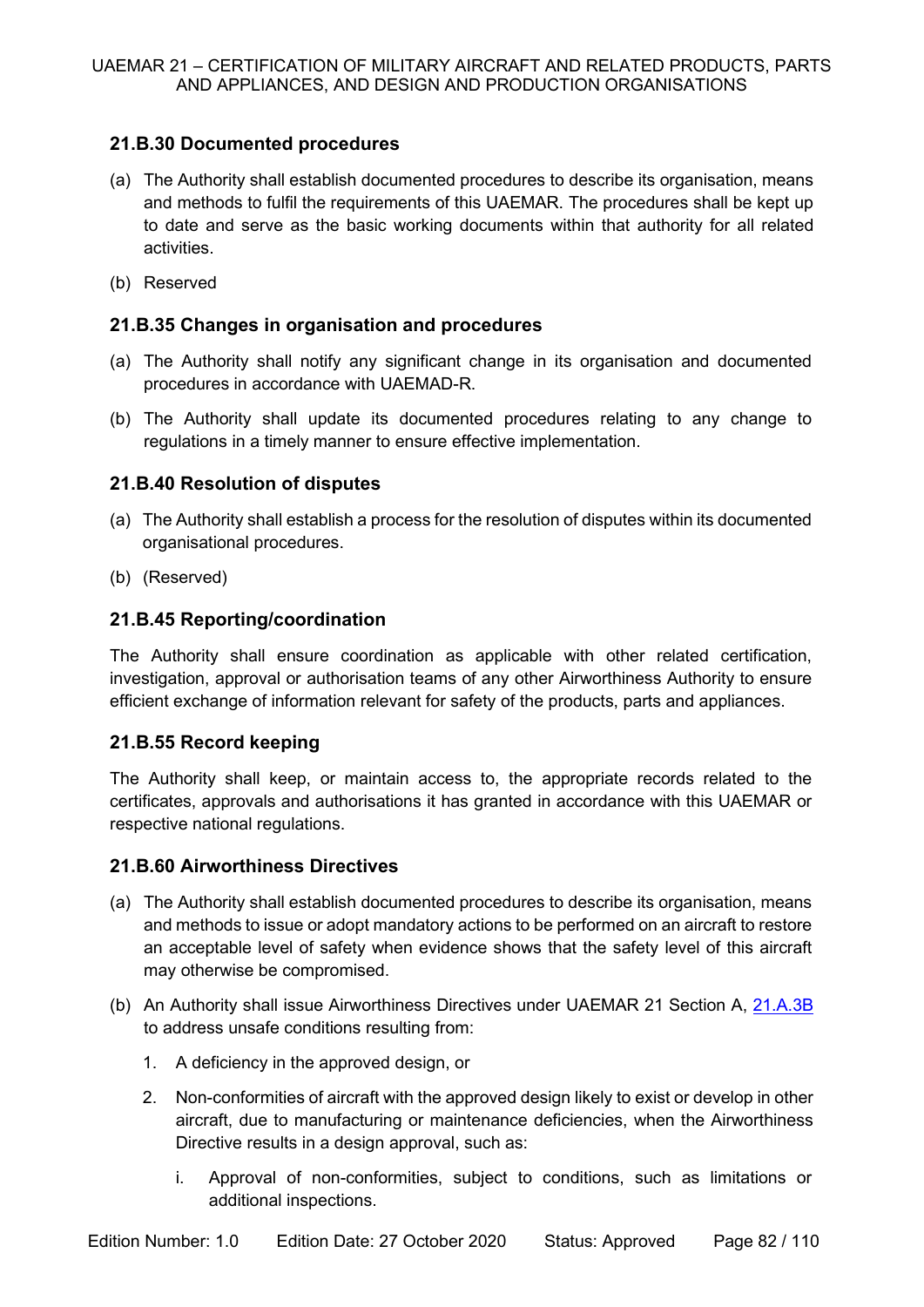- ii. Inspection, replacement or modification, within a specified time frame, of nonconformities, to bring them back into conformity with the approved design.
- (c) The Authority shall establish documented procedure to describe means and method to identify and disseminate all applicable Airworthiness Directives, and keep and maintain access to all known (national) operators or owners of the product and, to any person or organisation required to comply with the Airworthiness Directive.
- (d) When an Airworthiness Directive issued by a civil or by a Military Airworthiness Authority concerns an aircraft under the responsibility of another Authority, this Authority shall disseminate that Airworthiness Directive in accordance with internal procedures in order to maintain the acceptable level of safety.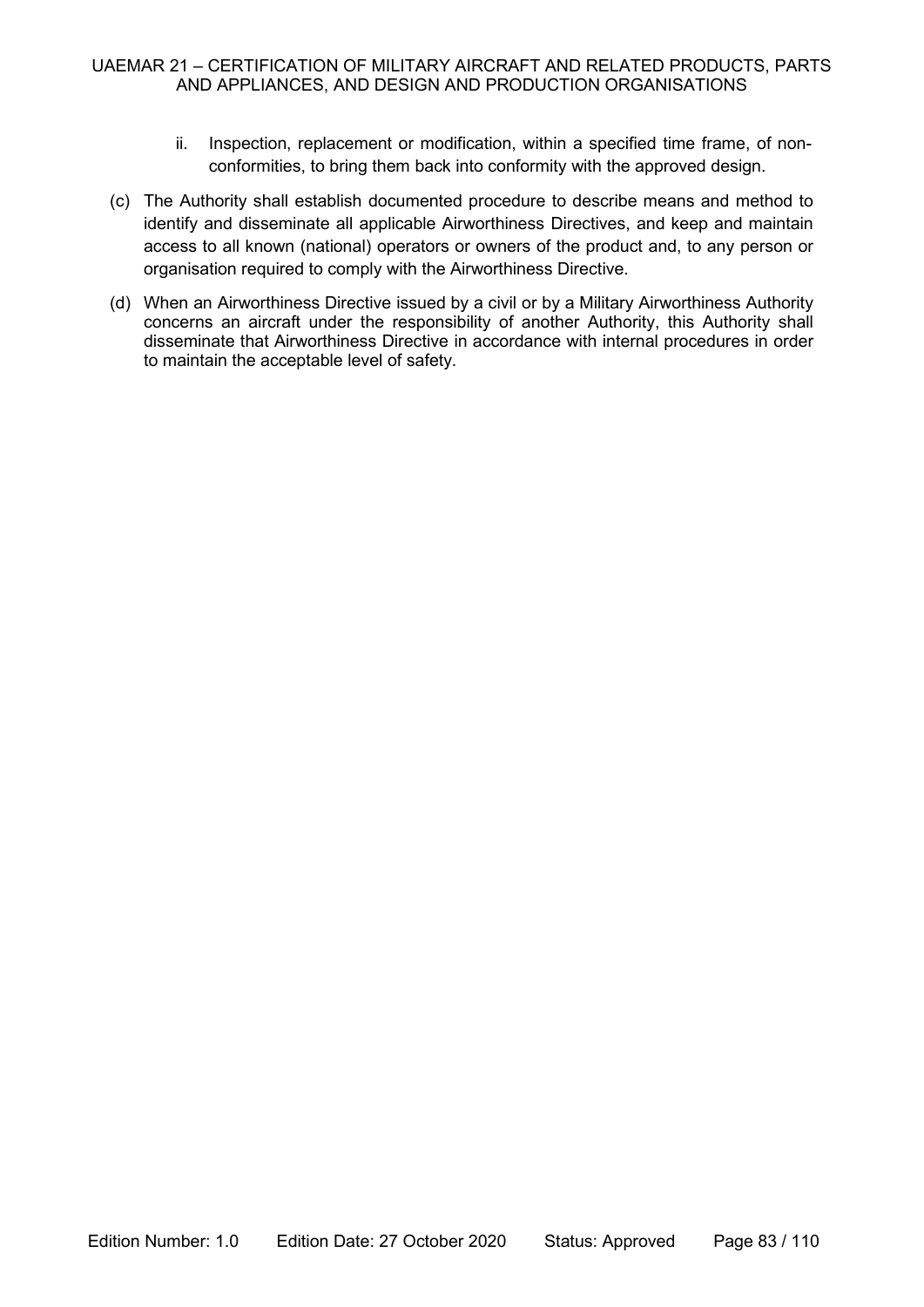### **SUBPART B – MILITARY TYPE CERTIFICATES AND MILITARY RESTRICTED TYPE CERTIFICATES**

Administrative procedures established by the Authority shall apply.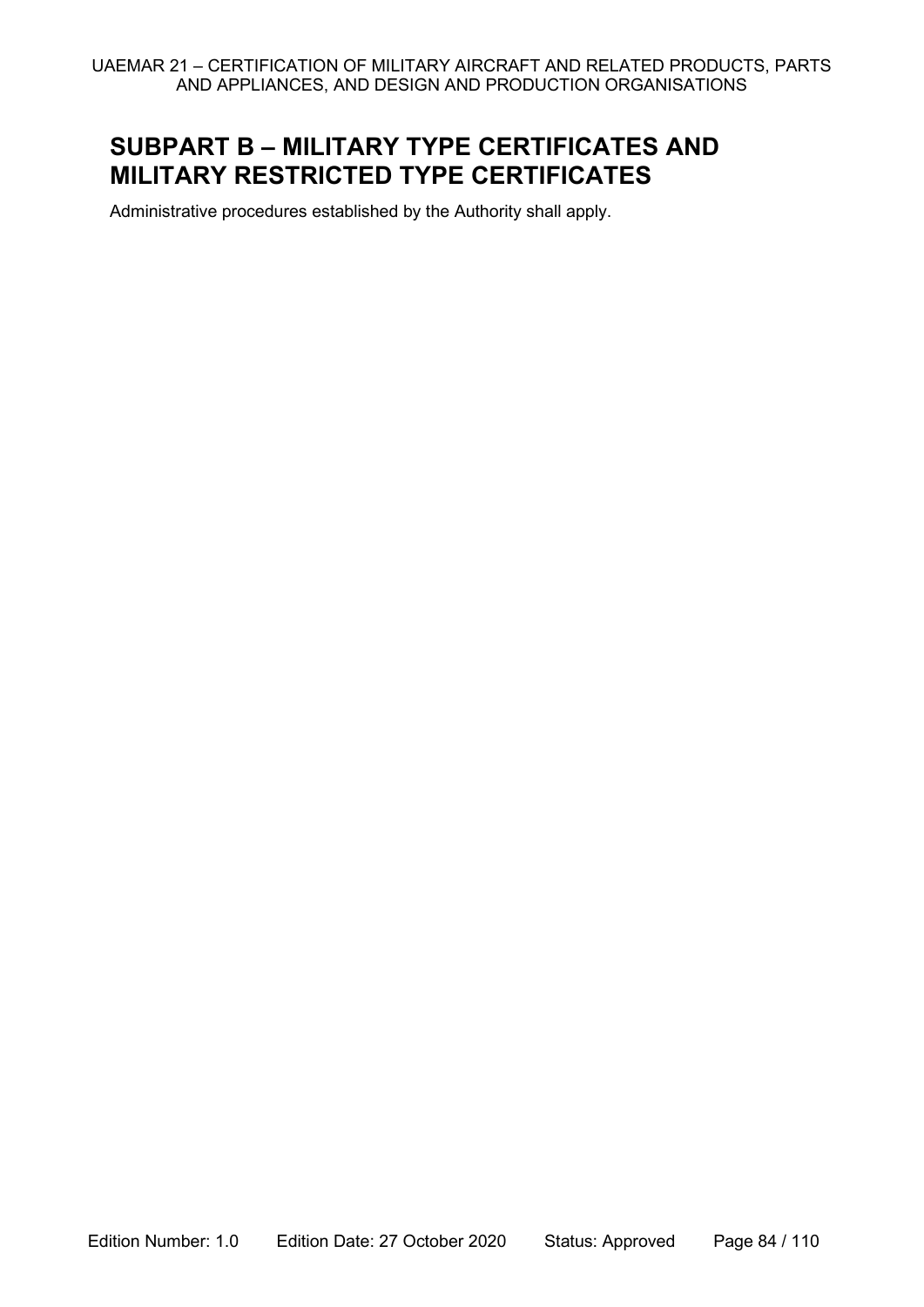### **SUBPART C – NOT APPLICABLE**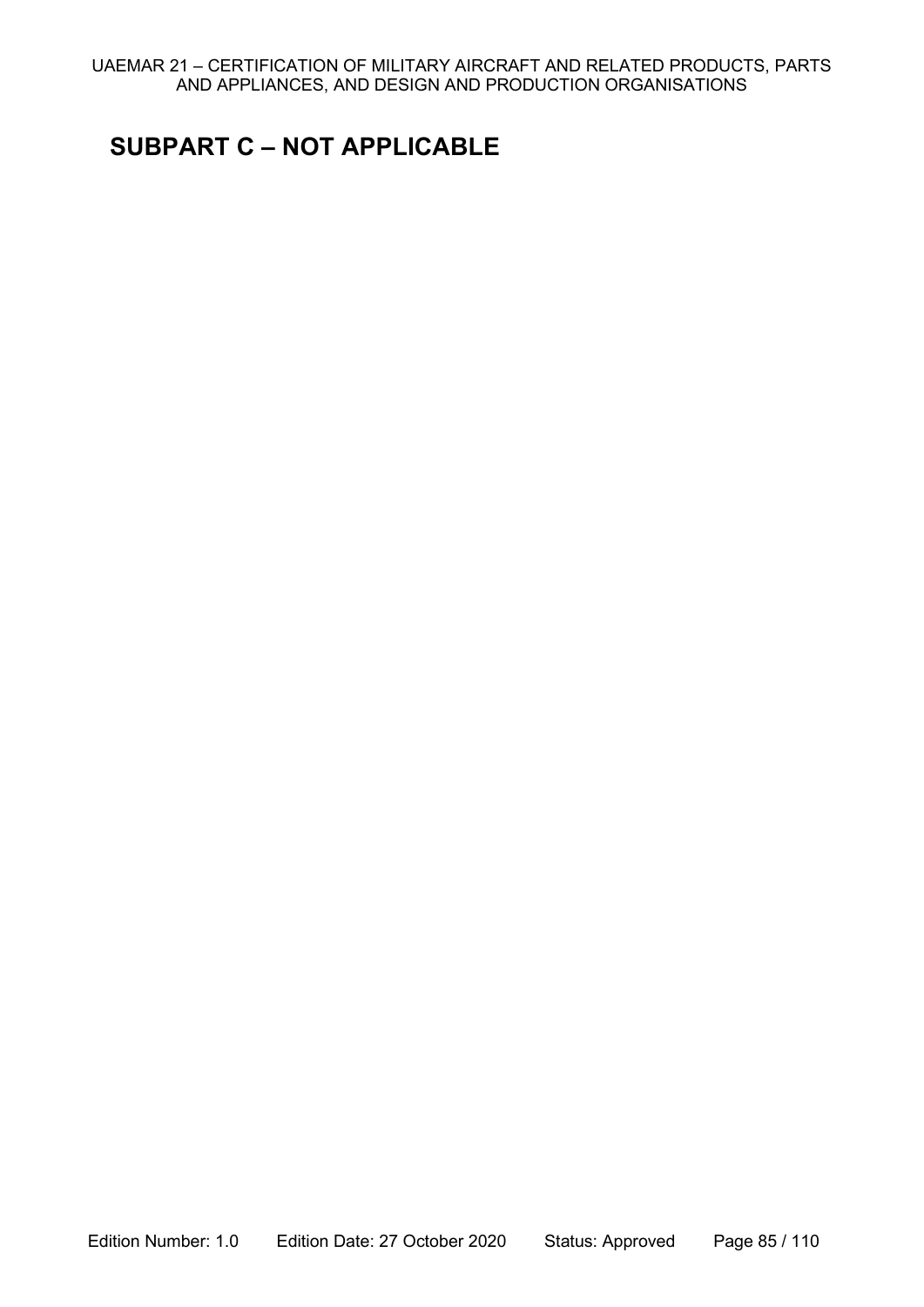### **SUBPART D – CHANGES TO MILITARY TYPE CERTIFICATES AND MILITARY RESTRICTED TYPE CERTIFICATES**

Administrative procedures established by the Authority shall apply.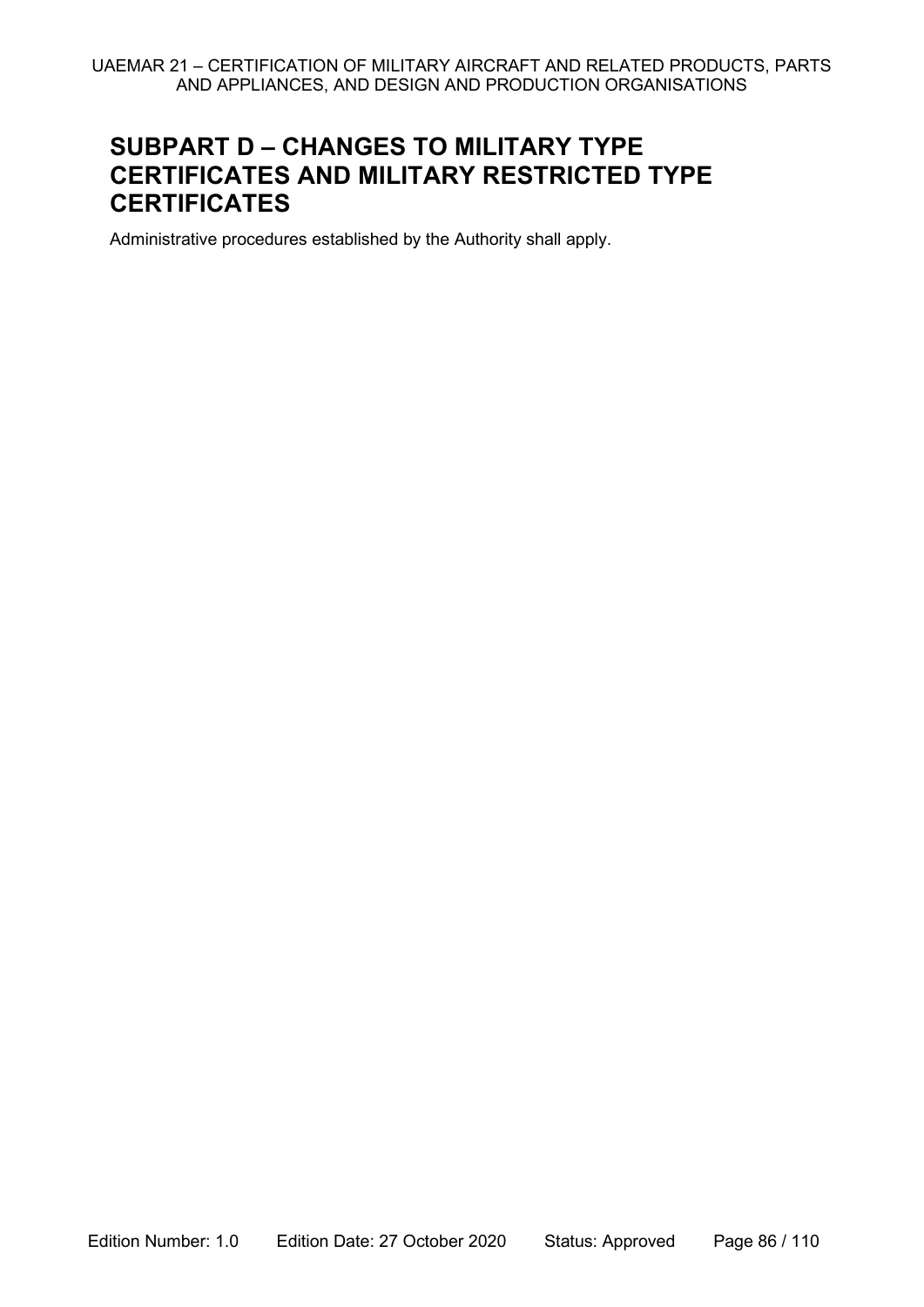# **SUBPART E – MILITARY SUPPLEMENTAL TYPE CERTIFICATES**

Administrative procedures established by the Authority shall apply.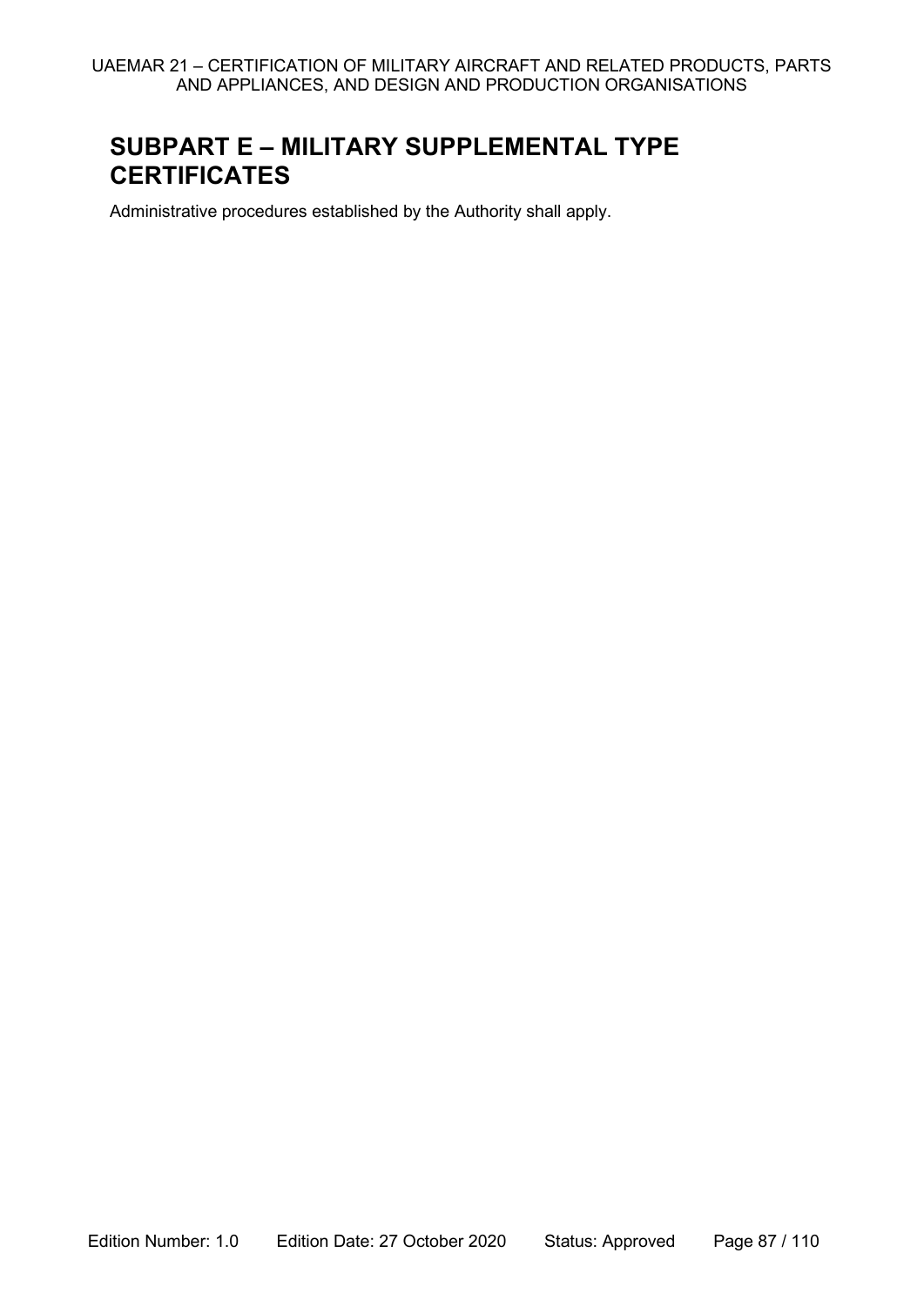### **SUBPART F – PRODUCTION WITHOUT MILITARY PRODUCTION ORGANISATION APPROVAL**

#### **21.B.120 Investigation**

- (a) The Authority shall appoint an investigation team for each applicant for, or holder of, a letter of agreement to conduct all relevant tasks related to this letter of agreement, consisting of a team-leader to manage and lead the investigation team and, if required, one or more team members. The team-leader reports to the manager responsible for the activity, as defined in UAEMAR 21.B.25 (b)(2).
- (b) The Authority shall perform sufficient investigation activities to justify the issuance, maintenance, amendment, suspension or revocation of the letter of agreement.
- (c) The Authority shall prepare procedures for the investigation of applicants for, or holders of, a letter of agreement as part of the documented procedures covering at least the following elements:
	- 1. Evaluation of applications received;
	- 2. Determination of investigation team;
	- 3. Investigation preparation and planning;
	- 4. Evaluation of the documentation (manual, procedures, etc.);
	- 5. Auditing and inspection;
	- 6. Follow up of corrective actions;
	- 7. Issuance, amendment, suspension or revocation of the letter of agreement.

#### **21.B.125 Findings**

- (a) When during audits or by other means, objective evidence is found by the Authority showing non-compliance of the holder of a letter of agreement with the applicable requirements of Section A of this UAEMAR, this finding shall be classified in accordance with UAEMAR 21.A.125B(a).
- (b) The Authority shall take the following actions:
	- 1. For level one findings, immediate action shall be taken by the Authority to limit, suspend or revoke the letter of agreement in whole or in part, depending upon the extent of the finding, until successful corrective action has been completed by the organisation;
	- 2. For level two findings, the Authority shall grant a corrective action period appropriate to the nature of the finding that shall not to be more than three months. In certain circumstances, at the end of this period and subject to the nature of the finding, the Authority can extend the three months period subject to a satisfactory corrective action plan.
- (c) Action shall be taken by the Authority to suspend the letter of agreement in whole or in part in case of failure to comply within the timescale granted by the Authority.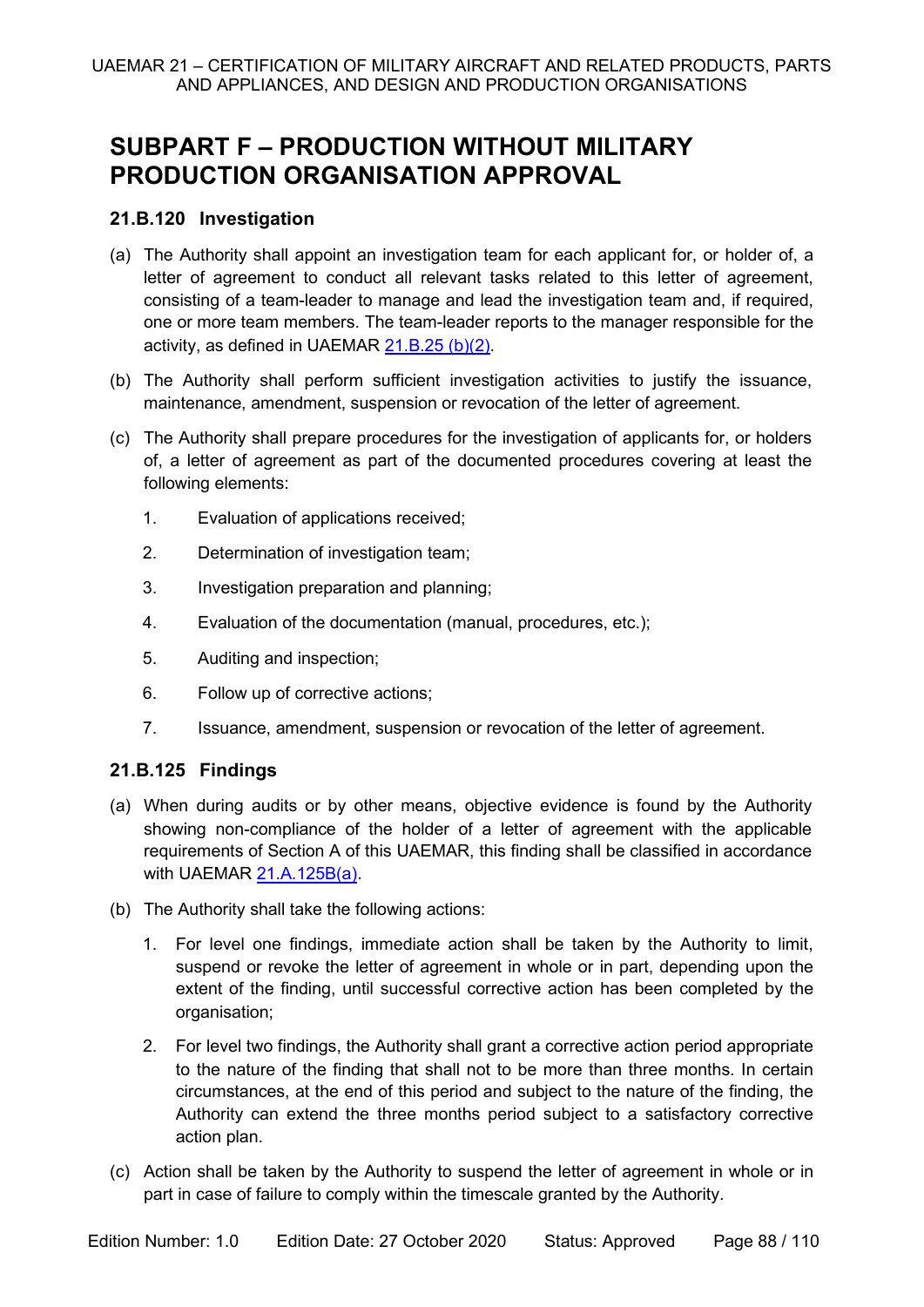#### **21.B.130 Issue of a letter of agreement**

- (a) When satisfied that the manufacturer is in compliance with the applicable requirements of UAEMAR 21 Section A, Subpart F, the Authority shall issue a letter of agreement to the showing of conformity of individual products, parts or appliances (UAEMAR Form 65) without undue delay.
- (b) The letter of agreement shall contain the scope of the agreement, a termination date and, where applicable, the appropriate limitations relating to the authorisation.
- (c) The duration of the letter of agreement is not to exceed one year, or as agreed with the manufacturer.

#### **21.B.135 Maintenance of the letter of agreement**

The Authority shall maintain the letter of agreement as long as:

- (a) The manufacturer is properly using the UAEMAR Form 52 as a Statement of Conformity for complete aircraft, and the UAEMAR Form 1 for products other than complete aircraft, parts and appliances; and
- (b) Inspections performed by the Authority before validation of the UAEMAR Form 52 or the UAEMAR Form 1, as per UAEMAR 21.A.130(c) did not reveal any findings of noncompliance against the requirements or the procedures as contained in the manual provided by the manufacturer, or against the conformity of the respective products, parts or appliances. These inspections shall check at least that:
	- 1. The agreement covers the product, part or appliance being validated, and remains valid;
	- 2. The manual described in UAEMAR 21.A.125A(b) and its change status referred to in the letter of agreement is used as the basic working document by the manufacturer. Otherwise, the inspection shall not continue and therefore the release certificates shall not be validated;
	- 3. Production has been carried out under the conditions prescribed in the letter of agreement and satisfactorily performed;
	- 4. Inspections and tests (including flight tests, if appropriate), as per U[AEMAR](#page-36-0)  $21.A.130(b)(2)$  and/or  $21.A.130(b)(3)$ , have been carried out under the conditions prescribed in the letter of agreement and satisfactorily performed;
	- 5. The inspections by the Authority described or addressed in the letter of agreement have been performed and found acceptable;
	- 6. The statement of conformity complies with UAEMAR 21.A.130, and the information provided does not prevent its validation; and
- (c) Any termination date for the letter of agreement has not been reached.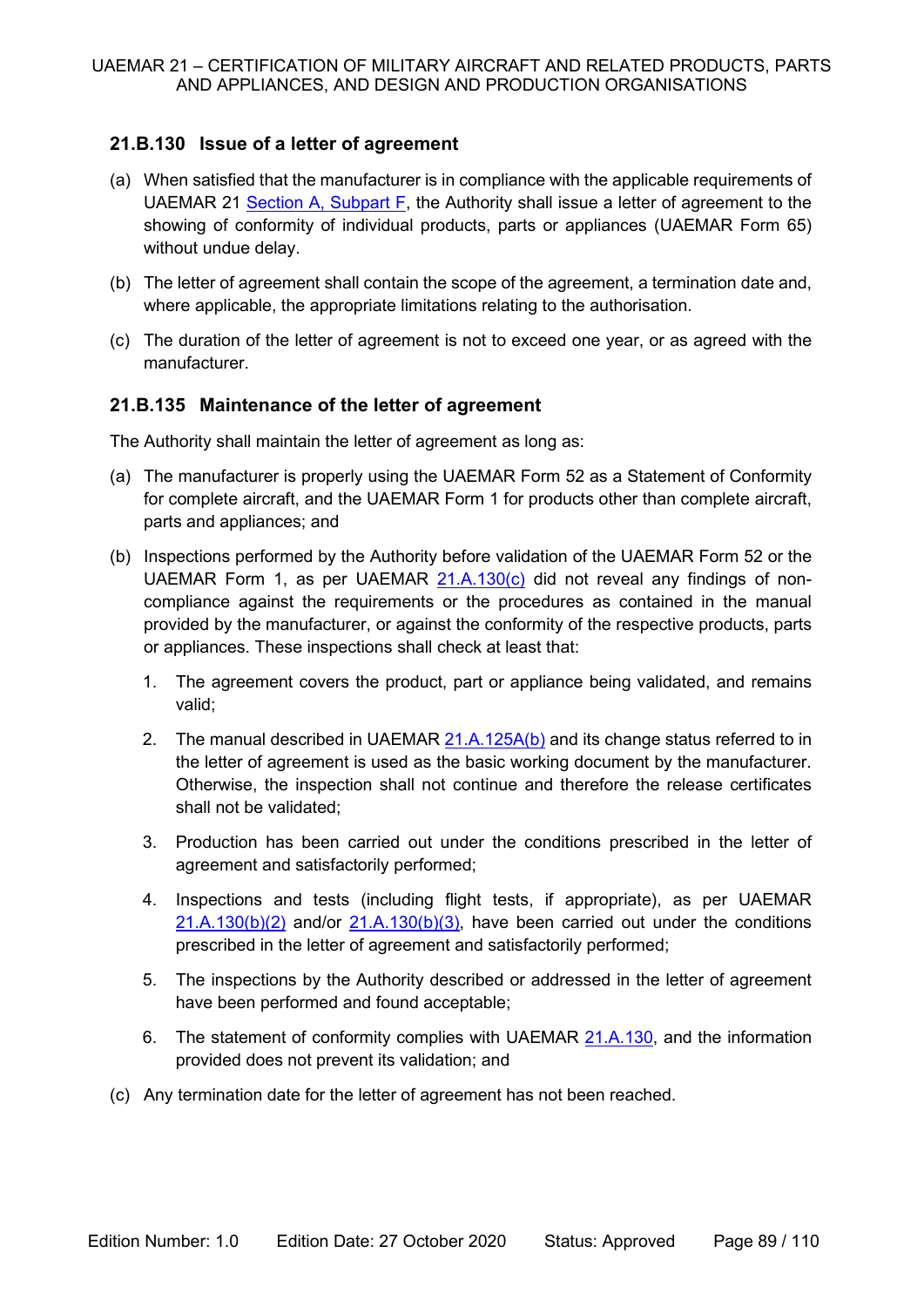#### **21.B.140 Amendment of the letter of agreement**

- (a) The Authority shall investigate, as appropriate, in accordance with UAEMAR 21.B.120 any amendment of the letter of agreement.
- (b) When the Authority is satisfied that the requirements of UAEMAR 21 Section A Subpart [F](#page-32-0) continue to be complied with, it shall amend the letter of agreement accordingly.

#### **21.B.145 Limitation, suspension and revocation of the letter of agreement**

- (a) The limitation, suspension or revocation of the letter of agreement shall be communicated in writing to the holder of the letter of agreement. The Authority shall state the reasons for the limitation, suspension or revocation and inform the holder of the letter of agreement of its right to appeal.
- (b) When the letter of agreement has been suspended it shall only be reinstated after compliance with UAEMAR 21 Section A, Subpart F has been re-established.

#### **21.B.150 Record keeping**

- (a) The Authority shall establish a system of record keeping that allows adequate traceability of the process to issue, maintain, amend, suspend or revoke each individual letter of agreement.
- (b) The records shall at least contain:
	- 1. The documents provided by the applicant for, or holder of, a letter of agreement;
	- 2. The documents established during investigation and inspection, in which the activities and the final results of the elements defined in UAEMAR 21.B.120 are stated, including findings and corrective actions established in accordance with UAEMAR 21.B.125;
	- 3. The letter of agreement, including changes; and
	- 4. The minutes of the meetings with the manufacturer.
- (c) The records shall be archived for a minimum retention period of six years after termination of the letter of agreement.
- (d) The Authority shall also maintain records of all statements of conformity (UAEMAR Form 52) and authorised release certificates (UAEMAR Form 1) that it has validated.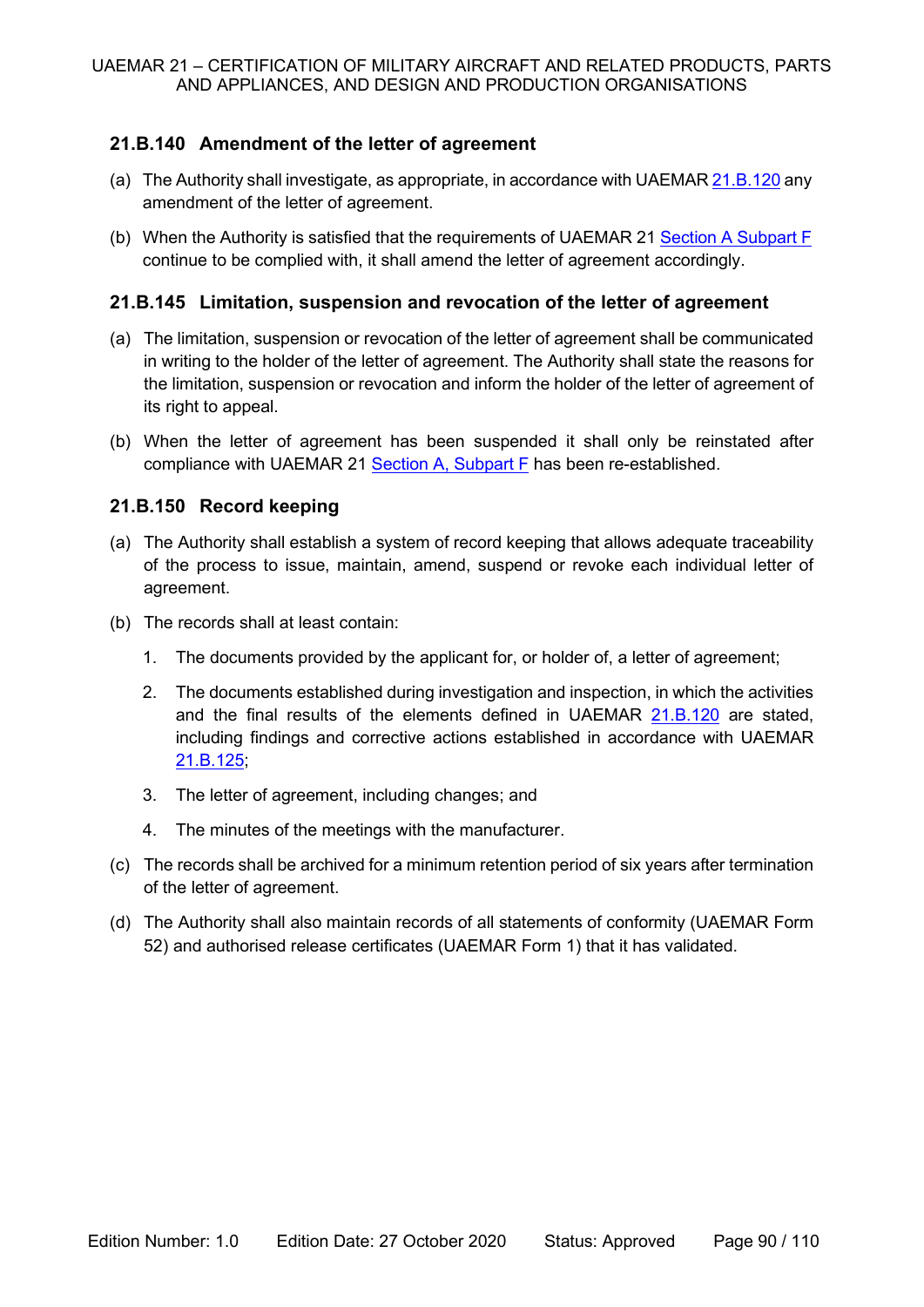# **SUBPART G – MILITARY PRODUCTION ORGANISATION APPROVAL**

#### **21.B.220 Investigation**

- (a) The Authority shall appoint a production organisation approval team for each applicant, or holder of, a production organisation approval to conduct all relevant tasks related to this production organisation approval, consisting of a team leader to manage and lead the approval team and, if required, one or more team members. The team leader reports to the manager responsible for the activity as defined in UAEMAR  $21.B.25(b)(2)$ .
- (b) The Authority shall perform sufficient investigation activities to justify the issuance, maintenance, amendment, suspension or revocation of the approval.
- (c) The Authority shall prepare procedures for the investigation of a production organisation that has applied for an approval, as part of the documented procedures, covering at least the following elements:
	- 1. Evaluation of applications received;
	- 2. Determination of production organisation approval team;
	- 3. Investigation preparation and planning;
	- 4. Evaluation of the documentation (production organisation exposition, procedures, etc.);
	- 5. Auditing;
	- 6. Follow up of corrective actions;
	- 7. Issuance, amendment, suspension or revocation of a production organisation approval;
	- 8. Continued surveillance.

#### **21.B.225 Findings**

- (a) When during audits or by other means objective evidence is found by the Authority, showing non-compliance of the holder of a production organisation approval with the applicable requirements of Section A, this finding shall be classified in accordance with UAEMAR 21.A.158(a).
- (b) The Authority shall take the following actions:
	- 1. For level one findings, immediate action shall be taken by the Authority to limit, suspend or revoke the production organisation approval, in whole or in part, depending upon the extent of the finding, until successful corrective action has been completed by the organisation;
	- 2. For level two findings, the Authority shall grant a corrective action period appropriate to the nature of the finding that shall not to be more than three months. In certain circumstances, at the end of this period and subject to the nature of the finding, the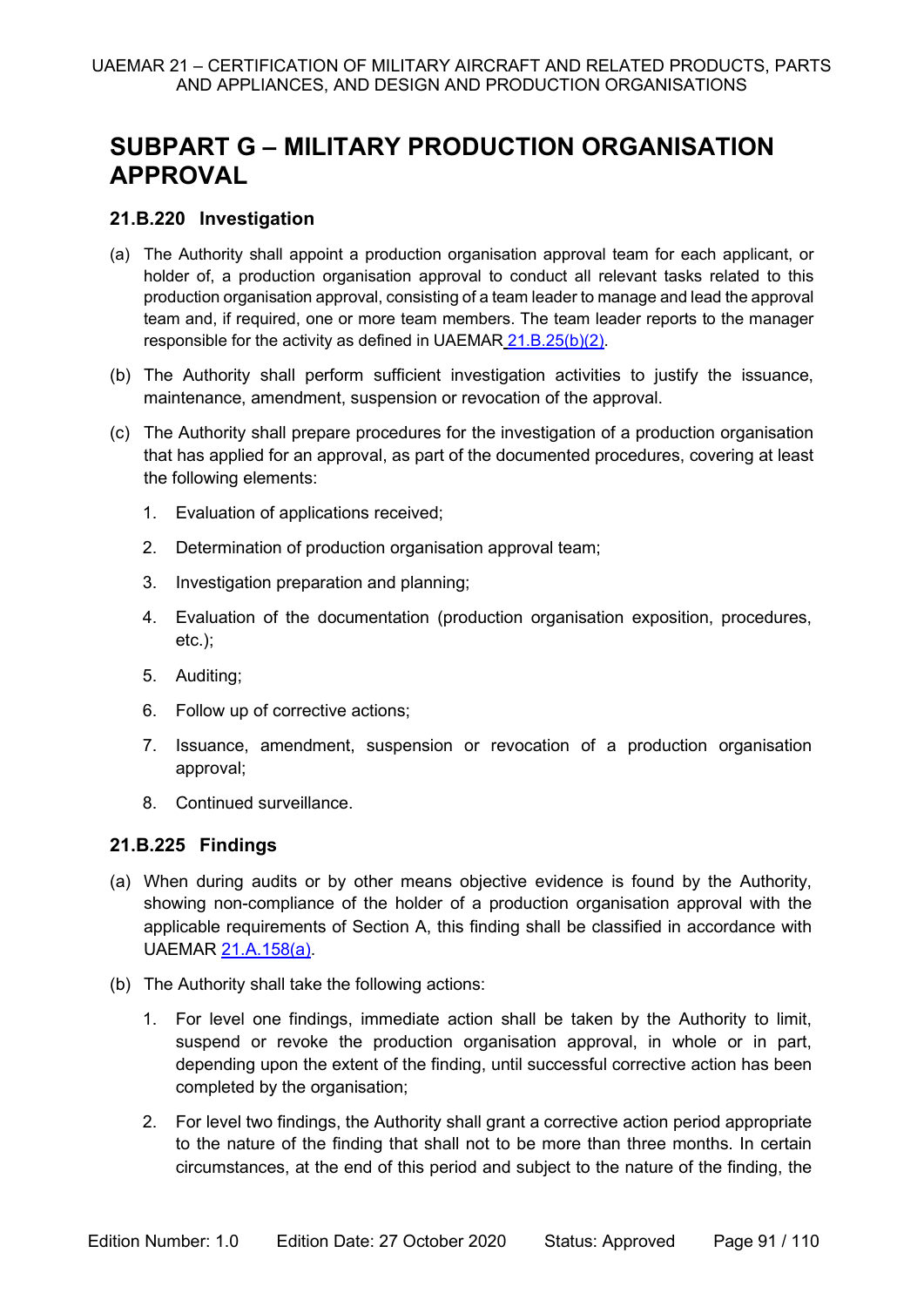Authority can extend the three months period subject to a satisfactory corrective action plan.

(c) Action shall be taken by the Authority to suspend the approval in whole or in part, in case of failure to comply within the timescale granted by the Authority.

#### **21.B.230 Issue of certificate**

- (a) When satisfied that the production organisation is in compliance with the applicable requirements of UAEMAR 21 Section A, Subpart G, the Authority shall issue a Production Organisation Approval (UAEMAR Form 55) without undue delay.
- (b) The reference number shall be included on the UAEMAR Form 55 in a manner specified by the Authority.

#### **21.B.235 Continued surveillance**

- (a) In order to justify the maintenance of the production organisation approval the Authority shall perform continued surveillance:
	- 1. To verify that the production organisation approval holder's quality system complies with UAEMAR 21 Section A, Subpart G;
	- 2. To verify that the organisation of the production organisation approval holder operates in accordance with the production organisation exposition;
	- 3. To verify the effectiveness of the production organisation exposition procedures; and
	- 4. To monitor by sample the standards of the product, part or appliance.
- (b) Continued surveillance shall be performed in accordance with UAEMAR 21.B.220.
- (c) The Authority shall provide through planned continued surveillance that a production organisation approval is completely reviewed for compliance with this UAEMAR during a period of 24 months. The continued surveillance may be made up of several investigation activities during this period. The number of audits may vary depending upon the complexity of the organisation, the number of sites and the criticality of the production. The holder of a production organisation approval shall be subject to continued surveillance activity by the Authority at least once every year.

#### **21.B.240 Amendment of a production organisation approval**

- (a) The Authority shall monitor any minor change through the continued surveillance activities.
- (b) The Authority shall investigate as appropriate in accordance with UAEMAR 21.B.220 any significant change of a production organisation approval or application by the holder of a production organisation approval for an amendment of the scope and terms of approval.
- (c) When the Authority is satisfied that the requirements of UAEMAR 21 Section A, Subpart [G](#page-38-0) continue to be complied with, it shall amend the production organisation approval accordingly.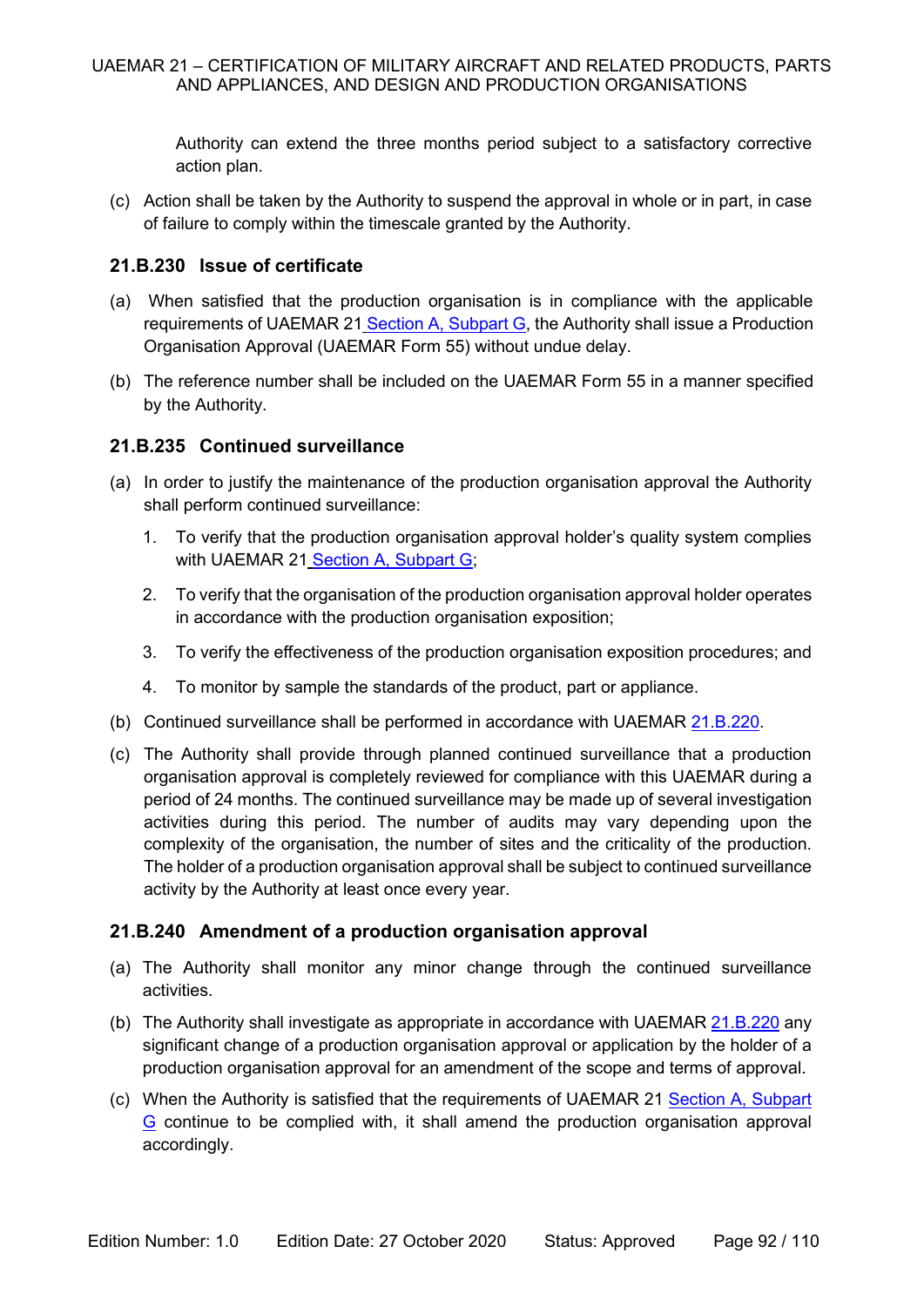#### **21.B.245 Suspension and revocation of a production organisation approval**

- (a) In case of a level one or level two finding, the Authority shall partly or fully limit, suspend or revoke a production organisation approval as follows:
	- 1. In case of a level one finding the production organisation approval shall be immediately limited or suspended. If the holder of the production organisation approval fails to comply with UAEMAR  $21.A.158(c)(1)$ , the production organisation approval shall be revoked;
	- 2. In case of a level two finding, the Authority shall decide on any restriction to the scope of approval, by temporary suspension of the production organisation approval or parts thereof. If the holder of a production organisation approval fails to comply with UAEMAR  $21.A.158(c)(2)$ , the production organisation approval shall be revoked.
- (b) The limitation, suspension or revocation of the production organisation approval shall be communicated in writing to the holder of the production organisation approval. The Authority shall state the reasons for the suspension or revocation and inform the holder of the production organisation approval of its right to appeal.
- (c) When a production organisation approval has been suspended it shall only be reinstated after compliance with UAEMAR 21 Section A, Subpart G has been re-established.

#### **21.B.260 Record keeping**

- (a) The Authority shall establish a system of record keeping that allows adequate traceability of the process to issue, maintain, amend, suspend or revoke each individual production organisation approval.
- (b) The records shall at least contain:
	- 1. The documents provided by the applicant for, or holder of, a production organisation approval certificate;
	- 2. The documents established during the investigation, in which the activities and the final results of the elements defined in UAEMAR 21.B.220 are stated, including findings and corrective actions established in accordance with UAEMAR 21.B.225;
	- 3. The continued surveillance programme, including records of investigations performed;
	- 4. The production organisation approval certificate, including changes;
	- 5. The minutes of the meetings with the holder of the production organisation approval.
- (c) The records are to be archived for a minimum retention period of six years.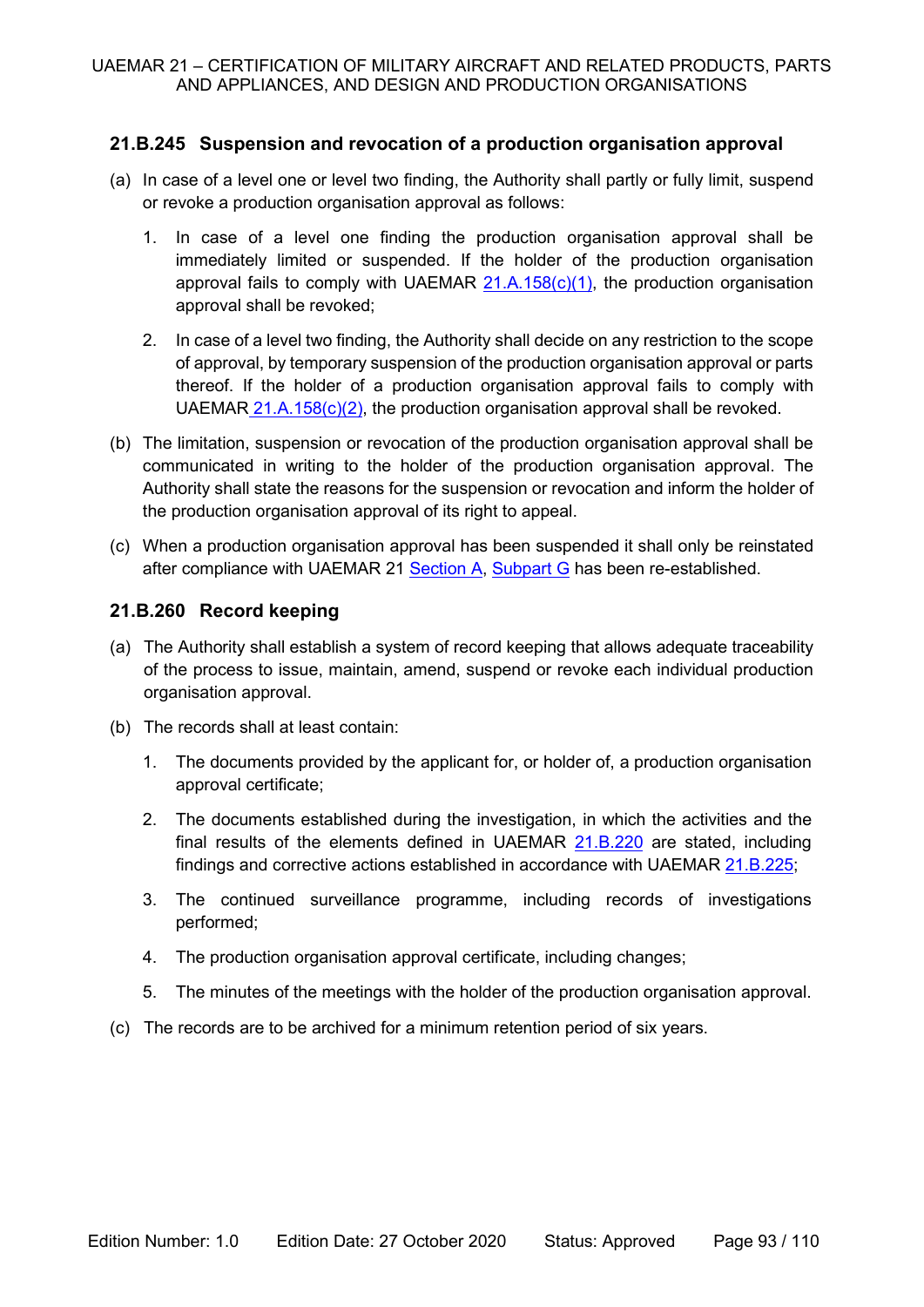### **SUBPART H – MILITARY CERTIFICATES OF AIRWORTHINESS AND MILITARY RESTRICTED CERTIFICATES OF AIRWORTHINESS**

#### **21.B.320 Investigation**

- (a) The Authority of registry shall perform sufficient investigation activities for an applicant for, or holder of, an airworthiness certificate to justify the issuance, maintenance, amendment, suspension or revocation of the certificate.
- (b) The Authority of registry shall prepare evaluation procedures covering at least the following elements:
	- 1. Evaluation of eligibility of the applicant;
	- 2. Evaluation of the eligibility of the application;
	- 3. Classification of airworthiness certificates;
	- 4. Evaluation of the documentation received with the application;
	- 5. Inspection of aircraft;
	- 6. Determination of necessary conditions, restrictions or limitations to the airworthiness certificates.

#### **21.B.325 Issue of airworthiness certificates**

- (a) The Authority of registry shall issue or change a Certificate of Airworthiness (UAEMAR Form 25) when it is satisfied that the requirements of UAEMAR 21.B.326 and the applicable requirements of UAEMAR 21 Section A of Subpart H are met.
- (b) The Authority of registry shall issue or change a Restricted Certificate of Airworthiness (UAEMAR Form 24) when it is satisfied that the requirements of UAEMAR 21.B.327 and the applicable requirements of U[AEMAR 21 Section A of Subpart H](#page-46-0) are met.
- (c) For any new aircraft or used aircraft originating from a non-recognised State, in addition to the appropriate airworthiness certificate referred to in point (a) or (b), the MAA shall issue an initial Military Airworthiness Review Certificate (UAEMAR Form 15a).

### **21.B.326 Certificate of airworthiness**

The Authority of registry shall issue a certificate of airworthiness for:

- (a) New aircraft:
	- 1. Upon presentation of the documentation required by U[AEMAR 21.A.174\(b\)\(2\);](#page-47-0)
	- 2. When the Authority of registry is satisfied that the aircraft conforms to an approved design and is in a condition for safe operation. This may include inspections by the Authority of registry.
- (b) Used aircraft: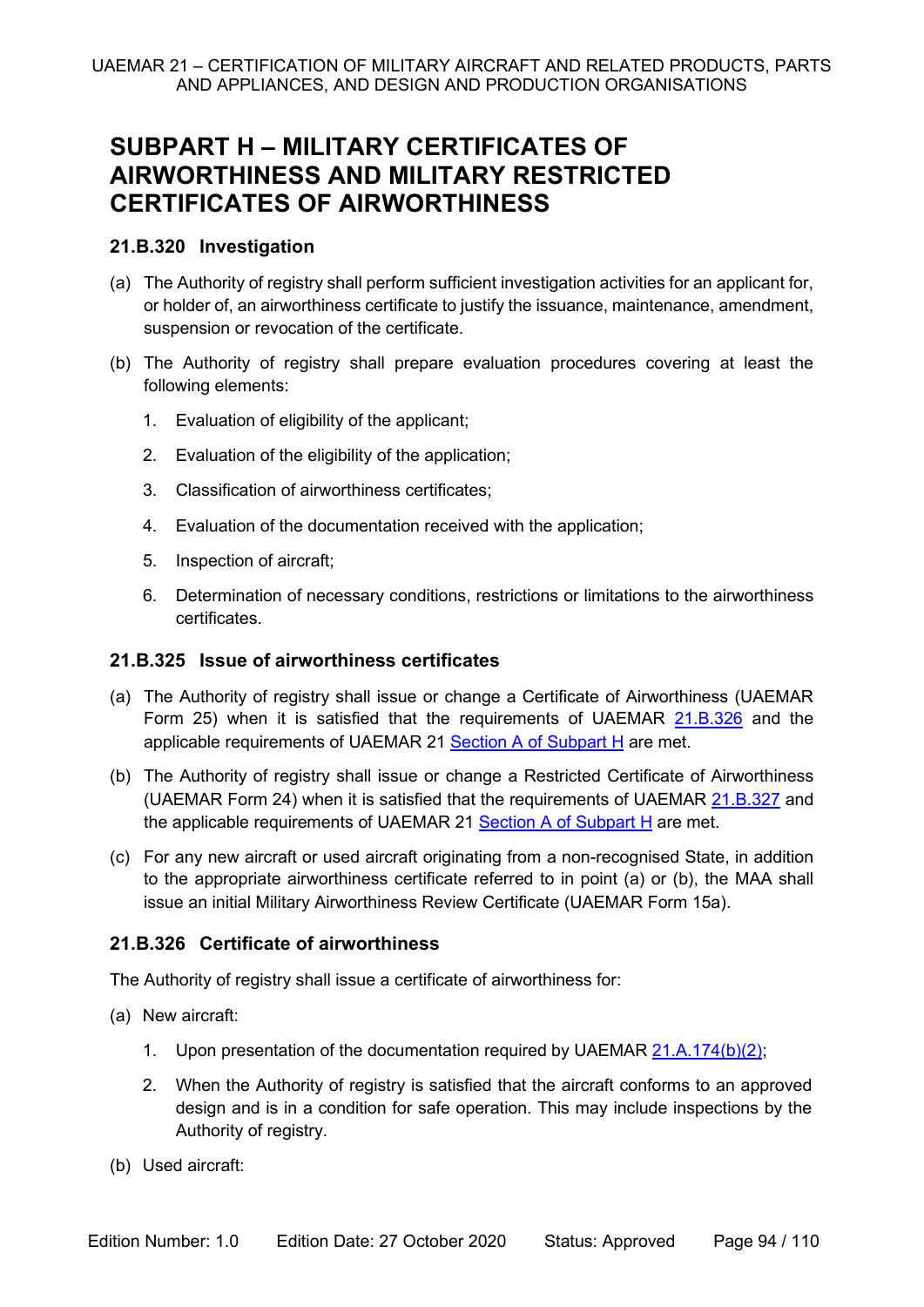- 1. Upon presentation of the documentation required by UAEMAR 21.A.174(b)(3) demonstrating that:
	- i. The aircraft conforms to a type design approved under a type certificate and any supplemental type certificate, change or repair approved in accordance with this UAEMAR;
	- ii. The applicable Airworthiness Directives have been complied with; and
	- iii. The aircraft has been inspected in accordance with the applicable provisions of UAEMAR M.
- 2. When the Authority of registry is satisfied that the aircraft conforms to an approved design and is in a condition for safe operation. This may include inspections by the Authority of registry.

#### **21.B.327 Restricted certificate of airworthiness**

- (a) The Authority of registry shall issue a restricted certificate of airworthiness for:
	- 1. New aircraft:
		- i. Upon presentation of the documentation required by UAEMAR 21.A.174(b)(2);
		- ii. When the Authority of registry is satisfied that the aircraft conforms to an approved design under a restricted type certificate or in accordance with specific airworthiness specifications, and is in a condition for safe operation. This may include inspections by the Authority of registry.
	- 2. Used aircraft:
		- i. Upon presentation of the documentation required by UAEMAR 21.A.174(b)(3) demonstrating that:
			- (A) The aircraft conforms to a design approved under a restricted type certificate or in accordance with specific airworthiness specifications and any supplemental type certificate change or repair approved in accordance with this UAEMAR;
			- (B) The applicable Airworthiness Directives have been complied with; and
			- (C) The aircraft has been inspected in accordance with the applicable provisions of UAEMAR M.
		- ii. When the Authority of registry is satisfied that the aircraft conforms to the approved design and is in a condition for safe operation. This may include inspections by the Authority of registry.
- (b) For an aircraft that cannot comply with the essential requirements referred to in the Basic Framework Document and which is not eligible for a restricted type certificate, the Authority shall, as necessary to take account of deviations from these essential requirements: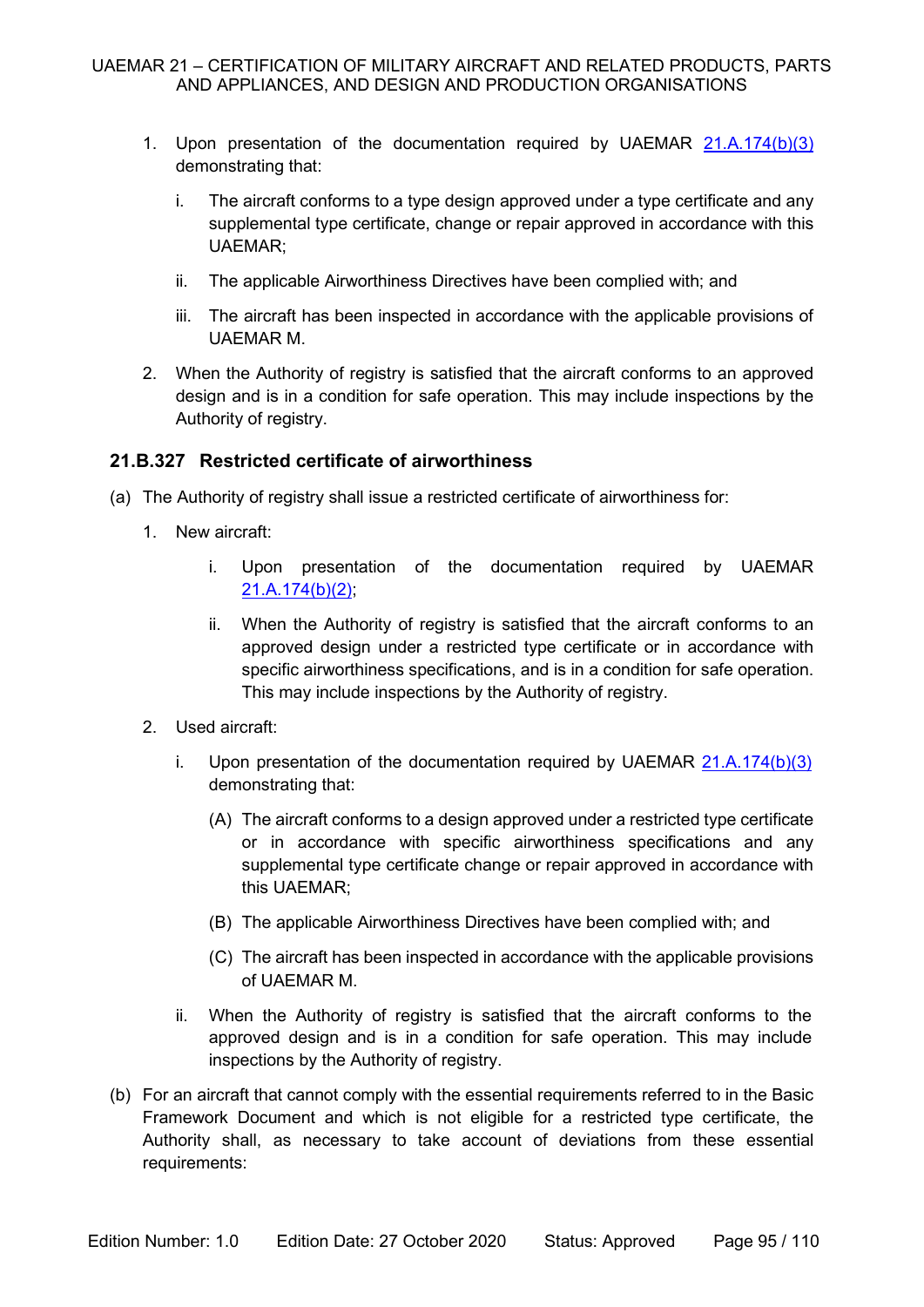- 1. Issue and check compliance with specific airworthiness specifications ensuring adequate safety with regard to the intended use; and
- 2. Specify limitations for use of this aircraft.
- (c) Limitations for use will be associated with restricted certificates of airworthiness, including airspace restrictions, as necessary to take account of deviations from essential requirements for airworthiness laid down in the Basic Framework Document.

#### **21.B.330 Suspension and revocation of certificates of airworthiness and restricted certificates of airworthiness**

- (a) Upon evidence that any of the conditions specified in UAEMAR  $21.A.181(a)$  is not met, the Authority of registry shall suspend or revoke an airworthiness certificate.
- (b) Upon issuance of the notice of suspension or revocation of a certificate of airworthiness or restricted certificate of airworthiness the Authority of registry shall state the reasons for the suspension or revocation and inform the holder of the certificate on its right to appeal.

#### **21.B.345 Record keeping**

- (a) The Authority of registry shall establish a system of record keeping that allows adequate traceability of the process to issue, maintain, amend, suspend or revoke each individual airworthiness certificate.
- (b) The records shall at least contain:
	- 1. The documents provided by the applicant;
	- 2. The documents established during the investigation, in which the activities and the final results of the elements defined in UAEMAR 21.B.320(b) are stated; and
	- 3. A copy of the certificate, including amendments.
- (c) The records shall be archived for a minimum retention period of six years after leaving that national register.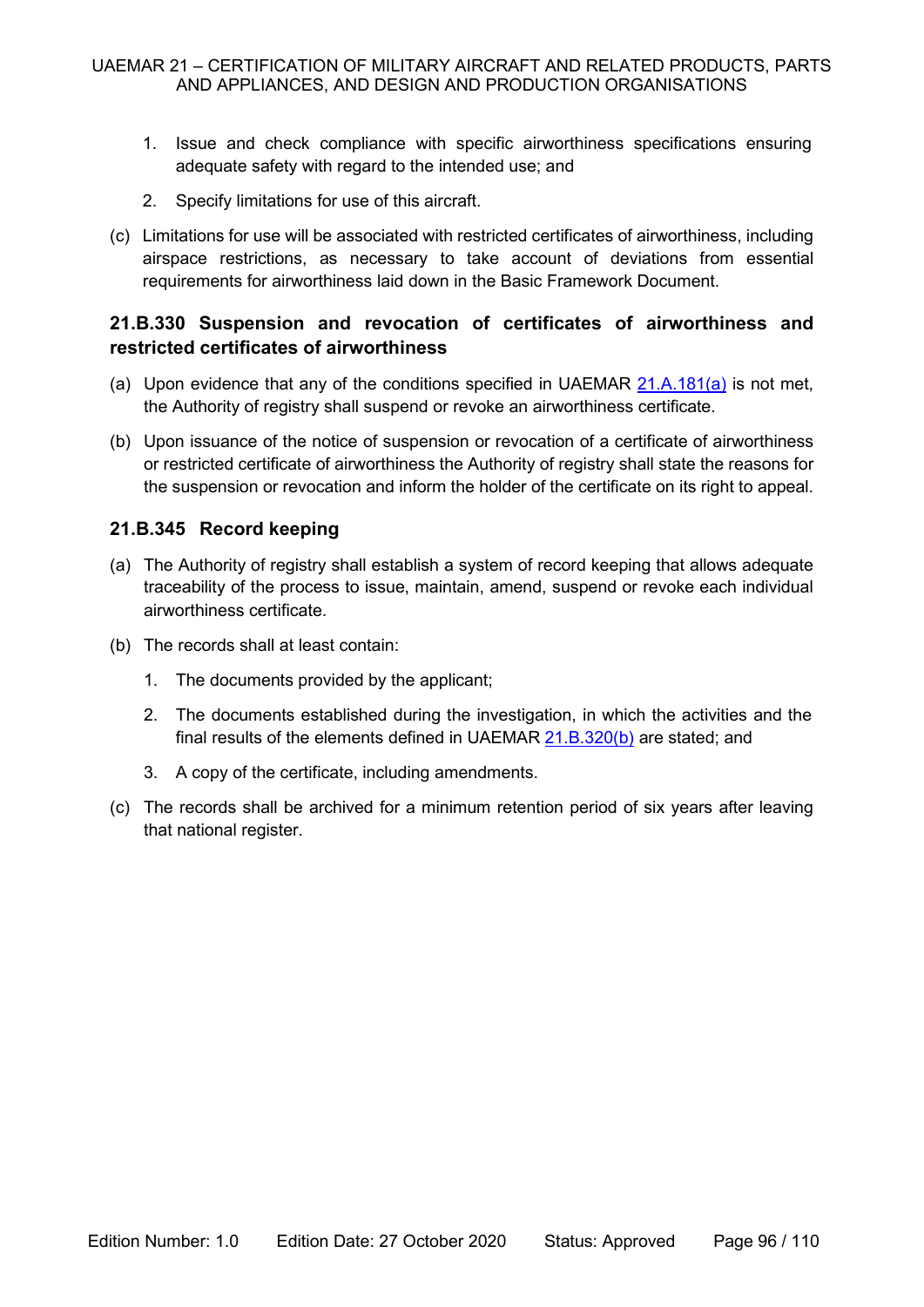# **SUBPART I – RESERVED**

To be added later if required.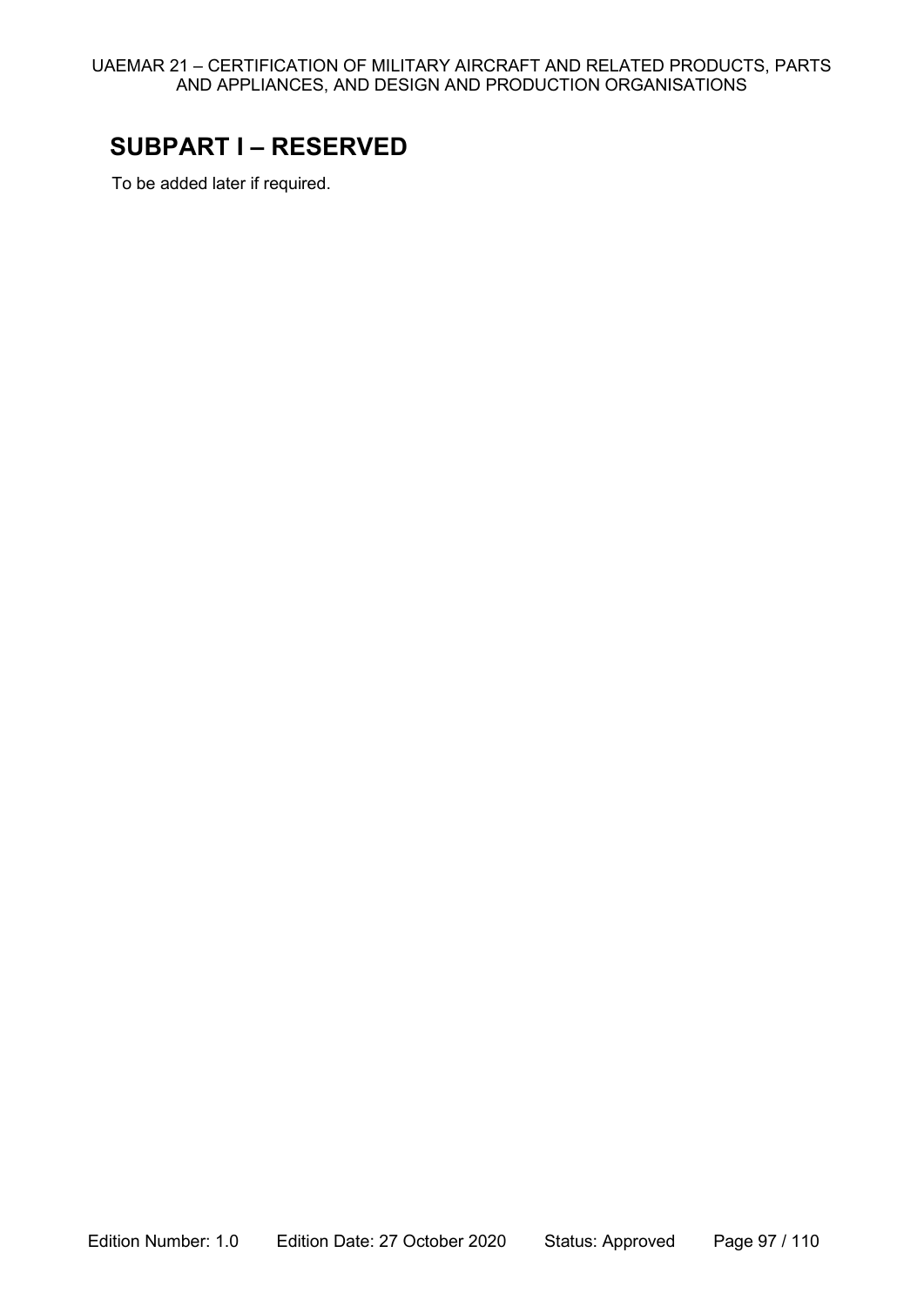# **SUBPART J – MILITARY DESIGN ORGANISATION APPROVAL**

#### **21.B.460 Investigation**

- (a) The Authority shall appoint a design organisation approval team for each applicant, or holder of, a design organisation approval to conduct all relevant tasks related to this design organisation approval, consisting of a team leader to manage and lead the approval team and, if required, one or more team members. The team leader reports to the manager responsible for the activity as defined in UAEMAR 21.B.25(b)(2).
- (b) The Authority shall perform sufficient investigation activities to justify the issuance, maintenance, amendment, suspension or revocation of the approval.
- (c) The Authority shall prepare procedures for the investigation of a design organisation approval, as part of the documented procedures, covering at least the following elements:
	- 1. Evaluation of applications received;
	- 2. Determination of design organisation approval team;
	- 3. Investigation preparation and planning;
	- 4. Evaluation of the documentation (design organisation exposition, procedures, etc.);
	- 5. Auditing;
	- 6. Follow up of corrective actions;
	- 7. Issuance, amendment, suspension or revocation of design organisation approval;
	- 8. Continued surveillance.

#### **21.B.465 Findings**

- (a) When during audits or by other means objective evidence is found by the Authority, showing non-compliance of the holder of a design organisation approval with the applicable requirements of Section A, this finding shall be classified in accordance with UAEMAR 21.A.258(a).
- (b) The Authority shall take the following actions:
	- 1. For level one findings, immediate action shall be taken by the Authority to limit, suspend or revoke the design organisation approval, in whole or in part, depending upon the extent of the finding, until successful corrective action has been completed by the organisation;
	- 2. For level two findings, the Authority shall grant a corrective action period appropriate to the nature of the finding that is not to be more than three months. In certain circumstances, at the end of this period and subject to the nature of the finding, the Authority can extend the three months period subject to a satisfactory corrective action plan.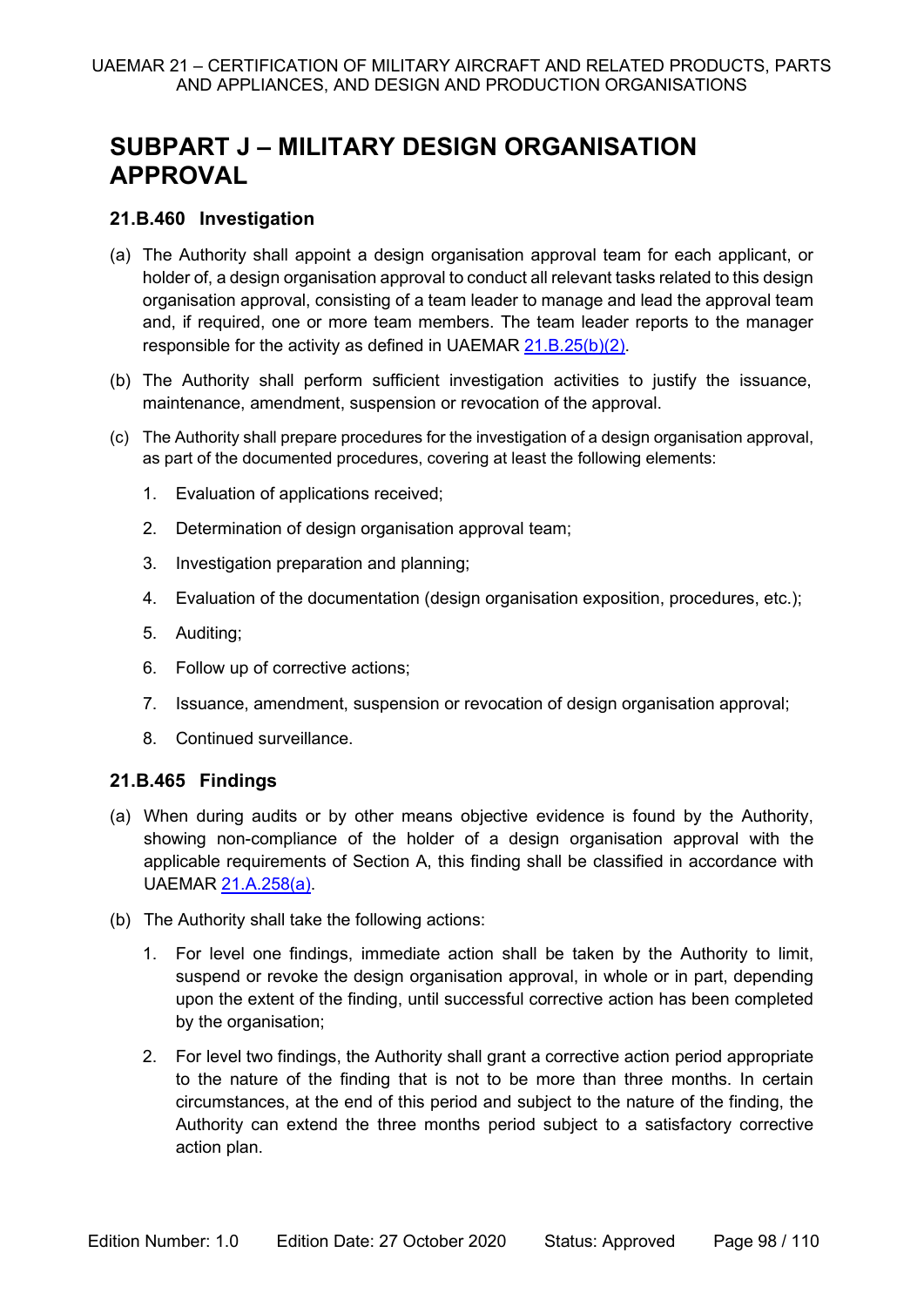(c) Action shall be taken by the Authority to suspend the approval in whole or in part, in case of failure to comply within the timescale granted by the Authority.

#### **21.B.470 Issue of certificate**

- (a) When satisfied that the design organisation is in compliance with the applicable requirements of UAEMAR 21 Section A, Subpart J, the Authority shall issue a Design Organisation Approval without undue delay.
- (b) The reference number shall be included on the Approval document in a manner specified by the Authority.

#### **21.B.475 Continued surveillance**

- (a) In order to justify the maintenance of the design organisation approval the Authority shall perform continued surveillance:
	- 1. To verify that the design organisation approval holder's design assurance system complies with UAEMAR 21 Section A, Subpart J;
	- 2. To verify that the organisation of the design organisation approval holder operates in accordance with the design organisation exposition;
	- 3. To verify the effectiveness of the design organisation exposition procedures; and
	- 4. To monitor by sample the information coming from approval processes of design data.
- (b) Continued surveillance shall be performed in accordance with UAEMAR 21.B.460.
- (c) The Authority shall provide through planned continued surveillance that a design organisation approval is completely reviewed for compliance with this UAEMAR during a period of 36 months. The continued surveillance may be made up of several investigation activities during this period. The number of audits may vary depending upon the complexity of the organisation, the number of sites and the criticality of the design activities. The holder of a design organisation approval shall be subject to continued surveillance activity by the Authority at least once every year.

#### **21.B.480 Amendment of a design organisation approval**

- (a) The Authority shall monitor any minor change through the continued surveillance activities.
- (b) The Authority shall investigate as appropriate in accordance with UAEMAR 21.B.460 any significant change of a design organisation approval or application by the holder of a design organisation approval for an amendment of the scope and terms of approval.
- (c) When the Authority is satisfied that the requirements of UAEMAR 21 Section A, Subpart [J](#page-50-0) continue to be complied with, it shall amend the design organisation approval accordingly.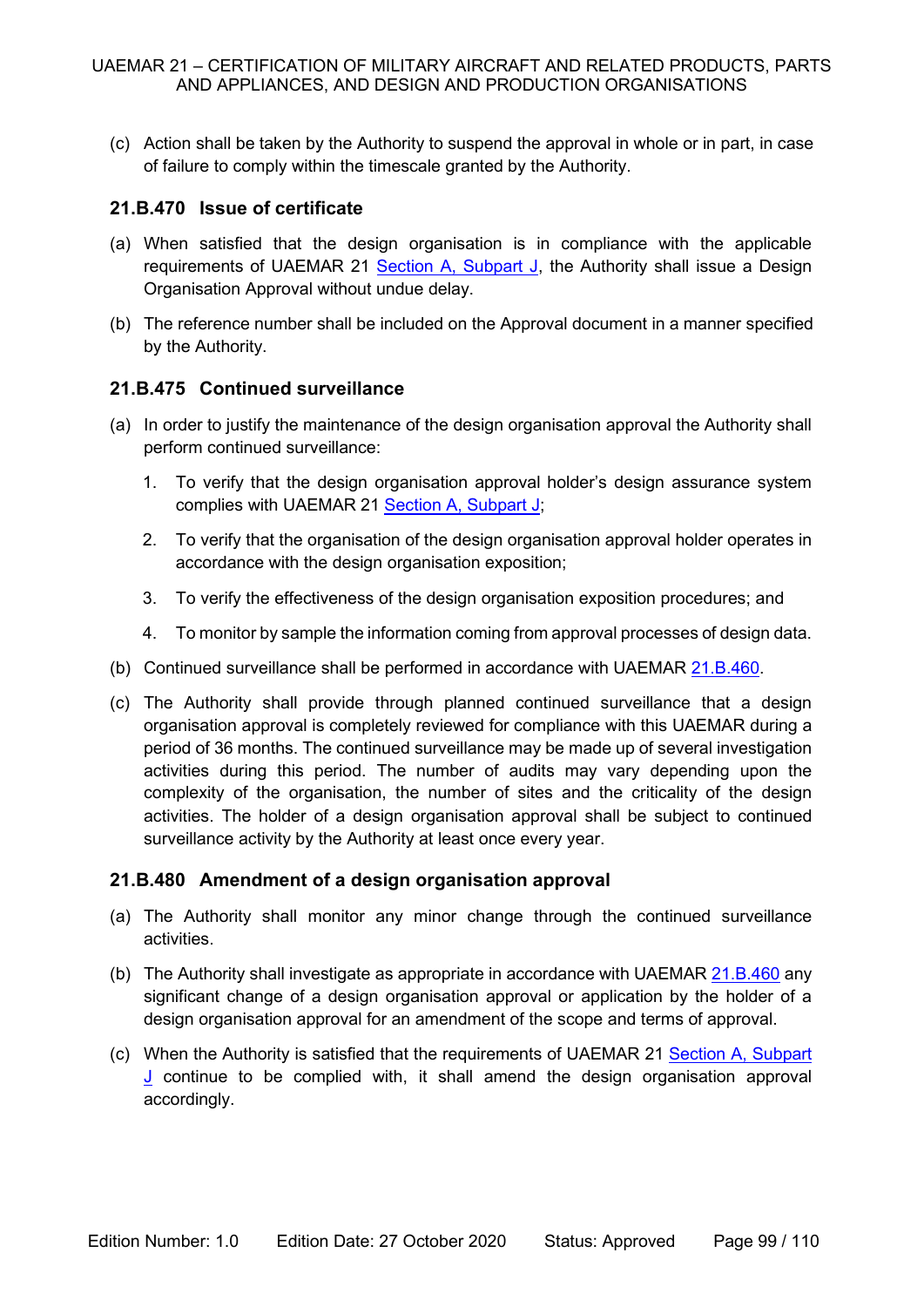#### **21.B.485 Suspension and revocation of a design organisation approval**

- (a) In case of a level one or level two finding, the Authority shall partly or fully limit, suspend or revoke a design organisation approval as follows:
	- 1. In case of a level one finding the design organisation approval shall be immediately limited or suspended. If the holder of the design organisation approval fails to comply with UAEMAR  $21.A.258(c)(1)$ , the design organisation approval shall be revoked;
	- 2. In case of a level two finding, the Authority shall decide on any restriction to the scope of approval, by temporary suspension of the design organisation approval or parts thereof. If the holder of a design organisation approval fails to comply with UAEMAR  $21.A.258(c)(2)$ , the design organisation approval shall be revoked.
- (b) The limitation, suspension or revocation of the design organisation approval shall be communicated in writing to the holder of the design organisation approval. The Authority shall state the reasons for the suspension or revocation and inform the holder of the design organisation approval of its right to appeal.
- (c) When a design organisation approval has been suspended it shall only be reinstated after compliance with UAEMAR 21 Section A, Subpart J has been re-established.

#### **21.B.490 Record keeping**

- (a) The Authority shall establish a system of record keeping that allows adequate traceability of the process to issue, maintain, amend, suspend or revoke each individual design organisation approval.
- (b) The records shall at least contain:
	- 1. The documents provided by the applicant for, or holder of, a design organisation approval certificate;
	- 2. The documents established during the investigation, in which the activities and the final results of the elements defined in UAEMAR 21.B.460 are stated, including findings and corrective actions established in accordance with UAEMAR 21.B.465;
	- 3. The continued surveillance programme, including records of investigations performed;
	- 4. The design organisation approval certificate, including changes;
	- 5. The minutes of the meetings with the holder of the design organisation approval.
- (c) The records shall be archived for a minimum retention period of six years.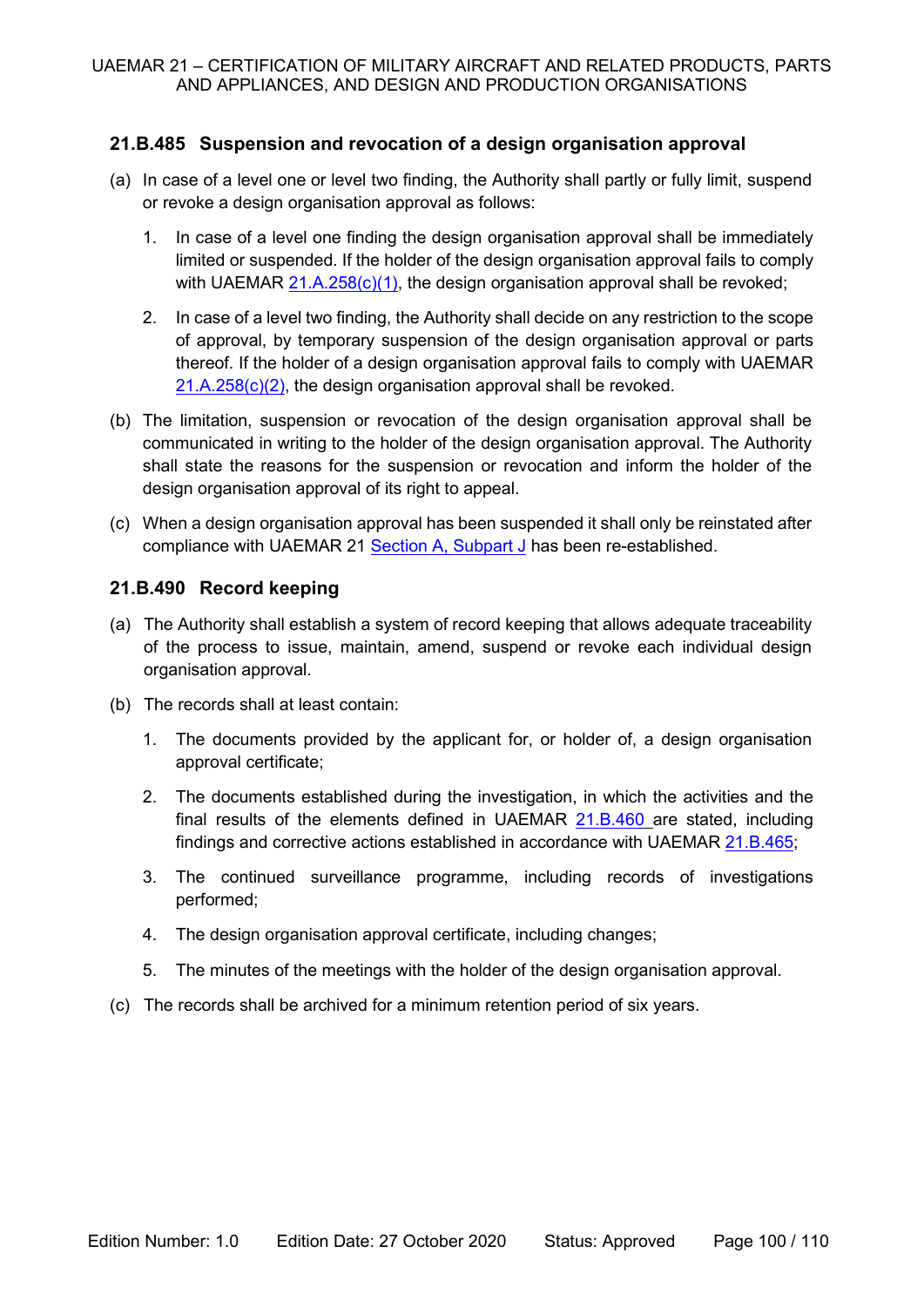# **SUBPART K – PARTS AND APPLIANCES**

Administrative procedures established by the Authority shall apply.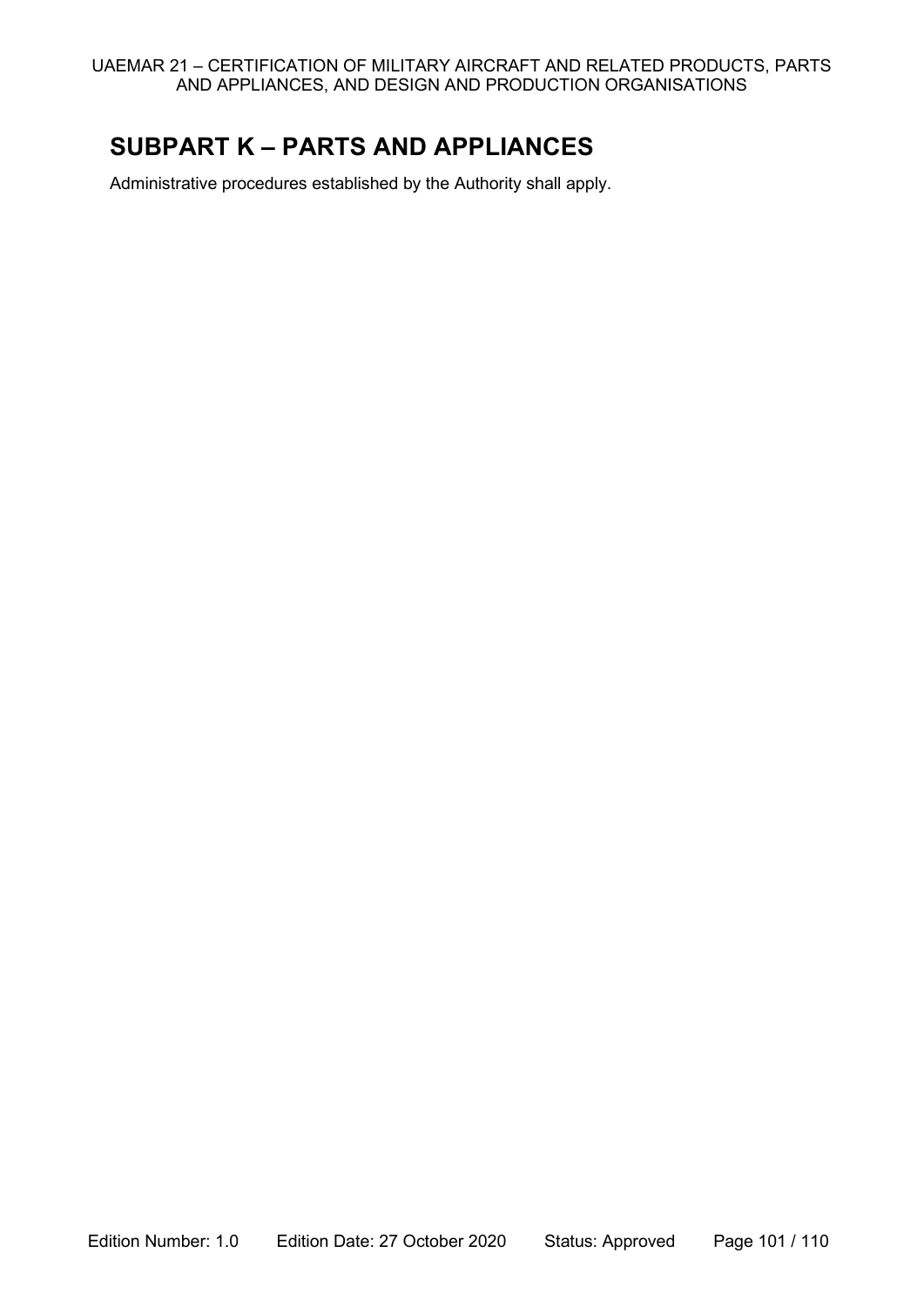### **SUBPART L – NOT APPLICABLE**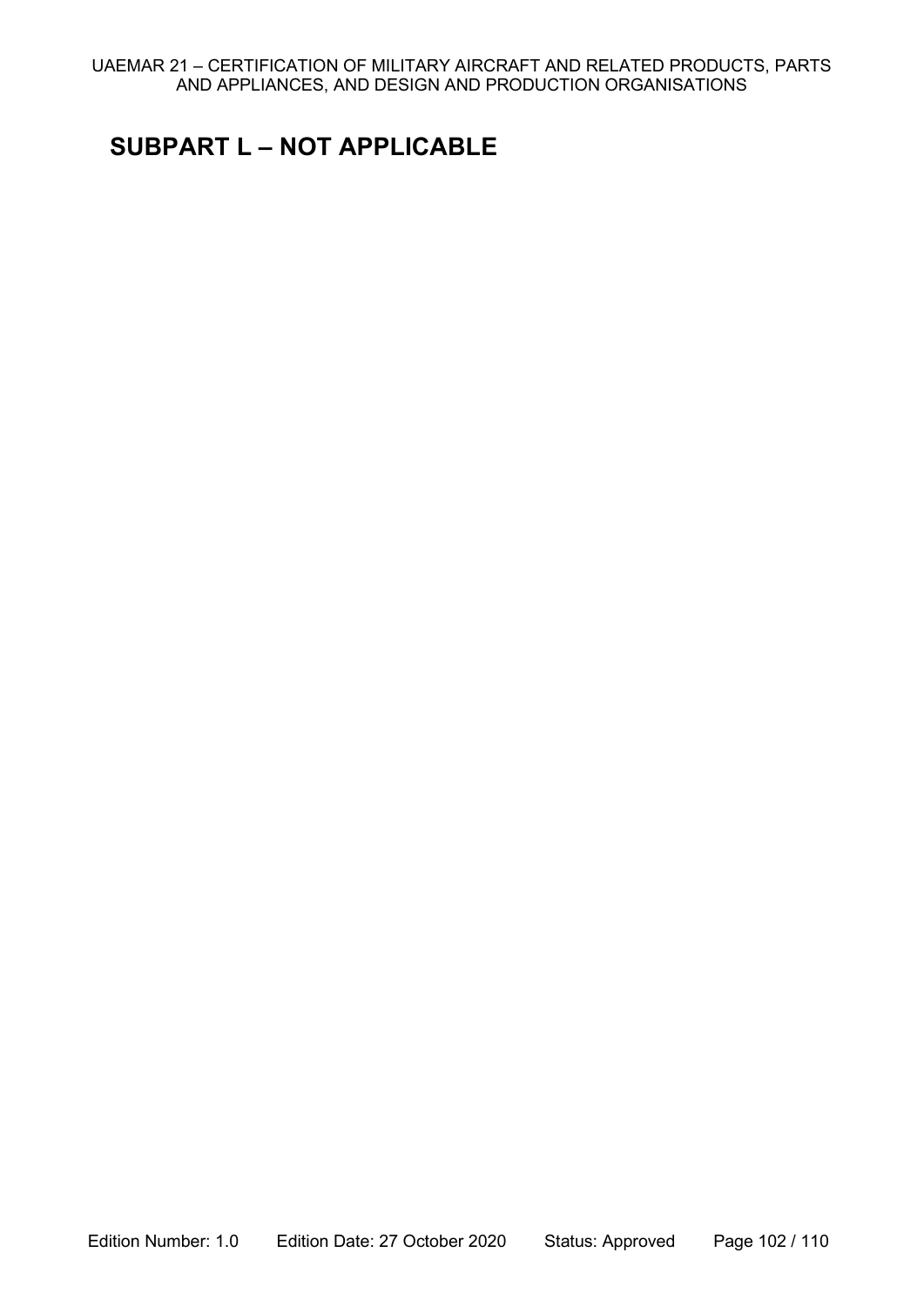### **SUBPART M – REPAIRS**

Administrative procedures established by the Authority shall apply.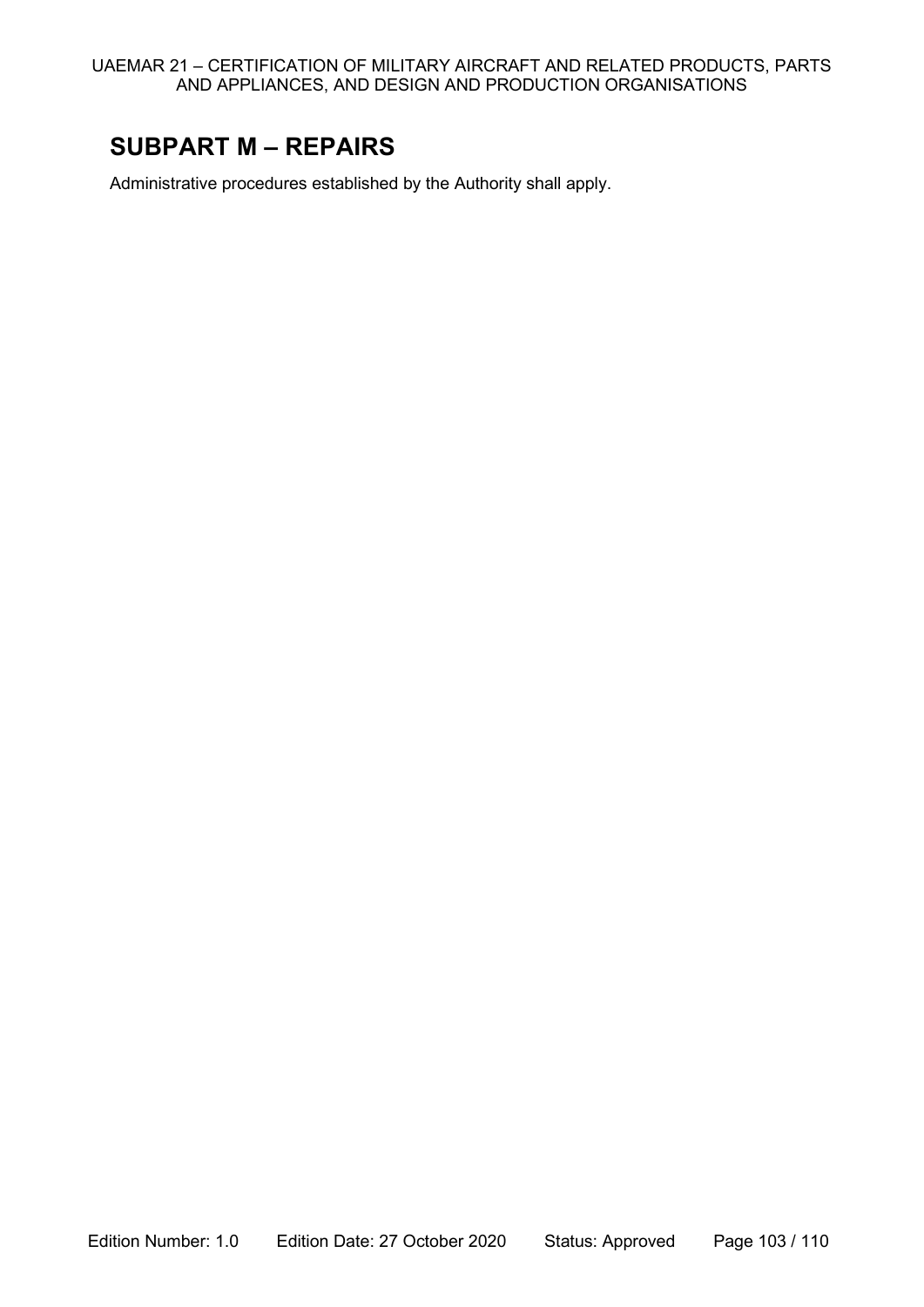### **SUBPART N – NOT APPLICABLE**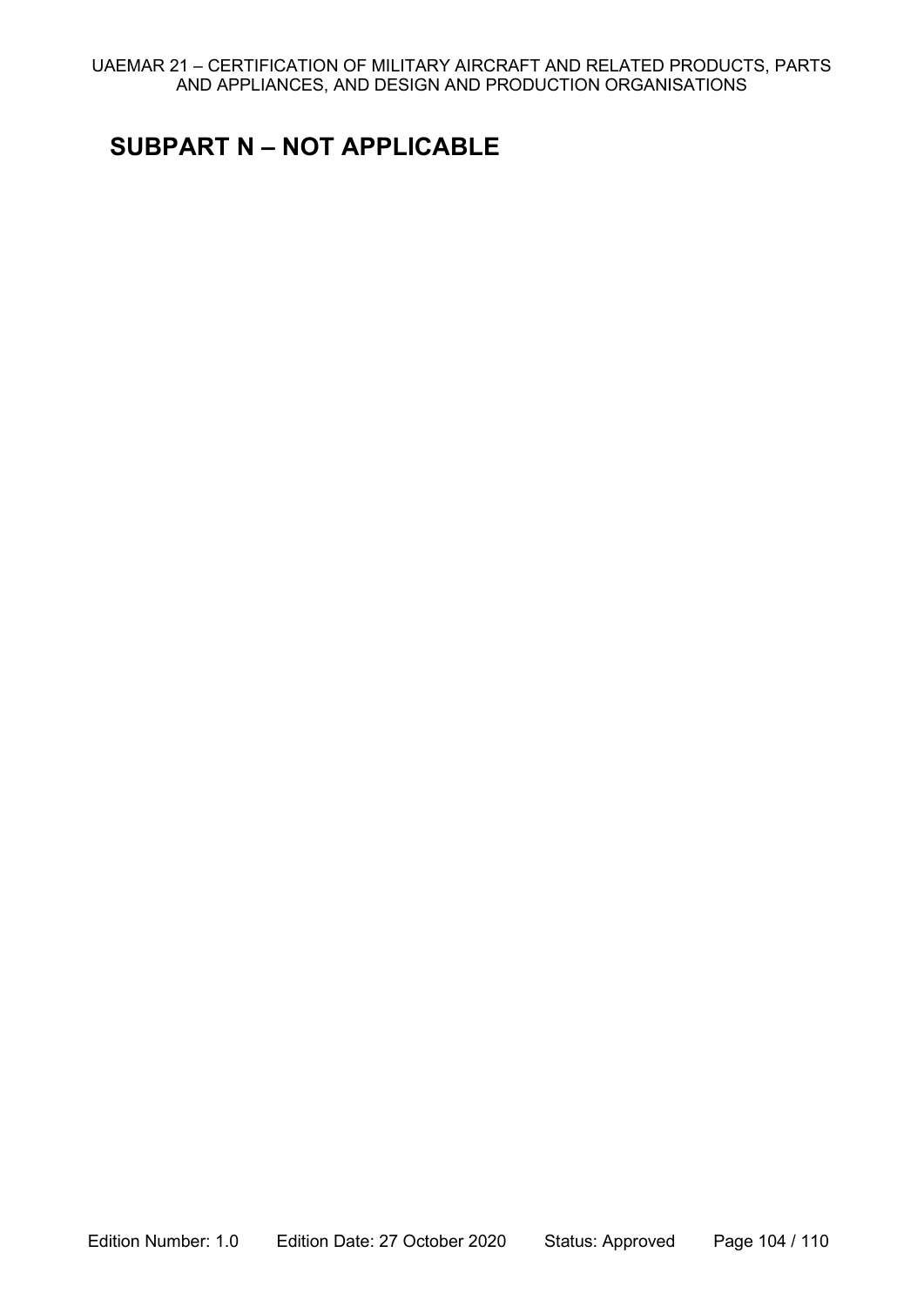### **SUBPART O – UNITED ARAB EMIRATES MILITARY TECHNICAL STANDARD ORDER AUTHORISATIONS**

Administrative procedures established by the Authority shall apply.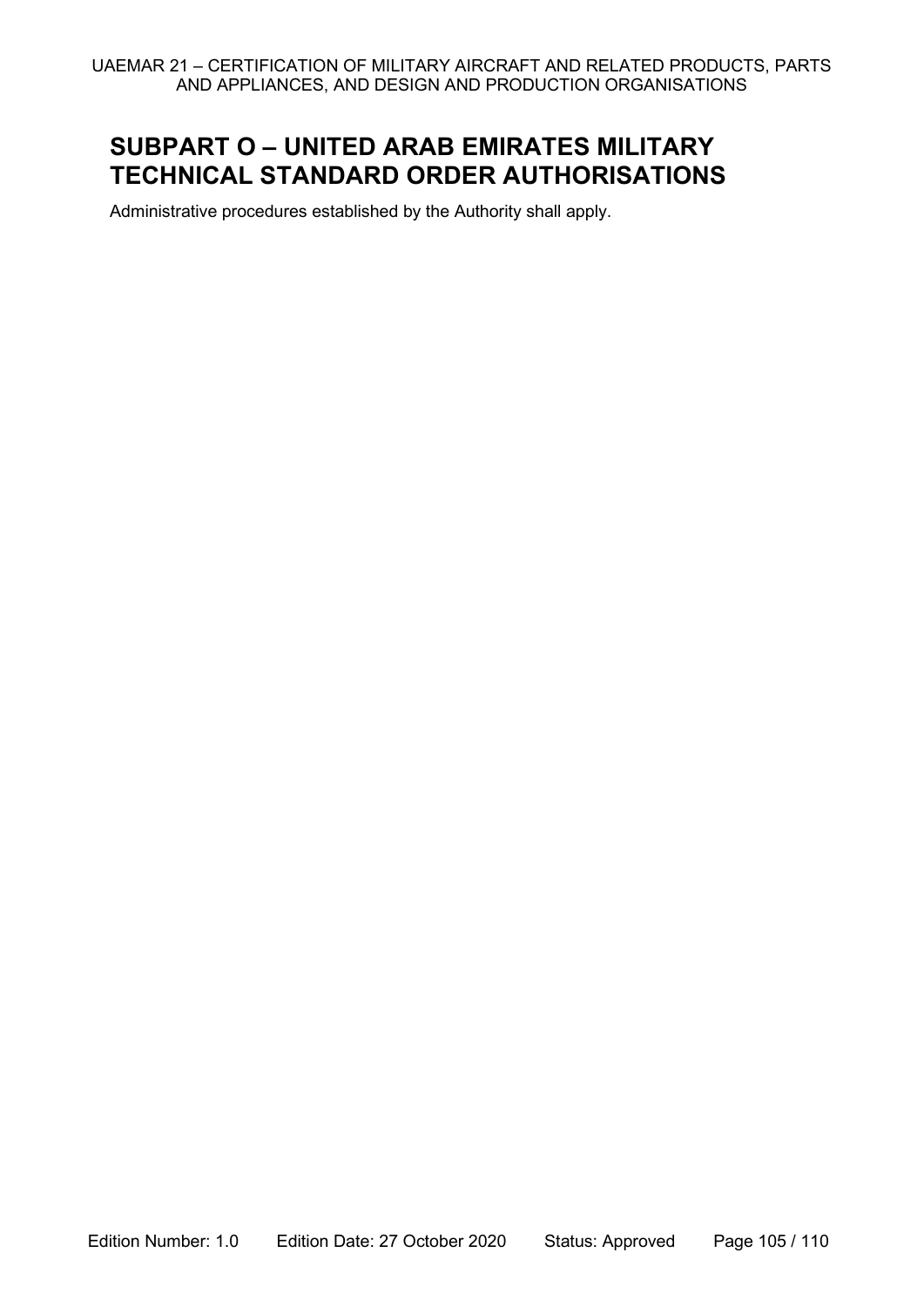# **SUBPART P – MILITARY PERMIT TO FLY**

#### **21.B.520 Investigation**

- (a) The Authority shall perform sufficient investigation activities to justify the issuance or revocation of the military permit to fly.
- (b) The Authority shall prepare evaluation procedures covering at least the following elements:
	- 1. Evaluation of the eligibility of the applicant;
	- 2. Evaluation of the eligibility of the application;
	- 3. Evaluation of the documentation received with the application;
	- 4. Inspection of the aircraft;
	- 5. Approval of the flight conditions in accordance with UAEMAR 21.A.710.

### **21.B.525 Issue of a military permit to fly**

The Authority shall issue a military permit to fly (UAEMAR Form 20a):

- (a) Upon presentation of the data required by UAEMAR 21.A.707; and
- (b) When the flight conditions referred to in UAEMAR 21.A.708 have been approved in accordance with UAEMAR 21.A.710; and
- (c) When the Authority, through its own investigations, which may include inspections, or through procedures agreed with the applicant, is satisfied that the aircraft conforms to the design defined under UAEMAR 21.A.708 before flight.

### **21.B.530 Revocation of permits to fly**

- (a) Upon evidence that any of the conditions specified in UAEMAR  $21.A.723(a)$  are not met for a military permit to fly it has issued, the Authority shall revoke that military permit to fly.
- (b) Upon issuance of the notice of revocation of a military permit to fly the Authority shall state the reasons for the revocation and inform the holder of the military permit to fly on the right to appeal.

### **21.B.545 Record keeping**

- (a) The Authority shall establish a system of record keeping that provides adequate traceability of the process for the issue and revocation of each individual military permit to fly.
- (b) The records shall at least contain:
	- 1. The documents provided by the applicant;
	- 2. The documents established during the investigation, in which the activities and the final results of the elements defined in UAEMAR 21.B.520(b) are stated; and
	- 3. A copy of the military permit to fly.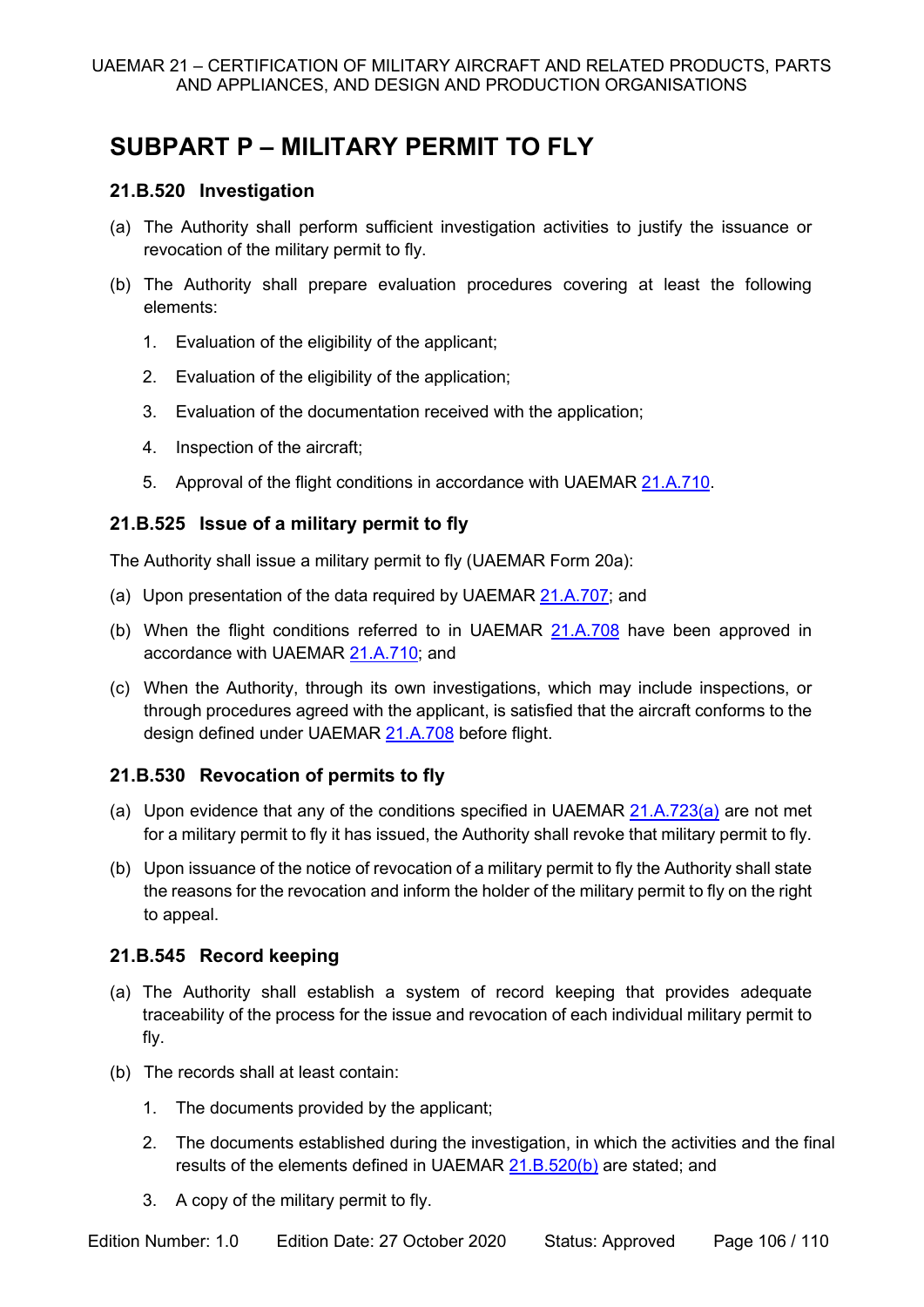(c) The records shall be archived for a minimum retention period of six years after the permit ceases to be valid.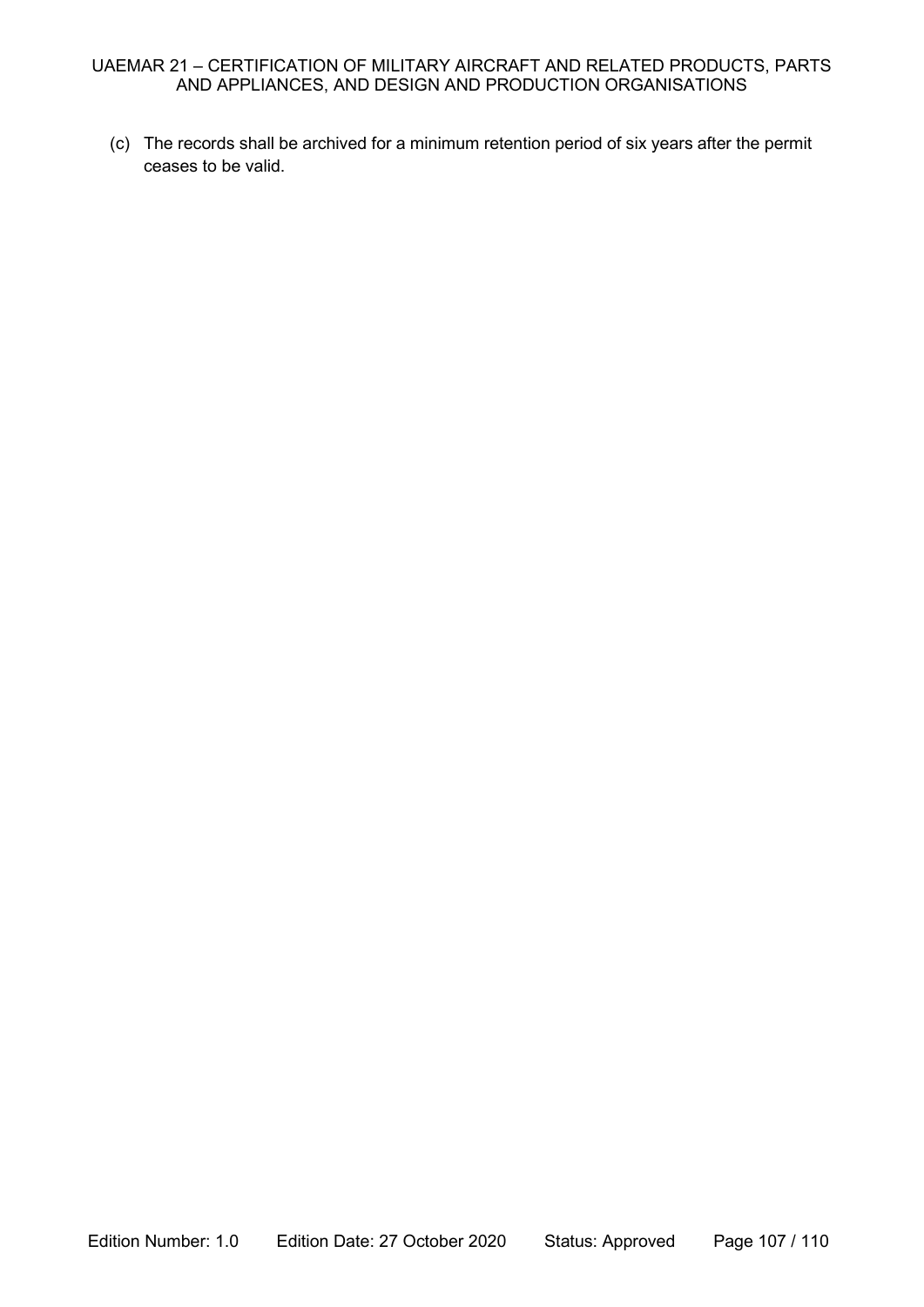# **SUBPART Q – IDENTIFICATION OF PRODUCTS, PARTS AND APPLIANCES**

Administrative procedures established by the Authority shall apply.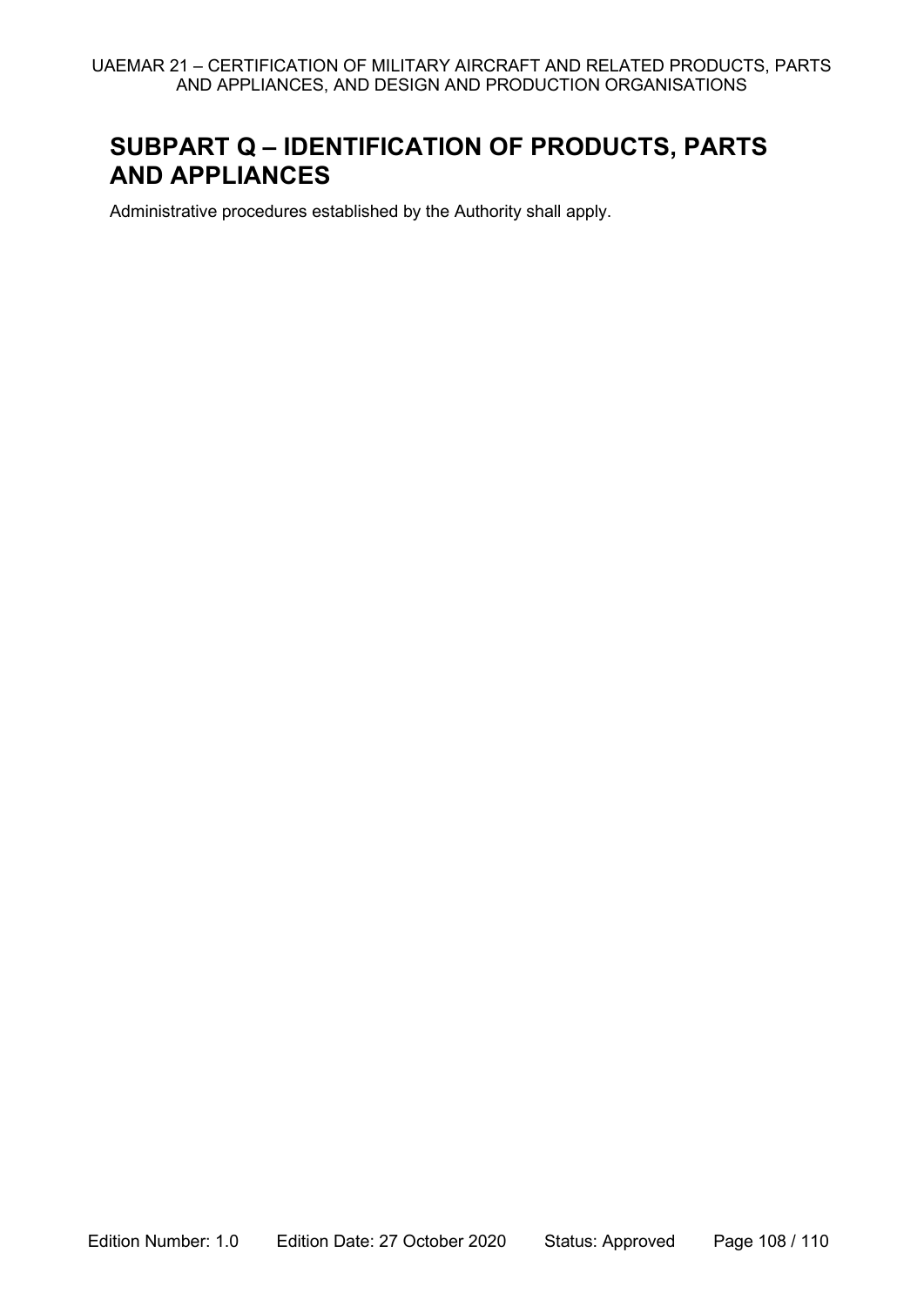## UAEMAR 21 – CERTIFICATION OF MILITARY AIRCRAFT AND RELATED PRODUCTS, PARTS AND APPLIANCES, AND DESIGN AND PRODUCTION ORGANISATIONS

## **TABLE OF CHANGES**

All amended paragraphs are indicated by the use of a 'sidebar' in the margin. This can be readily cross-referenced using this table which details each change.

## Nomenclature Used:

Additions to the text are tabulated below in green. Deletions of text are indicated by the use of ►◄. In both cases, the reason for the difference is clarified in the 'notes' column'.

If a paragraph is not included on the table, then no amendments have been made.